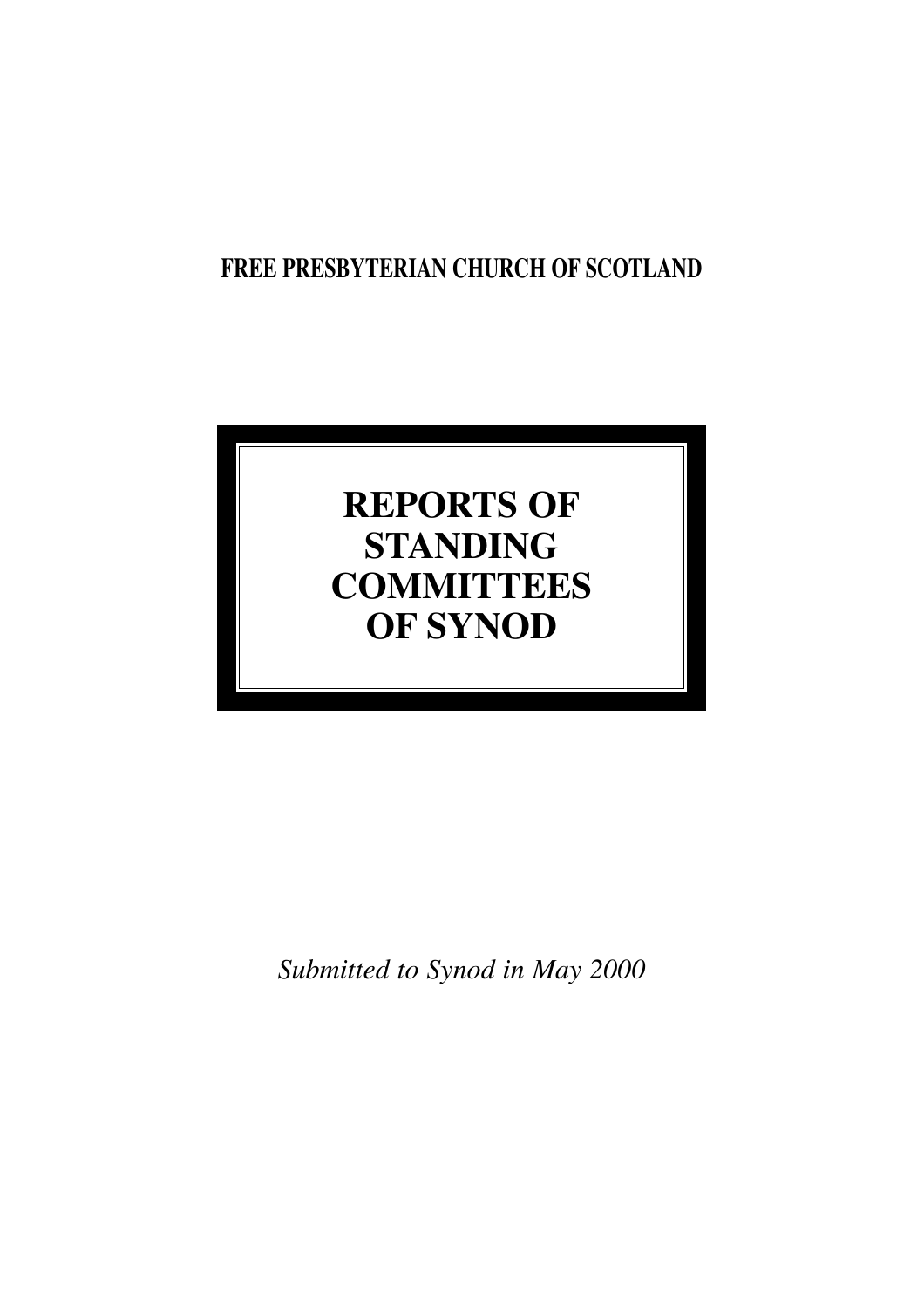## **CONTENTS**

| 3                                                                       |
|-------------------------------------------------------------------------|
| 30                                                                      |
| 33<br>Jewish and Foreign Missions Committee's Report                    |
| 35                                                                      |
| 37                                                                      |
| 41                                                                      |
| 42                                                                      |
| 46                                                                      |
| 47                                                                      |
| 49                                                                      |
| 49                                                                      |
| 50                                                                      |
| 52                                                                      |
| 53                                                                      |
| 54                                                                      |
| Report of Deputy to Singapore – Rev. J. MacLeod<br>56                   |
| 60<br>Report of Deputy to Singapore - Rev. E. A. Rayner                 |
| 61                                                                      |
| 63                                                                      |
| 66<br>Report of Deputy to Canada - Rev. J. L. Goldby                    |
| Report of Deputy to Canada - Rev. K. M. Watkins<br>67                   |
| 68                                                                      |
| 69                                                                      |
| 70                                                                      |
| 71                                                                      |
| 72<br>Ballifeary Residential Care Home Committee's Report               |
| 73<br>Leverburgh Residential Care Home Committee's Report               |
| 74                                                                      |
| 75                                                                      |
| 77                                                                      |
| 77                                                                      |
| Report on Seminar on the Incorporation of the European Convention<br>80 |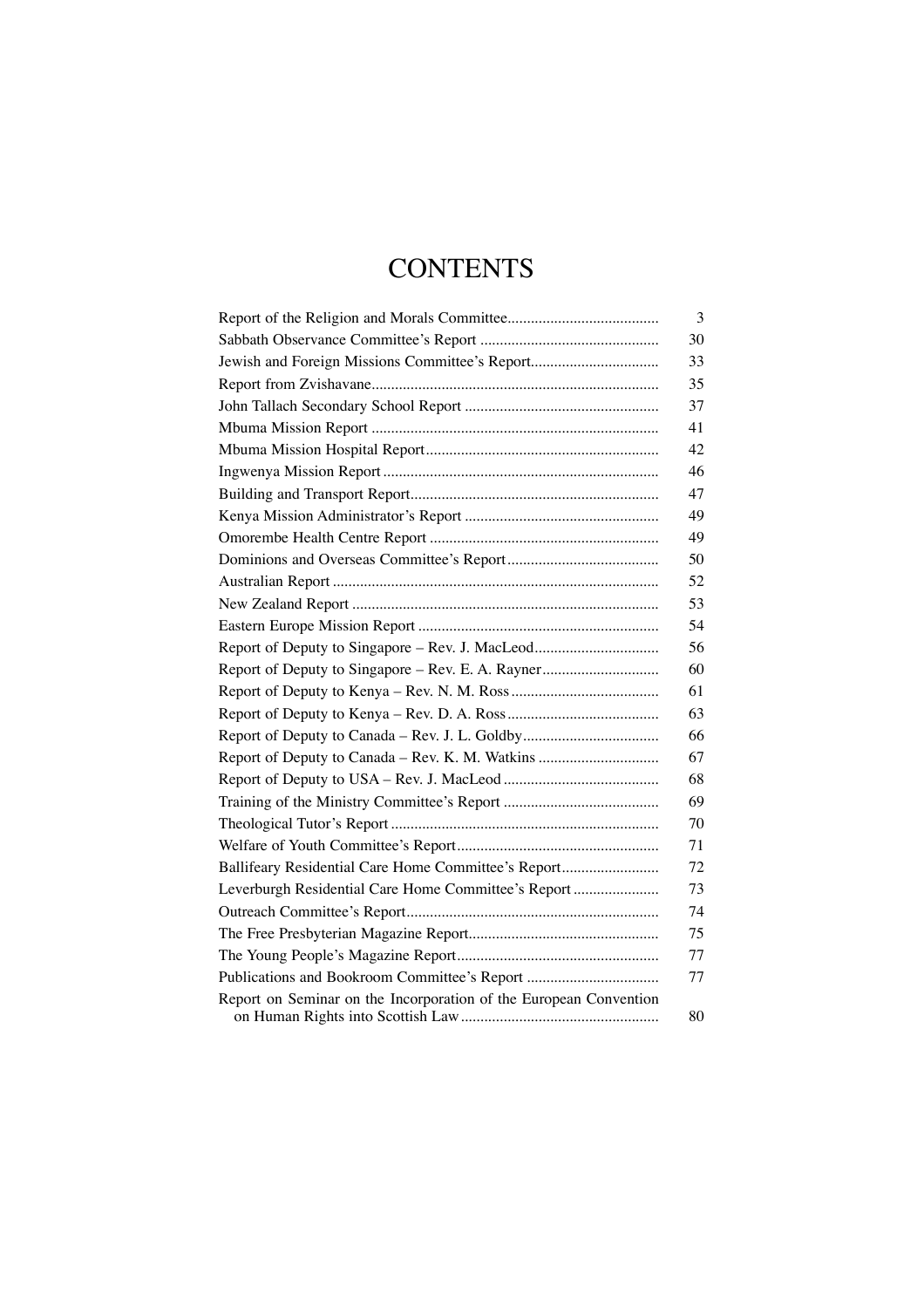## **REPORT OF THE RELIGION AND MORALS COMMITTEE Convener: Rev. R. MacLeod**

THE CONNECTION between departure from true religion and from true morality is clearly established in Scripture. Romans 1 develops this connection clearly, for example in verse 28: "And even as they did not like to retain God in their knowledge, God gave them over to a reprobate mind, to do those things which are not convenient". The connection is illustrated in the ongoing departure from biblical morality in our society. It is also evidenced in the legislative priorities of our elected representatives. The first significant act of the Scottish Parliament was to deny the unique claims of the God of the Bible to the worship of His creatures and to commit the body officially representing this professedly Christian nation to the practice of "multi-faith prayer". It is scarcely to be wondered at that this body should then engage in a crusade to remove the safeguards on the Protestant Succession to the Throne and should contemplate legislation to remove the restraints upon local authorities and schools promoting homosexuality or its acceptability.

Representing as we do the Church of the Reformation, of the Disruption and of 1893, we hold to the Establishment Principle. Although state and society are increasingly unsympathetic to the concept of the national recognition and support of true religion, the Church must endeavour, to the best of the ability God grants, to bring the teaching of God's Word to bear upon state and society. This we must do primarily by the preaching of the Gospel and by our lives in the world. But we must also make use of our democratic right and seek to fulfil our biblical duty to confront the authorities and people of our land with the biblical position on matters of current concern. This has been part of the rationale for the Religion and Morals Report from the beginning.

As far as specifically religious matters are concerned the Committee endeavoured throughout the past year to represent to the relevant authorities the Church's convictions regarding prayer in the Scottish Parliament, the honouring of the late Cardinal Hume by Her Majesty the Queen, and the attempts to promote the repeal of legislation safeguarding the Protestant nature of the Throne. These endeavours are reported on in this section of the Report and attention is drawn to some other matters of significance for the cause of Christ in our land.

## **The Scottish Parliament and Prayer**

When the Religion and Morals Committee became aware of the Scottish Parliament's acceptance in principle that there should be multi-faith prayers in Parliament (although the motion carried in Parliament on 18th May 1999 referred to "prayers to be held on a non-denominational basis") the Convener wrote to the First Minister expressing the Committee's conviction that this proposal was contrary to the unique claims of God and of the one Mediator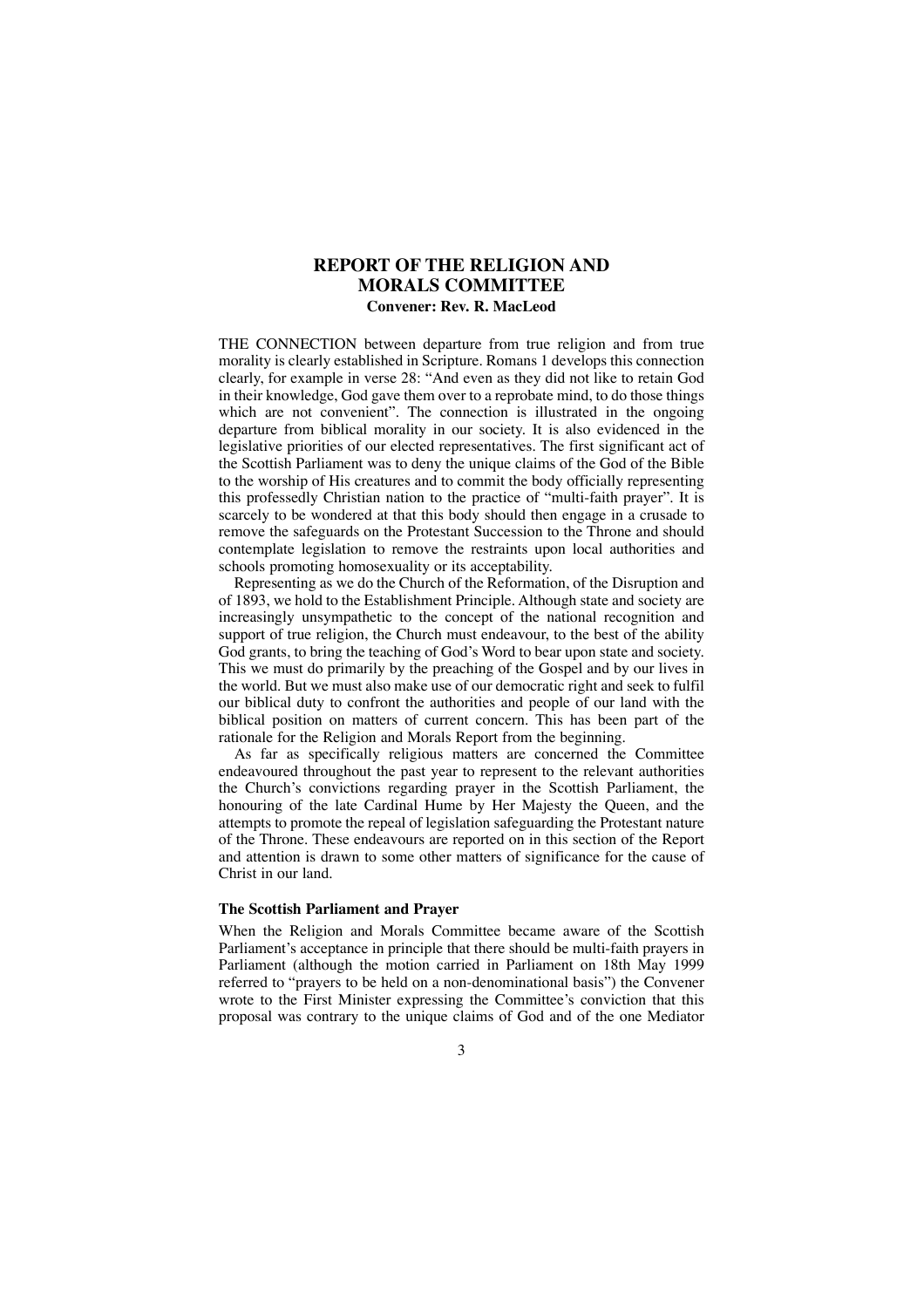between God and men, contrary to the Protestant Constitution of the United Kingdom and to the terms of the 1707 Union between Scotland and England, and grieving to many loyal Scottish people (see *Free Presbyterian Magazine,* July 1999, pages 218-219).

Following this communication the Committee were invited to be represented at a meeting on 6th July 1999 between representatives of various religious bodies in Scotland and the Parliamentary Bureau, which Parliament had charged with bringing forward proposals regarding prayer in Parliament. The Parliamentary Bureau was represented by several MSPs (the business leaders of each party) accompanied by civil servants. Sir David Steel chaired the meeting. Each of the 22 representatives of religious bodies was invited to address the meeting for a few minutes and to respond to the questions: should there be prayer, should it be in the Chamber, should it be daily and what form should it take? A brief report of the meeting and the letter subsequently sent to the Parliamentary Bureau appeared in the *Free Presbyterian Magazine*, September 1999, pages 286-287. It was advocated on behalf of the Committee that there should be prayer, that it should be held in the chamber, that it should be held daily and that the Scottish Parliament should take account of the constitutional position and determine that prayer in the Parliament be in accordance with the Reformed Faith.

On 9th September 1999 the Parliament returned to this subject. In opening the debate Mr. T. McCabe stated that "in essence, what is recommended is that time for reflection should comprise mainly Christian prayers, but the critical underlying principle is that it will allocate time to all the main beliefs held in Scotland. The aim is simply to reflect the diversity of our country as it is today. . . . We have a duty to show by example that we are a tolerant and open legislature that is content with the pursuit of social inclusion." Mr. Phil Gallie proposed an amendment calling on Parliament to commence the week's meetings "with a Christian thought and prayer". He presented various arguments in support of his amendment, concluding with the statement: "Surely it must be wrong for any Christian to do other than promote his or her beliefs and to cut across the very foundation of Christian belief by transgressing the first commandment: 'Thou shalt have no other gods before me'." One MSP from the South of Scotland admitted that the desire for only Christian prayers had dominated his mailbag by a ratio of some 70:1, though he went on to support the multi-faith approach as "a new, open and welcoming procedure as we enter both a new phase of Scottish democracy and the new millennium". Mr. Donald Gorrie illustrated the general abandonment of the concept of the absolutely unique claims of Christianity, and the nation's constitutional commitment to them, when he said: "Members and others who are Christians strongly believe that their views are correct: that theirs is the true God, that Christ is their Redeemer, and so on. They must accept that other people believe equally strongly in their various faiths." The prevailing argument seemed to be that Parliament had a duty to represent those of all faiths and of none and little attention was paid to the point that prayer in and

 $\Delta$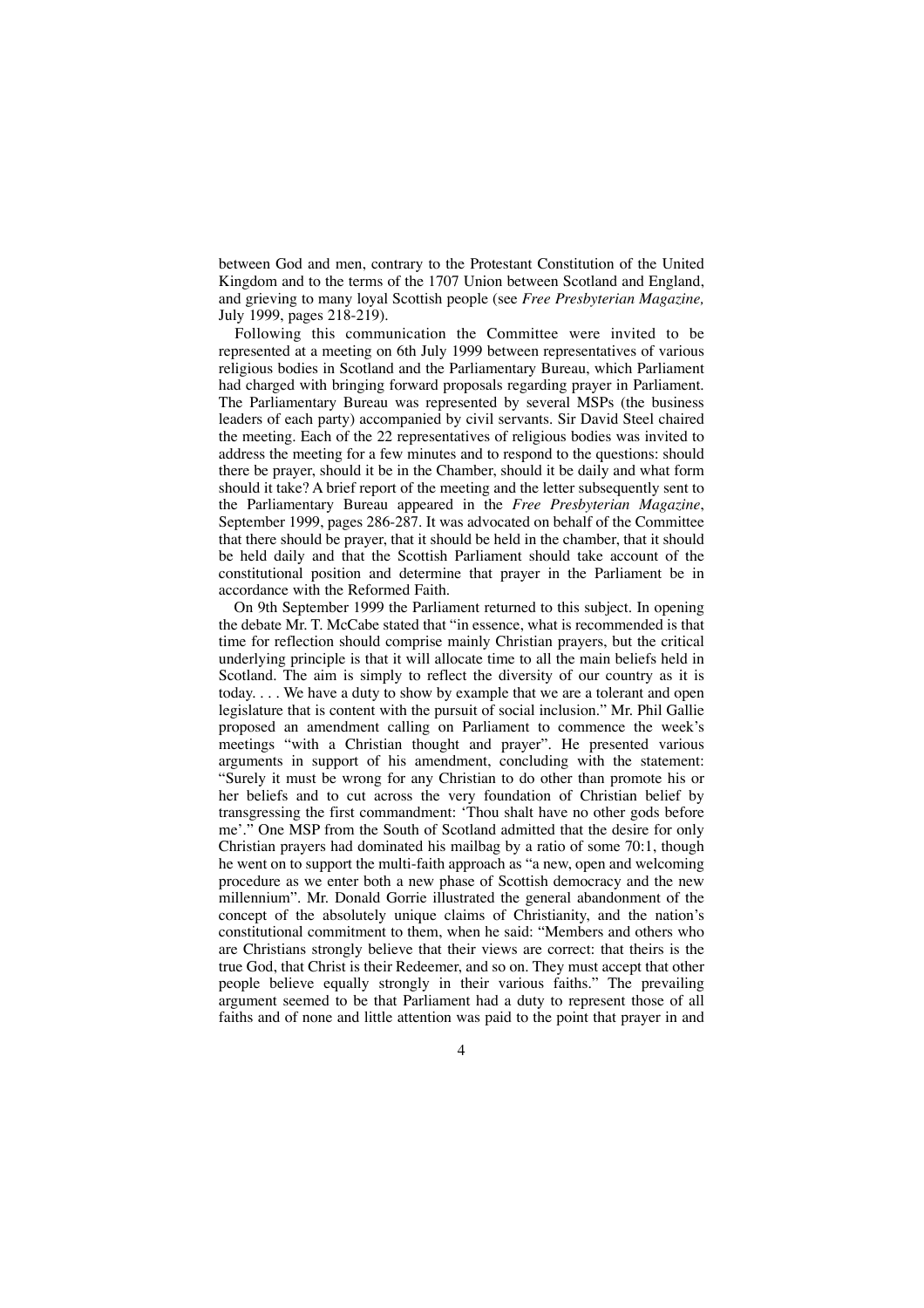on behalf of the Scottish Parliament should be viewed not as a question of the democratic representation of various groups in society but as the Parliament of a Christian nation, committed historically and constitutionally to the Protestant and Reformed Faith, addressing God and seeking His blessing*.* There were nine votes for Mr. Gallie's amendment and one hundred against.

## **The Queen, Cardinal Hume and the political progress of Romanism**

Cardinal Basil Hume, who died in June 1999, whatever may have been his personal loyalty to the Queen, was the most visible and highly profiled representative in the United Kingdom of the errors of Romanism as a religion and the claims of the Papacy as an ecclesiastical and temporal power. He was reputedly known in Italy as "the saviour of the English Catholic Church". As long ago as 1982, in his Foreword to Lord Longford's *Pope John Paul II: An Authorized Biography*, Cardinal Hume hopefully contemplated the forthcoming visit of the Pope: " . . . the first successor of St. Peter to set foot on these shores. . . . Given the turbulent religious history of this country, given the longstanding bitterness which separated these islands from the visible unity of the Roman Catholic Church, it is hardly surprising that many see the coming of the Pope as an event of major historical, religious and ecumenical significance. Certainly there are many people in all the Christian Churches here who pray that it may further the cause of Christian unity." Lord Longford drew "great encouragement from the immense success of the Queen's visit to John Paul II in autumn 1980, followed by one from the Prime Minister, Mrs. Thatcher". He commented on the "*unmistakeable rapport*" which there seemed to be between the Pope and the Queen and expressed the hope "that after the forthcoming visit of the Pope, the mutual understanding established between the Queen and himself will extend to all her subjects". Lord Longford quoted the Duke of Norfolk: "Many of my friends sensibly see the papal visit as one of the concluding chapters of the healing of the cleavage of Christendom which sadly occurred in the sixteenth century." The Duke of Norfolk in turn quoted Pope Paul VI's welcome to Archbishop Ramsay in 1966: "By your coming you rebuild a bridge which for centuries has lain fallen between the Churches of Rome and Canterbury. Your steps bring you to a home you can call your own." The Duke also quoted Paul VI's assurance: "There will be no seeking to lessen the legitimate prestige and usage proper to the Anglican Church when the Roman Catholic Church is able to embrace firmly her ever-beloved sister in the one authentic communion of the family of Christ: a communion of origin, faith, priesthood and rule." Attention is drawn to these voices from the past to illustrate the context in which we must view an honour conferred by the Queen, shortly before his death, upon the man whom she is said to have described as "my Cardinal".

The Committee took account of the honour bestowed upon Cardinal Hume personally by the Queen when she conferred upon him the Order of Merit and the Clerk wrote a letter to Her Majesty, a copy of which appeared in the *Free Presbyterian Magazine*, September 1999. The Queen has been frequently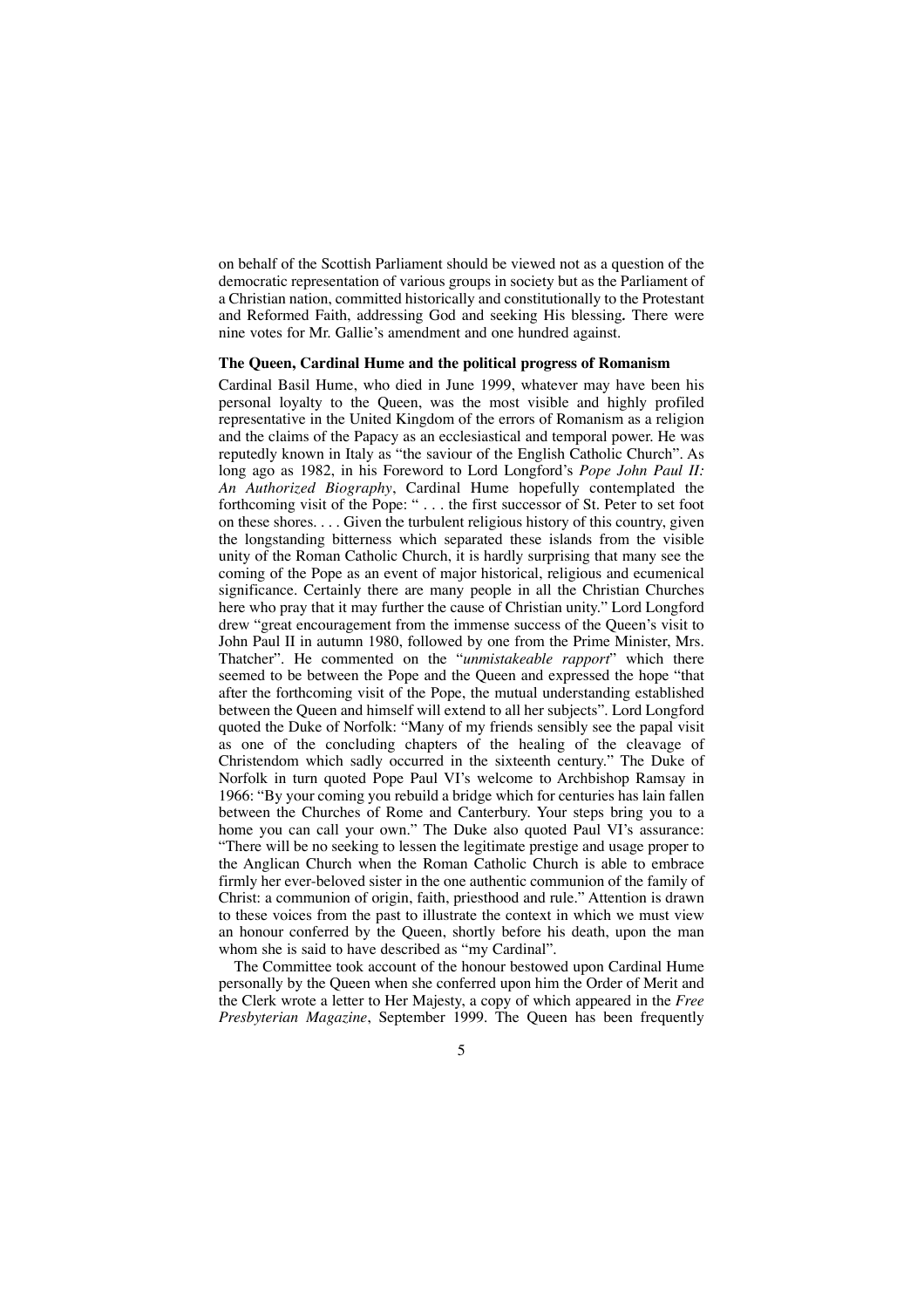assured of this Church's loyalty to her personally and in her capacity as the Protestant Monarch of a Protestant Nation. Although the honour was one personally given by the Queen it was given by her in virtue of the fact that she is Queen and could not be regarded as something personal to herself as if she were a private individual. It was thus inconsistent with her coronation commitments which had their origin in the deliverance of this nation from the dangers of Romanism and foreign dominion in the Glorious Revolution. Since the Revolution Romanism has developed in an even more unbiblical direction with such dogmas as that of papal infallibility.

It is a matter of deep regret that the Queen countenances the system from which our nation was delivered by God and which is working towards recovering the nation for Rome. Writing the day after Hume's death, Victoria Combe, Religion Correspondent of the *Daily Telegraph,* commented that "one of the Cardinal's great achievements was to draw the Church from the margins of British society to a position where he, as its leader, became a familiar and respected figure to all. He was a frequent guest of the Royal Family and a close friend of the Duchess of Kent and the Duke and Duchess of Norfolk. The Duke said the Cardinal achieved a 'milestone' for the Catholic Church when the Queen accepted his invitation to attend Vespers in Westminster Cathedral in 1995." The road on which this was a milestone is indicated by such utterances as those already quoted and by that of the Scottish Cardinal Winning when he expressed the hope that we would "make that journey together, hand in hand" which would lead to "the final reunification of the whole of Christ's Church into a church that is truly Catholic – that is universal" – meaning that Roman Catholicism would be the only faith in Scotland in 50 years time (see *Free Presbyterian Magazine*, February 1999). Cardinal Winning was reported to have achieved another "first" for the foremost Roman Catholic in Scotland when the Scottish Secretary arranged an official reception for him at Westminster. He spoke at a lunch at Dover House, the Scotland Office's London Headquarters, and conducted a mass in the crypt of the House of Commons (*The Scotsman*, 19th January 2000).

#### **The Protestant Succession to the Throne**

In a letter of 3rd November 1999 to the Clerk of Synod, Lord James Douglas-Hamilton, MSP, requested information by the end of the year as to whether or not the Free Presbyterian Church of Scotland would support an amendment to the Act of Settlement removing the article which provides "that all and every person and persons, who shall or may take or inherit the said Crown, by virtue of the limitation of this present Act, and is, are, or shall be reconciled to, or shall hold communion with, the See or Church of Rome, or shall profess the popish religion, or shall marry a papist, shall be subject to such incapacities as in such case or cases are by the said recited Act provided, enacted and established", thus debarring persons who are Roman Catholics or who marry Roman Catholics from continuing in the line of succession to the Throne. At the request of the Clerk of Synod the Religion and Morals Committee replied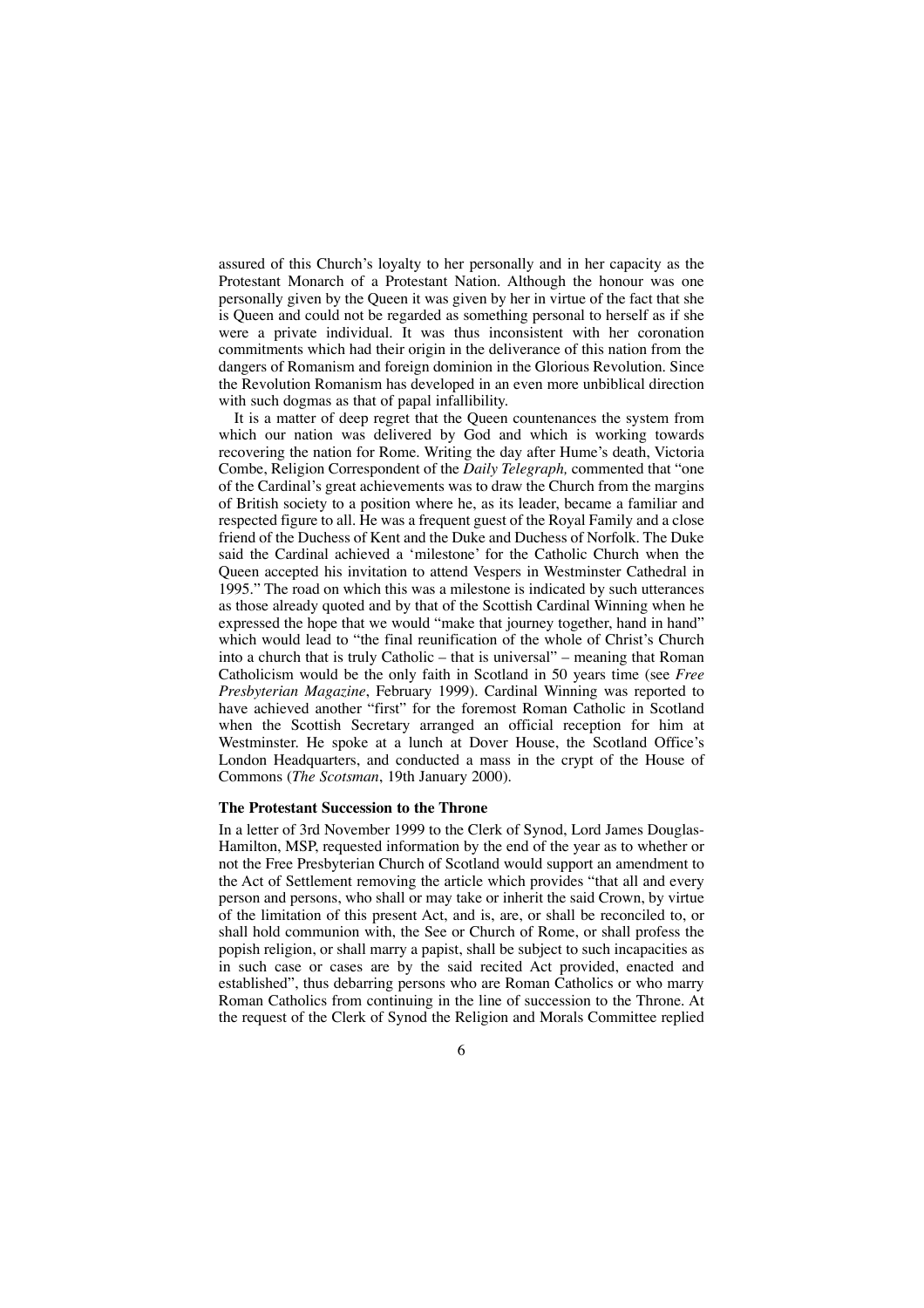to this letter. Having been asked for information by the end of the year the Committee were surprised that a debate on the subject was held in the Scottish Parliament before the end of the year. In addition to the fact that the Scottish Parliament has no jurisdiction with regard to this matter the Committee were not aware that the members or parties represented in the Parliament were elected on the basis of a commitment to seek amendment of the Act of Settlement and so could not understand how Parliament could justify its haste in this matter and claim to speak for the vast majority of the Scottish people.

The Committee informed Lord James Douglas-Hamilton that the Free Presbyterian Church of Scotland strongly supports the present constitutional arrangement for securing the Protestant Succession to the Throne and deeply regrets the prominent place taken by Conservative Peers and by members of the Scottish Parliament in pressing for change. They expressed regret that Lord James personally was reported to have said that "it was appalling that such an outdated piece of legislation could continue in a country which claimed to have an inclusive, multi-faith society" and to have referred to this legislation as "this unfair and unjust anomaly" (*The Scotsman*, 30th October 1999). The Committee took the opportunity to briefly indicate why they opposed any alteration to the present legislation securing the Protestant character of the Throne and claimed that there are solid historical, constitutional and religious reasons for maintaining the *status quo*. The substance of the Committee's representation is as follows:

- "Claims that the present legislation would allow the monarch to marry a person of any religion other than Roman Catholicism ignore the fact that the primary aim of the legislation is to secure the Protestant succession to the Throne and that no marriage inconsistent with this fundamental aim of the legislation should be permitted. Surely clauses within the legislation must be read in the light of the whole.
- "Securing the Protestant succession to the Throne was seen as an essential element in the commitment of this nation to the Reformed Faith as set forth in the *Thirty-nine Articles* of the Church of England and the *Westminster Confession of Faith* of the Church of Scotland. The removal of the monarch's personal and official commitment to the maintenance of the Protestant Religion would be a most significant indication of the nation's resiling from the concept of an Established Protestant Religion and would almost inevitably strengthen the case of those urging disestablishment of the Churches of England and Scotland. It would also further diminish the status of the monarchy as the embodiment of the authority of the State.
- "Suggestions that this legislation was foisted on Scotland ignore the fact that the Estates of the Kingdom of Scotland prior to the Union regarded the laws which secure the Protestant succession to the Throne as essential for the preservation of the established religion in both
	- 7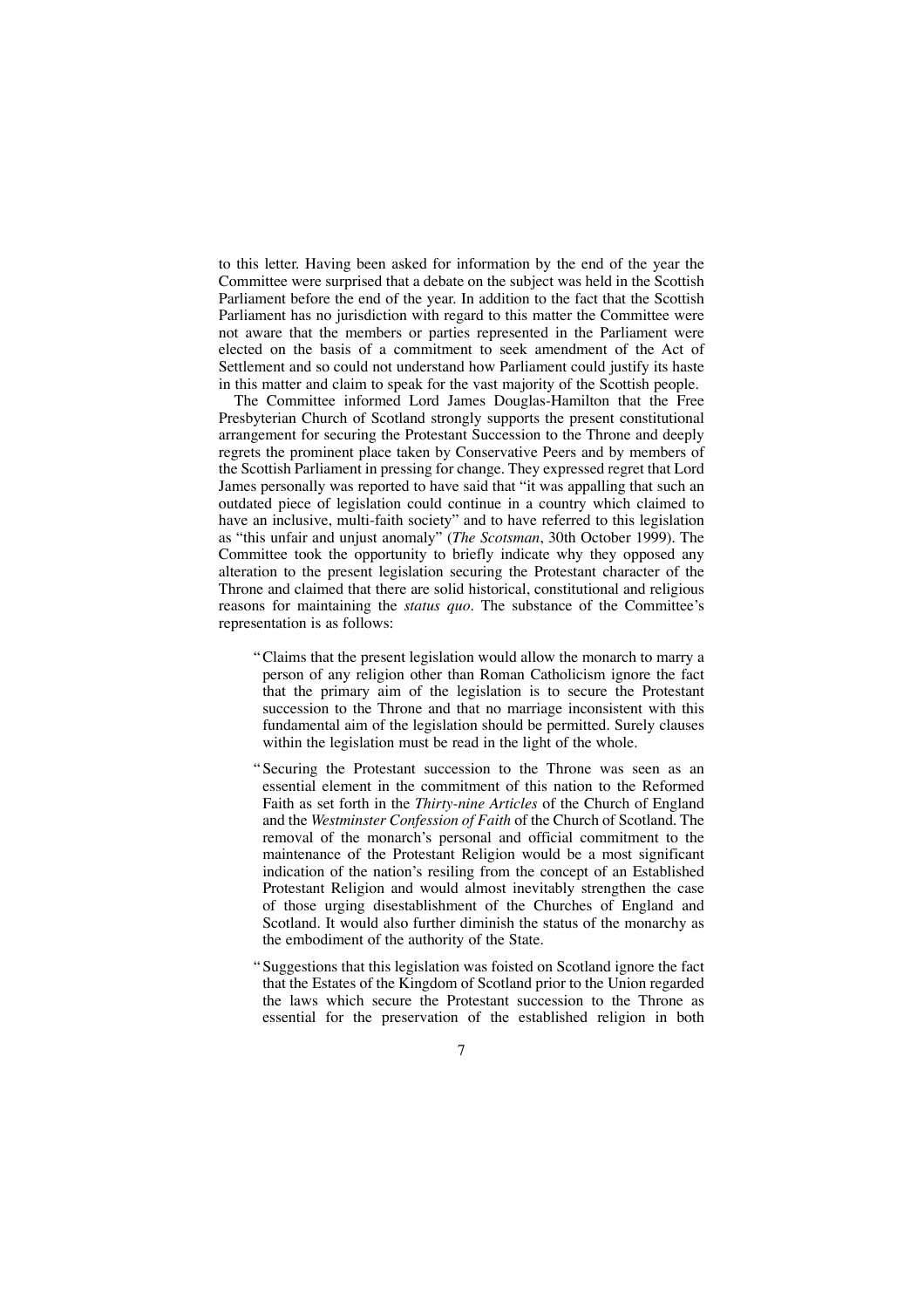Scotland and England and for the preservation of the Protestant character of these nations, and made this a condition of proceeding with the Treaty of Union. *The Declaration of the Estates of the Kingdom of Scotland, containing the CLAIM OF RIGHT, and the offer of the Crown to their Majesties King William and Queen Mary, April 11, 1689,* gave as a reason for the assertion that King James the Seventh had 'forefaulted the right to the Crown, and the Throne is become vacant' the fact that he did 'invade the fundamental constitution of this Kingdom and altered it from a legal limited monarchy to an arbitrary despotic power . . . particularly arraigning the laws establishing the Protestant Religion, and did exercise that power to the subversion of the Protestant Religion, and to the violation of the laws and liberties of the Kingdom'. It went on to declare 'that by the law of this Kingdom no Papist can be King or Queen of this realm, nor bear any office whatsoever therein; nor can any Protestant successor exercise the regal power, until he or she swear the Coronation Oath'. Their pre-Union *Act for securing the Protestant Religion and Presbyterian Church Government* proceeded on the basis that it was 'reasonable and necessary, that the true Protestant religion, as presently professed within this kingdom, with the worship, discipline and government of this Church, should be effectually and unalterably secured*'.* The Act provided that 'after the decease of her present Majesty (whom God long preserve), the Sovereign succeeding to her in the royal government of the kingdom of Great Britain, shall in all time coming, at his or her accession to the Crown, swear and subscribe, that they shall inviolably maintain and preserve the foresaid settlement of the true Protestant religion, with the government, worship, discipline, rights and privileges of this Church, as above established by the laws of this kingdom, in prosecution of the Claim of Right; and it is hereby statute and ordained, that this Act of Parliament, with the establishment therein contained, shall be held and observed in all time coming, as a fundamental and essential condition of any treaty or union to be concluded betwixt the two kingdoms, without any alteration thereof, or derogation thereto, in any sort for ever: as also, that this Act of Parliament, and settlement therein contained, shall be inserted and repeated in any Act of Parliament that shall pass for agreeing and concluding the foresaid treaty or union betwixt the two kingdoms; and that the same shall be therein expressly declared to be a fundamental and essential condition of the said treaty or union in all time coming'.

" It cannot be doubted that the Protestant Throne and the establishment of the Protestant Religion bound up with it are so fundamental to the constitution of Scotland and of the United Kingdom that whatever may emerge if the proposed changes take place will have lost its original identity and will be a new entity. The nation will have broken faith with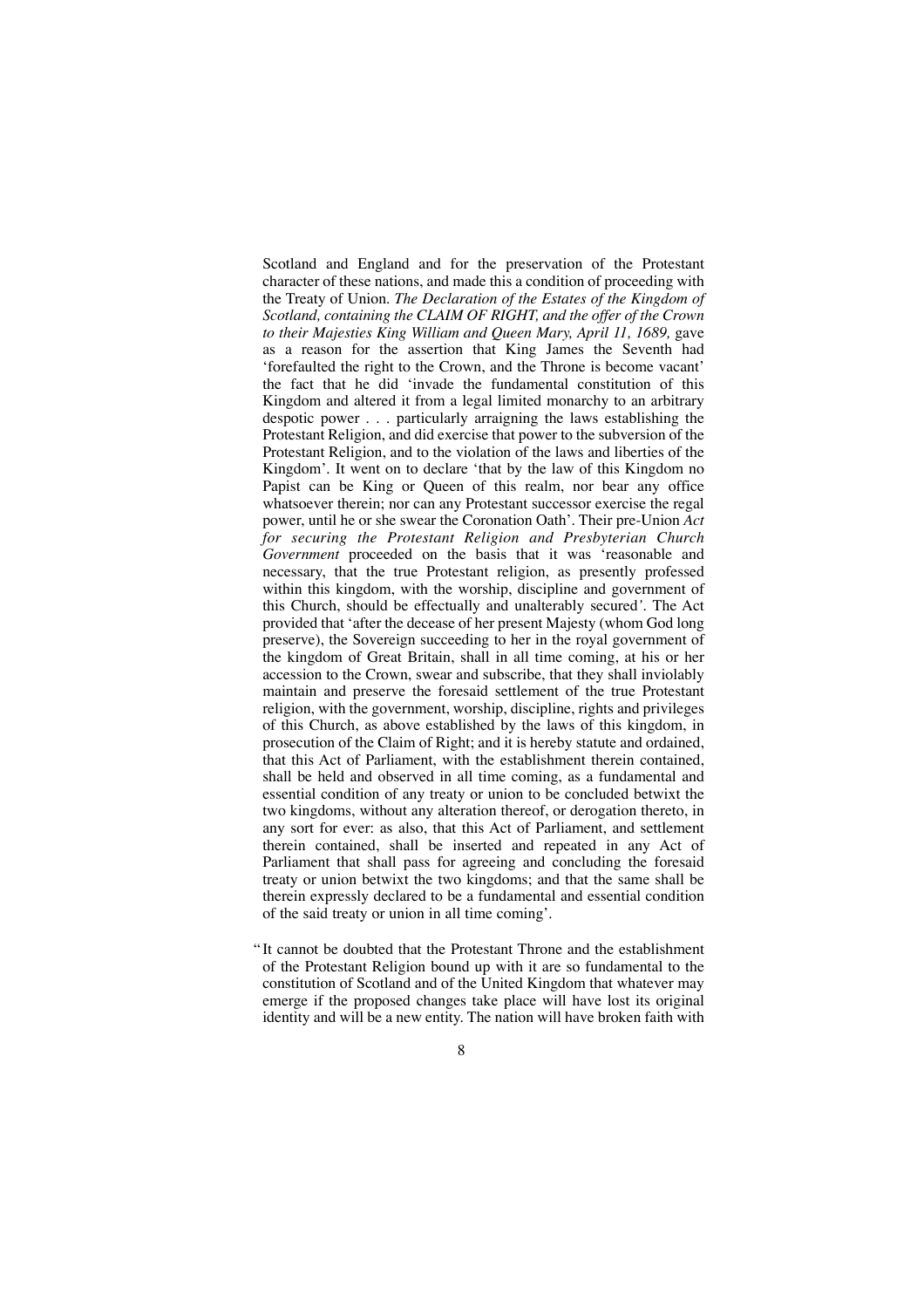those who established the nation in its present form and will have broken faith with God who has preserved and blessed it throughout these centuries. It is disappointing that leading figures in the country are of the view that this can be done by 'the stroke of a pen'. What guarantee is there for the continued liberty of subjects under the law if solemn constitutional undertakings and commitments can be treated in this way by the legislators of the nation?

- " It is generally recognised that there were good contemporary reasons for excluding a Romanist from the Throne. An advocate of change, David Hamilton, wrote in *The Scotsman*, 19th November, 1999: 'At the time of the revolutions of 1688-9, the parliaments of Scotland and England had good reason to prohibit the monarch from being a Catholic. Louis XIV, the arch-persecutor of Protestants, had been poised to annihilate Protestant constitutionalism by conquest of the Netherlands. The British parliaments had just overthrown the last Catholic King, James VII & II, who had tried to declare his own powers absolute in order to be Louis's lapdog. Protestantism and the seeds of democracy might have disappeared together'.
- " It is argued, however, by advocates of change that these reasons no longer exist. We recognise that this view may be accounted for by the indifference to religion of those who desire an officially secular state, by the compromising of Protestant distinctives by those committed to the ecumenical movement and by the propaganda of the Roman Catholic hierarchy. We maintain that in addition to the constitutional reasons for preserving the provisions of the Act of Settlement there are good reasons in the nature and history of Romanism for doing so. The present constitutional arrangements give full scope for loyal Roman Catholic subjects to avail themselves of all the civil and religious rights enjoyed by any other subject of Her Majesty the Queen within this nation. In addition to the fact that the Protestantism of the Throne is a major element in and safeguard of the establishment of Protestantism as the faith of the Nation the exclusion of a Roman Catholic is a recognition not only of the fact that Romanism is incompatible with Protestantism but also of the fact that Romanism is a religion which claims precedence and authority not only over all Christian Churches and religious faiths but over all civil governments. The Pope is not only head of the system throughout the world known as the Roman Catholic Church, which as a religious organisation is totalitarian and autocratic, but is also head of an independent State. And he claims to have priority over all the monarchs and governments of the world. Has the Pope abandoned the claim asserted in his crowning with the triple tiara, when the officiating cleric says: 'Receive this tiara, adorned with three crowns, that thou mayest know thou art the father of princes and kings, the ruler of the world, the Vicar on earth of our Saviour Jesus Christ, to
	- $\overline{Q}$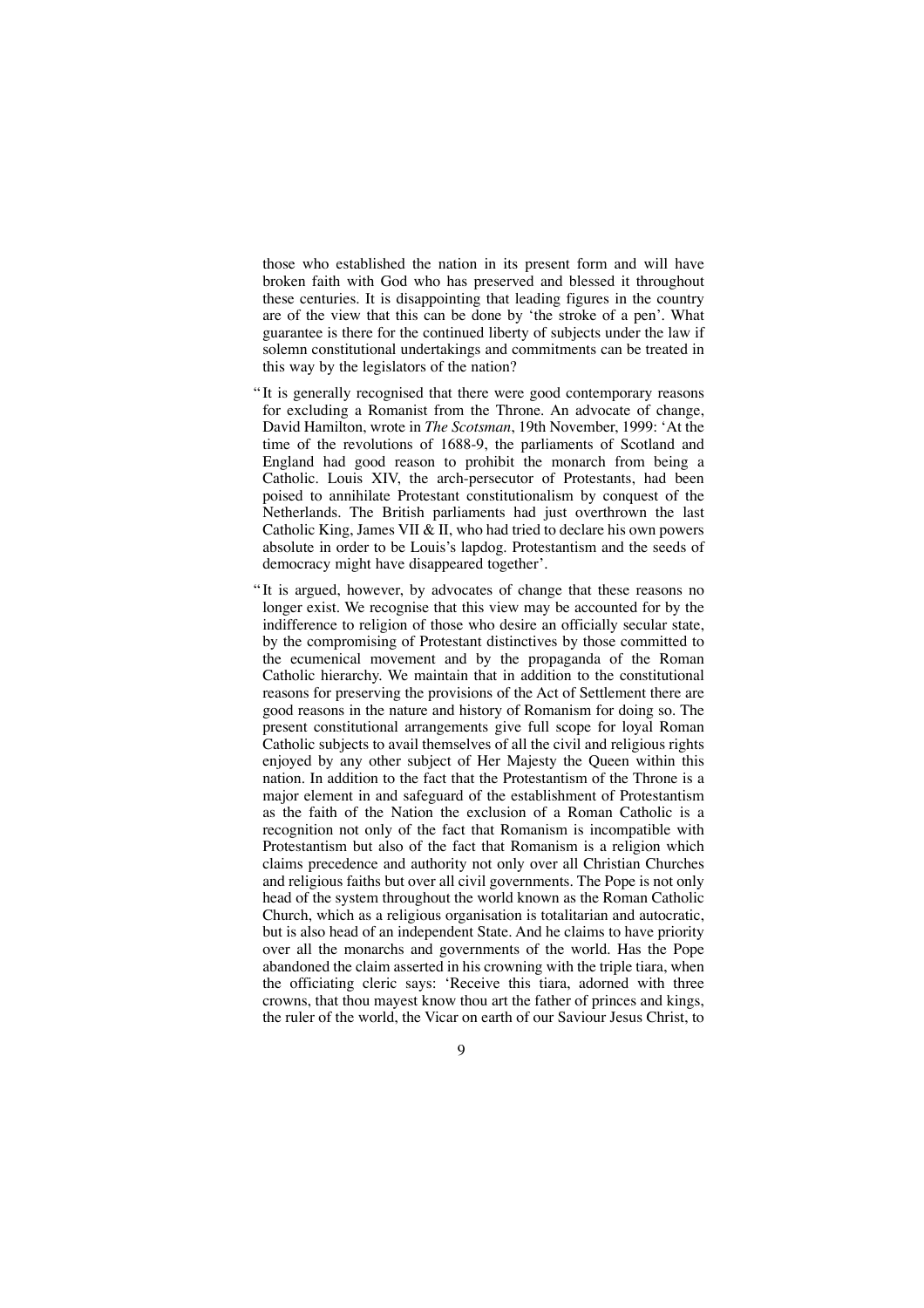Whom is honour and glory for ever and ever'? Such claims are blasphemous according to the Creeds which embody the Protestant Faith of this nation. And such claims are dangerous to the liberties of nations. One does not require to go to ancient history or to distant lands to find evidence that the Vatican has never hesitated to take all possible measures to control the destiny of nations in a way that fits in with its ambition for its own advancement. No person who belongs to a religion which acknowledges a supreme human authority over the nation beyond the authority of the monarch in Parliament can claim the allegiance of loyal citizens of the United Kingdom. Does not the Roman hierarchy, even in its position as a dissenting or nonconformist body under the present administration of affairs assume to itself all the airs and, as far as possible privileges, of an established institution? What has been the effect of the Papacy on the nations and societies where there has been an approximation to its demand for civil as well as ecclesiastical power? What has been the record of the Papal attitude to this nation and her enemies even throughout this century? It ill becomes the 'princes of the Church' of Rome to lecture the British public or parliaments on the subject of natural and civil rights.

"We are aware of the influence of powerful minority groups, such as the Roman Catholic Church, upon our elected representatives, but we trust that our legislators will have regard to the representations of those who may or may not be a minority with regard to this matter but who urge upon them the maintenance of those constitutional arrangements which have been fundamental to the spiritual and temporal wellbeing of Scotland and the United Kingdom over the past three centuries."

The Scottish Parliament debated this issue on 16th December 1999. The only real differences surfacing in the debate were party political – over whether or not the matter should have been debated in the Scottish Parliament and over the relative urgency of legislation of this kind and legislation affecting ordinary people more directly. The authority quoted most frequently in the debate was Cardinal Winning. No understanding was shown or account taken of the reasoned arguments of those who oppose repeal of the legislation preserving the Protestant nature of the monarchy, and no one spoke in support of preserving the current legislation. The little regard shown for history, for treaties, for constitutional arrangements and for rational argument gives cause for concern for the future. The cry now expected to silence all opposition to change in any sphere of life is that of "no discrimination". With about seventy of the one hundred and twenty-nine MSPs present the following motion was unanimously adopted: "That the Parliament believes that the discrimination contained in the Act of Settlement has no place in our modern society, expresses its wish that those discriminatory aspects of the Act be repealed, and affirms its view that Scottish society must not disbar participation in any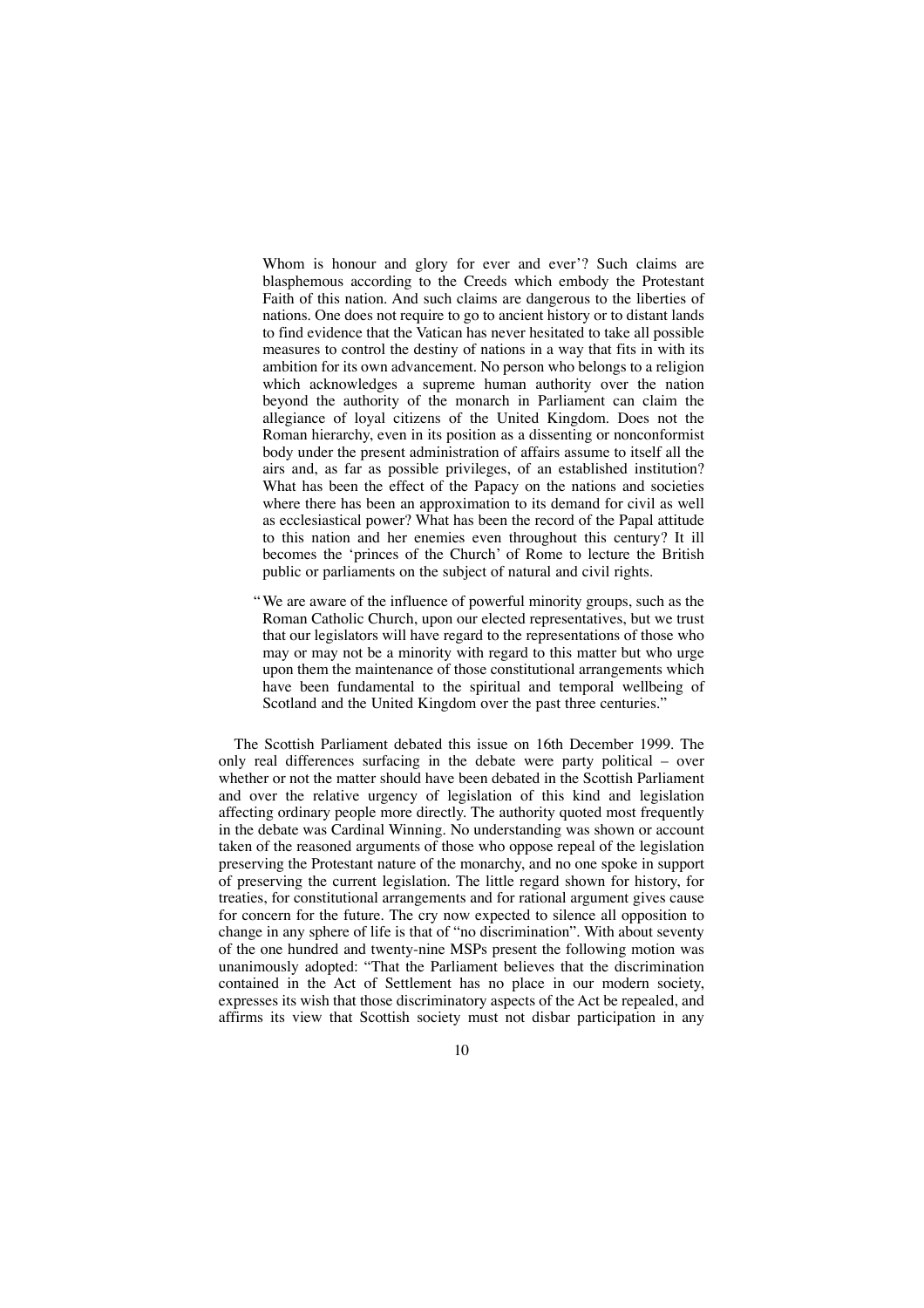aspect of our national life on the grounds of religion, recognises that amendment or repeal raises complex constitutional issues, and that this is a matter reserved to UK Parliament".

For reasons known best to themselves, the Government, and even leading Roman Catholic figures like Lord St. John of Fawsley, are unwilling at present to embark on a process of legislative change. But the Government have no objection in principle to change. The relevant minister at the Home Office wrote in response to a communication from a Scottish MP, at the end of December 1999: "The Government has always stood firmly against discrimination in all its forms, including discrimination against Roman Catholics, and it will continue to do so. However, the Government has a heavy legislative programme aimed at delivering key manifesto commitments in areas such as health, education, crime and reform of the welfare system. Furthermore, changes to the law on succession would be a complex undertaking, raising major constitutional issues which would involve the amendment or repeal of a number of pieces of related legislation, as well as requiring the assent of the legislatures of all the countries of which Her Majesty is Queen. The Government therefore has no plans to legislate in this area." In his speech opposing Lord Forsyth's attempt to introduce the subject in the House of Lords in December 1999, Lord St. John said: "Such a major matter is best set in train – and should be set in train – by the Government and Opposition parties officially acting together."

The Queen's most loyal subjects are disturbed yet again by the announcement that she and the Duke of Edinburgh intend to meet the Pope at the Vatican during a state visit to Italy planned for October 2000. One report described this as "the third visit by the Supreme Governor of the Church of England to the Holy See" (*The Times*, 8th December 1999). Her Majesty is ill advised to give such recognition to a man who heads a religion which is subversive of the Reformed Faith which she is sworn to uphold and who claims, as noted previously, to be "the father of princes and kings, the ruler of the world".

## **Romanism and the current Counter Reformation Movement**

One way or another *Romanism* has been involved in each of the items reported on. Given the current tendency in professedly Protestant circles to view Romanism with apathy or a measure of sympathy, and given our ongoing opposition to Romanism, it may be necessary to remind ourselves of the basis and necessity of that opposition. We who are within an unashamedly Protestant Church require to be alert to the evils and dangers of Romanism. An important service is rendered in this respect by the "Protestant View" and other articles in our Church Magazines*.* For those deluded by Romanism we have no personal antipathy but a prayerful desire for their deliverance and their conversion to Christ. For their sakes we look forward with earnest desire to the exposure and overthrow of the antichristian system by which they are bound. In a Foreword to his *Papal Portrait* (Edinburgh 1962) the late Rev. Donald MacKay of Watten Free Church wrote: "It is my earnest prayer for the Free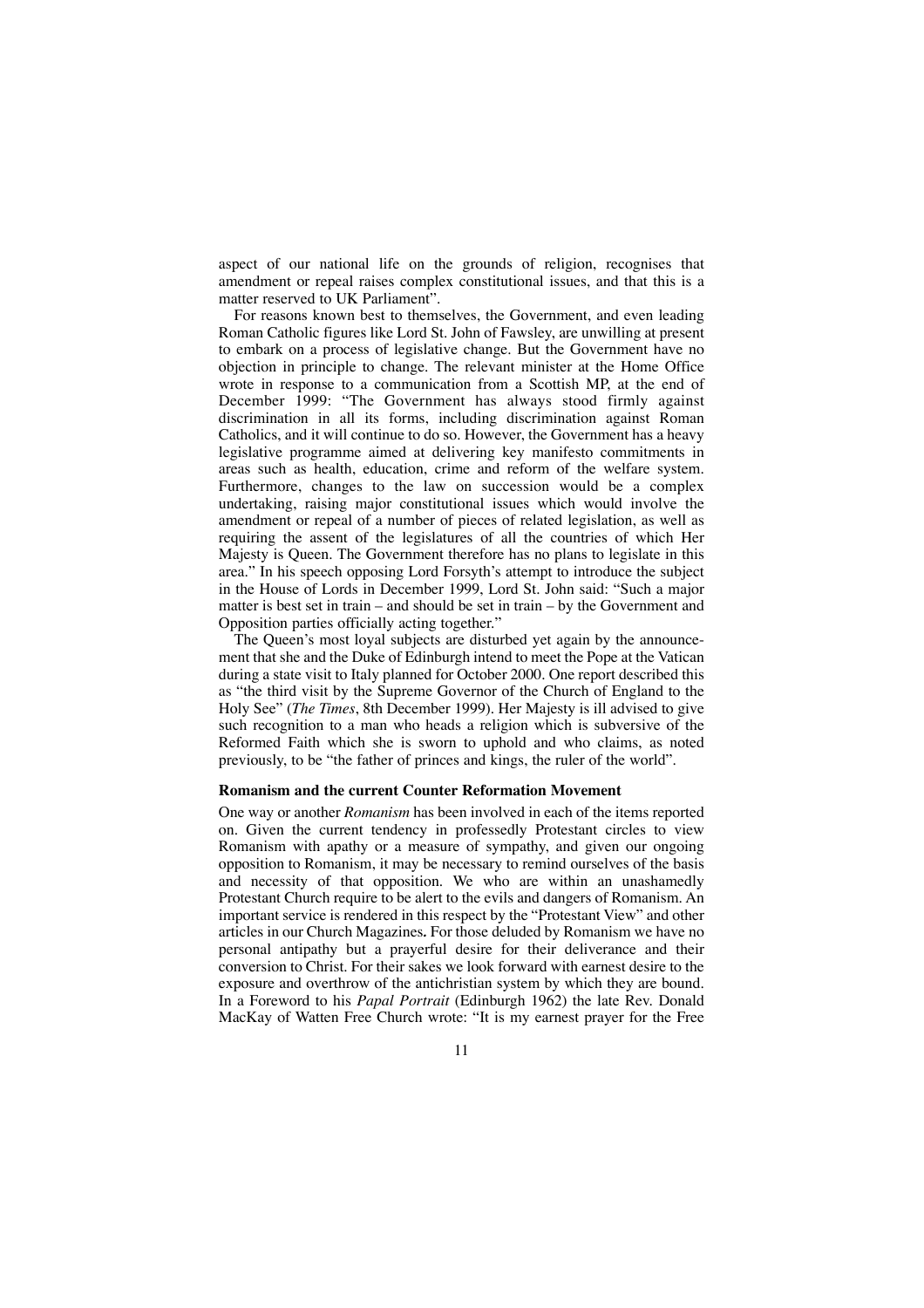Church that we will not alter or lower our testimony regarding the Papacy and Church of Rome as anti-Christ – the testimony of the Reformers – no more than we will against the false gospel of Modernism in the Protestant Church. I am fully persuaded that if we fail in either respect we might as well cease to exist as a separate denomination, for we will have missed the mark of our calling." Mr. MacKay obviously did not mean that the reason for the existence of his denomination could be interpreted primarily in terms of protest against Romanism and Protestant liberalism but he recognised that faithfulness to the Church's commission and testimony would necessarily involve such protest and that failure in that respect would go hand in hand with departure from the Church's testimony generally. It is significant that one of the current, presumably self-appointed, ministerial spokesmen of the Free Church reportedly estimates that about 75% of Free Church ministers do not accept that the Pope is the Anti-Christ (*Free Presbyterian Magazine*, August 1999).

Among explanations for "Protestant" readiness to look more favourably on Romanism, one finds the arguments that Romanists are more true to cardinal doctrines of Christianity than liberal Protestants and that the spokesmen of Romanism often appear to take a stand on moral issues which corresponds with that of conservative Protestants and which secures media coverage rarely given to conservative Protestants. Also the Charismatic movement, with its concentration upon allegedly spiritual experience, however induced, rather than sound doctrine and its fruits, has contributed to the idea that persons can be regarded as Christians and indwelt by the Spirit irrespective of their doctrinal views and religious practices. It is a fact that within Romanism even the orthodox doctrines professed are vitiated by the errors combined with them. The tendencies of Romanism with regard to morality must be judged by the societies in which they have been able to work themselves out fully. While Cardinal Winning prominently (and rightly) opposes change to Section 28 and its prohibition of the promotion of homosexuality and of its acceptability it is reported that some of his celibate priests unite to defend "gay" priests and others have been involved in affairs with women and in the abuse of children. The biblical connection between truth, experience and practice immediately renders suspect claims to similar "spiritual" experience made by adherents of such essentially contradictory systems as Romanism and Protestantism. Instead of seeking here to demonstrate the fallacy of reasons given for viewing Romanism with respect we may put the axe to the root of the tree as William Cunningham did when he claimed that Popery "in its complex character and as a system is Satan's great scheme for frustrating the leading objects of the Christian revelation" ("The Errors of Romanism" in *Discussions on Church Principles*, page 34). In his Preface to Bishop Stillingfleet's *The Doctrines and Practices of the Church of Rome truly represented* Cunningham writes: "The system of Popery occupies a prominent place in the New Testament. Not only are there abundant materials in the Word of God for establishing the erroneous and dangerous character of its tenets individually, but the system, as a whole, is there delineated so fully and plainly, that it seems to be scarcely possible to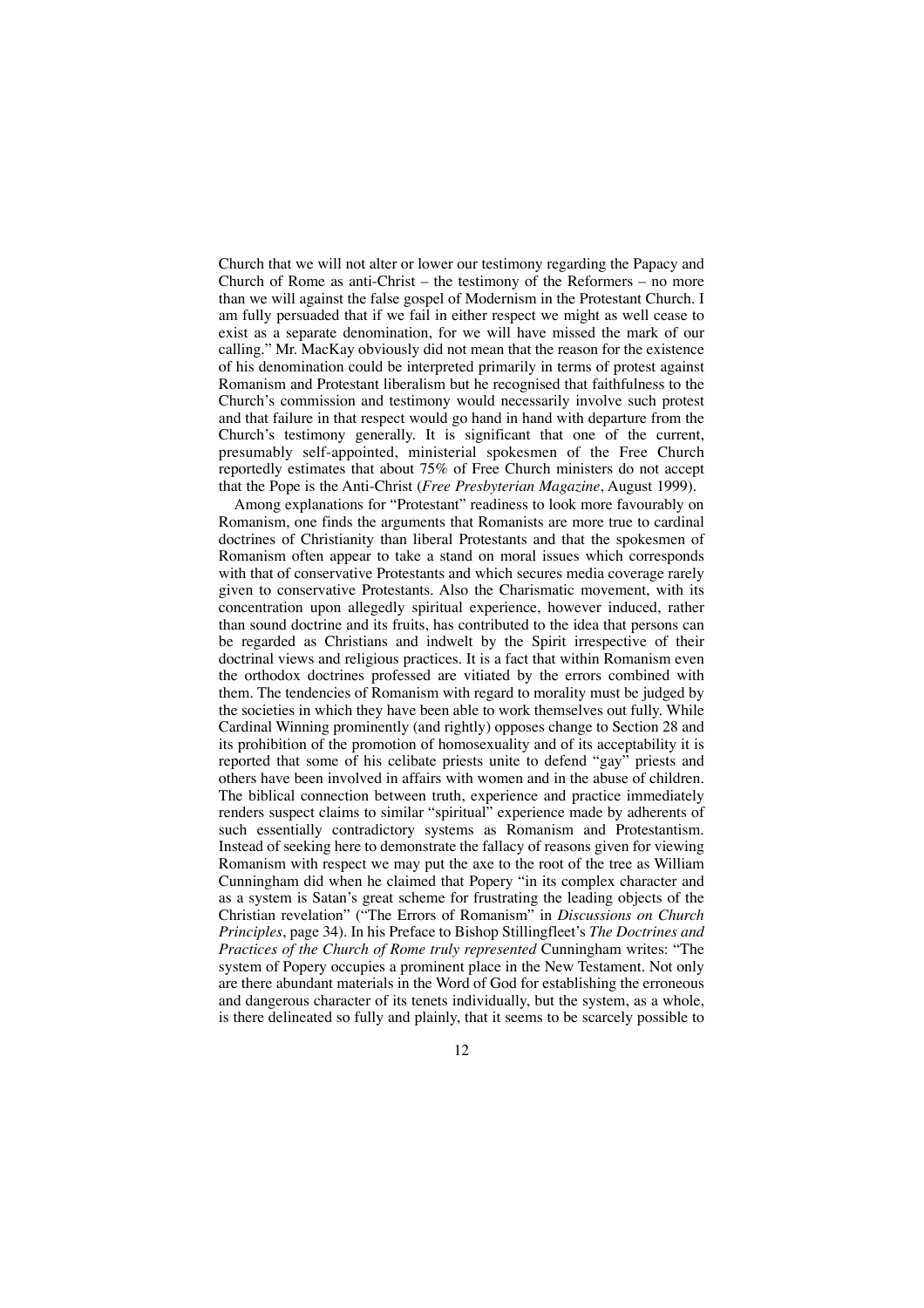mistake it. It is predicted as a great apostasy from the true faith*,* which was to prevail extensively in the professing Church, and to be attended with the most injurious consequences. It is expressly ascribed to the peculiar agency of Satan; and, indeed, the very reason why it forms the subject of the predictions of the New Testament is because it was Satan's great scheme for frustrating the leading objects of Christianity – for depriving men of the important advantages, connected both with this world and the next, which the preaching of the Gospel was intended to convey; and was to be very successful in effecting these ends."

When the *Counter Reformation* is mentioned thoughts go to the sixteenth century and efforts then made by Rome to halt the progress of the Reformation and recover lost territory. Religious orders were either reformed or introduced, the Jesuits being the most significant and influential of those created specifically for the work of Counter Reformation. The Council of Trent (met for twenty-five sessions over three periods between 1551 and 1563) took steps to make the administration of the Roman Church more effective and set forth the accumulated errors of Romanism in a dogmatic and perpetually binding form over against the Biblical doctrines of the Reformers. The Inquisition was harnessed to the work of controlling people's thinking and suppressing dissent. Political and military (notably Spanish) means were used in the attempt to revive the fortunes of Romanism in Europe. The failure of these attempts in Great Britain halted the progress, though not the work, of Counter Reformation for many years.

It would be a great mistake to think that the Counter Reformation belongs only to the history of Reformation times. The Council of Trent drew up the line of battle between Romanism and Protestantism. By their *Profession of the Tridentine Faith* the Roman hierarchy and priests still bind themselves, after asserting their adherence to certain specific articles of Roman belief and practice, to "undoubtedly receive and profess all other things delivered, defined and declared by the Sacred Canons and General Councils, and particularly by the holy Council of Trent" and to "condemn, reject and anathematize all things contrary thereto, and all heresies which the Church has condemned, rejected and anathematized". The First Vatican Council (1869-70) is noted primarily for its dogmatic assertion of the primacy and infallibility of the Pope. The Second Vatican Council, which sat at various times between October 1962 and December 1965, was an attempt to conserve traditional dogmas and give the Church a media-friendly face appropriate to the twentieth century. Trent and Vatican I were endorsed by Vatican II but impetus was given to a tendency to present unchanging dogma in a way which would appeal to non-Roman churchmen who had virtually abandoned the Bible as their point of reference and the unequivocal statements of the Reformation Creeds as their testimony to Biblical truth. This process has continued in less formal ways by means of the Anglican/Roman Catholic International Commissions (ARCIC), in whose reports in the 1980s common statements were agreed on "Eucharist, Ministry and Authority" and on questions relating to salvation and to the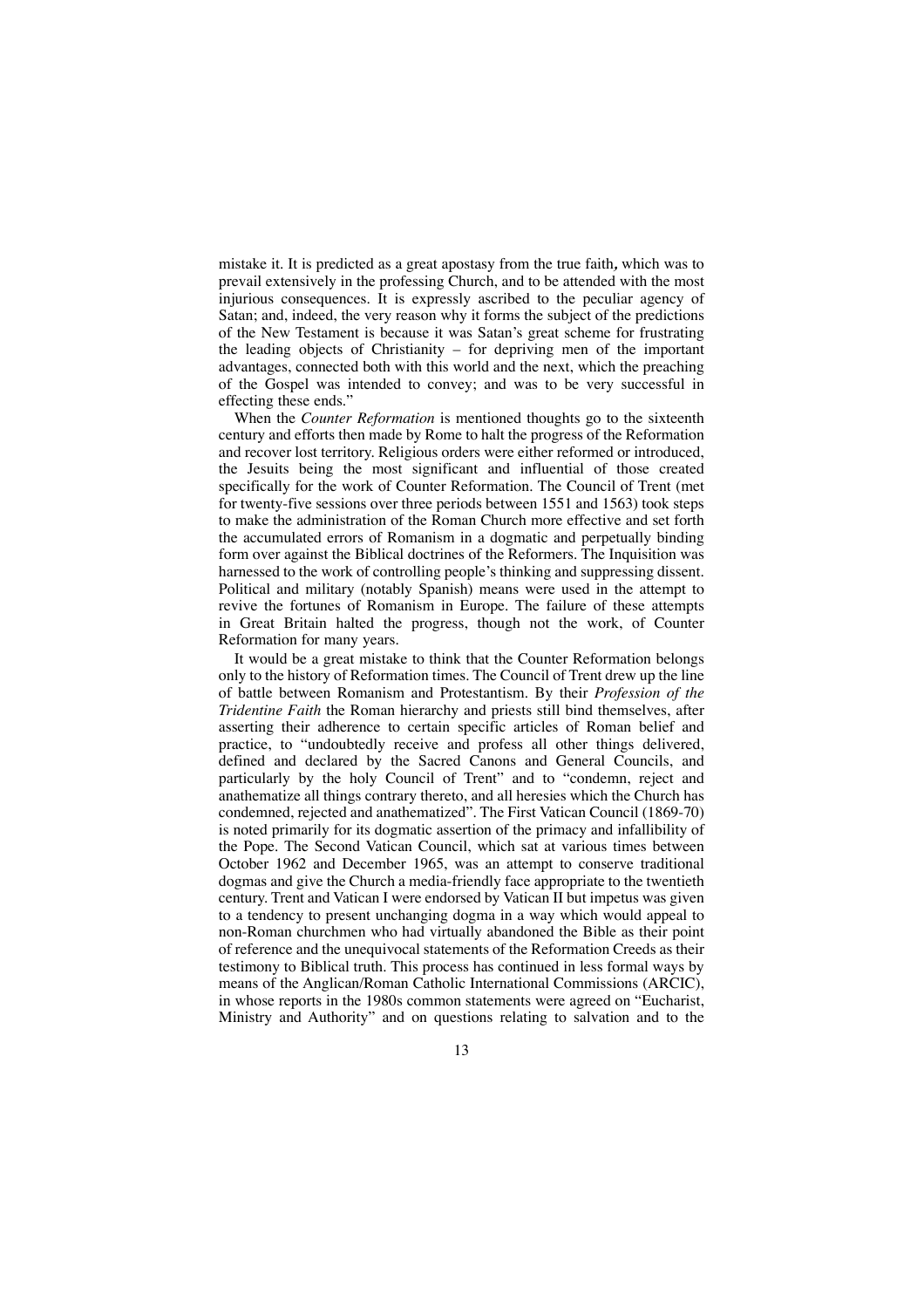Church which give the impression that the doctrinal differences of the Reformation were really due to misunderstanding and that on all the "core" doctrines of the faith there is no essential disagreement. In the 1990s the same process came to expression in *Evangelicals and Catholics Together: the Christian Mission and the Third Millennium* (ECT), which maintained that by concentrating on certain core doctrines of the faith, such as those of the *Apostles' Creed,* persons belonging to each of these bodies could recognise each other as Christians engaged in the same mission of "communicating Christ to unbelievers and upholding Christian order in a post-Christian world" (Dr. J. I. Packer). After all, wrote Dr. Packer, one of the signatories to the ECT statement, what brings salvation "is not any theory about faith in Christ, justification, and the church, but faith itself in Christ himself". According to a Joint Declaration on the Doctrine of Justification by Lutherans and Romanists on 31st October 1999, in Augsburg, Germany, "The teaching of the Lutheran churches presented in this Declaration does not fall under the condemnation of the Council of Trent. The condemnations in the Lutheran Confessions do not apply to the teaching of the Roman Catholic Church presented in this Declaration." The Counter Reformation movement in its use of dialogue continues to try to win the old arguments by confusion of terminology and succeeds to a large extent because of the lack of awareness and commitment to biblical truth on the part of those participating on the professedly Protestant side.

#### *Counter Reformation in the Theological realm*

The main objection to Romanism continues to be that as a system it subverts the essential foundations of biblical Christianity. The biblical doctrine of justification reasserted at the Reformation cannot be accepted without the overthrow of Roman doctrine, practice and ecclesiology. The fact that many churchmen consider that there is no fundamental difference between them and Rome on this subject does not indicate a change on the part of Rome but their ignorance of the truth and Rome's success in deluding them. William Cunningham in his *Historical Theology*, Vol. 2, page 120, showed his alertness to the true situation when he wrote that "the tendency of the whole Popish system, when fully imbibed and applied, is to lead men to build upon a different, a false foundation; while the very profession they are permitted to make of relying upon God's mercy and Christ's work may just conceal from them the truth that they are practically relying upon themselves, and thus only increase the danger to which all their strongest natural tendencies expose them, of disregarding and rejecting the only provision whereby guilty and fallen men can be saved".

### *Counter Reformation in the Ecclesiastical realm*

The aim of Rome is still to bring at least the whole of "Christendom" into full fellowship with Rome and under the supreme authority of the Pope. The most recent ARCIC statement, published in May 1999, *The Gift of Authority*,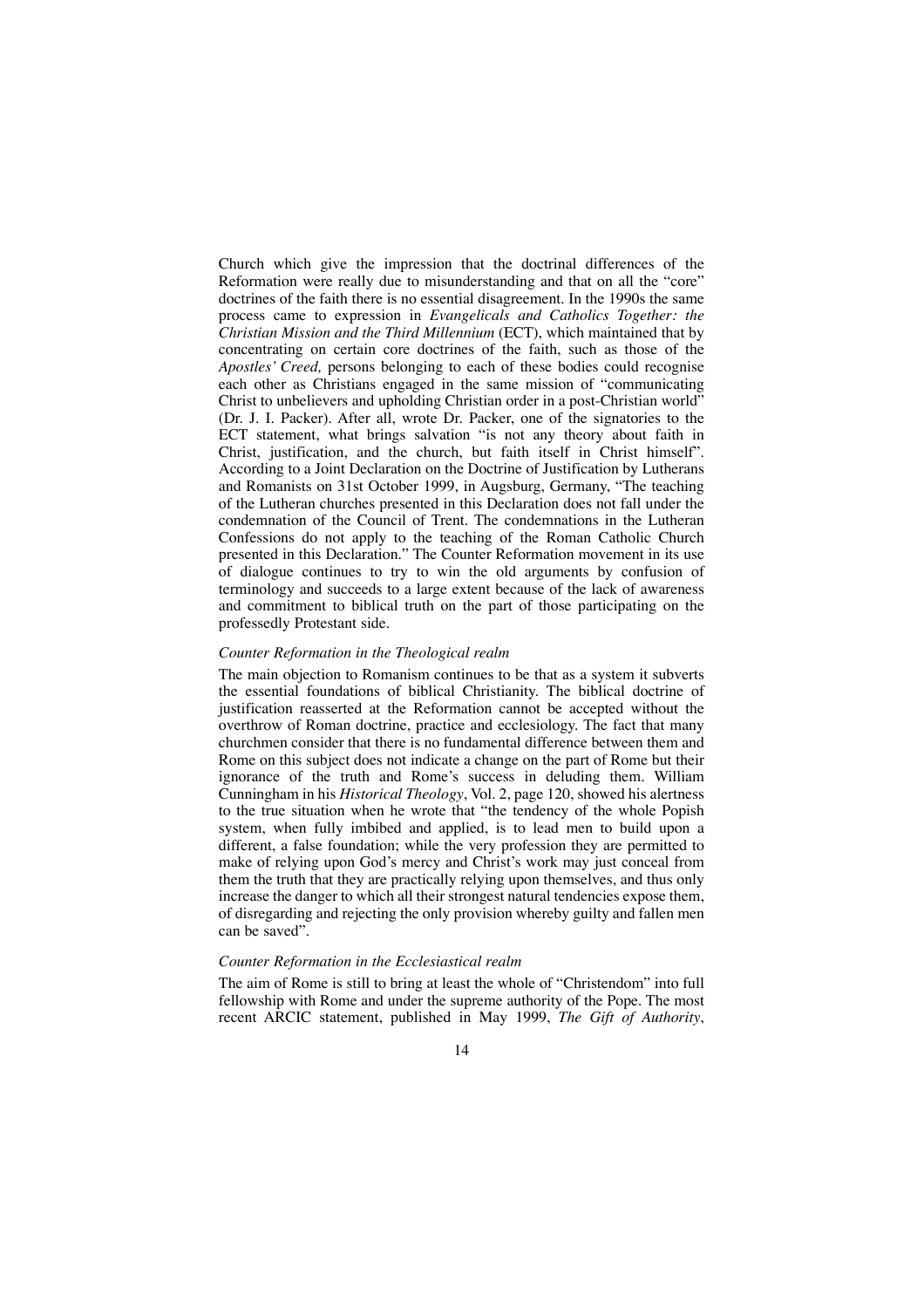accepted that in a united church the Pope would be the universal primate, even though he might have to exercise his primacy "in the context of synodality". The report "seeks to make clear how in certain circumstances the Bishop of Rome has a duty to discern and make explicit, in fidelity to Scripture and Tradition, the authentic faith of the whole Church. . . . The commission believes that this is a gift to be received by all the churches and is entailed in the recognition of the primacy of the Bishop of Rome" (Statement issued by joint-chairmen of ARCIC). It is understood that as long ago as 1996 the Pope and the Archbishop of Canterbury agreed to a meeting in Montreal in May 2000 between primates of the Anglican Provinces and presidents of the Roman Catholic Bishops Conferences to consider how to give more practical effect to the ARCIC findings in the way of local and international co-operation.

### *Counter Reformation in the Political realm*

Romanism has always been prepared, openly or secretly, to advance her own ends by political means. This has been illustrated recently in a book denounced by Vatican critics as "trash not worth the paper it is written on", *Hitler's Pope* by John Cornwell (Viking 1999). The book is aptly sub-titled *The Secret History of Pius XII*. Rome often speaks with a variety of voices so that when one statement arouses indignation another can be quoted which makes the critic feel he must have misinterpreted the first. An example of this is the recent revelation that in spite of initial denials by the Vatican, the Vatican, having been lobbied by the Chilean government, made representations privately to the Foreign Office to the effect that the extradition of General Pinochet should be blocked and that he should be immune from prosecution for alleged involvement in atrocities as a former head of state. At the same time it was reported that Cardinal Hume had been of the view that no one responsible for the crimes of which Pinochet was accused should have total immunity. The Church whose head can exhort Latin American Romanists to aggressively combat Protestants can walk together with them in the British Isles. A Vatican accord with the Palestinian leader can describe Israeli rule over Jerusalem as "morally and legally unacceptable" but a papal nuncio can explain that "there is no reference to the political situation of Jerusalem in the document".

Roman Catholic bishops were keen to have a role in a reformed House of Lords. Such aspirations were encouraged by the view of the Archbishop of Canterbury that "in a multi-faith society the Church of England should not be the only religious body to be formally given space on the red benches in the Lords". Even *The Scotsman* speaks of "the increasing politicisation of Cardinal Winning".

Romanism is subversive of the true interests of our nation and of the Reformed Religion of our nation. The threatened breaking up of the United Kingdom*,* the unifying of Ireland and further incorporation in a European super-state, with subjection to its laws, all contribute to the aim of Rome to further weaken the influence of Protestantism in a nation which has, in the past, been one of the main obstacles in the way of her ambitions.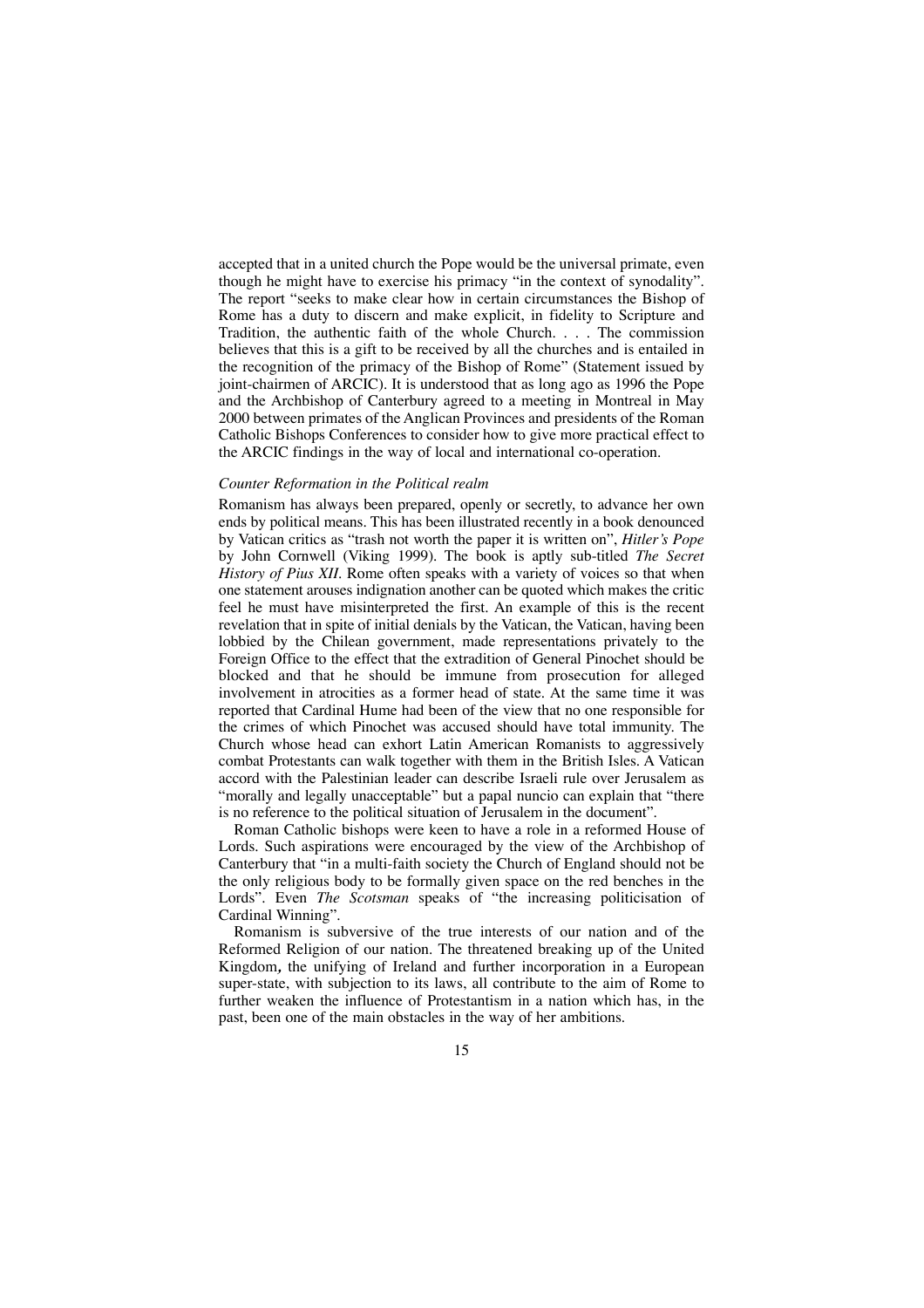Without questioning that there are Roman Catholics in Ulster who are content to continue as British subjects and are opposed to terrorist atrocities, and that much terrorism is connected with a wide range of criminal activity not directly related to religion, there can be no doubt that the removal of Northern Ireland from the United Kingdom and its incorporation in a united Ireland would satisfy the aspirations of the Vatican.

An interesting article on "Ulster's ethnic cleansing" was published in the "Protestant View" of the *Free Presbyterian Magazine* in May 1999. Under political pressure, ostensibly to make the Royal Ulster Constabulary more attractive to Roman Catholics, Northern Ireland's Police Force is to be subjected to extensive change, going beyond a change of name and badge and oath, and resulting in what has been described as "virtually a new police force", and a police force drastically reduced in size in spite of the refusal of the terrorist organisations to decommission arms and in spite of the release of hordes of convicted terrorists from the prisons. Moves to allow Sinn Fein MPs Gerry Adams and Martin McGuinness to use the facilities of the House of Commons, although they refuse to swear the Oath of Allegiance to the Queen, and to allow Irish MPs to take seats at Westminster and in the Northern Ireland Assembly are further evidence of the totally irrational and unprincipled attitude of those in Government to the situation in Northern Ireland. The British Government has been riding roughshod over those most loyal subjects of the British monarchy, the Protestants of Northern Ireland. Men were admitted to government in Northern Ireland whose sworn aim is to destroy that government. Gerry Adams and his associates have insisted that his party should be accepted as truly democratic without any preconditions. As one concession after another has been made in the interests of the desired peace the threat of renewed violence has been kept in reserve as a lever to force further movement in the direction sought by the IRA and their democratic front. Political manoeuvres by Republicans have repeatedly led to Unionists being denounced as responsible for endangering peace. Morally indignant over "terrorism" in distant lands, the Government has treated the terrorists of Northern Ireland with kid gloves. Situations are engineered in which the democratic process is made to appear impossible and then the breakdown of the democratic process is used to justify the resort to threat in order to further promote their own aims. For example: "Gerry Adams, the president of Sinn Fein, said that decommissioning was not in his gift and warned that it would never happen if the power-sharing executive collapsed" (*The Scotsman*, 1st February 2000). Martin McGuinness had already described decommissioning as a voluntary and not an obligatory act (*The Scotsman*, 22nd January 2000). *The Herald* (20th January 2000) described Sinn Fein as "quietly happy with the confusion which is sown".

It is important that the Church should continue to bring before those in authority the Antichristian nature of Romanism and the betrayal of the Protestant Constitution of this nation involved in all governmental and royal recognition of the claims of Romanism. Throughout the ages Rome has shown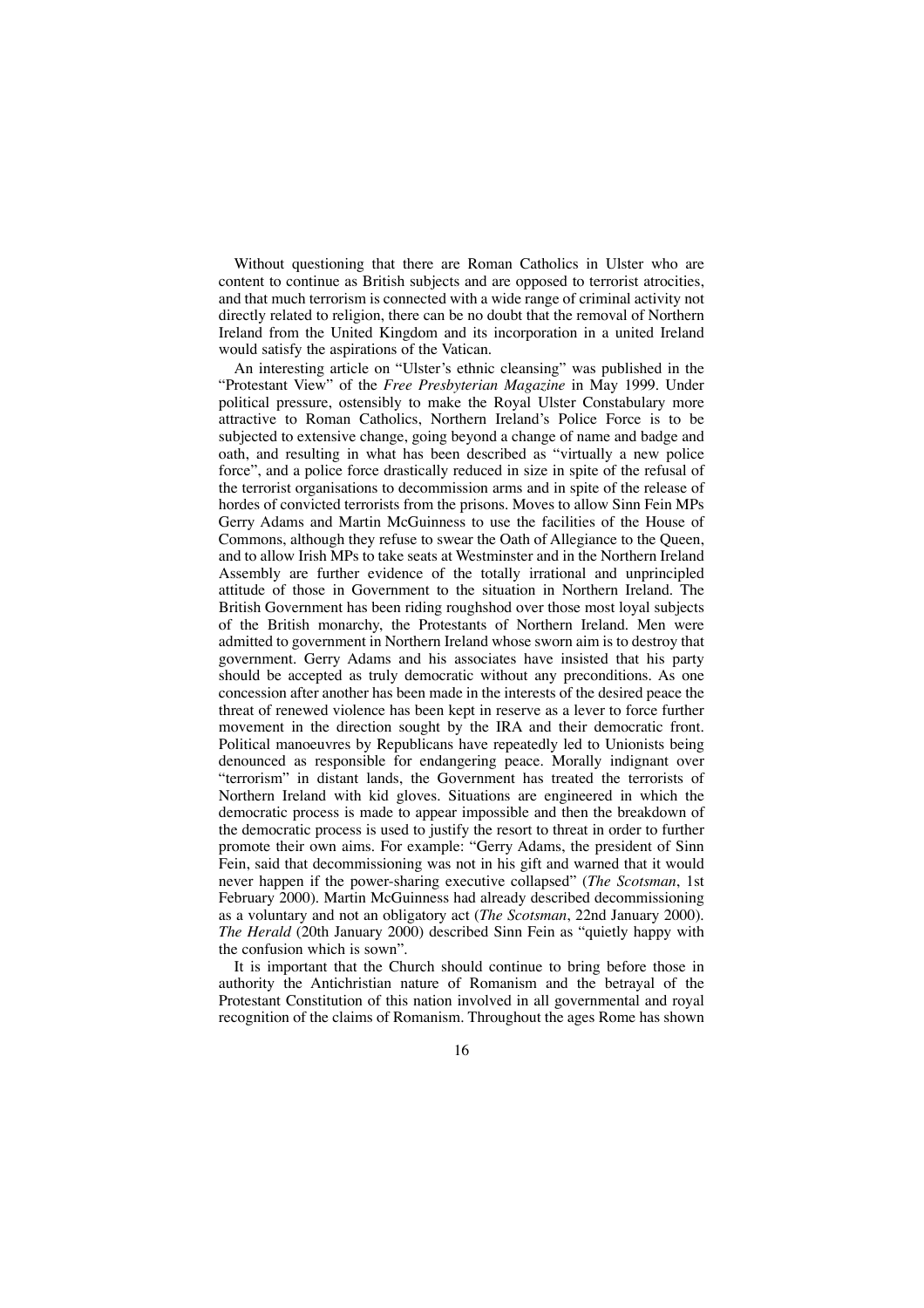ability to adapt to local circumstances where necessary while retaining her basic position. On 8th March 2000, Romanists observed a "Request for Forgiveness" day. The methods may change but none of Rome's claims has been withdrawn. The Inquisition may have been replaced with "the Holy Office". *Opus Dei* may have overtaken the Jesuits as the religious order spearheading the promotion of the Romanist Faith. Involvement in political and military situations throughout the world may or may not have become more subtle. But the same work of Counter Reformation proceeds aided by the apostasy of Protestant Churches, the apathy of many still adhering to Reformation truth and the secularisation of society and of political institutions.

## **The Free Church of Scotland**

All within our bounds concerned for the effect upon the Cause of Christ in Scotland have followed developments within the Free Church of Scotland during recent years with real interest. It has been difficult for outsiders, and perhaps even for Free Church people, to fully appreciate what has been taking place in the Free Church, largely because of the selective and biased nature of much reporting and comment. This is not the place to try to go into details of the inner workings of the Free Church. Examination of the main public aspects of recent developments shows that basic to the difficulties which culminated in the summoning of a relatively large number of Free Church ministers to the bar of the Commission of Assembly in January 2000 to answer charges of contumacy was a finding of General Assembly in 1995 which endorsed the verdict of a majority of the Training of the Ministry and Admissions Committee (without Assembly Commissioners seeing any of the evidence submitted or being formally acquainted with what the allegations were), that "on completion of a long and intensive enquiry into allegations made against Rev. Professor Donald Macleod, the Committee found no evidence capable of proving in the Courts of the Church censurable conduct on the part of Rev. Professor Donald Macleod" (Acts of the 1995 General Assembly of the Free Church of Scotland). The minority complained that not only was this finding reached in a way inconsistent with proper disciplinary procedure but it was used to prevent disciplinary processes against Professor Macleod on allegations relating to matters arising subsequent to the date of that finding, and was used to force men into positions where they were seen to be defying the authority of Church Courts and were themselves exposed to discipline though they considered themselves to be contending for constitutional principles and practices against an arbitrarily assumed power.

On 20th January 2000 the minority withdrew from the place in which the Commission of General Assembly was taking place and met elsewhere, claiming to continue the meeting of Commission. In their *Declaration of Reconstitution of the Historic Free Church of Scotland* those declining the authority of "all church courts seeking to impose acts and findings contrary to the constitution of the historic Free Church of Scotland" claimed over against the majority "still to be the true *bona fide* representatives of the original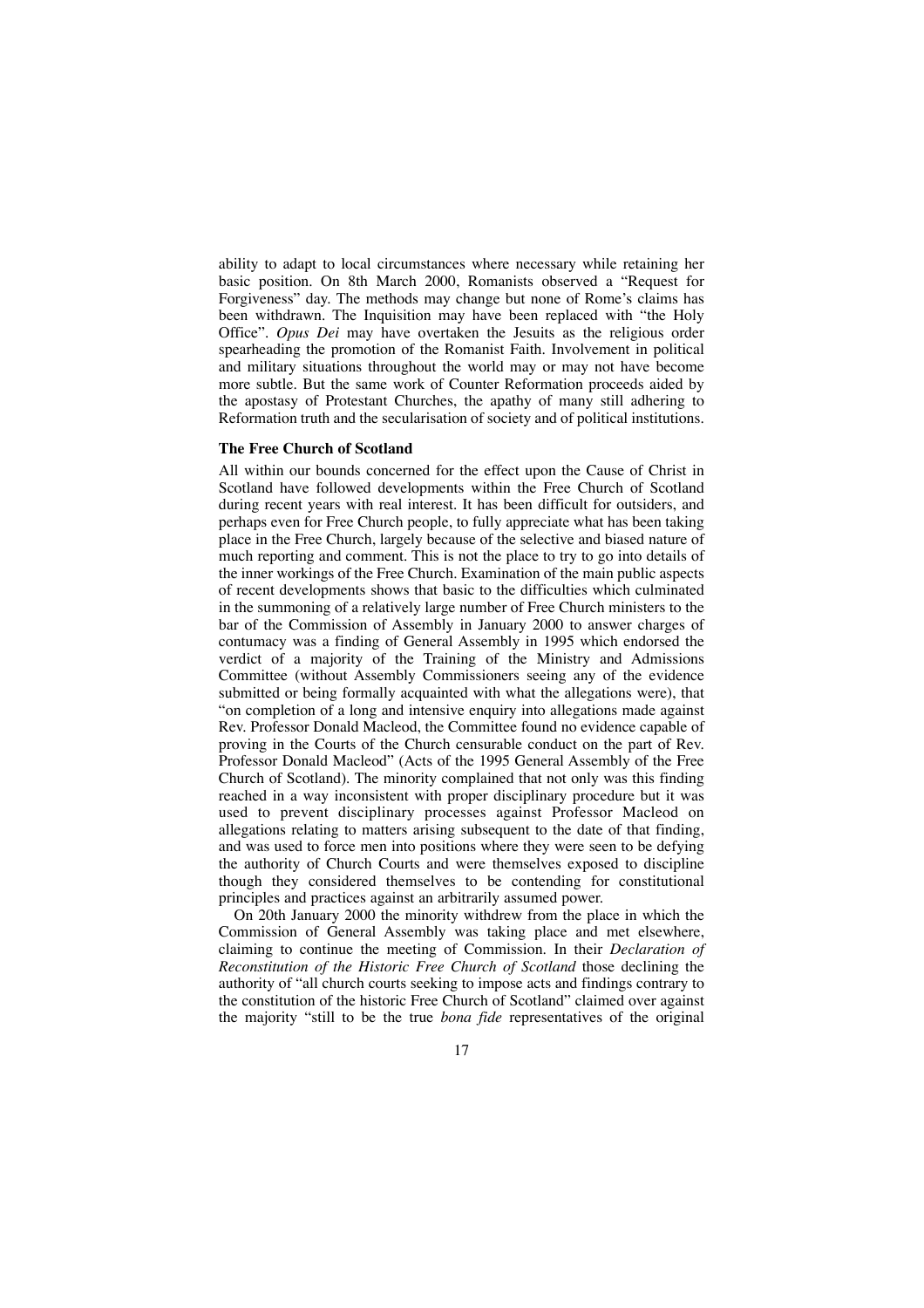protesters of 1843 and to be carrying out the objects of the Protest more faithfully than the majority". They resolved to be known "solely for purposes of administration" as the Free Church of Scotland (Continuing). Had not the majority been intent on pursuing those who refused to submit to the interpretation being put upon and use made of the finding of 1995 and who identified themselves with the Free Church Defence Association, would this separation have taken place? The future attitude of the Free Church (Continuing) to the increasing number of matters regarded as "open questions" in the Free Church of Scotland remains to be seen.

It also remains to be seen if the majority Free Church of Scotland, without those who have identified themselves as the Free Church of Scotland (Continuing), may be even more ready to implement the programme of the modernisers. Professor D. Macleod uses various media to voice his view that in being committed to exclusive psalmody the smaller Presbyterian Churches are out of step with the Bible, with their past and with the rest of Christendom, and that the failure to address these issues as he desires them to be addressed "carries with it resignation to the view that the smaller Presbyterian Churches are doomed to extinction" ("The Highland Churches today", in *The Church in the Highlands*, ed. James Kirk, Edinburgh, 1998). Rev. David Robertson unabashedly proclaims his readiness to receive "Roman Catholic believers" to the Lord's Table, gives his church on a weekday to a woman preacher from an Arminian and Ecumenical organisation, is glad that Dundee has become "a city of dance" and considers that "it would be hard to find a case against what might be termed spontaneous congregational dance as an expression of praise". When he sees "the pleasure that so many of our young (and not so young) people get from dancing" he wants "to guide our people into a biblical theology of dance" (see *Free Presbyterian Magazine,* June 1999: "The Free Church and the World").

#### **The Free Presbyterian Church of Scotland**

There has been little readiness on the part of either body currently claiming to be the Free Church of Scotland to recognise the Free Presbyterian Church of Scotland as an already existing body which, in practice as well as profession, endeavours to adhere to that full commitment to the standards of the Free Church of Scotland which accounted for the separation of 1893 from the body then claiming that name. The historical continuity of a Church is not determined by identity of name, nor by retention of property, nor even by continuous genealogical descent, but by hearty and unreserved commitment to original principles and practices. The Free Presbyterian Church of Scotland has adhered, though with conscious inadequacy and at times against internal and external pressures to compromise, to the standards of the Reformed Church of Scotland as represented in the constitutional documents of the Free Church of Scotland of 1843. We may be small and despised, and we are conscious of our defects and weakness and our need of a gracious outpouring of the Holy Spirit, but we do claim to be the only Church in Scotland which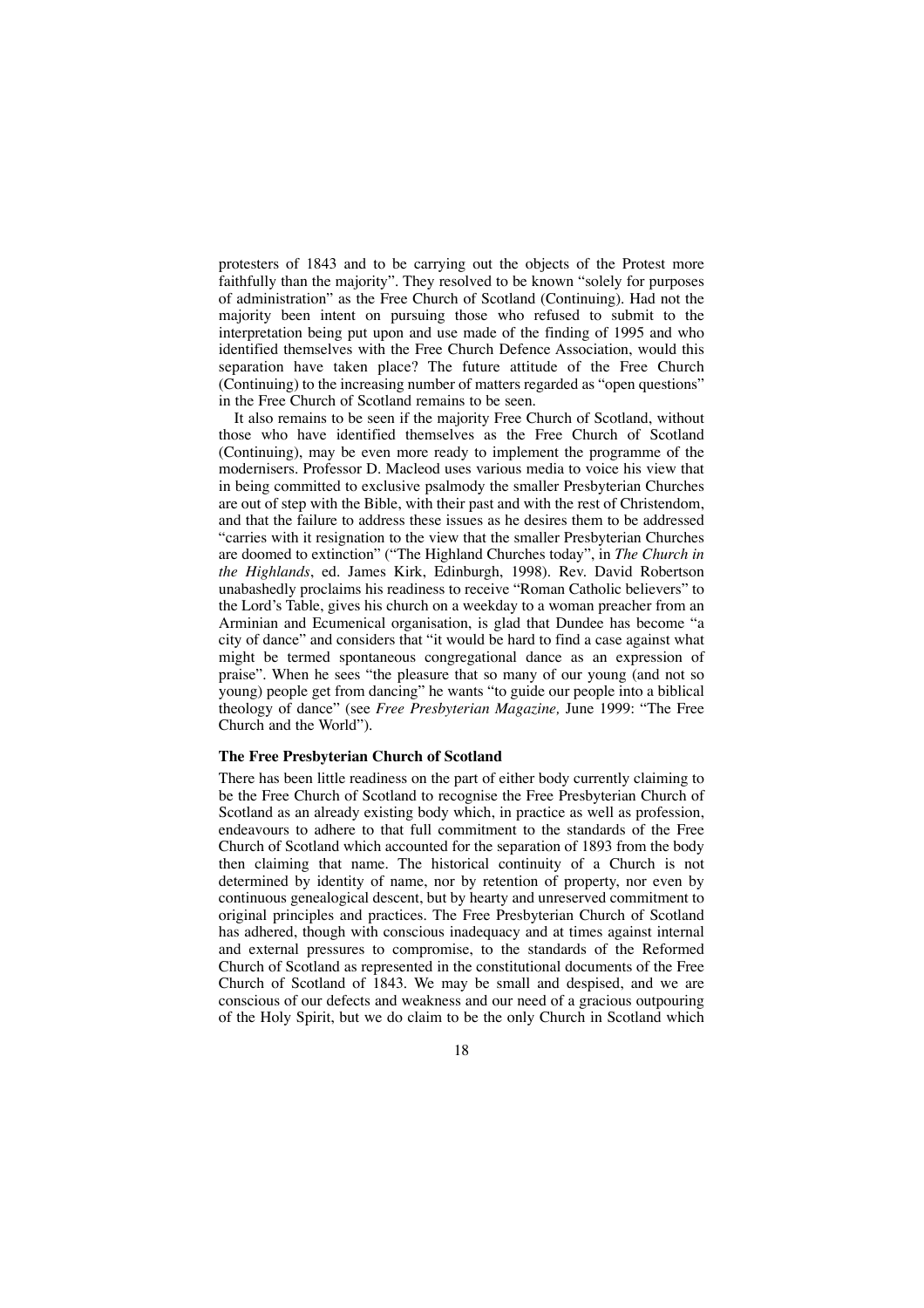has hitherto given unreserved commitment to these standards. We ought to highly value and seek to preserve the unity currently enjoyed among us in wholehearted commitment to the whole truth in principle and practice, and beware of any temptation from any source to dilute that commitment. A larger body kept together by a readiness to make open questions of matters which the Church long ago recognised as settled by Scripture will be much less effective in testifying to the truth than a smaller body united by unreserved commitment to an agreed standard.

May we be enabled to adhere to the distinctive position set forth in our supreme and subordinate standards*,* "in humble dependence on the grace of God, the help of our Lord and Saviour, and the presence and blessing of the Holy Spirit", as our *Deed of Separation* of 1893 puts it.

#### **Other Scottish Churches**

The *Church of Scotland* continues to speak with contrary voices, not only on providing alternatives for baptism and the further modernising of methods of worship, but also on fundamental doctrine, issues of morality and ecumenical relations.

Bishop Richard Holloway of the *Scottish Episcopal Church*, in spite of some protest from Evangelicals and Anglo-Catholics within his own communion, becomes ever more outrageous in his denial of fundamental truths of biblical theism not to speak of his contradiction of the Christian Faith and even of civilised morality and his resorting to the use of profane language.

Developments within the *Associated Presbyterian Churches* may be gathered from an advertisement appearing in the Aberdeen *Evening Express* in December 1999: "Alford Place Church. Christmas Services: Sunday 26th December: 11am, Joint Service at Union Grove Baptist Church. No Evening Service at Alford Place. Sunday 2nd January: We have been invited to attend the services at Bon Accord Free Church at 11am & 6.30pm. We wish all our Congregation & Visitors A Very Merry Christmas".

The *Alpha Course* not only finds support across denominational boundaries from those professing to be Evangelicals but is regarded as a useful tool by many who make no such profession (see "The Alpha Course Examined"*, Free Presbyterian Magazine,* March 1999). One city evangelistic campaign, "Make the Connection", built around the Alpha Course, while seeking to promote Bible reading and consideration of the claim of Jesus to be the Son of God, promised such events in 2000 as a Ceilidh, "The Singing Dancing Carpenter" Musical, and "Scot's Passion" by Cutting Edge Theatre**.** 

## **Modern Ecumenism**

Ecumenical bodies continue to aim at unity of churches though they tend to find that the "bureaucratic and legalised structures of Scottish churches are getting in the way" (Rev. Ross Maclaren of Action of Churches Together in Scotland – ACTS). A press release informs us that ACTS was formed in 1990 along with similar ecumenical bodies in the rest of Britain and Ireland. Its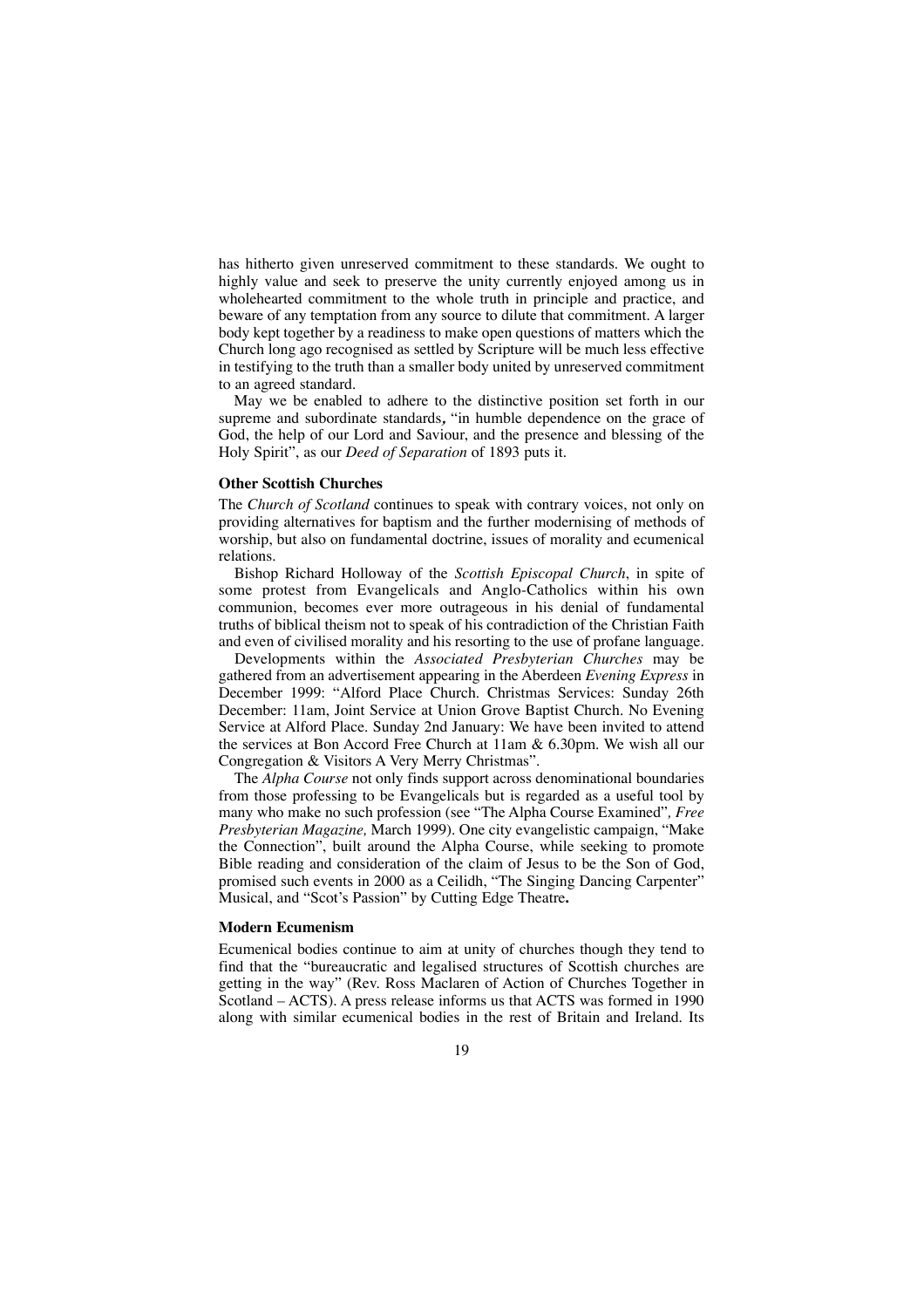members are the Church of Scotland, the Roman Catholic Church, the Scottish Episcopal Church, the Methodist Church, the Scottish Congregational Church, the United Free Church, the United Reformed Church, the Congregational Federation, the Salvation Army and the Religious Society of Friends. ACTS is taking a lead in organising a festival in St. Andrews which pilgrims from all over the world are expected to attend on Friday 8th September 2000 to celebrate both the alleged bringing of the relics of "Scotland's patron saint" from Greece in the 4th century and current ecumenical involvement in the community. From St. Andrews the pilgrims will journey by a variety of routes and means to Edinburgh via Dunfermline and on "Holy Cross (Rood) Day", Thursday 14th September, the festival will come to a climax with a procession down the Royal Mile from Edinburgh Castle to Holyrood Park. We are told that the theme throughout will be one of reconciliation and hope focusing on the Millennium Resolution offered by the Churches as a message of hope: "Let there be respect for the Earth, peace for its people, love in our lives, delight in the good, forgiveness for past wrongs and from now on a new start". The project was launched at an ecumenical gathering in St. Andrews University by Roman Catholic Archbishop Keith Patrick O'Brien on 24th September 1999.

What the World Council of Churches in its fifty years existence has failed to do in attempting to promote Church Union from the top, even between the bodies who have participated in it, is proceeding apace in much more subtle ways.

In London the beginning of the new century and millennium was marked by a multi-faith gathering – described as a Service of Shared Faith – at the Royal Gallery in the Houses of Parliament. The 400 participants were led in an Act of Commitment by the Archbishop of Canterbury, and the Prime Minister spoke of the values shared by the different faiths – justice, mutual respect, compassion, community.

When Scotland's First Minister arrived for the Millennium service at St. Giles' Cathedral in Edinburgh he was welcomed by the Moderator of the Church of Scotland General Assembly and the Roman Catholic Cardinal Winning. Dr. Cairns and Cardinal Winning have appeared on different sides in some public debates but the moderator seems to have no difficulty embracing the cardinal as his Christian brother.

Among local Church leaders reported to have joined in worship at a special millennium service held in the Old High Church, Inverness, conducted by the minister of that Church and addressed by Lord MacKay of Clashfern, were a Roman Catholic priest, the Episcopalian Cathedral Provost, the minister of the Free North Church and representatives of the Methodist and Pentecostal churches. Inverness Salvation Army Band, Inverness Gospel Male Voice Choir, St. Andrew's Cathedral Boys'Choir, and the Gaelic Children's Choir all took part and a Free North precentor led the unaccompanied singing of Psalm 121. While the address given in Inverness would be different from those in London and Edinburgh the message going out from each of those gatherings is that more unites than divides the bodies represented in them.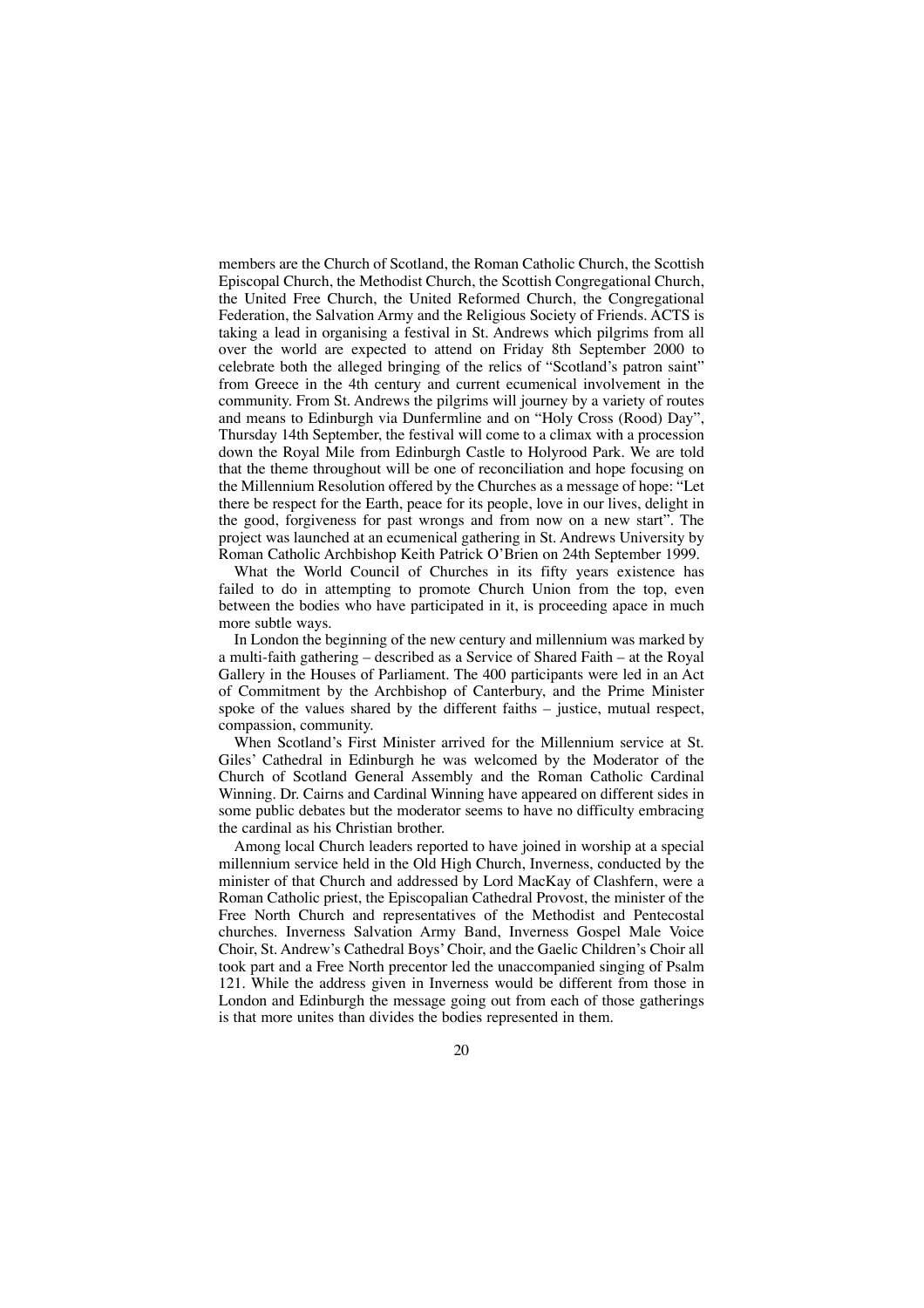The Pope was joined at the opening of a "holy door" in Rome to mark the beginning of this special "holy year" by the Archbishop of Canterbury, a leader of the Eastern Orthodox Church and the representatives of many other churches. Apart from the childishness and idolatry of the whole affair the Archbishop was thereby countenancing the idea that persons passing through this and certain other "holy doors" during this "holy year" will receive "indulgence". What can be expected from an Archbishop who can proclaim to an American Conference entitled "Scholarly Engagement with Anglican Doctrine": "Sola Scriptura has been consistently rejected by our Communion as our theological method but we have never rejected Scripture as the pivot and mainstay of theological truth. . . . We have consistently rejected a narrow biblicism"?

Those who question the possibility of any coming together of the major nonbiblical religions under the presidency of the Pope should read the review in the April 1999 *Free Presbyterian Magazine* of a book by Herbert J. Pollitt, *The Inter-Faith Movement: The New Age enters the Church* (Banner of Truth Trust). Muslims and Jews among others are being wooed by the Pope.

#### **Incipient intolerance**

*The Scotsman*'s editorial of 16th December 1999 on the Act of Settlement was entitled: '"Obnoxious piece of antique law" and describes the Act as, amongst other things, "an intolerable relic", "this dry, poisonous, old nettle", "at once divisive, insulting, and redolent of the least of England, the worst of Britain". The *Edinburgh Evening News* headlined its Comment of 8th November 1999 "Outdated Act of folly" and went on to claim that "even the most ardent Royalists – with the exception of religious bigots who use alleged Royal support as justification for their hatred – would agree that this part of the Act of Settlement is a ridiculous piece of nonsense. It is a matter of common sense rather than party politics." As if no one of any worth could think otherwise, Cardinal Winning, who describes the Act of Settlement as "a continuing insult to the Roman Catholic community . . . a blot on our justice and integrity", suggests that "it is an anachronism and everyone acknowledges that and what we have to do is get rid of it". Similarly when John Reid, the first Roman Catholic Secretary of State for Scotland, spoke strongly in favour of repealing the Act of Settlement, the Cardinal proclaimed that "Dr. Reid's words will be welcomed by Scots of all faiths and none" (*The Scotsman*, 10th November 1999). An MSP during the debate in the Scottish Parliament on the Act of Settlement expressed a typical view when she said that "the number of members, with differing religious beliefs, from all parties, who signed the motion showed that any fair-minded person would like this anomaly to be removed from our law . . . the Act of Settlement is discriminatory to Catholics . . . and is offensive to any reasonable person".

It has become common for those who put forward a reasoned argument for the biblical position on any subject to be labelled and dismissed as hardliners or bigots. There may well be reason to fear that in the current climate of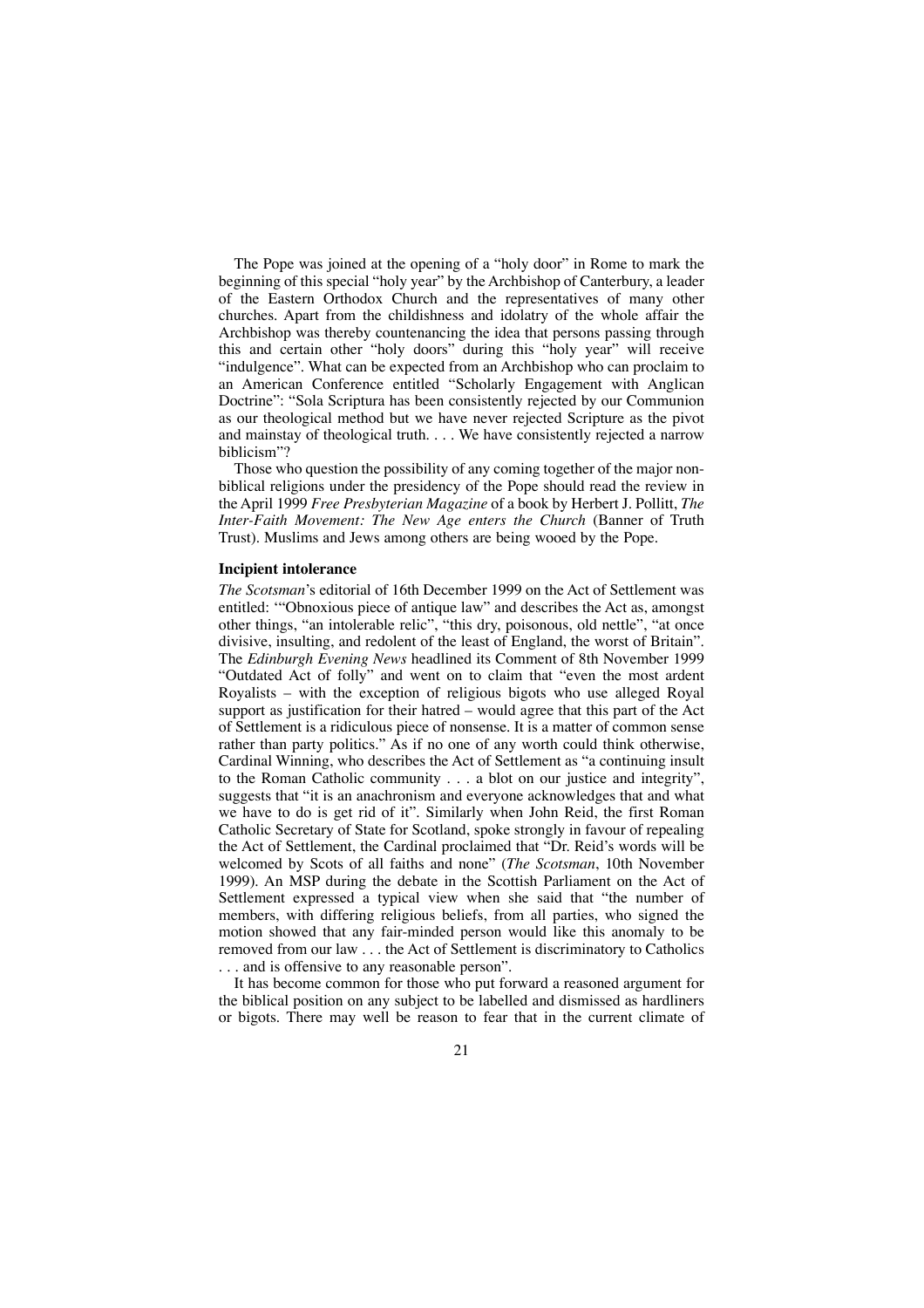"tolerance" it may become an offence to proclaim what we believe to be the truth concerning religions and practices which deviate from or contradict the Word of God. None can be more fiercely intolerant than the humanistically or morally or religiously liberal when confronted by absolute truth.

Our brief survey of the public religion of our day in Scotland leads us to say with the psalmist: "O Lord God of hosts, how long wilt thou be angry against the prayer of thy people?" (Psalm 80:4).

## **Homosexuality (Sodomy)**

*Section 28.* As our readers are doubtless aware, the purpose of the Local Government Act 1986, Section 2a (better known as Section 28) is to ensure that local authorities would not "promote homosexuality or publish material with the intention of promoting homosexuality or promote the teaching in any maintained school of the acceptability of homosexuality as a pretended family relationship". In Scotland, Wendy Alexander, the Scottish Communities Minister, was reported in the *Times* newspaper of 30th October 1999 as saying that Section 28 was flawed and driven by discrimination and that regulations banning councils from promoting homosexuality would be repealed in Scotland. Subsequent discussion of this issue showed that repeal of Section 28 enjoyed overwhelming support in the Scottish Parliament. The voting for repeal was 88 against 18 with three abstentions. One of the MSPs who opposed the move to repeal the Section was the Conservative Spokesman for Home Affairs, Mr. Phil Gallie. who wisely said: "We do not believe that there is any place for the promotion of sex education in schools, never mind homosexuality." With these sentiments we heartily concur.

It is apparent that homosexual activist groups have influence and power out of all proportion to their numerical strength. Stonewall UK, the leading activist homosexual rights group in Britain, published its manifesto before the last general election. Among the stated aims of the group are the following:

- (1) The repeal of Section 28, equal recognition for young gays and lesbians and an end to homophobic bullying.
- (2) Equal treatment, under the criminal law, for homosexuals and the repeal of the law against "gross indecency".
- (3) Equal recognition and respect for same-sex partners and for lesbian and gay parents and their children.

It is abundantly plain that the above aims  $-\tilde{\text{ }}$  quite unjustifiably  $-\tilde{\text{ }}$  imply equality between homosexual relationships and faithful scriptural marriage relationships and sadly the majority of members of the Scottish Parliament would appear to endorse this view.

In the house of Lords, Baroness Young, supported by Lady Saltoun of Abernethy, have been active in leading the effort of the House of Lords to retain Section 28 and are to be applauded for their unambiguous stand on the issue. Other members of the Upper House, including Lord Brightman, Lord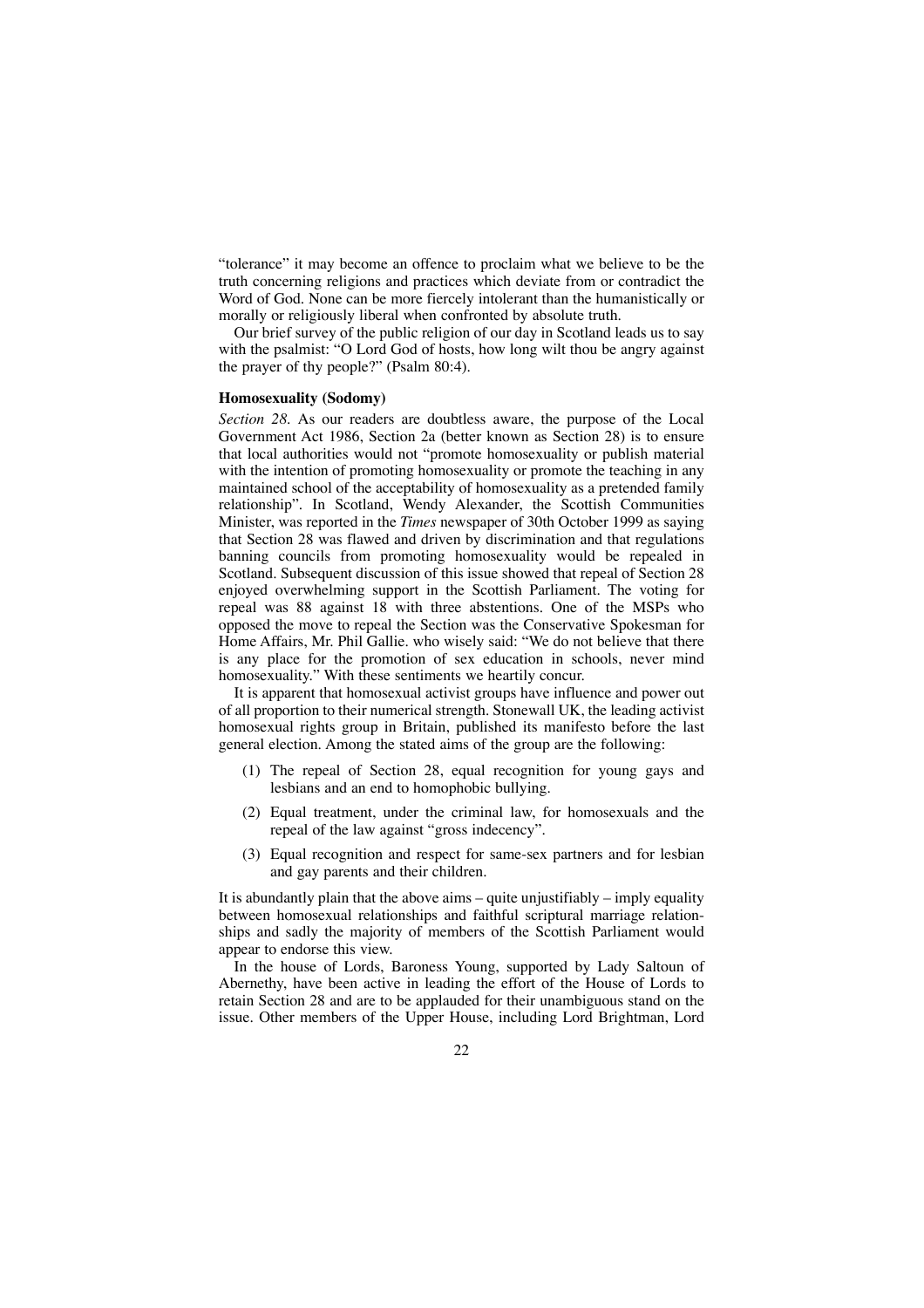Quick, Lord Moran and Lord Northbourne, have tabled a separate amendment asking for a ban on the promotion of homosexuality in schools.

In an attempt to justify the campaign for the repeal of Section 28, Angela Mason, who is Executive Director of Stonewall UK (and who was awarded the OBE in the Queen's Birthday Honours list for her services to homosexual rights!), has castigated Section 28 as "a damaging piece of legislation" and calls on all supporters of the aims of the organisation to "end the years of bigotry and prejudice that Section 28 has helped to sustain".

The year that has passed has shown that homosexual groups in this country constitute a force to be reckoned with. Free Presbyterians and all Christians dare not ignore their influence and power but should prayerfully seek that God in His mercy would turn the tide of immorality and godlessness which seems to prevail.

> "But yet the Lord, that is on high, Is more of might by far Than noise of many waters is, Or great sea-billows are." Psalm 93:4

Although the Scottish Parliament by a significant majority favours repeal of Section 28 there appears to be an encouraging and growing degree of opposition to repeal among parents and probably teachers. The "Keep the Clause" campaign, which has been offered considerable financial backing by businessman Brian Souter, seems to be gathering a significant level of support. Among the religious periodicals opposing the proposals on biblical grounds are *The Free Presbyterian Magazine, The English Churchman, Christian Voice, The Reformer*, *The Christian Digest* and *The Advocate,* to name but a few.

It is difficult to obtain reliable information of the attitude of the National Church to this question but a statement from the Press Office of the Church of Scotland on 19th January 2000, says: "The Church of Scotland's Education Committee . . . supports repeal of Section 2a of The Local Government Act 1986 ("*Clause 28")* and would endorse the arguments for repeal set out in the Scottish Executive's Standards of Public Life consultation document".

On the same date a Press Release issued through the Church of Scotland Media Relations Office states: "The Scottish Order of Christian Unity welcomes the growing call from Christian leaders in Scotland to the Scottish Parliament to retain Section 28 of the Local Government Act 1986. The Scottish Order . . . has as one of its stated objects the upholding of Christian values, especially in the fields of family life, education and health services. In consequence it feels that any move that would encourage the promotion of homosexuality in Scotland's schools would threaten the institution of marriage and damage the stability and structure of family life."

As far as is known it appears to be the intention of the Scottish Parliament to introduce a Bill which will contain a section on repeal in the very near future.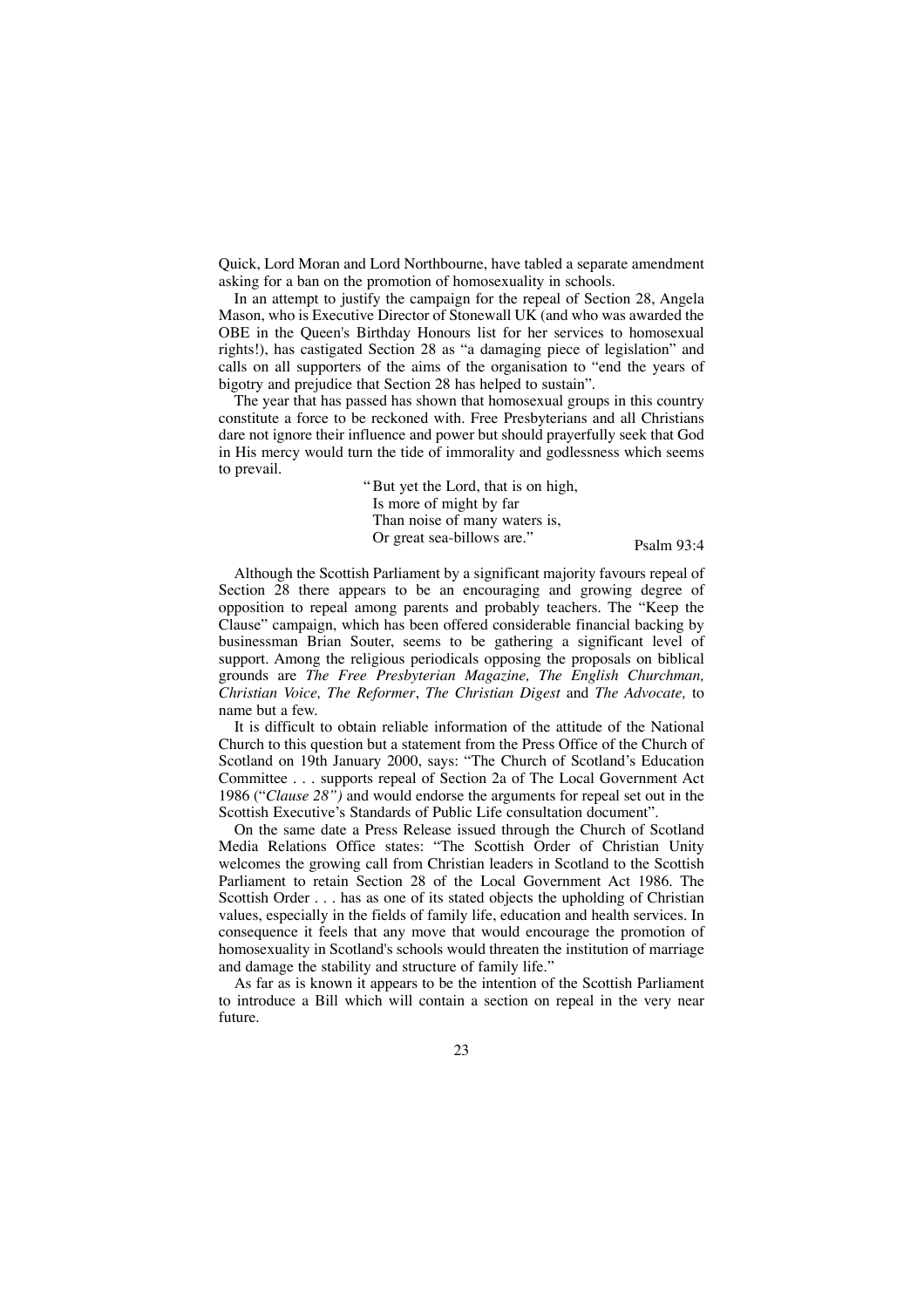The Committee has written to the Scottish Executive, the First Minister, Mr. Donald Dewar, Sir David Steel, and others, protesting most strongly against the proposal to repeal Section 28 stating that our protest was based primarily on our unqualified commitment to the teaching of Holy Scripture, the final court of appeal in all matters of faith and conduct, which categorises homosexuality (sodomy) as sinful in the sight of God.

The Committee hopes that parents and others have responded positively to the notice in the *Free Presbyterian Magazine* urging them to make their opposition known to their MSPs.

It is clear that the majority of members of the House of Commons favour repeal of the Clause although the proposal has met with strong opposition in the House of Lords. Baroness Young has ably contended for retention of Section 28 and has been, we believe, the leader in the House of Lords case for retention. A detailed account of the deliberations in the Westminster Parliament is not possible in a report of this nature because of constraints of space.

### **Lowering the Age of Consent**

At present the Age of Consent for homosexual relations between consenting adults is 18, but recently an amendment to the Crime and Disorder Act 1998 to reduce the age of consent to 16 was passed by the House of Commons but opposed by a significant majority in the House of Lords. Another attempt to lower the age of consent made under the Sexual Offences (Amendment) Bill (SO[A]B) was rejected by the Upper House but, as was feared by many, the House of Commons, on 10th February 2000, invoked the Parliament Act which, in the event of disagreement between the two Houses, provides that the will of the elected body, viz. the House of Commons shall prevail. Thus legislation to lower the age of consent for male sexual homosexuality from 18 to 16 has been approved.

In Scotland the Scottish Parliament is likely to attempt to pass a Bill to lower the age of consent to 16 probably this year according to predictions.

The anxiety shown by the UK government to yield to the demands of sodomists reflects the modern tendency to advocate a lifestyle utterly divorced from that enjoined in the Word of God. In spite of the exposure of the horrendous extent of Child Abuse in recent times the so-called gay rights groups and other organisations such as Amnesty International are exerting pressure, apparently successfully, to bring in legislation for lowering the age of consent to 16. If the government is successful in bringing in such legislation it is almost certain that attempts will be made by the homosexual rights movement to lower the age of consent still further.

Thankfully a few voices are heard advocating the way of life taught in the Word of God. One writer to the *English Churchman* says: "The Holy Scriptures not only condemn homosexual conduct but also all uncleanness. The Apostle states: 'No whoremonger, nor unclean person, . . . hath any inheritance in the kingdom of Christ and of God . . . for because of these things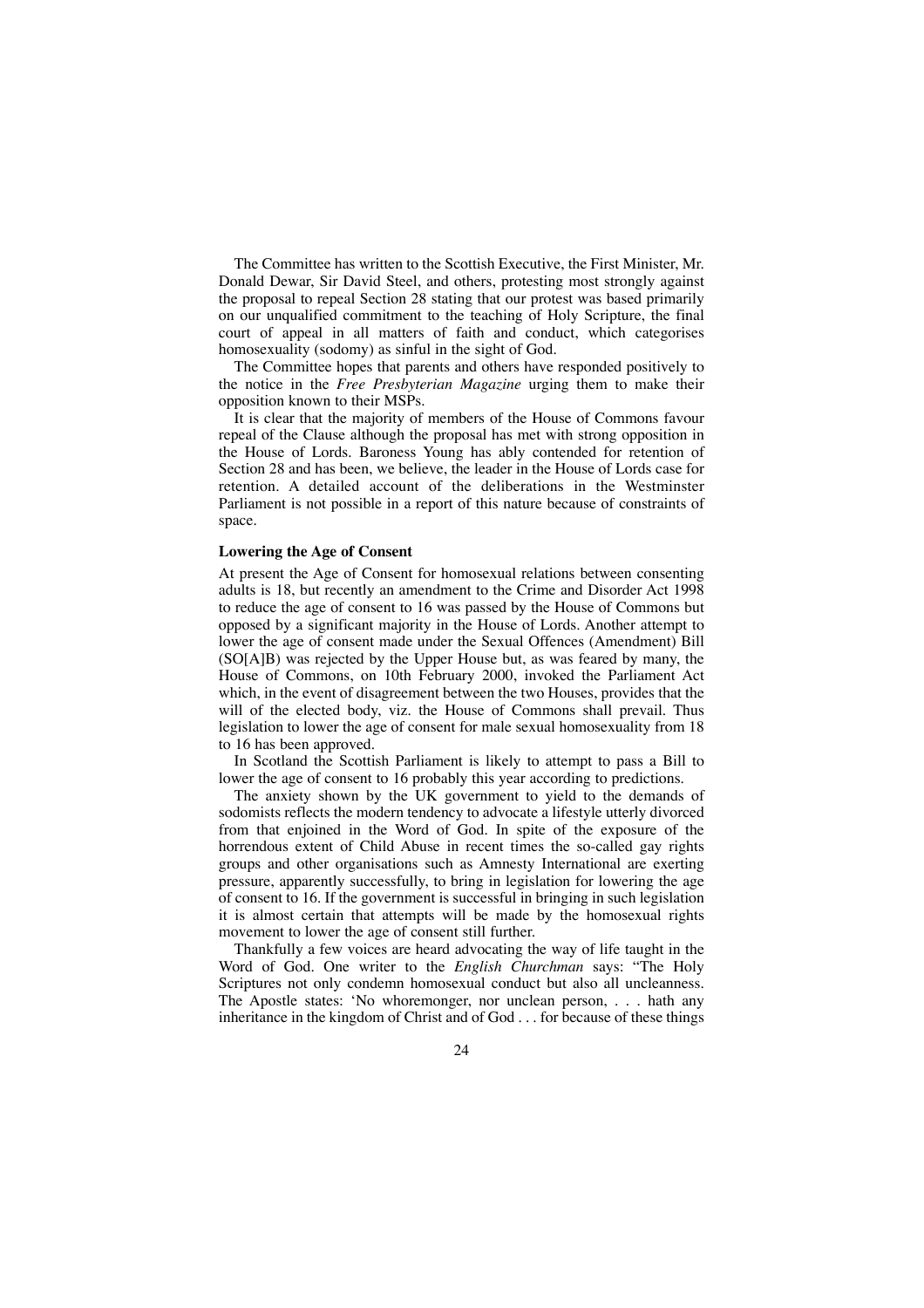the wrath of God cometh upon the children of disobedience' (Ephesians 5:3-6). These words of Paul are reinforced by Peter (2 Peter 2:10), by James (1:21) and by Jude (7, 8). There is surely an urgent need for our young people to be warned to heed the exhortation of Peter, " . . . abstain from fleshly lusts which war against the soul" (1 Peter 2:11) and that of Paul, "... flee youthful lusts . . . " (2 Timothy 2:22), not forgetting our children who, in modern so-called sex education, are all too often taught to regard unclean habits as 'normal'."

## **Marriage and Divorce**

The modern tendency to undermine the divine institution of marriage shows no signs of abating and, according to official statistics, marriage breakdown is approaching the 50% level and the number of couples co-habiting is rapidly increasing indicating a growing disrespect for the sanctity of the marriage relationship.

The Home Secretary, Jack Straw, stated in a consultation document entitled *Supporting Families,* "marriage is still the surest foundation for raising children . . . we want to strengthen the institution of marriage to help more marriages succeed", but one writer in a Christian publication observes that "Straw is so ideologically permissive that he cannot see that sexual restraint among the young . . . is impossible without strong government support for the institution of marriage". While we are not in a position to confirm or deny the allegation of ideological permissiveness, yet there is no evidence that Straw bases his support for the ordinance of marriage on the Christian view of the sanctity of the divine ordinance.

The United Kingdom has the highest divorce rate in Europe and it is almost certain that, if provision is made in the law for No-Fault Divorce, the divorce rate will increase rapidly. In the providence of God, Lord Irvine, the Lord Chancellor has had to announce that the government will not bring in No-Fault Divorce in the year 2000. Christian people ought to pray earnestly that this proposed further erosion of the principle of the sanctity of the marriage ordinance will never become law.

The Scottish Parliament has put forward several proposals for the reform of the divorce laws. These are:

- (1) To leave the law as it is. The present grounds for divorce in Scotland are adultery, unacceptable behaviour, desertion and non-cohabitation.
- (2) To adopt the proposals of the Scottish Law Commission.
- (3) To adopt No-Fault Divorce.

Among the proposals of the Scottish Law Commissions are some which, if adopted, would be welcomed by homosexual activist groups who are pressing for legalisation of same sex marriages. Those who are in touch with Scottish Executive thinking on the divorce question are of the opinion that the Scottish Law Commission proposals are the most likely to be adopted.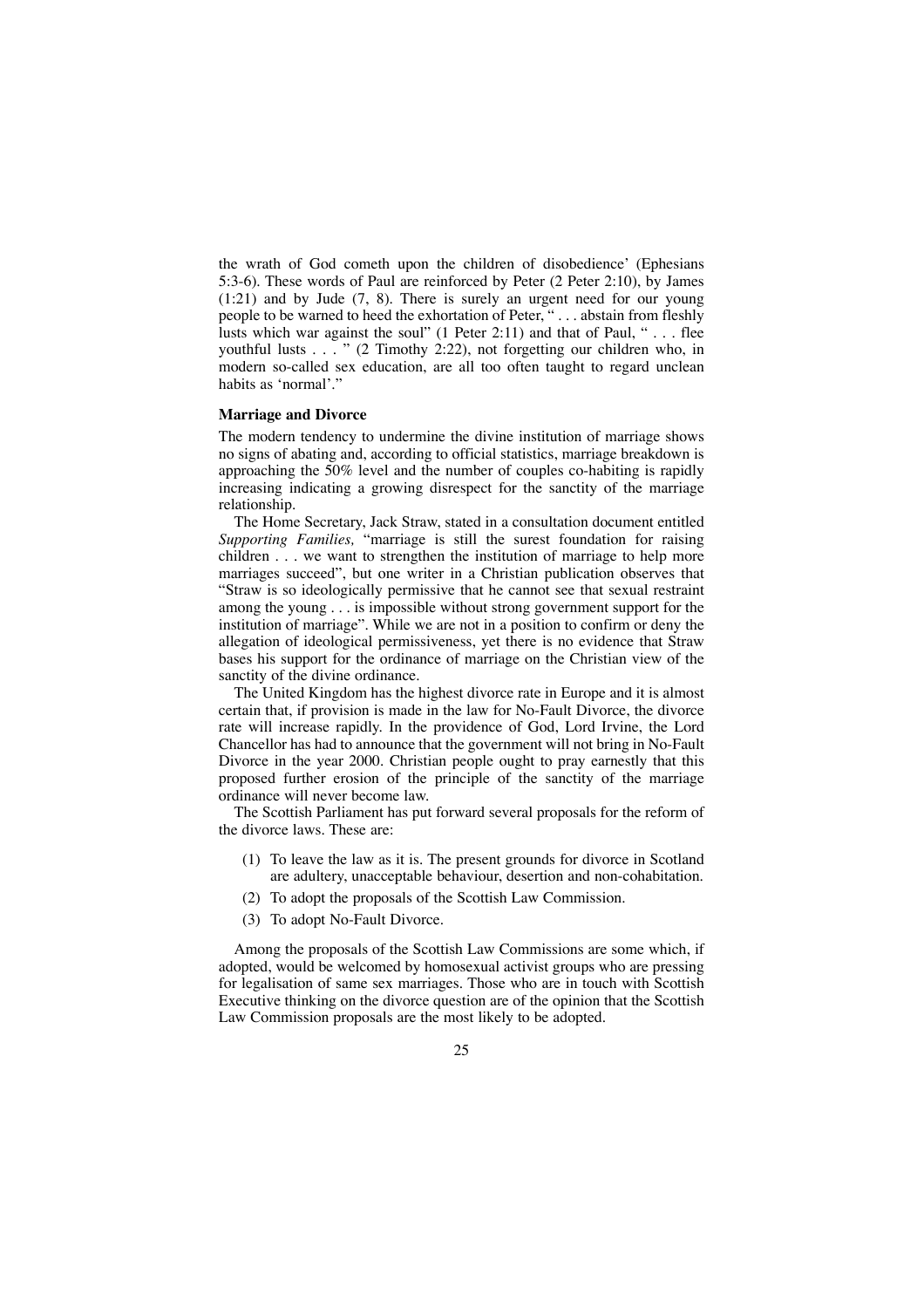Again we would urge all the people of our Church and all who hold dear the Biblical view of marriage to write to their MSPs to appraise them of their abhorrence of the trends in our national life with regard to the divine ordinance of marriage.

## **Abortion**

It is not too much to say that the nefarious Abortion Act of 1967 has led, as many feared it would, to what is tantamount to abortion on demand. The amendment to the 1990 Human Fertilisation and Embryology Act not only allowed abortions up to 24 weeks but also allowed "certain exceptions with no upper time limit" – in effect making abortions legal up to the time of birth.

The abortion statistics available from the Office for National Statistics, 1999, and the Abortion Statistics Scotland, January 2000, are heart-rending and indicative of the alarming moral landslide taking place in the United Kingdom. The abortion rate in England and Wales increased from 13.2 per 1,000 women between the ages of 14 and 49 in 1997 to 13.7 per 1,000 in 1998. Figures for Scotland show a similar trend – 11.1 per 1000 women in 1997 and 11.4 in 1998. The total number of abortions in England and Wales for 1998 reached the staggering total of 187,402. Up to 1997 from 1968 the total number of abortions carried out in England and Wales was well in excess of 4 million. In Scotland the total for 1998 was 12,424. A very small percentage of abortions between 1968 and 1995 – 0.003% in England and Wales and 0.007% in Scotland – were carried out to save the life of the pregnant women. In the face of these statistics can it denied that, in the majority of cases, abortion constitutes a breach of the the sixth commandment? Apparently the commonest reason given (91%) to justify having an abortion is "risk of injury to the physical or mental health of the woman". It has been observed this can cover any psychological pressure which the woman may claim to be suffering from.

The slaughter of four million unborn children provides eloquent witness to the moral decadence which prevails in our time.

## **Child Abuse**

All rightminded people have doubtless been shocked by the recent revelations in the national media of the extent and nature of child abuse in the United Kingdom. The exposure of widespread abuse of children in residential homes following the investigations of the Waterhouse tribunal, although confined to North Wales, is indicative of what is taking place in other parts of the United Kingdom. The tribunal, headed by Sir Ronald Waterhouse, Q.C., a former High Court Judge, heard evidence from 264 witnesses and studied 12,000 documents, according to a report in the *Times* of February, 2000. Although earlier investigations had indicated widespread abuse of children in care, Clwyd Council had refused to publish its report because it feared litigation. The Waterhouse Tribunal was appointed in 1996 by Mr. William Hague, the then Secretary of State for Wales. Although Sir Ronald Waterhouse had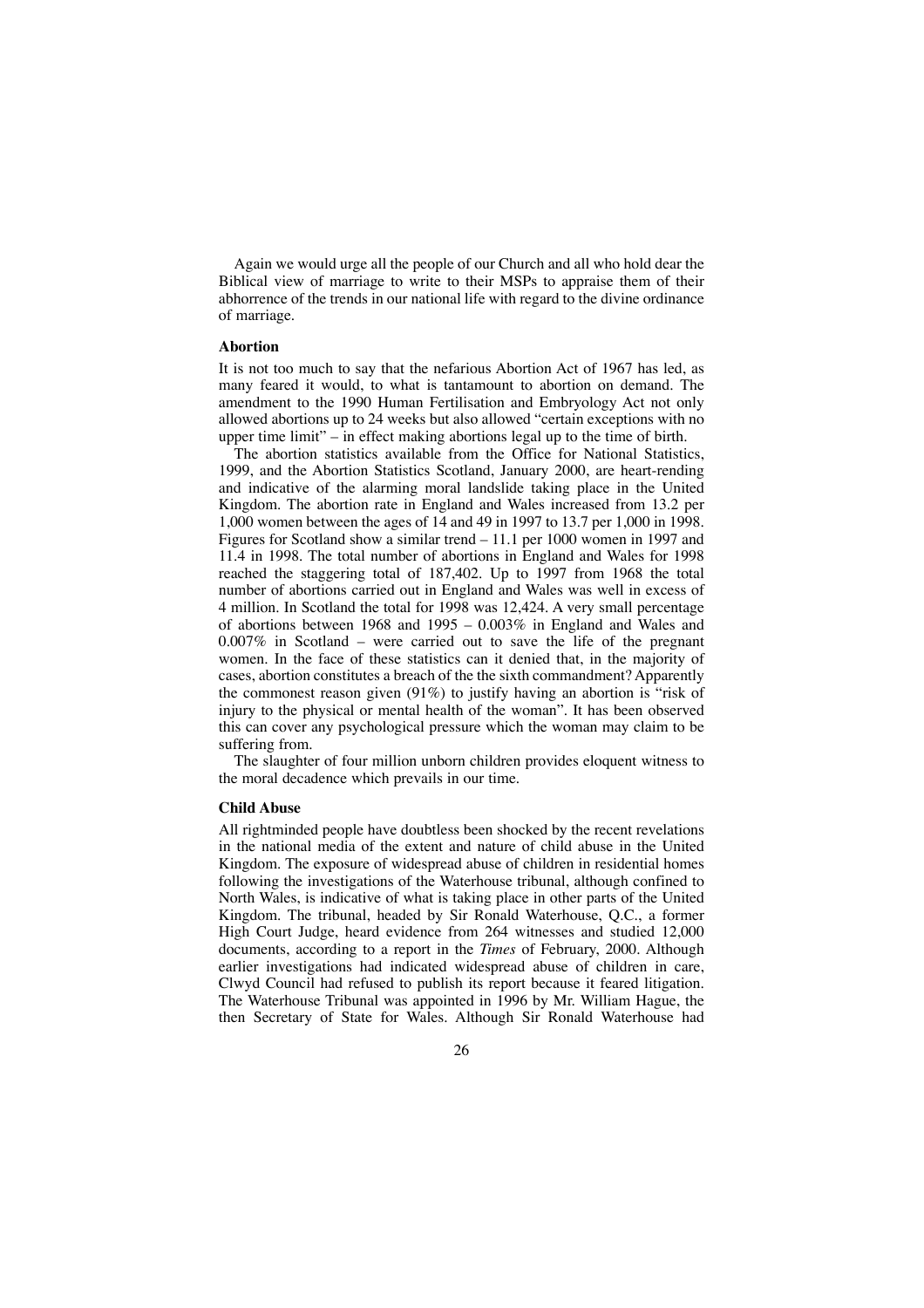finished his inquiry in 1998 he was unable to publish his report, *Lost in Care,* until 1999 because of the volume of evidence which had to be sifted through.

The investigations discovered that a "paedophile ring" existed which subjected teenage boys in care to sexual abuse. Some of the victims of sexual abuse brutality died after testifying to police in the early nineties.

The situation is serious indeed and, just as many primary schools in the London area have reportedly received a booklet informing teachers how best to persuade children to accept that homosexuality is an acceptable life style, so paedophilic literature attempting to make a case for the legalisation of paedophilic behaviour is being published and one recently published book, *Paedophilia – The Radical Case*, is available in at least one library in a major British city.

One fears that, to some extent at least, society is becoming more and more tolerant of departures from what were, until recently, accepted moral standards. Morality is regarded as merely socially conditioned. The absolute standards of morality laid down at Sinai and encapsulated in the decalogue are seldom, if ever, appealed to by those who govern us. The prevailing principle seems to be if a certain course of action makes one feel good then it is right. With the spread of AIDS and HIV we have convincing evidence of the truth of God's Word: "Be not deceived; God is not mocked: for whatsoever a man soweth, that shall he also reap. For he that soweth to the flesh shall of the flesh reap corruption; but he that soweth to the Spirit shall of the Spirit reap life everlasting" (Galatians, 6:7,8).

## **Euthanasia**

The Private Members' Bill, entitled Medical Treatment (Prevention of Euthanasia) Bill, has brought the burning question of euthanasia into the forum of public Debate. The Bill has been presented to the House of Commons by Ann Winterton, MP, and had its second reading in January of this year. One essential feature of the Bill is to urge the government to make the deliberate termination of a patient's life illegal. It also asks the government to legislate to prevent doctors from ending a patient's life by withholding treatment of food and drink. So far the attitude of the government is that it cannot support the Bill because, in its view, its requirements would be difficult to put into practice. However, after debating the issues involved, the House of Commons agreed by 113 votes to 2 that the Bill should have a second reading. The British Medical Association (BMA) expressed strong opposition to the Bill. In a letter to all Members of Parliament urging them to vote against the Bill, the Chairman of the BMA, Dr. I. G. Bogle, said: "If treatment can no longer benefit the patient, then ethically, the doctor must start to discuss with the patient (where possible) whether it should be withdrawn". One would think that the primary ethical (moral) question for the doctor and the patient is whether it is ever right for a doctor to decide to end life either by withholding treatment or administering drugs which he knows may hasten death. The Christian view derives from the biblical teaching which is directly opposed to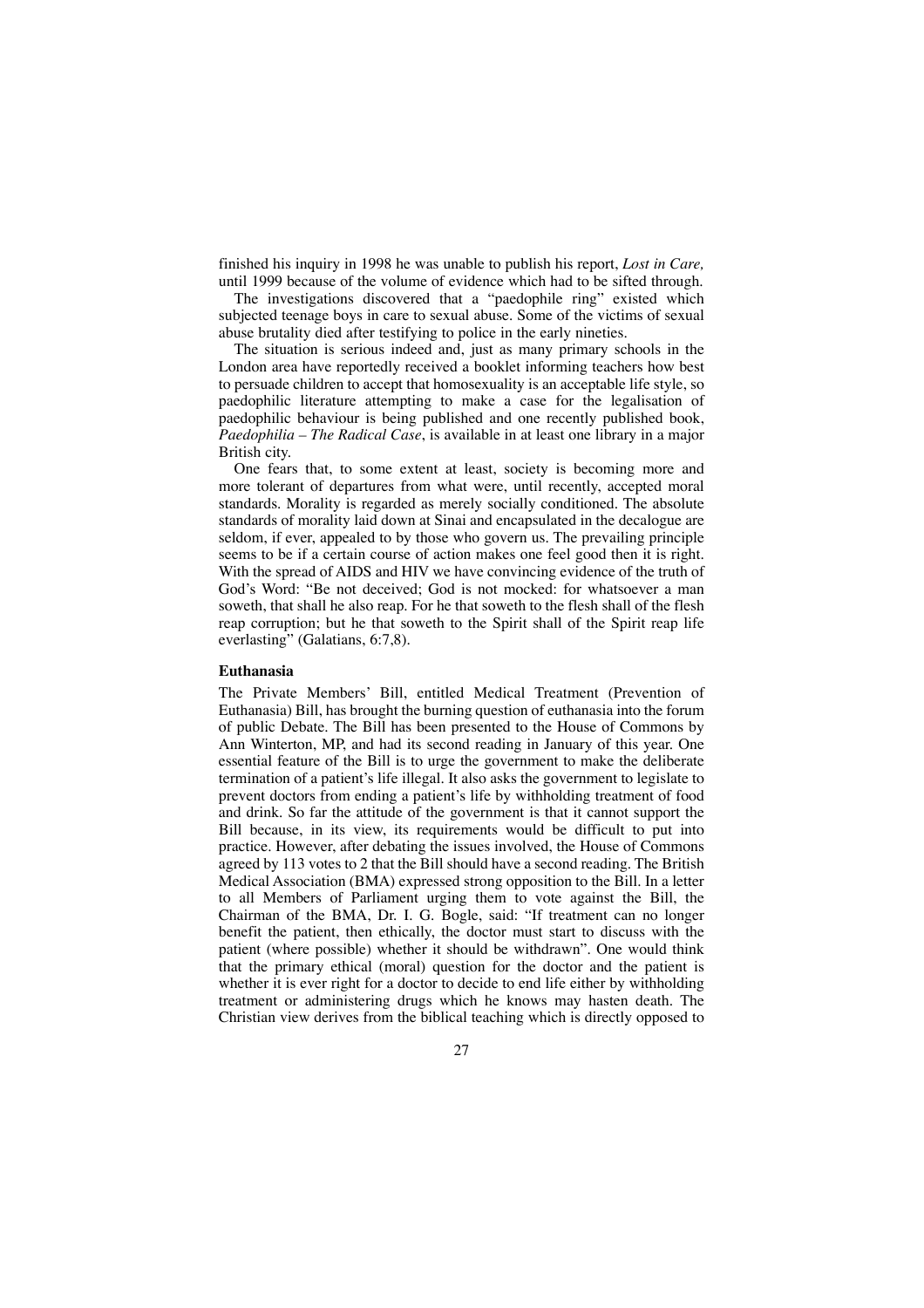the humanist concept of a person having what is called "the right to die". (Genesis 1:26,27; Exodus 20:13; 23:7).

In Holland, Euthanasia has been legally sanctioned since 1990. A government Committee appointed to research the position in the Netherlands in regard to the practice of euthanasia found that, in 1990, euthanasia was carried out in approximately 3,000 cases and that in over 1,000 cases the euthanasia was not voluntary. As far as can be ascertained the outcome of these findings was that the Dutch government made available funds to establish a hospice movement to make palliative care more available. But as has been pointed out, it is almost impossible to imagine the hospice movement, where the emphasis should be on palliative care, being successful when euthanasia is also legal.

The fact that a second reading for Ann Winterton's Bill was so strongly supported encourages us to hope that her Bill will be successful and that euthanasia will not be legalised in the UK.

#### **Genetic Engineering**

In a previous report of the Religion and Morals Committee, in which the above topic was briefly referred to, it was commented that moral relativism seemed to dominate the thinking of the scientific community and that, therefore, there was reason to be apprehensive that the new technology would be misapplied. In the five years since that report was written nothing has happened to diminish our apprehension.

At a seminar on Genetic Engineering held in an Oxford College towards the end of 1998, Dr. Brian Johnson, a well known scientist in the field, said: "Most of us will . . . admit to a deep-seated unease about genetic engineering, probably based on an intrinsic fear of the unknown, and, to some extent the unknowable. The choices regulators and producers make should be those which give real benefit to society, but the history of scientific and technological discovery is peppered with examples of the opposite. . . . Often, after a number of years, many problems arise. These can be moral or practical, environmental or medical. Slowly and painfully, after decades of campaigning . . . an ethical code governing the use of the discovery may emerge." Dr. Johnson also pointed out the dangers of an "anything goes" approach. He said that not only the lack of proper regulation caused the economic social and personal devastation of the BSE and salmonella crises but also the lack of ethical considerations about the wisdom of herbivores being fed their own proteins and giving chickens food known to be contaminated.

Genetic engineering and gene therapy research are complex and inherently difficult to control. While, theoretically, the latter may yield great therapeutic benefits to mankind, responsible scientists do not expect that gene therapy will work for some decades to come.

The cloning of sheep has been given great media coverage and it is speculated but not confirmed that cloning of a human has succeeded. Apart from the moral questions which cloning raises the other dangers of human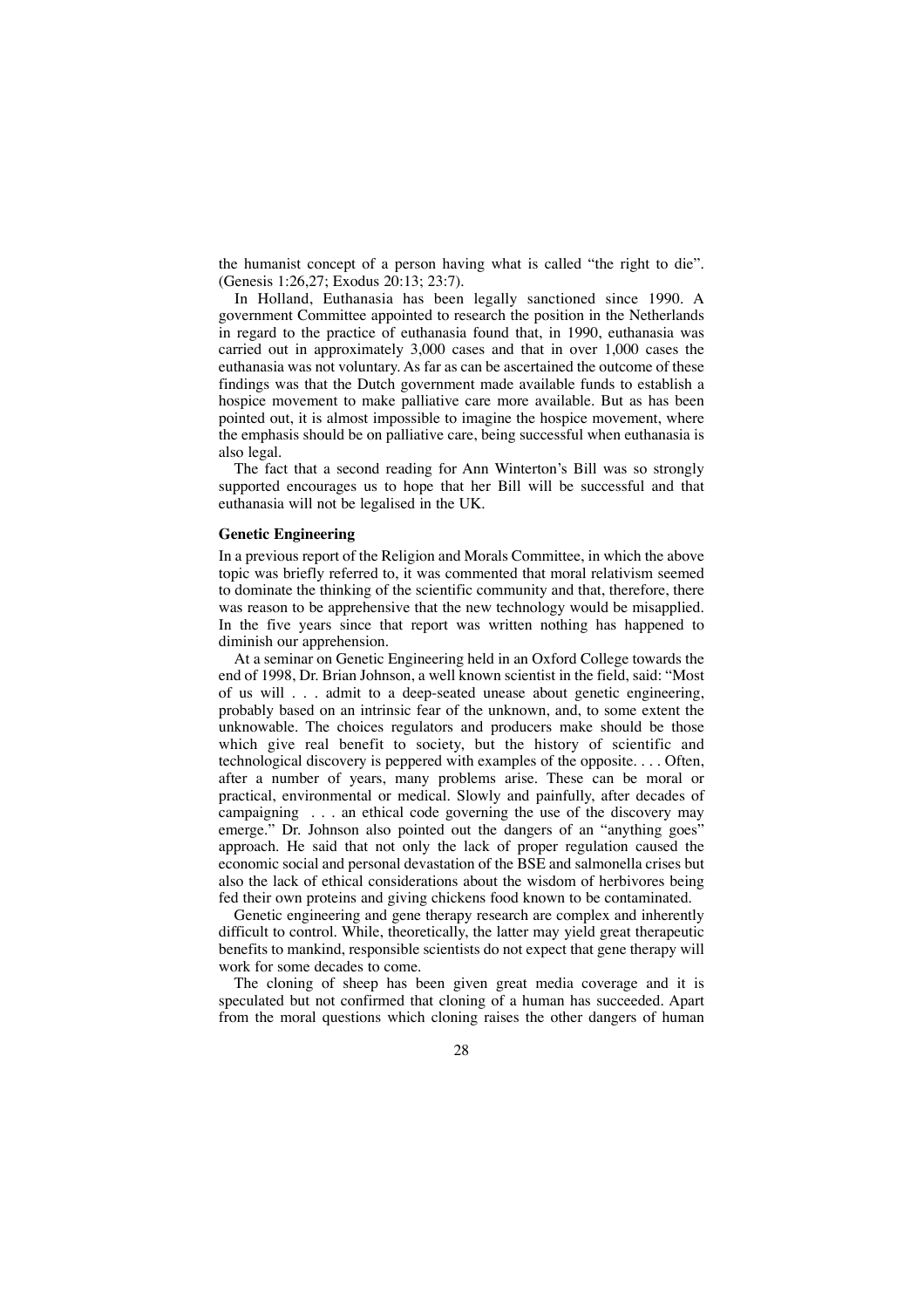cloning are legion. It would be possible for unscrupulous governments to "create" individuals with characteristics which would suit their political ends.

It is cause for thankfulness that there is a growing opposition to, for example, human cloning among the public and also an increasing tendency among scientists to favour rigorous monitoring of the direction of genetic research.

An opinion poll carried out in the United States of America found that 74% believed that human cloning was contrary to the will of God and a total of almost 90% believed that it was morally unacceptable. A writer in the *British Bulletin of Medical Ethics* expressed the view that cloning research may be "sowing the seeds of our destruction".

There are many other areas of concern in our national life which have not been referred to in this report because of space. Among these are the alarming increase in Substance Abuse deaths, the vast majority of which are males under 45 years of age. A large percentage of crimes committed in the UK are drugs related. Violence in the home is an area of deep concern.

––––––

In the body of the report mention was made of the difficulty of obtaining a clear indication of the attitude of the National Church as a whole to the clamour for repeal of Section 28(2a) of the Local Government Act 1986. Be that as it may, the Glasgow Presbytery, the largest Presbytery of the Church of Scotland, has declared its strong support for retaining Section 28.

It was reported in the press that of 320 members who attended a meeting of the Presbytery only 22 favoured repeal of the Section. This is certainly heartening information and is, as the Clerk of Presbytery, Rev. Alex Cunningham, said, a very substantial vote in favour of retaining Section 28.

The moral decadence which is a conspicuous feature of our national life is hardly surprising when there is such clear evidence that the authority and teaching of the Word of God and the sanctions of the divine law have, to a large extent, been abandoned. A report in the 27th of December 1999 edition of the *Daily Telegraph* which was based on the response to a questionnaire, sent to over 1,000 people, and to which only 426 replied, provides some evidence of the extent of unbelief. For example, 22% did not believe that the decalogue is applicable today and only approximately 17% believed that Adam and Eve ever existed. Responses to other questions provide clear evidence of unbelief even among clerics. Of the 402 who did not believe that God created the world in six days were a large number of bishops and ministers (the questionnaire was confined to England).

What need there is for an outpouring of the Holy Spirit and a return to the preaching of the glorious Gospel of Christ. God in His Word encourages His believing people to pray for a time when He "shall declare the name of the Lord in Zion and His praise in Jerusalem; when the people are gathered together, and the kingdoms, to serve the Lord" (Psalm 102:21-22).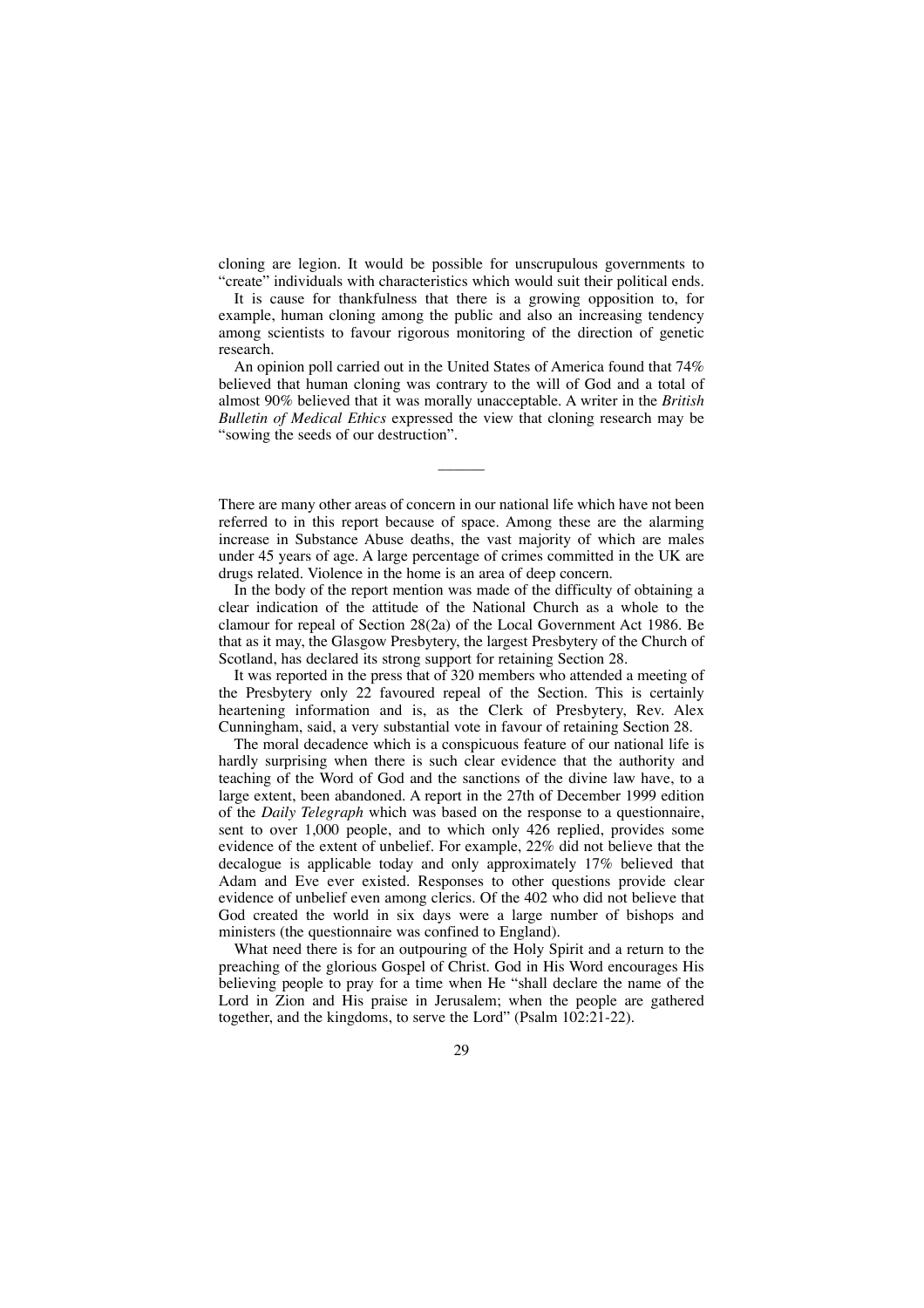## **SABBATH OBSERVANCE COMMITTEE'S REPORT Convener: Rev. D. J. MacDonald**

AT LAST YEAR'S MEETING of the Synod some members expressed a wish for the Committee to give a more detailed account of protests made. While we are happy to comply with the suggestion, members of Synod will know that the account will necessarily be brief and selective.

**1.** While the Synod was actually sitting, members of the Committee were considering a protest against the decision to count votes cast in the election of MEPs throughout Scotland on Sabbath, with the exception of the Western Isles and Highland Region. Copies of this letter, dated 26th May 1999, were sent to Dr. John Reid, Secretary of State for Scotland, Mr. Donald Dewar, First Minister, and Mr. T. A. Aitchison as Regional Returning Officer for Scotland.

The replies from the Scottish Office and the Regional Returning Officer were unsatisfactory. Basically the Scottish Office said it was the responsibility of the Returning Officer and he for his part maintained: "I have no power to direct local returning officers when they commence their count. I have formally advised the Secretary of State on this matter and he has accepted that I have no alternative but to accept the decision made by the local Returning Officers.'

The Scottish Office did say: "I should however state that no individual is forced to work at an election. Voting at the European elections did not therefore result in anyone being forced to work on Sunday. This allows people who wish to retain the day as a day of rest to do so."

**2.** The most common cause of letter writing was perhaps the playing of football on the Sabbath. This breaking of the Sabbath has been institutionalised by the demands of television companies who pay large sums of money for the exclusive rights to broadcast football matches on the Sabbath day, during the football season. Our understanding is that one game in Scotland is broadcast on the Lord's Day weekly. This is followed by a game played in England and then one played on the Continent, so that one TV channel boasts, "Wall to wall football every Sunday". We understand that it is now possible to see football matches on the Internet also. The high level of concern at this further intrusion on the Lord's Day is borne out by a statement by Chief Superintendent Stewart Davidson, President of the Association of the Scottish Police Superintendents, who said that the "games were turning cities into battlegrounds" and that public safety "is being sacrificed on the altar of television revenue". The Clerk wrote a letter to the Chief Executive of the Scottish Premier League protesting about Sabbath football in general. His reply states, *inter alia*: "The S.P.L. tries to take all views into consideration in what is a major part in the social life of the UK and, indeed, in other Christian countries."

Though we are not able to protest to every football club which takes part in this Sabbath breaking we do write when a forthcoming game is brought to our attention. The most recent of those was in Inverness in February when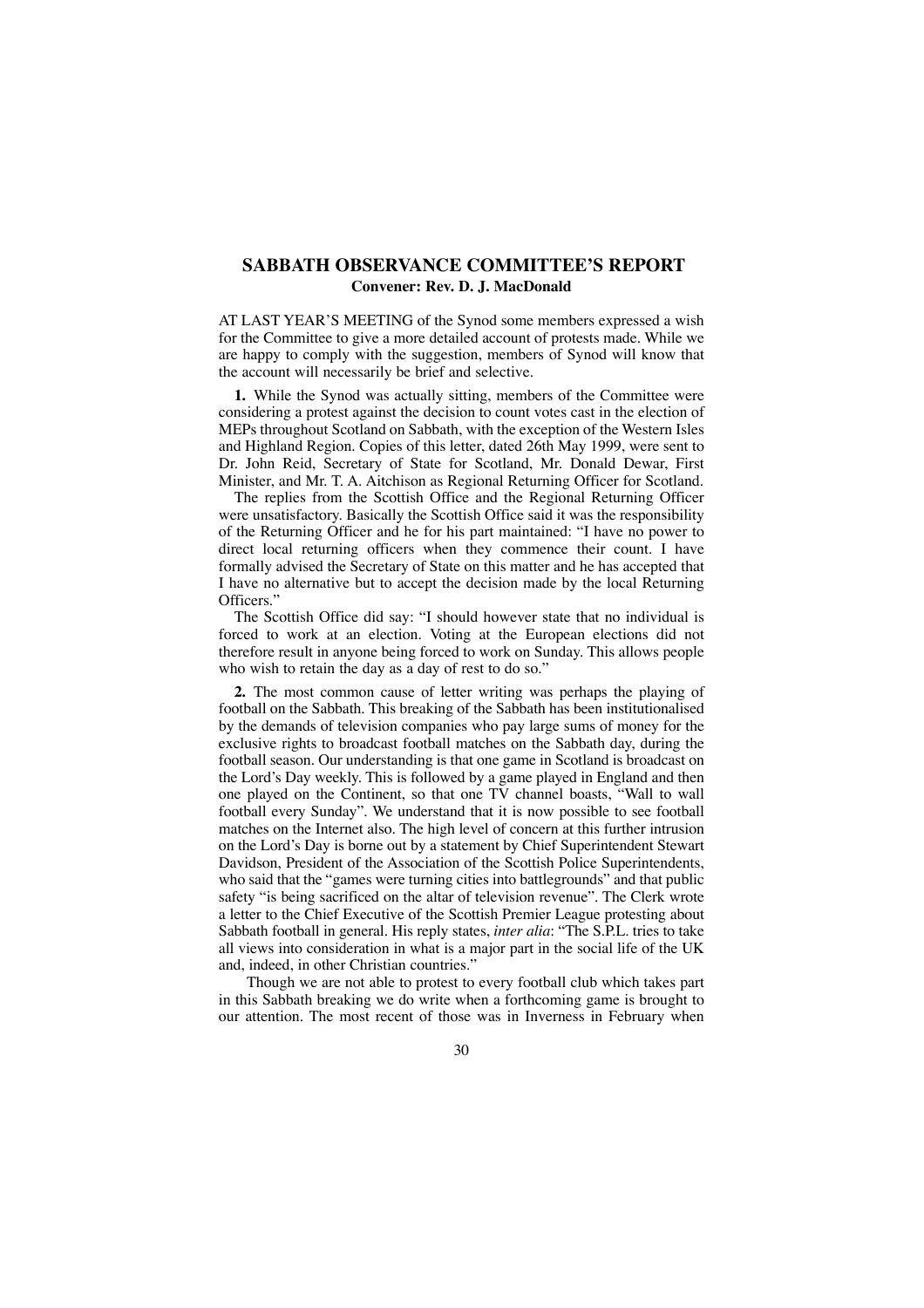Inverness Caledonian Thistle played a Scottish Cup tie. This event caused no small stir in the Highland capital so that newspapers from the local ones to the *Times* gave much coverage to the event. It seems that over 6,000 people crowded into the Longman Stadium and, according to newspaper reports, one minister in Inverness switched his evening service to 4 p.m. to allow his congregation to be present at the game or watch it on their TVs. A strong protest was written to the Inverness club's management but up to the present time no acknowledgement has been received.

**3.** 7th September 1999. A protest was sent to Waverley Excursions Ltd., Glasgow, for running pleasure cruises to and from a variety of venues along the Clyde coast. We understand that entertainments and refreshments were available to passengers and that the services were well patronised. An acknowledgement was received.

**4.** 7th September 1999. A protest was sent to Morrison Construction, Inverness, against Sabbath working on the new Safeway store at Inverness. This was not acknowledged.

**5.** A protest to the Manager of the Eastgate Centre against the Sabbath opening of the Centre was not acknowledged either.

**6.** On 14th September 1999 a protest was sent to the charity *Children First* for organising a Raft Race on the River Ness on the Sabbath in support of the charity. Though this race has been held since 1984, this was the first time it was held on the Lord's Day. There was no reply from the charity themselves. At the same time a letter was written to Provost Smith of Inverness who was reported in the newspapers as scheduled to present the prizes in the Raft Race. The Committee was grateful to receive a letter from Provost Smith stating that he would not be taking part in the prize-giving. Provost Smith wrote: "I have declined the invitation to attend the Raft Race and advised the organisers last week that I considered the timing of the event to be inappropriate."

**7.** 20th January 2000. A protest was sent to the Home Secretary, the Rt. Hon. Jack Straw, MP, regarding the changes to the 1780 Sunday Observance Act which forbad dancing on the Lord's Day on a commercial basis. This law has stood for 200 years but the present Government seems set to remove every last law that might be seen as a restriction on sinners from "enjoying" themselves. As an example of the letters the Committee sends, an extract from the above mentioned letter is given:

"*The detriment to our nation from the increased opening of places of such entertainment will not be small. Is it conceivable that the problems already caused by discos and nightclubs will not be increased, that the alcohol and drugs problem will not be exacerbated, that family life will not be under further strain, that violence will not become more frequent in the home and on the street, that the stress upon the police and the system of criminal justice will not be compounded, that the rights of many people to enjoy quiet in the privacy of their own homes on the*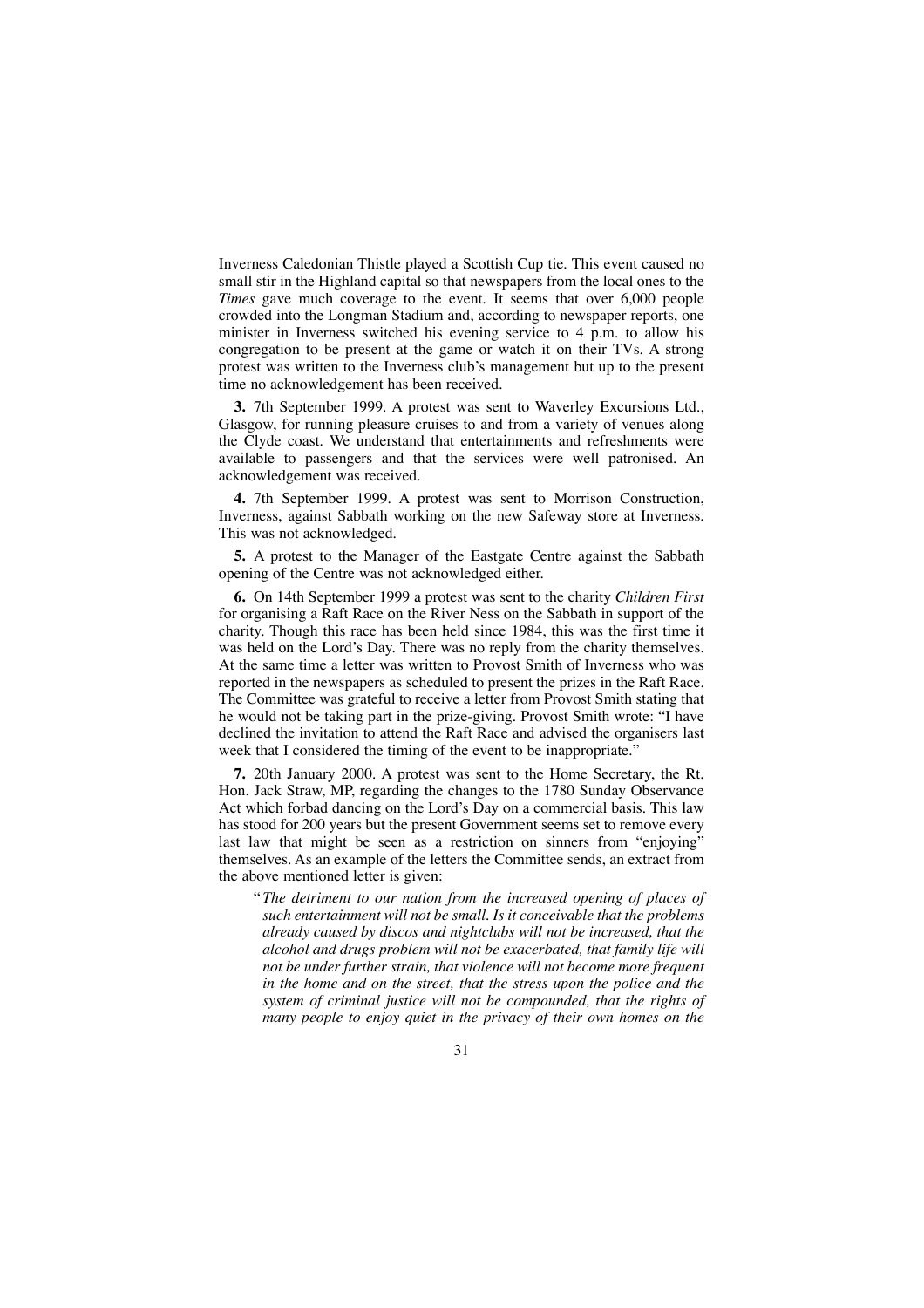*Lord's Day will not be in hazard or that people will not be forced to work on the Lord's Day?*

- *"Not only is it self-evident that a due proportion of time should be set apart for the worship of God, but He in His Word, by a positive, moral and perpetual commandment, binding all men in all ages, has particularly appointed one day in seven for a Sabbath, to be kept holy unto Him which from the beginning of the world to the resurrection of Christ, was the last day of the week, and, from the resurrection of Christ, was changed into the first day of the week, which, in Scripture is called the Lord's Day, and is to be continued to the end of the world as the Christian Sabbath.*
- *" Is it not a serious mockery of the one true and living God, the Legislator and moral Governor of men, to insist on the part of His Law which legislates for the protection of our persons and possessions, while we judge the part of His Law which respects His day and worship unbearable? We refer to the Fourth Commandment: 'Remember the Sabbath day to keep it holy.' This, we protest, is what this proposed legislation involves."*

**8.** The Clerk wrote a letter to the Editor of the *Stornoway Gazette*, setting out the Church's position on public transport on the Lord's Day, as some councillors, and others in public office, were again making known their desire to have sea and air travel to the Western Isles on Sabbath. This letter was published.

**9.** A letter was written to Sir David Steel, the Presiding Officer of the Scottish Parliament, commending him on setting the date of the Ayr byelection on Thursday 16th March 2000. There had been a suggestion to have it on Saturday 18th March 2000, which would have meant counting the votes on Sabbath. Sir David did not approve of this, as according to a daily newspaper, "He did not wish to upset the Sabbatarian lobby".

In all some forty letters were written and their scope ranged from a letter to a Cabinet Minister and the First Minister of the Scottish Executive, to a letter to a social club in Dingwall and a *Wedding Fayre* in Tain, sponsored by a local newspaper.

––––––

As in much of the work of bearing witness to the Truth, it is not possible to think of the Committee's work in terms of success. All we can claim to have done is to seek to uphold the testimony of our Church in a small way for another year, endeavouring to do so in a God glorifying way. For this end, the Committee unanimously agreed that the Sabbath Observance and the Religion and Morals Committees keep their separate identity. Once again we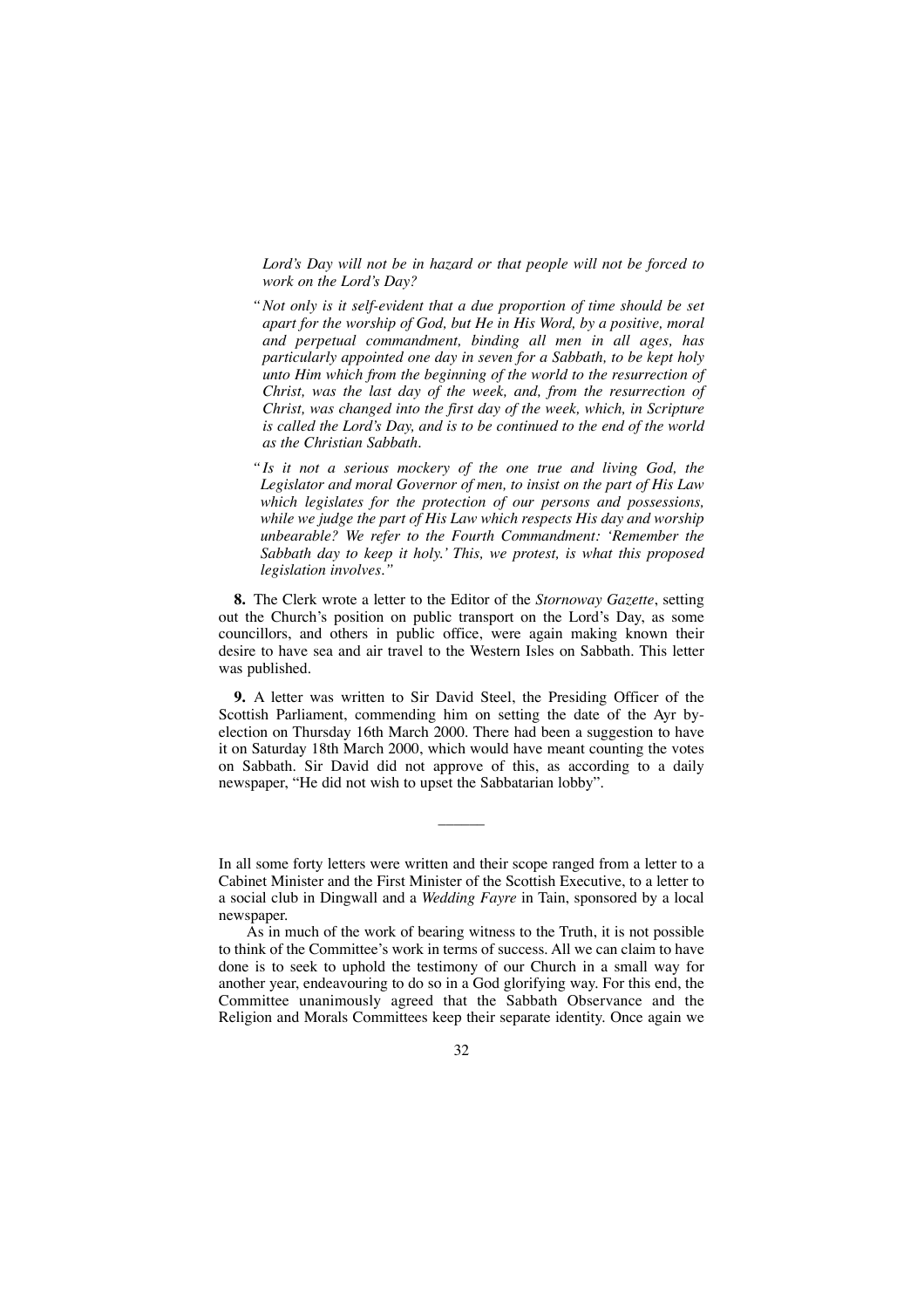commend our work to the prayers of Synod members and all the Lord's people in our midst.

As we witness a continual departure from the Sabbath in our nation and see the moral, social and spiritual consequences in every strata of society, we cannot but feel that Sabbath keeping does not have the priority it once had in our own midst. The trifling spirit towards the things of God which is so much a sign of this degenerate age is a spirit we should seek grace to be kept from. Let us again remind ourselves of the words of the Fourth Commandment: "Remember the Sabbath day to keep it holy. Six days shalt thou labour and do all thy work but the seventh day is the Sabbath of the Lord thy God; in it thou shalt not do any work, thou nor thy son nor thy daughter, thy man-servant nor thy maid-servant, nor thy cattle, nor thy stranger that is within thy gates.  $\dots$ This is the standard which the God of heaven requires still and it becomes us, each one, to keep it before our minds continually in face of all opposition and in defiance of all who follow the multitude to do evil. Only the grace of God will enable us to be faithful in God's commandments and Word as individuals and as a Church. Let us resolve to seek this grace daily.

## **JEWISH AND FOREIGN MISSIONS COMMITTEE'S REPORT Convener: Rev. John MacLeod**

### **General**

The Committee has, over yet another year, endeavoured to fulfil its function in dealing with matters related to our African mission work. For the most part, these matters are of a routine nature but from time to time difficulties arise and it is not always easy to determine how to meet them. In every situation we have tried to do what we believed was in accordance with the mind of the Head of the Church and most consonant to a prudent, proper use of the resources placed at our disposal. What is not at our disposal, and that which we feel the lack of most of all, is ordained missionaries. The only one able to supply that need is the Lord of the harvest and it is to Him that we endeavour to look – for the harvest truly is plenteous. The Rev. A. B. Ndebele's health gives cause for concern but we are glad to report that he is at present able to attend to his ministerial duties. The Rev. P. Mzamo continues to attend to his many and multifarious duties at Mbuma and the Rev. Z. Mazvabo, notwithstanding the handicap of failing eyesight, is similarly engaged at New Canaan in Mashonaland. The Committee would take this opportunity of placing on record its sincere sense of sorrow over the death of Mrs. Margaret MacLeod, Leverburgh, who, for many years, faithfully and self-denyingly served as a teacher at Ingwenya.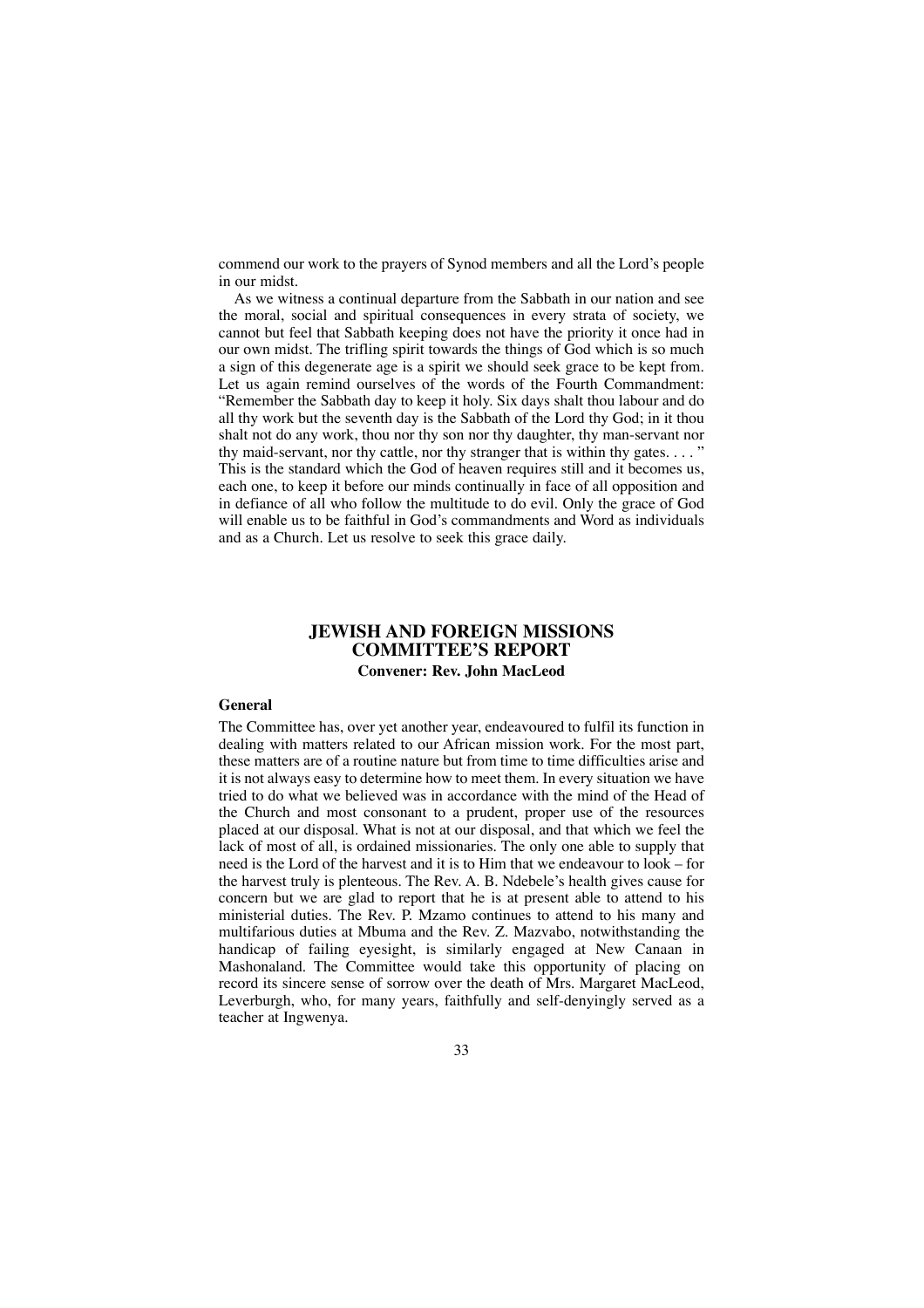## **Zimbabwe**

The political situation in Zimbabwe is at present somewhat unstable and the pace of inflation has caused difficulties as far as mission administration is concerned. Representatives of Oikonomos Foundation (a Dutch-based "Christian institution for the public good", and which "finances a variety of social projects") having attended a communion season at Mbuma expressed themselves as keen to support the secular side of mission work in Zimbabwe. Accordingly, this Committee met with them in July at a meeting held in Inverness and it was agreed, after much discussion, to accept their offer to fund projects at each of our mission stations. This, however, was done on the clear understanding that the Committee was not, at this stage, entering into any long-term relationship with Oikonomos Foundation.

The devotion to duty of our staff at Ingwenya, Mbuma, Zenka, Zvishavane and Bulawayo is exemplary and this is much appreciated by the Committee. Mr. Jake van Praag's permit arrived at last and he arrived in Zimbabwe in October to take up his duties as assistant to Mr. J. B. Mpofu, the Transport Manager. He and his wife live at Ingwenya. Miss K. M. MacAulay retired from her teaching post after many years of service but returned to Ingwenya to act as librarian and also assist the Zimbabwean Presbyterial Committee responsible for the revision of the Ndebele and Shona Bibles. Miss MacAulay will in turn be assisted by Mr. Teus Benschop when his term as a teacher comes to an end. In December 1999 Mr. Benschop and Dr. Hak were joined in marriage and when Mr. Benschop's employment as a teacher comes to an end, their home will be at Mbuma. Miss Marion Graham has indicated that she will be retiring this year and that she will be leaving Ingwenya in June although her official retiral date will be 30th November. From the time of her arrival in Zimbabwe in 1961, she has, over the years, served the mission well and the Committee take this opportunity of expressing its appreciation of all the work that she did and the devotion to duty which she showed. Zimbabwean Government regulations will not permit the appointment of a European. We hope and pray that the matter will be satisfactorily resolved.

At Mbuma, Dr. Hak and her staff continue to minister to the sick and at the same time, when the opportunity presents itself, to bring the minds of patients to bear on eternal realities. Miss Jessie Coote, who retired after many years of service at Mbuma Hospital first, and then at Sengera, is at the time of writing helping out at Mbuma for a six-month period.

### **Kenya**

Following on the Synod decision to reopen Sengera, Mr. Ian MacLean, who had acted as caretaker was re-instated as Administrator, and it was decided by the Committee to re-open the Out-patient Clinic. Three of the nurses previously employed – Miss Peta van de Ridder, Miss Truus Ringelberg and Miss Celia Renes – were re-engaged with Miss van de Ridder as Sister-in-Charge. This was made possible as a result of the generosity of the Mbuma Zending who paid for all the expenses involved in the re-opening. It was necessary for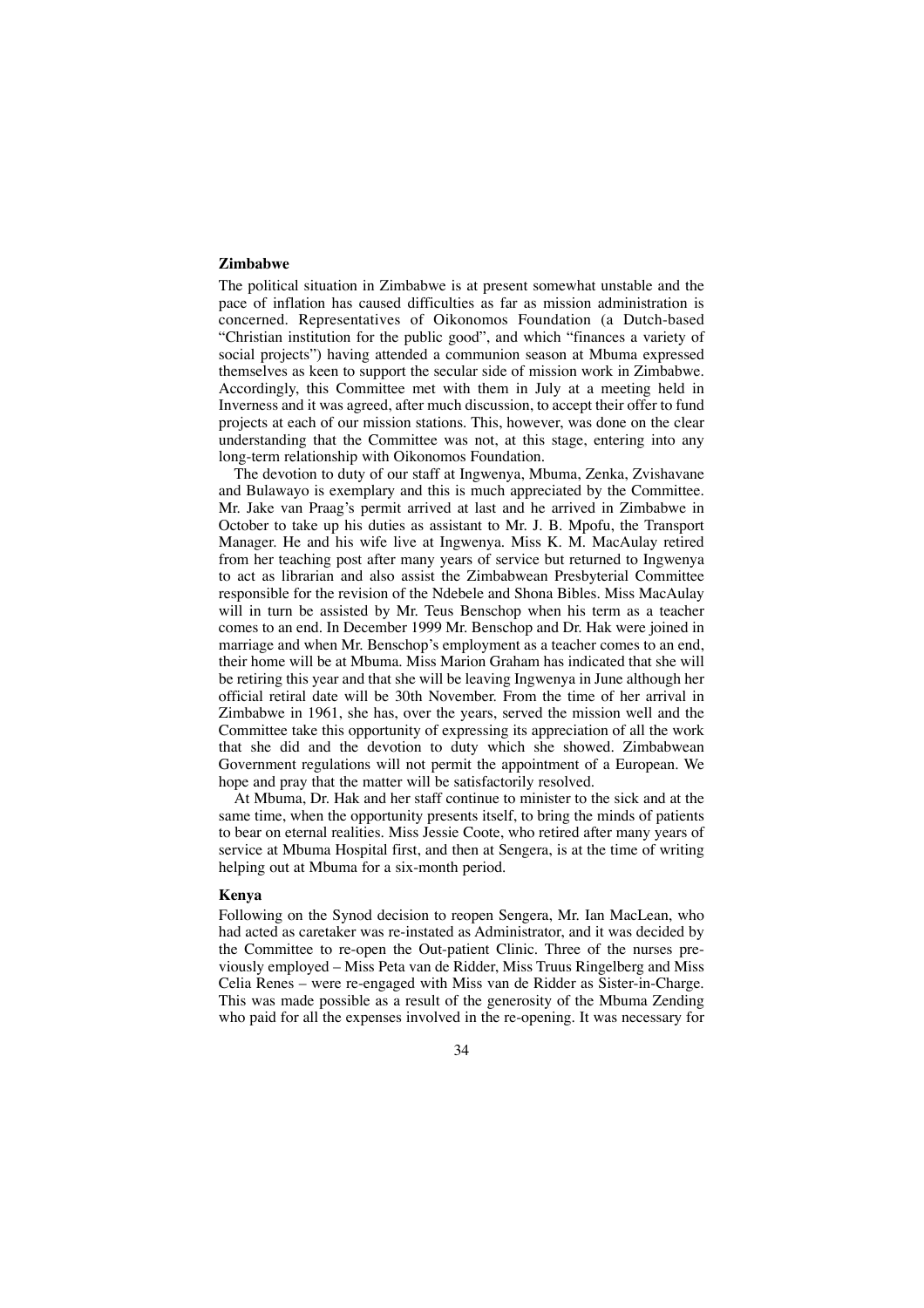Miss Ringelberg to undergo emergency surgery in Nairobi but we are thankful to report that she has fully recovered. Mrs. Myra MacLean and the two youngest sons returned to this country in the Summer and she was safely delivered of a child in January. Throughout the year, three deputies visited Sengera for extended periods. The situation in Kenya, however, remains uncertain on account of the lack of a permanently-settled ordained missionary.

#### **Conclusion**

In a day when iniquity is abounding, with many subtle attacks being mounted by the powers of darkness, it is of paramount importance that we should, as a Church, and in the face of all difficulties, seek to maintain our witness in Zimbabwe and Kenya where doors have been opened to us. In our weakness, we are to endeavour to look to the One who commissioned His heralds to go into all the world to preach the Gospel to every creature. It is to Him that all power in heaven and in earth is given and we are very conscious of the fact that without His presence and help our labours shall be in vain. We solicit the prayers of the Lord's people among us, for the effectual prayer of the righteous, we are told, "availeth much".

"Arise O God, plead thine own cause."

## **REPORT FROM ZVISHAVANE Rev. Z. V. Mazvabo**

AT LAST the Year 2000 caught up with us. Many and fearful were the predictions that were made by religious and worldly people about the arrival of this millennium. Some said this would mark the end of the world and the coming of Christ, others said a darkness thicker than the darkness of Egypt would cover the whole earth. Many, therefore, approached the New Year with fear and anxiety because of what they had been told. But none of these things came to pass – instead the New Year slipped in without event. We must never forget what the Holy Spirit teaches us about the times that the Lord has set. "But of that day and hour knoweth no man, no, not the angels of heaven, but my Father only" (Matthew 24:36).

However, as if to give support to the prophets of doom, and provide them with an opportunity to save their faces, things began to happen. First, there was rain – torrential rain, continual rain – such as none of us remember witnessing. All streams and rivers were flooded and they continued to swell till they overflowed their banks. The ground was saturated with water, the fields were water-logged and the clay floors of huts were so damp (and many are still so now), which made it difficult to make a fire to cook or lie down in the evening to sleep. Children were kept from going to school and herdsmen kept their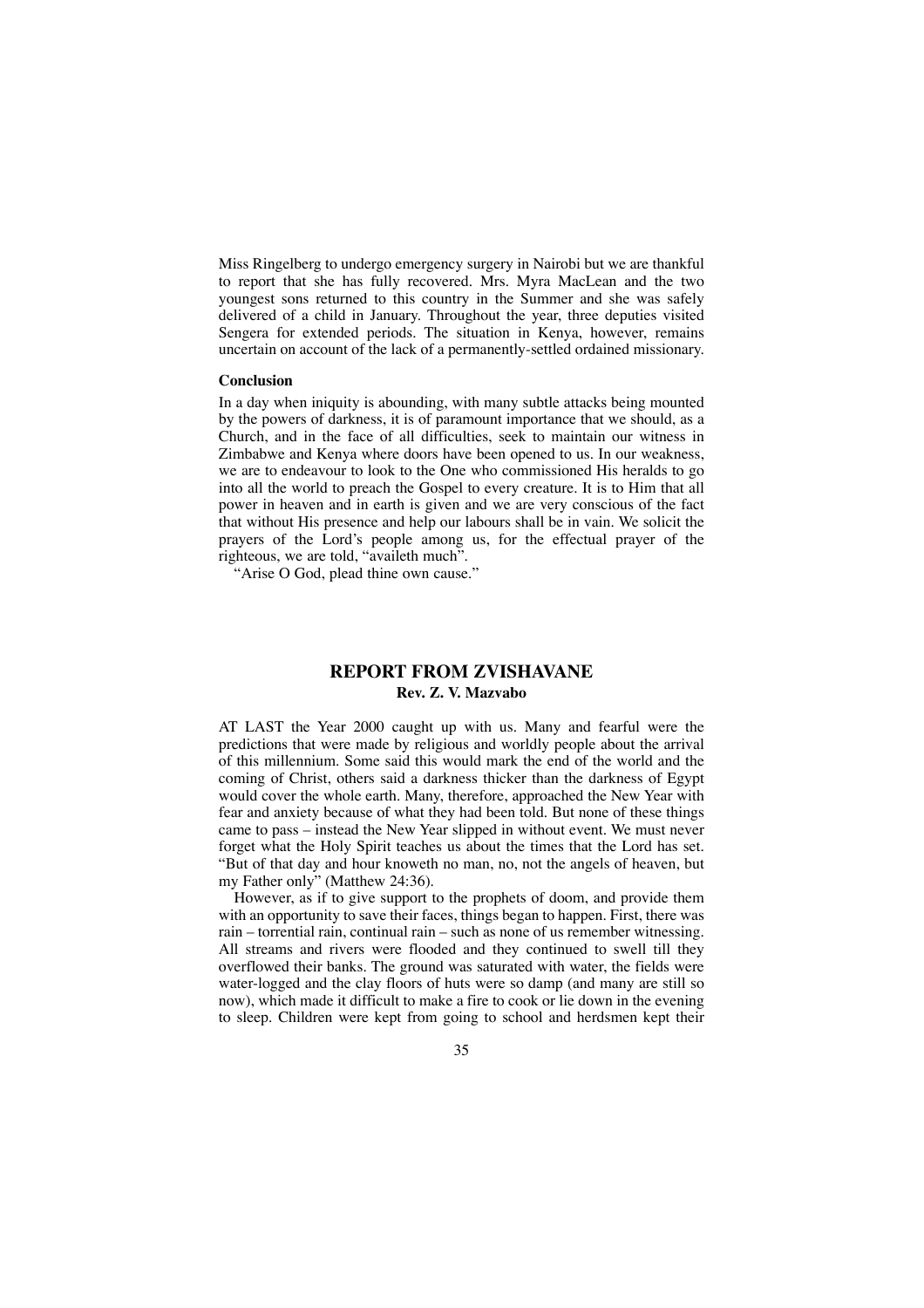herds around the kraals because it was too dangerous to venture away from home lest one be swept away by the swift flowing streams.

Then, as if all this was not enough, came cyclone Eline, which devastated Mozambique and other parts of this country such as Manicaland, Masvingo and Beitbridge, when thousands were left homeless, without food and without clothing. The clay bricks with which our people use to build houses were wet through and through and the huts were blown down by the winds. It is a sad sight as one travels along the road to see the huts lying on the ground. It is sadder still to learn that in some cases the walls fell over the occupants of the huts, bringing them to their end, in their sleep – many of them unprepared. It is sad indeed for any person to depart this life without Christ.

Near Chiwara, a grandmother was taken away with her grandchild, while the mother of the child was allowed to escape with minor injuries. "This is the Lord's doing; it is marvellous in our eyes" (Psalm 118:23).

It will be a long time before our people will be able to find money and opportunity to rebuild their homes. For just now, they will have to be content to shelter with relatives and friends and to look to charity for food and clothing. The experts in agriculture were advising that it was too late for those who have lost their crops to replant.

During this period of continual rain and winds, trees fell, sometimes over telephone or electrical wires, thus depriving the destitute of the much needed power and communication. Many accidents occurred when cars or buses were swept away and fishermen or gold-panners suddenly found themselves surrounded by water. In fact, one of the causes of the excessive floods in Mozambique are the floods in Zimbabwe.

One event which deserves a special mention is that of the shrine at the Matopos. About the end of last year, the so-called supreme rain-making shrine of the country, Njelele, was struck by lightning. The extent of the damage was not established, as the area is closed off to the public. But it is ascertained that on the 24th December at 2 p.m. that Tuesday afternoon, those who live near the shrine observed that the shrine which is situated on a mountain was gutted by a fire caused by lightning. It is said that the shrine was saved from total destruction by a big downpour which fell immediately. It is most remarkable that this shrine, which is looked upon as a god and to whom many look for protection from all danger, is not able to protect itself.

In the past, we have only had a few psalms put into metre in Shona for the praising of the Lord in public worship. We are very pleased that in that respect a good stride has been made. From about forty psalms, the psalms put into metre in Shona have now been increased to 120. We hope that with God's help, we should be able to finish the psalms if the Lord be pleased to help us. It is not pleasing to notice that our people are ignorant, but we feel that the only way to help them is to provide them with good reading material. For now we only have the *Mother's Catechism, Shorter Catechism,* some tracts and the Holy Bible. I am aware this part of the work is only new and not at all established. Many of the young people and mothers who come to church with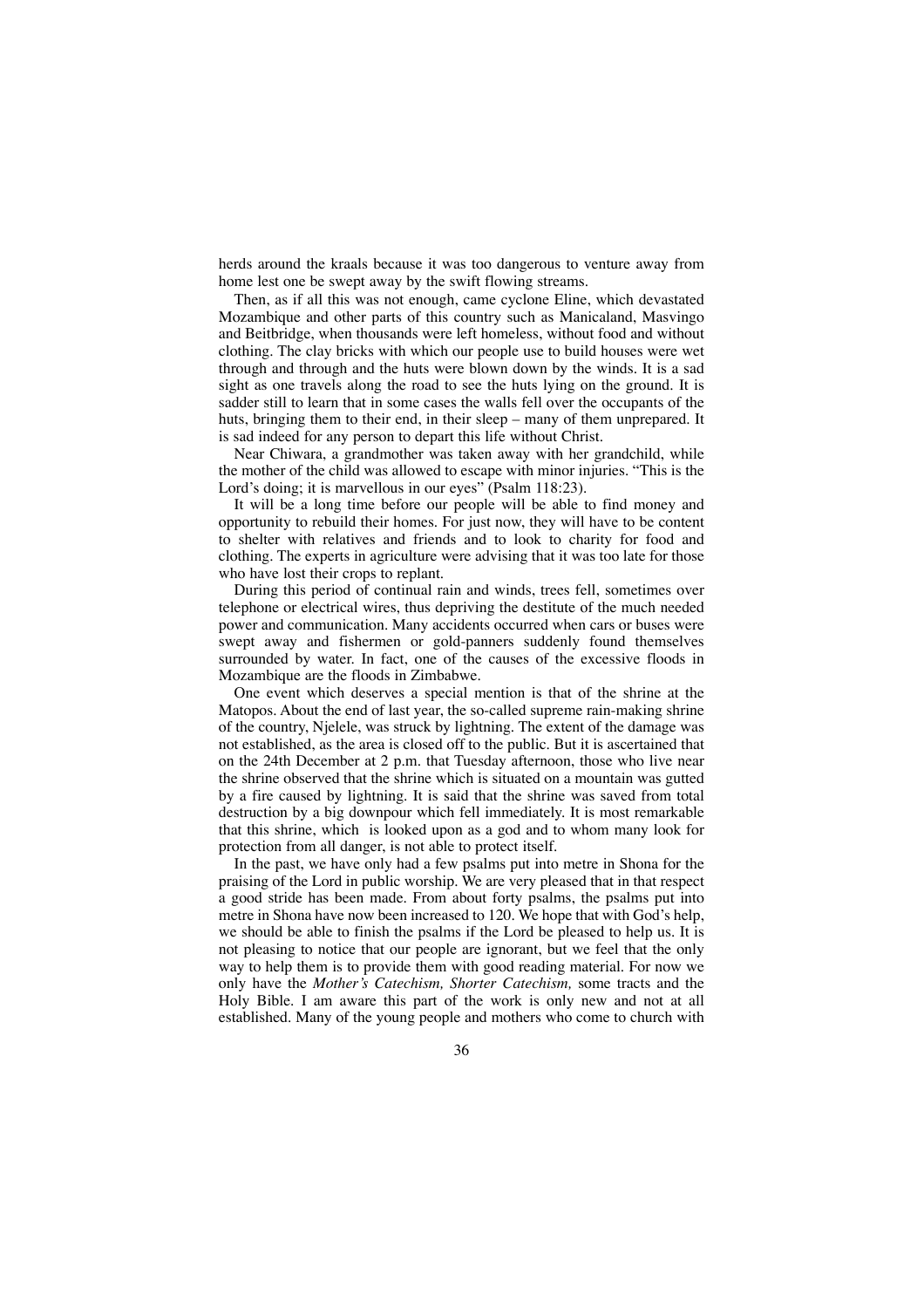us do not come from Christian homes. Many are the problems that they meet as they endeavour to worship the Lord in accordance with the Word of God, especially as it differs from the other denominations around them.

The problem of AIDS is still with us and, if anything, it is escalating. Young men and women die, leaving their families. The young men or women left behind move away to new places to remarry, infecting the other partner. But the biggest problem the nation is facing now is that of AIDS orphans. There are children without parents in schools, hospitals and churches and their need of assistance is written with bold letters on their faces. This is a problem confronted everywhere. May the Lord have mercy on us.

Mr. Josiah Mashavakure, of whom mention was made before, of the congregation of Chiedza, has been having problems among his own people. It has to do with customs which Josiah thought it was not needful for him to observe, being a Christian, but which people of his tribe thought he must observe – if necessary, by force.

Last year the whole issue come to a climax when, during his absence, they beat his wife. When the Dutch deputies were here, we went to see her together, to comfort and encourage her and to have worship with her. But, to cut a long story short, Josiah decided to move away from his own people to a new place where he could be free to worship his Lord without disturbances. Miss C. MacAulay was a great assistance to this family. May the Lord, who sees in secret, bless her.

Mr. Siziba, my fellow labourer, lost his first-born son last year. It was very sad indeed, but the the Lord gave them grace to receive it calmly, as coming from His hand.

We know that many prayers are offered for the work of the Gospel here. We wish to thank you all and tell you that we need your support and prayers. Our people are well, including myself. If the Lord gave us wisdom we would say with Mephibosheth: "For all of my father's house were but dead men before my lord the king: yet didst thou set thy servant among them that did eat at thine own table. What right therefore have I yet to cry any more unto the king?"

# **JOHN TALLACH SECONDARY SCHOOL REPORT Marion Graham, Headmistress**

THE LAST YEAR of the millennium and yet how quietly for us the year seemed to slip by.

#### **Staff**

There were few changes among the school staff, though we were delighted to welcome Miss Sheena Ross at the beginning of the year and Miss Norma Maclean back in second term.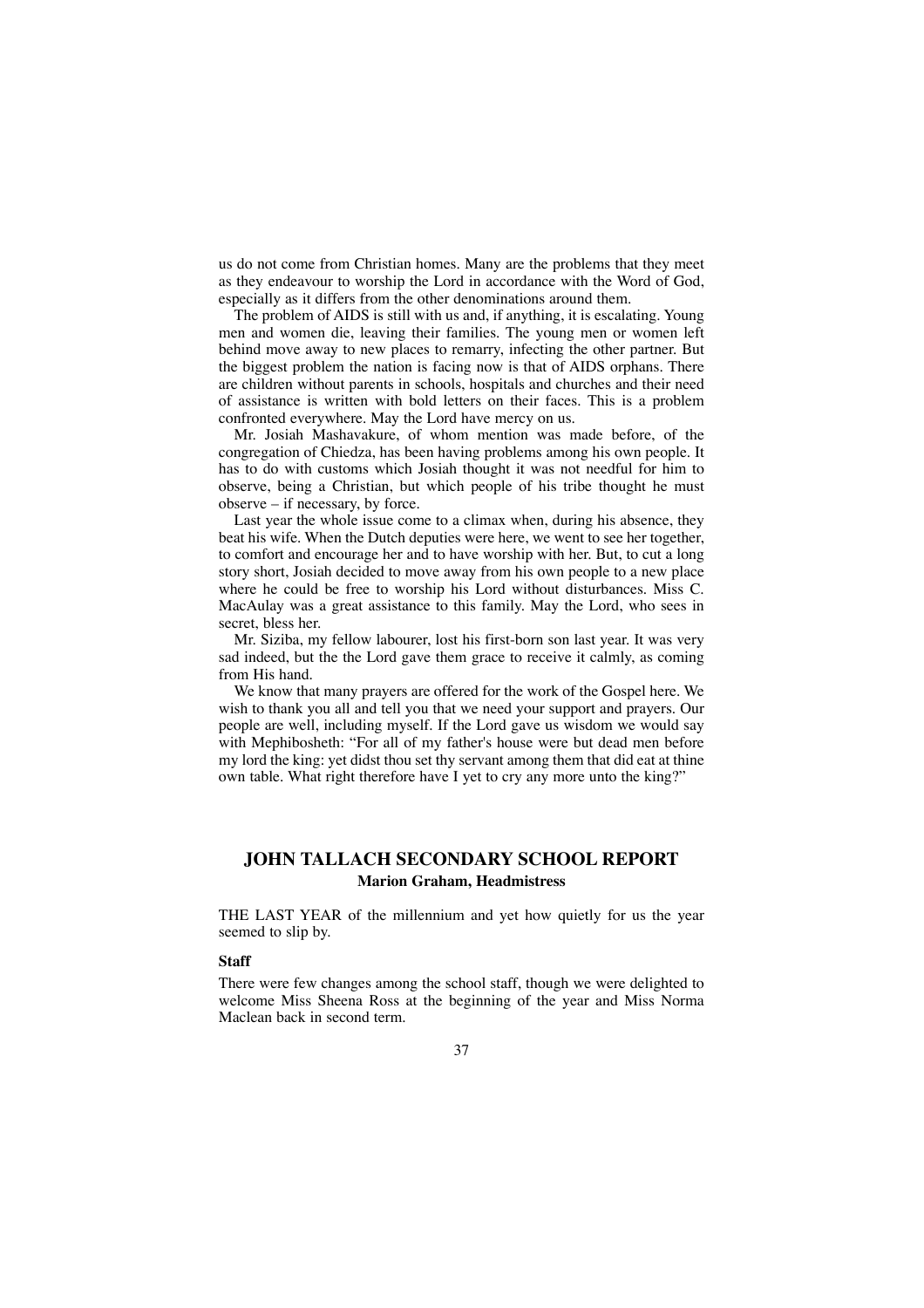Miss C. M. MacAulay went on leave in April and returned in October in time to help organise the end of year activities of the Prize Day and the preparation and printing of the School Magazine.

Since then she has been facilitating the work of the elders in revising the Ndebele New Testament while she does the hard back-up job of putting their revisions onto computer disk.

Once Teus Benschop, and then myself, leave the school she will have to assist with the Bible Knowledge classes again. Teus changes over to Mbuma at the end of this term (April) and I hope to return to Scotland by the end of June.

We therefore really need help from overseas teachers, for Science particularly (and Bible Knowledge) as this is an area where the Government will still consider applications from outside the country.

There has also been a recent change in policy and Responsible Authorities like Missions are expected to source their own teachers. Consequently we have received a number of applications from our own former pupils and we now employ ten of these in the Secondary School. With promoted posts, however, the Ministry of Education demand major input and this causes a lot of troubles for Churches who wish their own candidate.

#### **Finance**

The cost of living continues to create a tremendous challenge as we struggle to keep fees to a level that less well off parents can afford. We also still try to subsidise the local pupils who get their meals during the day. Whenever there is the slightest excuse the Government has not been paying the grants for the Missionary teachers so that in 1998 Mr. Benschop's was not paid and in 1999 Miss Maclean's. As we use this money to subsidise fees we cannot easily do without it.

Fuel costs increased by 40% three times in 1999 and then everything else increased too! Meat, milk and bread increased by at least 100% over the year. We have tried to offset this a little by buying maize locally as there had been a good harvest, and arranging to buy cows which the boarding master, Mr. Sibando, slaughters himself.

This, however, adds considerably to the office work and is very time consuming, but it does save money.

#### **Buildings**

With such high costs we have done little in the way of maintenance, though many of the school buildings are needing this and some teachers' cottages are badly needing renovation. We did manage to complete the teachers' house from the 1998 budget. It has been made in two units and now houses four ladies very comfortably.

Because of a specific donation from Holland we went ahead and have now completed a much needed new classroom. We still have enough to pay for the walls of a second one and a local building firm has promised to give us the roof – the most costly part of the project.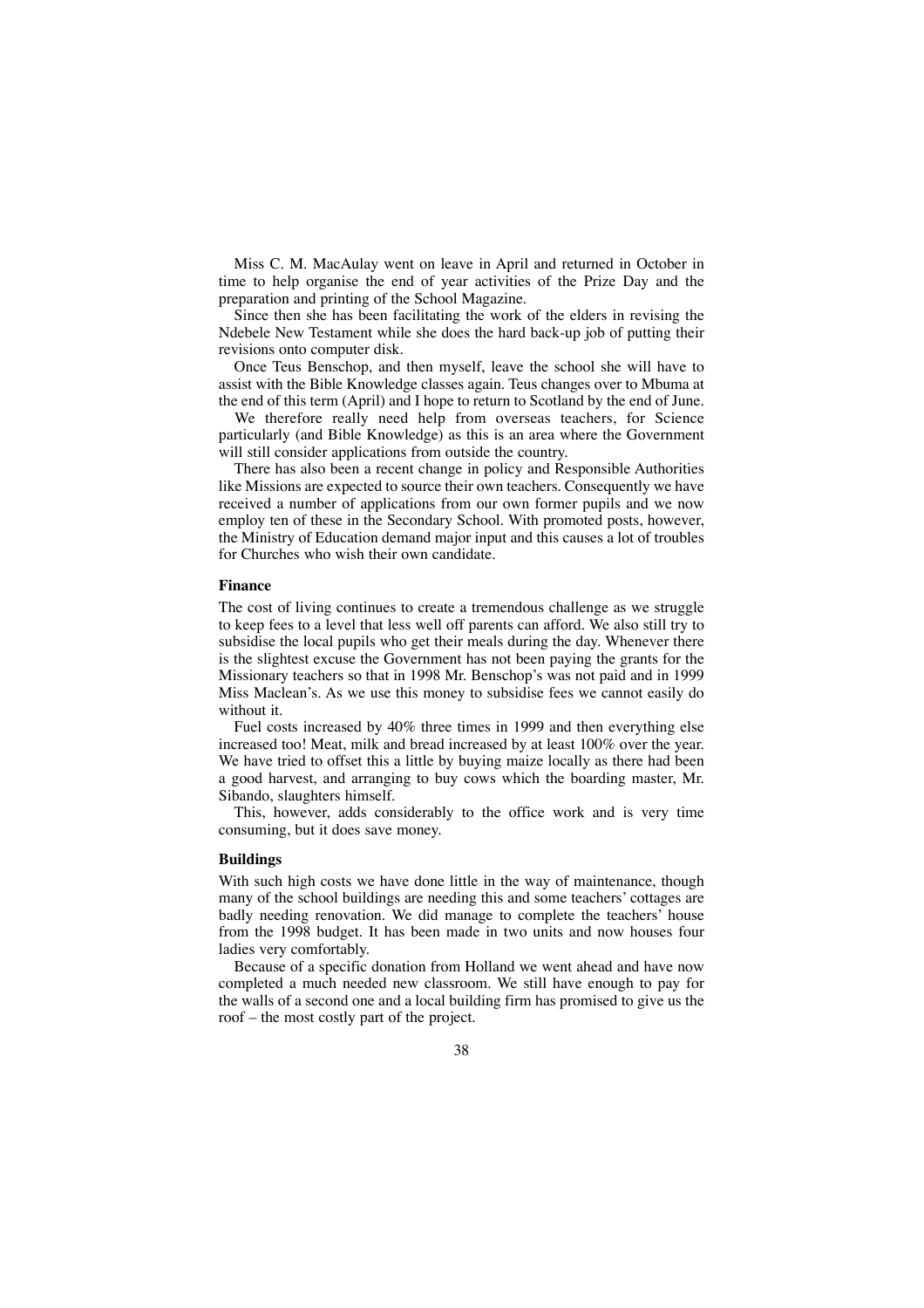The extra buildings are not for expansion but needed, firstly, because there are very few local teachers and all the younger ones wish to stay on the campus during the week. This is now a common practice, even with day schools in rural areas. Secondly, classes are at maximum numbers with forty or more in each of the four Form 1s and four Form 2s. In the older classes, to offset this, we have five Form 3s and five Form 4s, though there are no extra pupils (we could do with six) but it means we need more space.

We are still hoping to source financial assistance to replace the oldest of the girls' dorms which are very crowded and were built about fifty years ago!

### **Transport**

Our Toyota Venture continues to be most useful as it is so economical in fuel as well as being spacious and comfortable.

The "school bus", however, which is eight years old and has given us really good service, is now costing so much to keep on the road that it is imperative to consider a replacement. Its programme for a week is really too heavy: Sabbaths – Bulawayo taking people to church; Mondays and Fridays – teachers to school and to town as we insist on no Sabbath travel (there is no good local transport system); Tuesdays and Thursdays – complete days in town doing orders, returning late loaded to the top with items for the school. Even on Wednesdays it is often in use and sometimes does an extra trip on Monday or Friday. With over 600 pupils and 500 of these borders there are lots of things needed weekly.

The teachers contribute in a small way to the fuel they use and at our next meeting of FIM (Friends of Ingwenya Mission – an organisation which has developed out of the support given by former pupils and now also involves parents) we hope to discuss ways to contribute to the cost of a new vehicle. The most recent quotation is \$1,500,000 (£25,000) – and this is not for a luxury vehicle.

#### **Parents**

During 1999 we also invited parents to come to Ingwenya for a special day of meeting teachers and discussing their children's progress. This proved so popular that in 2000 we hope to have a day for each Form rather than combining them together. In the past parents were called or requested interviews individually at school or in town and we have a committee of senior staff who deal with this. Of course, like most schools everywhere, the parents one most wants to see are the most reluctant to come!

#### **School activities**

Generally we take part in few off the campus activities, but in 1999 we were invited to send two competitors to a Speechmaking Contest in Bulawayo. Both came first in their sections and went to Harare to represent our province. There, despite being the youngest in their groups, Takura was third out of 9 and Kiitumetsi was fifth out of nine.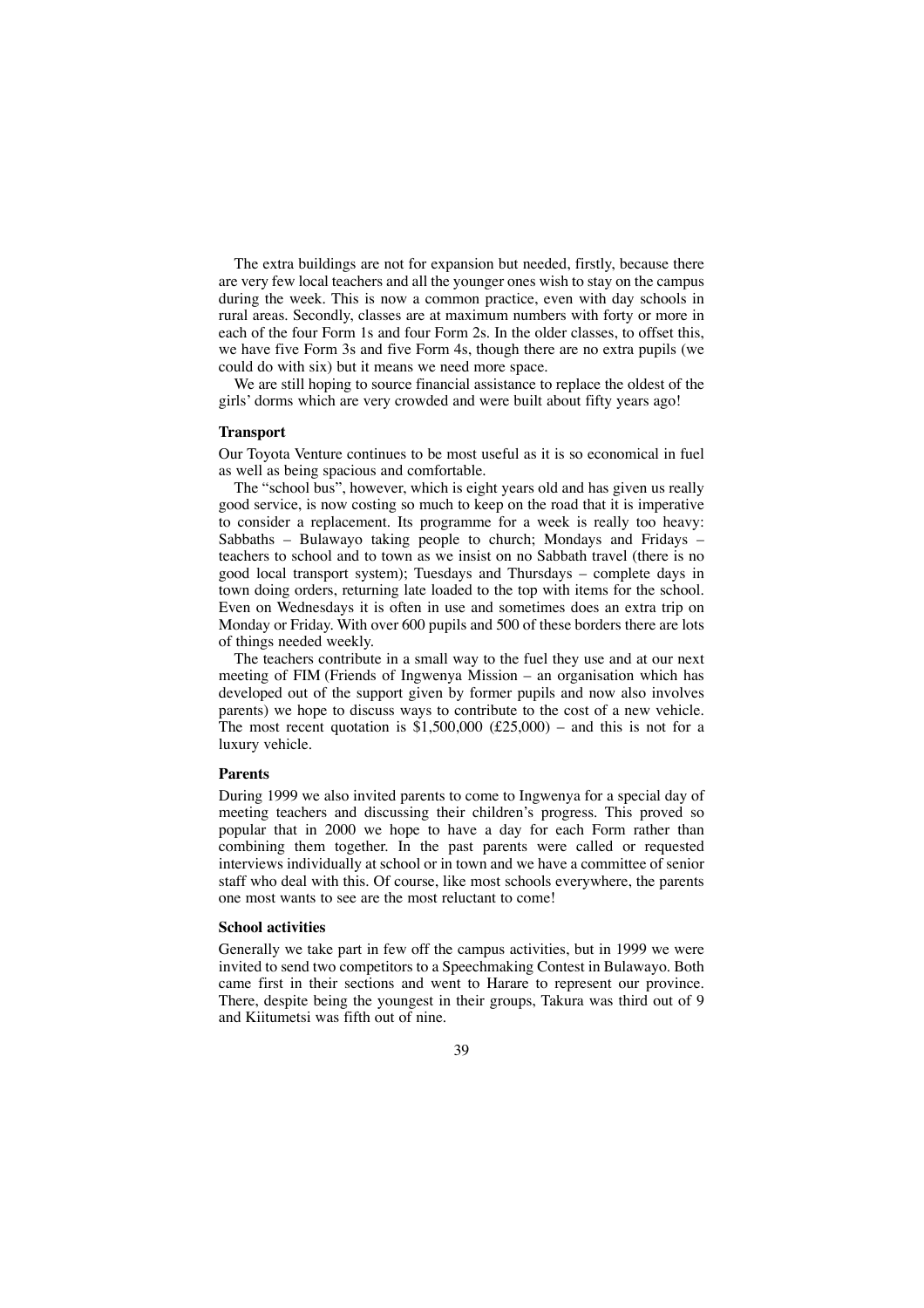The 1998 O Level results again put us in the top four schools in the area, with the largest number of candidates and the highest passes, though we have a larger range of ability in pupils than the other top schools.

## **Visitors**

With Miss C. M. MacAulay's house being demolished (now being replaced by two very attractive single units), my house was the only one available for visitors, as both what we call the Guest Houses were being used by permanent staff – one by Teus Benschop and the other by Jake and Nella van Praag who joined us during the year. Using some personal gifts we added an extra room onto their little dwelling and by keeping the thatched roof we have turned it into a charming though small traditional cottage.

The van Praags very quickly became involved in the work here. Mr. van Praag saves us a lot of money by keeping our electrical systems in repair and doing any new work and he also takes a close interest in the pupils' activities. He often helps with the preaching and we enjoy getting more English sermons, though we are thankful that Mr. Ndebele has been able to take services fairly regularly of late.

Mrs. van Praag is helping too with fund raising by baking for the pupils and also, much to the surprise of the workmen, doing painting in some of the houses!

I have been very thankful for my comfortable modern house which Miss MacAulay has been sharing and which has been enjoyed by a number of visitors during the year.

At the time of Teus Benschop and Jannette Hak's wedding, when their visitors arrived, we were very thankful that the school was closing and we were able to use the new teachers' house as well. We were also thankful for the large dining room and assembly hall, as the day of the Ingwenya feast (African custom demands a celebration at both homes) was one of fierce rain. However, both occasions were voted to be very successful!

After almost forty years this is likely to be my last report and though it seems strange and sad to retire from this place where most of my life has been spent and to leave my many African friends behind, I do feel it is right for younger folk to take over the burden of running the school. I hope those who do will continue to get the support I have been given and be able to maintain the standards and witness which was built up over the years, despite the opposition which seems to increase to the Bible and its truth.

#### **O Level Passes 1999**

122 out of  $136 = 90\%$  pass. 51 (i.e., 5 As or better). No. of pupils with maximum result  $= 9$  pupils got 9 As.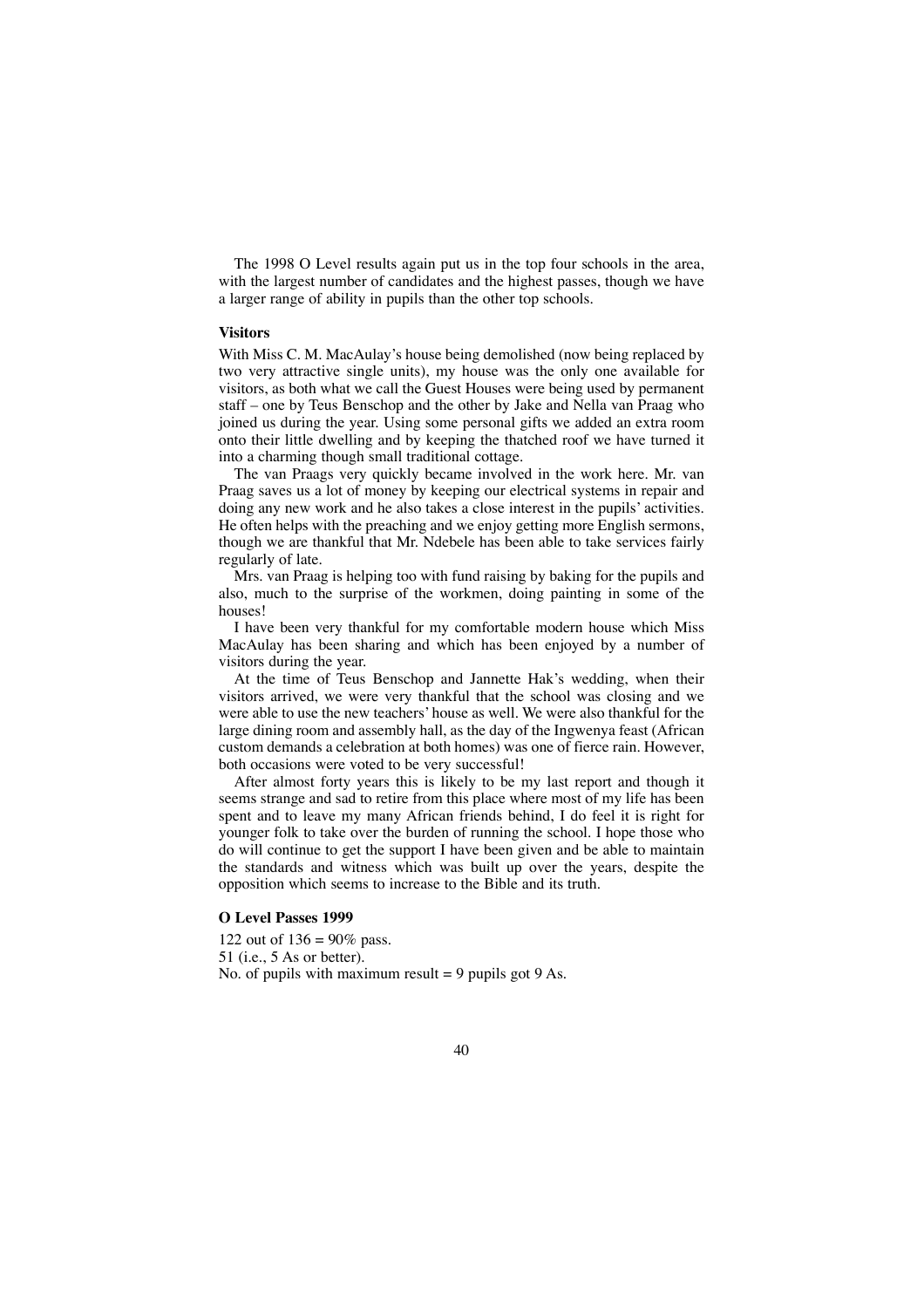## **MBUMA MISSION REPORT Rev. P. Mzamo**

IN THE KINDNESS of the Lord, we saw another year come to an end peacefully. The work in general was not disturbed by illness or injuries among the Church office bearers and myself. The Church elders devoted themselves to the doing of their duties in Church courts and the taking of Church services in various congregations every Lord's Day, using their own transport.

I am thankful to the Giver of health and strength that I was able to be out every Lord's Day and able to conduct weekday prayer meetings, sometimes three prayer meeting a week. I was alone at Somakantana, Donsa and Nkayi communions, taking all the services from Thursday to Monday. I administered the sacrament of Baptism in several congregations. I had one minister assisting at Mbuma and Zenka communions. I also assisted at several communions in other congregations.

I attended funerals where I spoke a word on the solemnity of a soul departing from this world without the blood of Christ, a soul appearing before God without the righteousness of Christ. "And as it is appointed unto men once to die, but after this the judgment."

I married a number of couples. I wished them a happy and long married life. I travelled between Mbuma and Bulawayo to attend Presbytery and Field Committee meetings and communions. The cost of fuel is becoming a major problem.

Churches are now given the task of employing their own teachers, following a government guideline. In this exercise we have formed a committee composed of the three heads of our three primary schools, one elder of the Church, one parent, our mission building manager, and the writer as the representative of the responsible authority.

The enrolment of pupils in our schools is as follows:

| Zenka  | Pupils 898 | Teachers 23 |
|--------|------------|-------------|
| Mbuma  | 656        | 16          |
| Lutsha | 570        | 13          |
|        |            |             |
|        | 2124       | 52          |

I take this opportunity of expressing my sincere thanks to all who, once again, have by their labours, substance and prayers, shown great interest in the work in the Mission Field. "And that repentance and remission of sins should be preached in his name among all nations, beginning at Jerusalem. And ye are witnesses of these things."

#### **Zenka**

The church services continued to the end of the year undisturbed, as well as weekday prayer meetings. The church building on a Thursday prayer meeting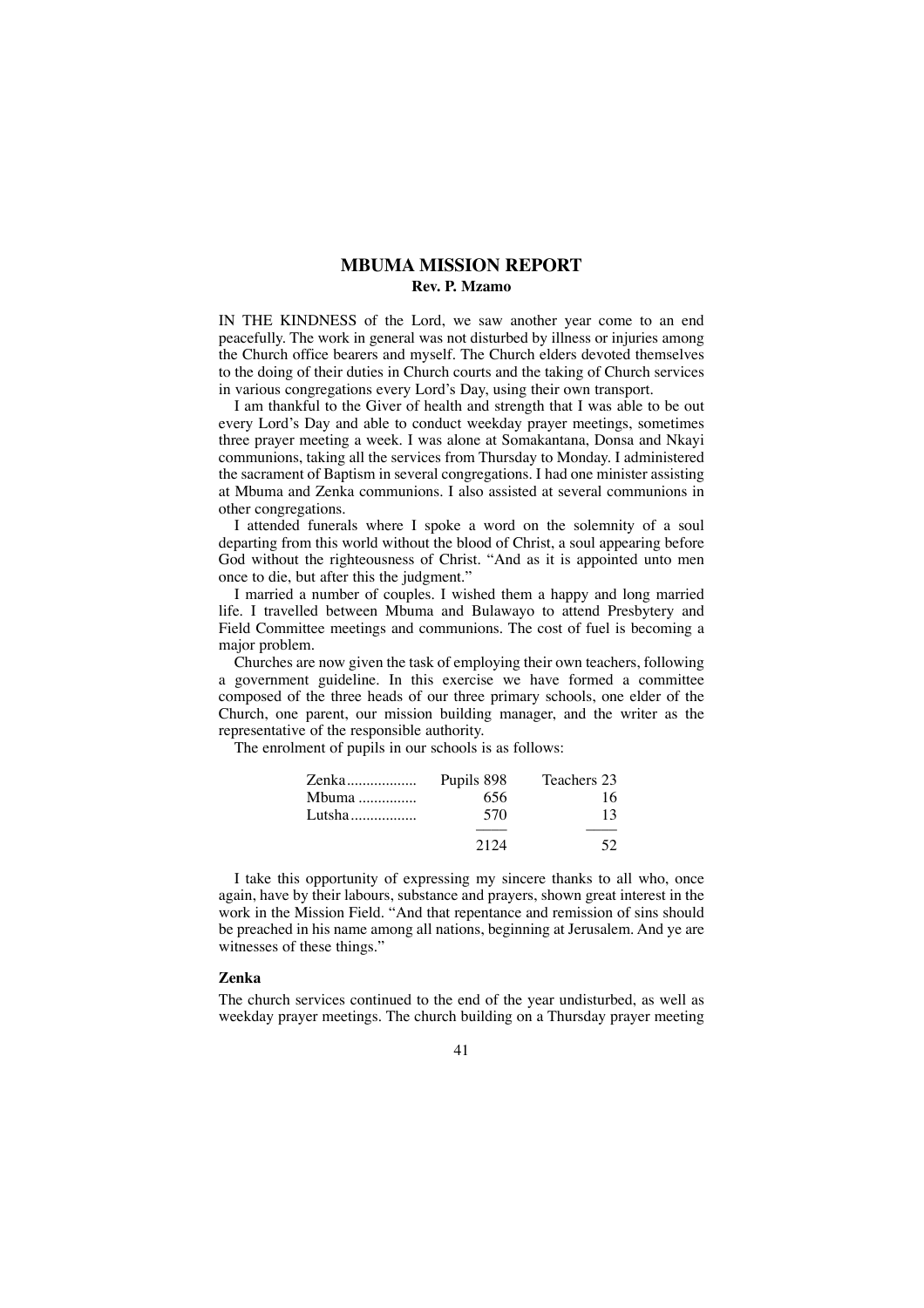is filled to overflowing. With the congregation enhanced by the presence of pupils and teachers there is a great opportunity to diffuse the Word of life. This year I did not often visit these congregations, except at communions.

#### **Nkayi**

The congregation continues to grow in numbers. There is a good number of young people who come to hear the Word. I hope they will continue to attend the means of grace and that the Word would be blessed to the saving of their souls. Both sacraments were administered – twice at Nkayi and once at Donsa.

### **Binga**

We supplied the two places – Samende and Senga – once a month. Nkayi elders helped us most willingly. Here, when it is my turn to supply, I take a driver with me because the distance is long. One trip to Binga now costs \$2,500. The Binga fund is now low and if the price of fuel continues to go up and Binga funds continue to go down, it may result in a reduction of the number of our trips, which will be regrettable.

"Pray ye therefore the Lord of the harvest, that he would send forth labourers into his harvest."

# **MBUMA MISSION HOSPITAL REPORT Dr. J. Benschop**

THE SITUATION here at Mbuma remains basically the same as previous years. We will start with the medical report, followed by a few comments about the hospital. The statistics appear below. For a comparison see the previous report.

#### **Medical Report**

It is very difficult to interpret the figures, which show unexplainable fluctuations over the years. They do not reflect any basic changes in the quality of patient care. We are by all means trying to reduce the number of inpatients, because with our present staff and facilities we cannot cope with increased numbers. This means that many seriously ill patients with HIV for example, have been sent home for "home based care". There is just no alternative. Before discharge the relatives are shown how to deal with them at home. It requires a lot of extra time counselling patients and their relatives. It would be nice if there was a possibility of giving them nursing care in a special centre, where there would also be an opportunity to confront them with the Gospel, and to teach them, but that is simply not feasible. At present Mr. M. Mloyi has an excellent opportunity to teach them for the time they are in the hospital. This applies also to the TB patients, who are in for about two months, and for the patients in the waiting mothers' dormitory. All hospitals have the same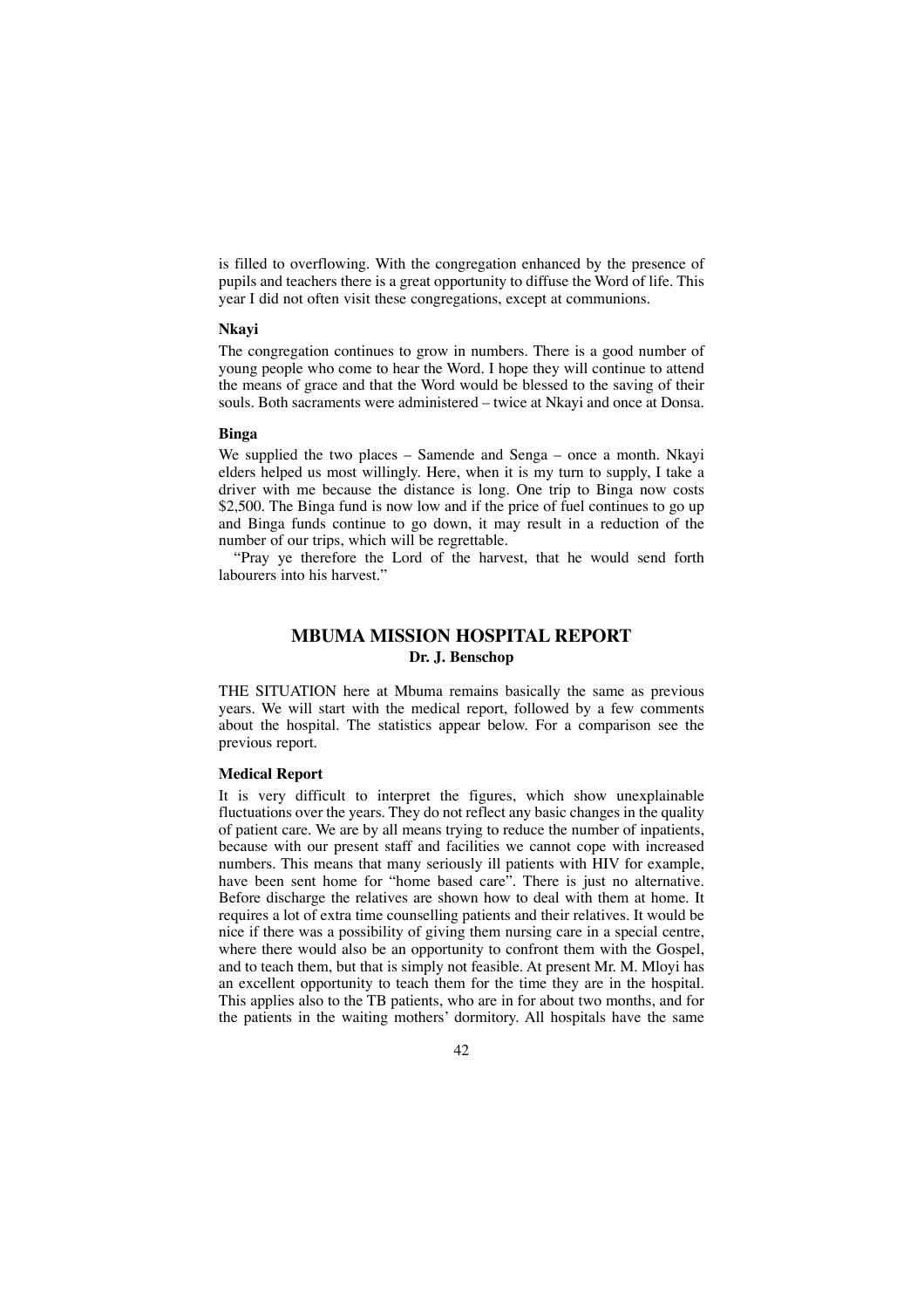problem coping with the increasing number of patients, so as many as possible are sent home. Another problem the hospital faces, is that patients are now required in most hospitals to pay for consultation, and for each procedure, which they cannot afford. Practically this makes it difficult for us to refer patients, because they will not get the necessary attention.

*The bed occupancy* of 196% in 1998, which meant two patients per bed, was reduced to 147%. This was because of the above policy of sending patients home as soon as possible. The total number of admissions is low compared with the average number of inpatients every day. This is because patients are on average admitted for longer periods, because of the nature of their illness, frequently due to HIV infection.

*The number of deliveries* has remained high since 1997.

*The still birth rate* (the number of still births per 1000 total births) came down from 14.29 to 10.5 per 1,000 births.

*The perinatal mortality rate* (the number of still births and early neonatal deaths in the first week, per 1,000 total births) was reduced from 41.43 to 25.49 per 1,000 total births. The high figure of 1998, although much in line with the other hospitals, is difficult to explain.

*The neonatal mortality rate* (early plus late neonatal deaths within the first month of life) came down from 30.43 to 16.67 which was even better than 1997 when it was 19.89.

*The infant mortality rate* went down from 49.28 to 36.36.

*The maternal mortality rate* of 1.50 meant 1 maternal death in 1999.

*The malnutrition rate* of 14% remained more or less the same as before.

### **Staff**

There has been no change in the staff situation. Some qualified nurses from overseas showed interest, but eventually withdrew themselves, to our great disappointment. Louise Leiper came back from leave in March, after which Margaret Macaskill went on leave in May for four months. Sinanzeni Tshalibe, one of our nurse aids, who had been a clerk with us for many years, died at the end of the year. In December the Doctor got married to Teus Benschop, (a school teacher on the mission) who hopes to come to Mbuma after finishing the first term at Ingwenya Secondary School, to help with the revision of the Ndebele and Shona Bible translations.

#### **Communication**

Communication was greatly improved with the introduction of e-mail at the beginning of the year.

#### **Transport**

A new ambulance was bought in Bulawayo, a Mazda pickup, with a four wheel drive, converted here to an ambulance. Purchasing locally saved a lot of money! No more repairs on the old ambulance are allowed, but it is still very useful for local calls.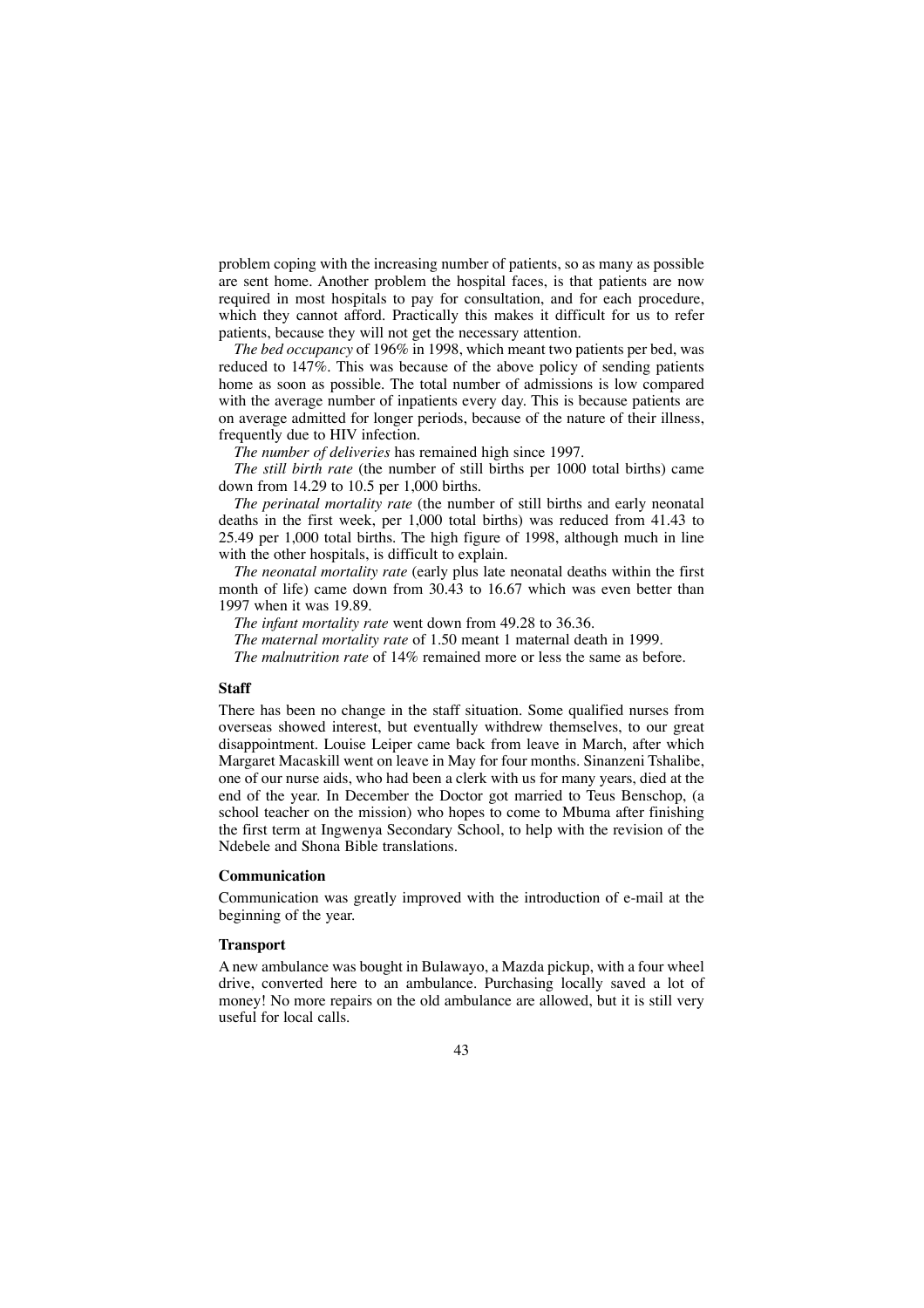## **Accommodation**

Staff accommodation still needs upgrading. One staff house has been built with donor funds from the Netherlands.

## **Budget**

Expenses are increasing. One reason is that most drugs now have to be bought privately, as the Government Medical Stores are no longer able to supply our needs.

## **Solar Cookers**

With financial assistance from Solidamentum, a Dutch student organisation, we have started to introduce solar cookers at the hospital (for those interested). Because of the rainy season we had to stop the project temporarily, but it will be continued after the rainy season is over. This will save a lot of firewood, if the project will be successful.

## **Conclusion**

We wish to thank all our friends for their support to the Mission, in whatever way given. Although it is difficult to cope with the ever increasing expenses, we have still been enabled to continue. Despite the difficulties we hope the work will be blessed and the Kingdom of God will be advanced in this part of the vineyard.

### **STATISTICS**

| <b>Admissions</b>    |              |
|----------------------|--------------|
|                      | 1.710        |
|                      | 741<br>58    |
|                      |              |
| <b>Discharges</b>    |              |
|                      | 1,576        |
|                      | 741          |
|                      | 65           |
| <b>Bed Occupancy</b> |              |
|                      | 24.645       |
|                      | 3.185        |
|                      | 3,809        |
| <b>Deaths</b>        |              |
|                      | 117          |
|                      | $\mathbf{1}$ |
|                      | 16           |
|                      |              |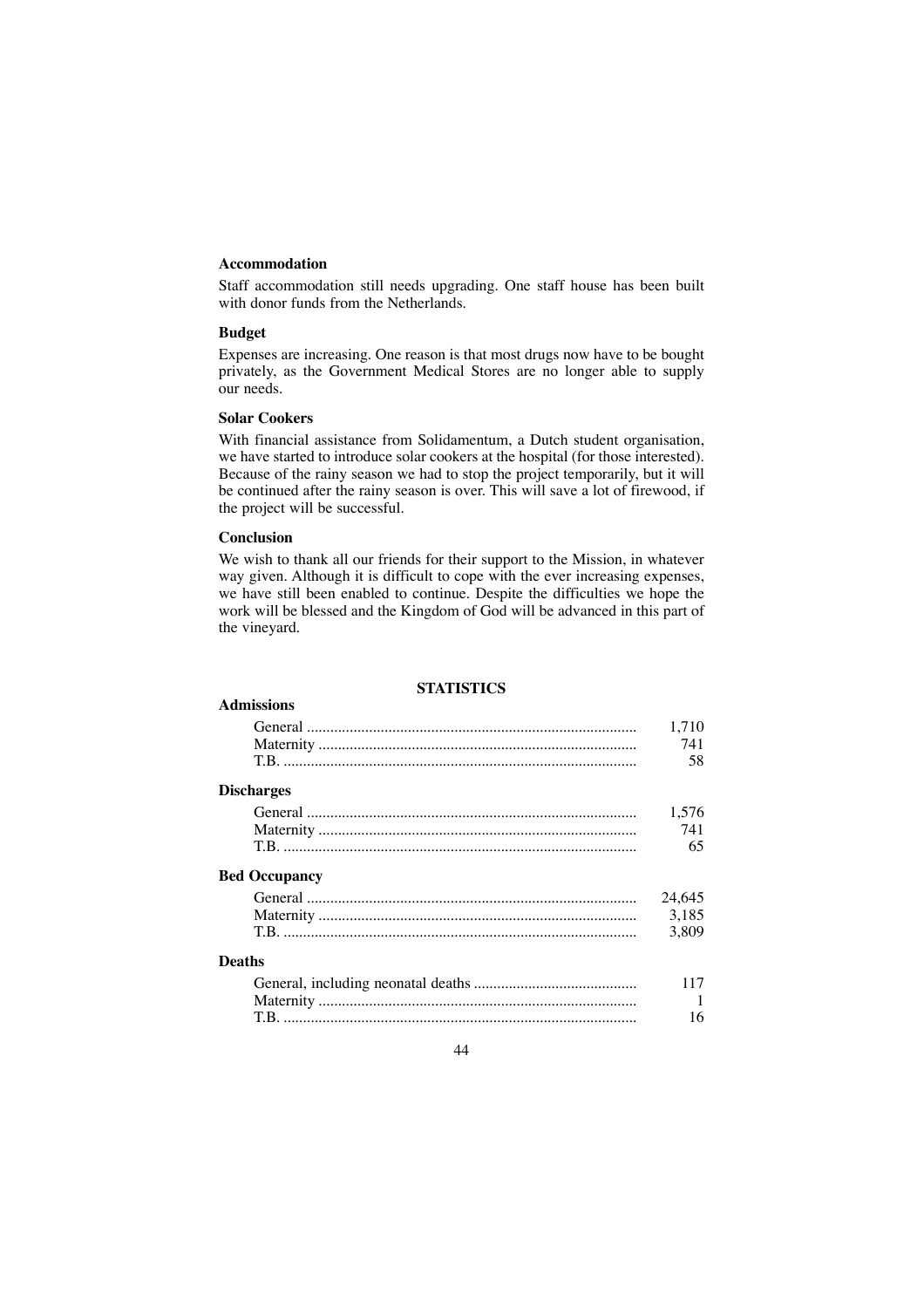# **Outpatient Attendances**

|                         | 17,923   |
|-------------------------|----------|
|                         | 21,876   |
|                         | 655      |
|                         | 660      |
|                         | 7        |
|                         | 11       |
|                         | 3,946    |
|                         | 5,035    |
| <b>Major Operations</b> |          |
|                         | $\theta$ |
|                         | 5        |
| <b>Minor Operations</b> |          |
|                         | 174      |
|                         | 172      |
| X-Ray                   |          |
|                         | 534      |
|                         | 791      |
| Ambulance               |          |
|                         | 133      |
|                         | 29,498   |

# **Five Major Health Problems**

*In the age group below 5 years:*

- 1. Acute respiratory infection
- 2. Skin disease
- 3. Diarrhoea
- 4. Malaria
- 5. Eye disease

# *In the age group of 5 to 14 years:*

- 1. Acute respiratory infection
- 2. Skin disease
- 3. Malaria
- 4. Injuries
- 5. Eye disease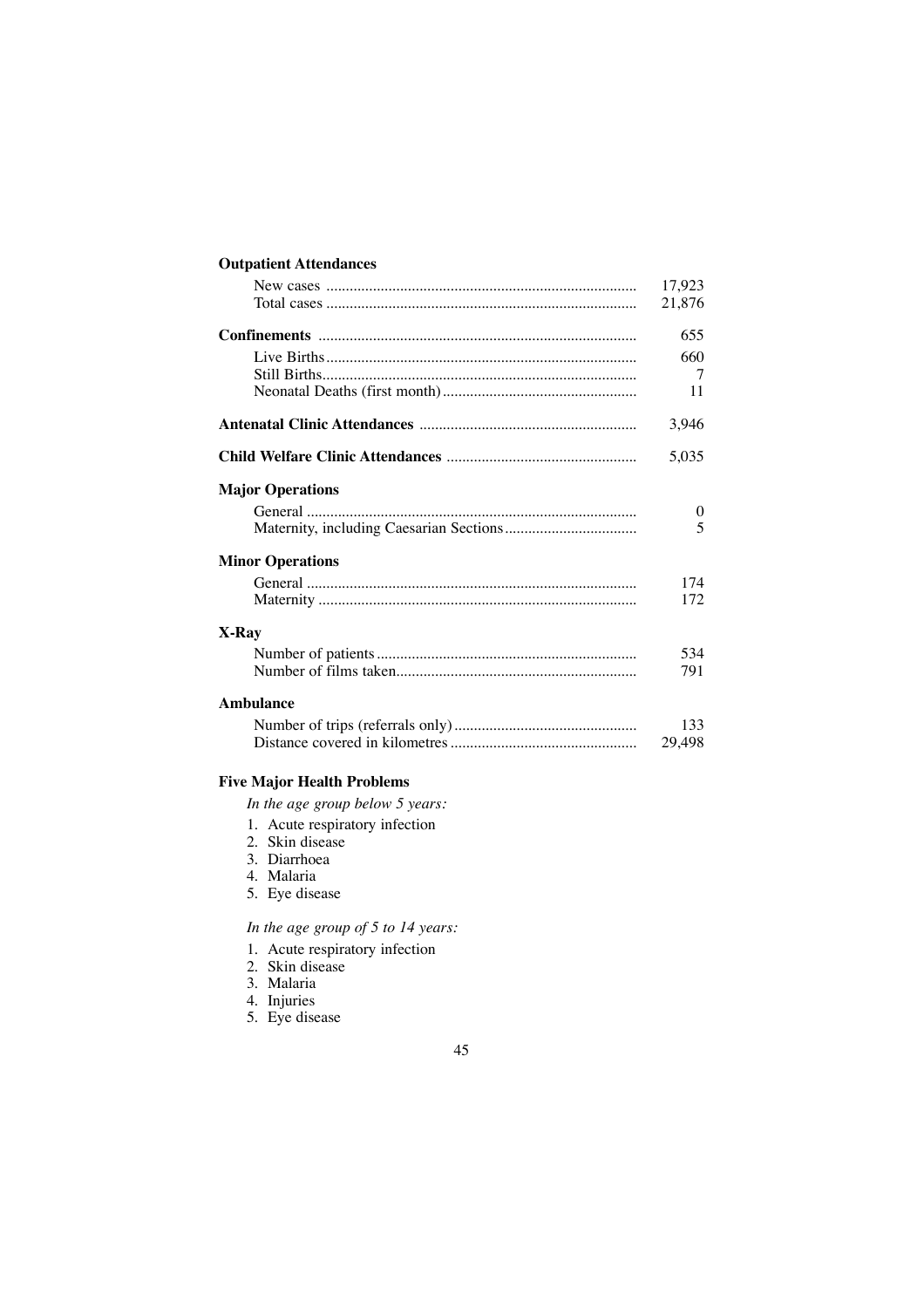#### *In the group of 15 years and over:*

- 1. Acute respiratory infection
- 2. Sexually transmitted disease
- 3. Malaria
- 4. Injuries
- 5. Dental conditions

# **INGWENYA MISSION REPORT Rev. A. B. Ndebele**

DURING THE FIRST HALF of 1999 I had some spells of very poor health which meant I was unable to perform all my duties. However, since September or so I have been able to take services most Sabbaths and the school service and prayer meeting most weeks.

I still try to go to the smaller preaching stations around the Mission and to Bulawayo on occasions. However, I am very thankful for the faithful help of the elders, especially Mr. Nxusani at Cameron and Mr. Zikhali in Bulawayo, who preach every week.

Here at Ingwenya, Mr. van Praag, who joined us during the year, helps Mr. Manzini and Mr. Moyo when I am away or unable to be out.

Death is taking its toll among young and old and we are very often attending the funeral, or hearing of the death, of some young person connected with us.

Recently we took the funeral of an old lady, Ma Donsa, a grand-daughter of Ma Mlotshwa, who was married to King Lobengula and after his death was a member in the Ingwenya congregation. In fact, she was one of the few people buried on the Mission and Ma Donsa would have liked to be buried beside her. The school is now so big, however, that it was not possible to add to the graveyard. She was staying with her daughter in town so it was decided she would be buried there.

Until quite recently she would walk to church or if her legs were troubling her she would send a message for someone to come for her. We will miss her prayers and her faithful interest in the Gospel and the Church. Many people attended the funeral to pay their last respects to her.

Another old woman, Ma Moyo, who had attended the church here since she was young, passed away recently at her home nearby. Bit by bit those who knew the original elders and ministers here are passing away and there are very few left.

Now that our three local elders are retired from teaching they are spending quite a lot of time on the revision of the New Testament, which we hope will be of great help in the future. I am very thankful that they are able to do this.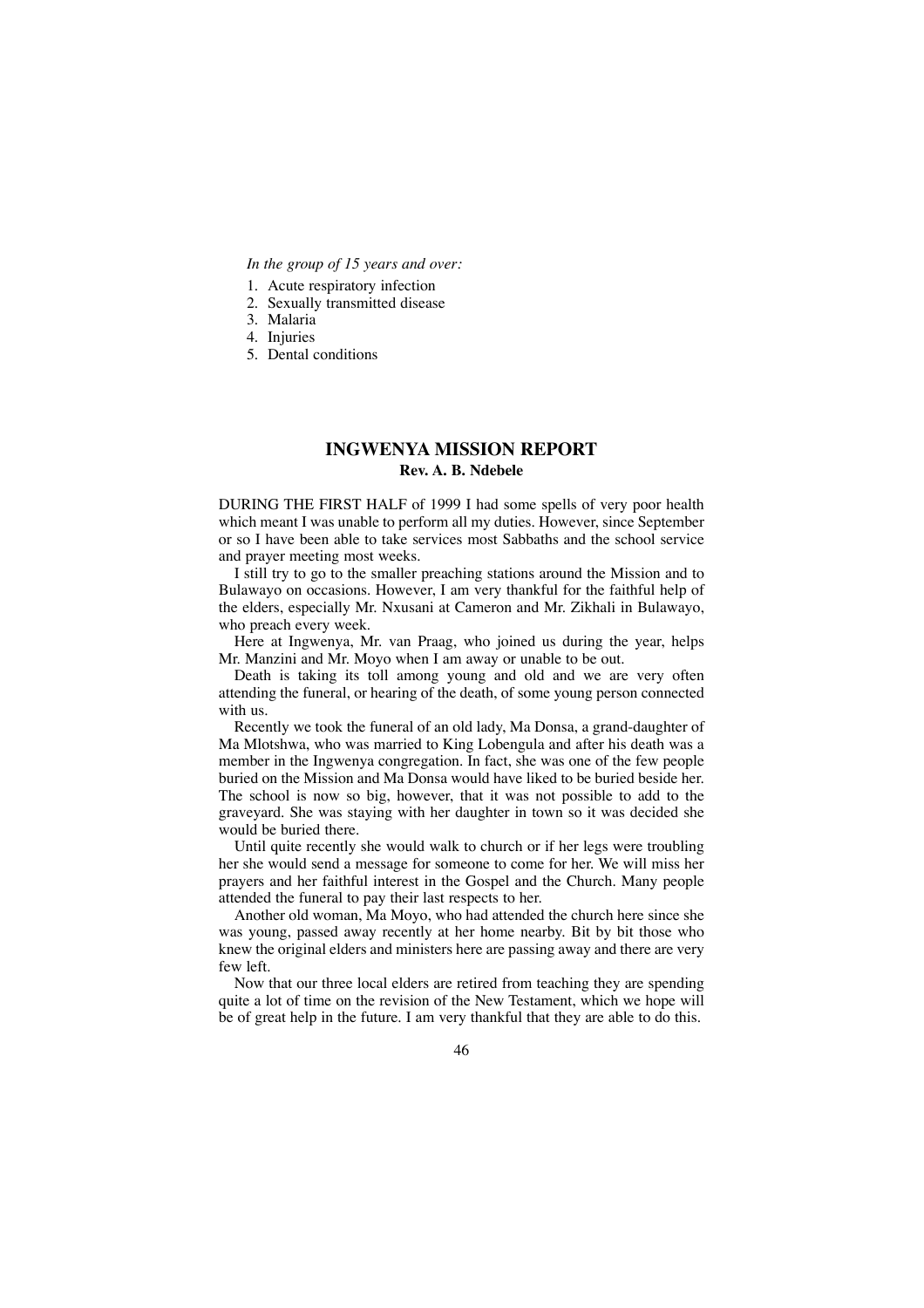This past year's good harvest in this area meant that quite a number from the congregations were able to contribute to the Church funds by selling some maize to the school. We hope they will be able to do the same this year. I am thankful to the Lord that I am able to carry on up until now.

## **BUILDING AND TRANSPORT REPORT Mr. J. B. Mpofu**

IN OPENING I would quote from Hosea 6:1: "Come, and let us return unto the Lord: for he hath torn, and he will heal us; he hath smitten, and he will bind us up."

#### **Building**

We were very sorry to lose one of our young builders at Mbuma, Mandlenkosi Gagisa, after a short illness. Our School bus driver also lost two of his sons in a car accident – one passed away on the sport's field and the other later in hospital

Miss MacAulay's house is nearly finished. We got a very good builder for the house, who is always at his work and his people are working hard and doing good work.

The only problem in our country is that there might be a long wait for material even though you have the money.

The classroom at John Tallach Secondary School is now finished and the children using it for their lessons. Mr. Benschop, a teacher at the school, got some money from his former employer in Holland and this was used to build the classroom.

We extended a small house used by Mr. van Praag and included a store room for keeping material in connection with his work.

The Ingwenya teachers' cottage is nearly complete and is being already used by the teachers.

At Zenka we have done maintenance work on water pipes, taps and toilets for a few weeks.

At Mbuma Mission we are presently doing maintenance in the hospital because of cracks and have put ring forces in to keep the walls from further cracking. The soil at Mbuma is very bad for cracks and there is a need for painting after mending.

The new Mbuma staff house is nearly finished. We got a contractor who started the work and promised to finish the house within a month, but after a few weeks the man left the work with his workforce and has never returned to finish. I have put a builder in to finish the house and hope that it will be ready soon.

In my last report for Binga church I referred to new benches and these are now in use.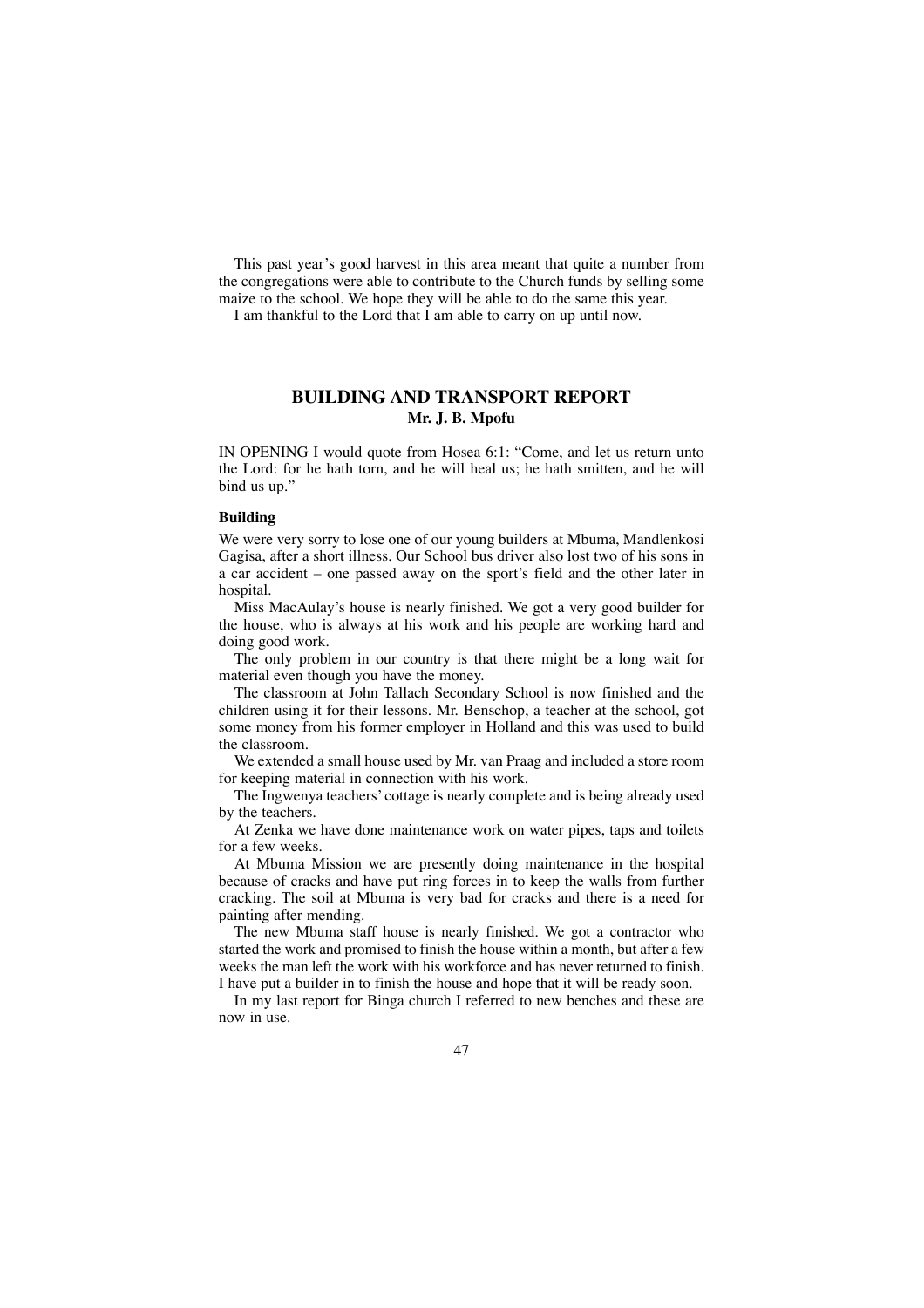The office in Bulawayo Robertson has to be extended and the verandah made as part of the office. This will be done by our builder from Ingwenya Mission.

### **Transport**

We have latterly introduced a way of controlling our transport by giving each driver a car to use rather than him taking any car and this has proved successful. Our cars are in much better condition now.

Rev. P. Mzamo's Ford Courier was repaired and is doing well.

The Doctor's Mazda developed gear problems and has been repaired.

We were very thankful to be able to buy two new cars – both Mazdas – a new Ambulance and one for Rev. Mazvabo.

The old Landrover Ambulance is still very useful for local calls and has many other uses on the Mission. It is a very good vehicle for the bad roads at Mbuma.

The Ford Triton lorry is now old and has seen years of use. We still have it on the road and is useful for bigger orders for the hospital. They use it for the transport of hospital goods and to collect firewood for all living on the Mission to do their cooking.

Rev. A. B. Ndebele's Mazda is still running very well, as is the brown Nissan used by the manager.

The John Tallach School bus needs replacement as it is often in and out of the garage – one of the problems is that there are no spare parts in the country for repairs.

The Leyland is still doing very well and this car is used by a careful driver, a young man with good knowledge of car repairs who services the Mission cars when he is not driving.

The Toyota used by the John Tallach Secondary School staff is still in good condition. It is sometimes used by our visitors when they come to the Mission for a visit.

The car which was used by Rev. Mazvabo, the Ford Correa, is now in town and used by the office for their own needs. The green Nissan is still used for short journeys, but has a very good engine.

Rev. Mazvabo has a new car which has no problems. The Thembiso Mazda is still doing very well, but the old Combie used at Thembiso is now very old and needs replacement.

I end my report with the words we find in the First Epistle of Paul to Timothy, chapter 1, verse 15: "This is a faithful saying, and worthy of all acceptation, that Christ Jesus came into the world to save sinners; of whom I am chief."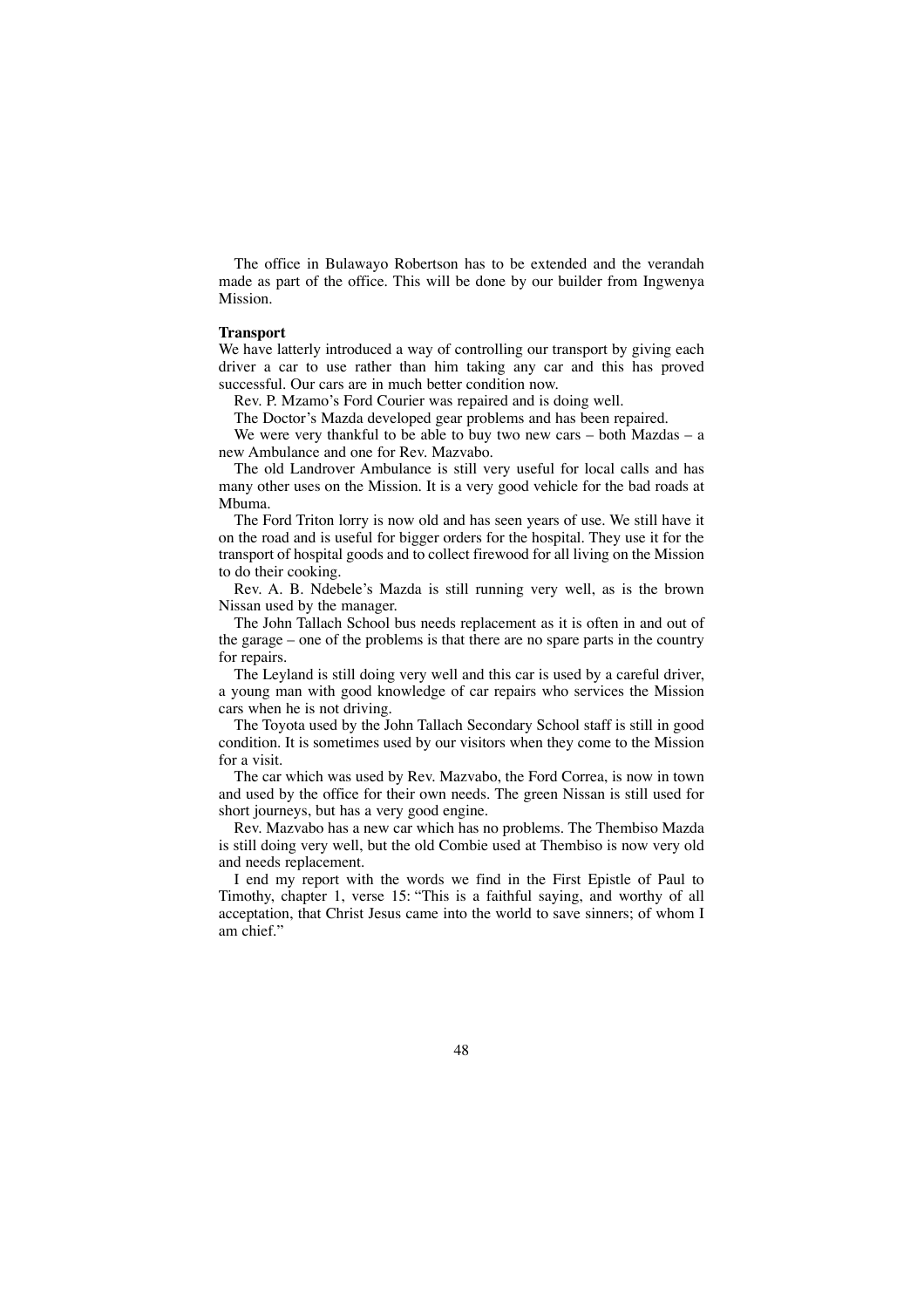# **KENYA MISSION ADMINISTRATOR'S REPORT Mr. I MacLean**

"AS COLD WATERS to a thirsty soul, so is good news from a far country." So the news from Scotland that the Synod had decided to rescind the decision of the previous year and revive the work of spreading the Gospel in Kenya was received by the people of Sengera.

At the time of writing, Revs. Neil Ross and Donald Ross have both been here as deputies for two months each and Dr. James Tallach is presently with us for six weeks. Their visits were very much appreciated and their help in re-establishing the work invaluable.

As an handmaid to the work of the Gospel the Clinic was re-opened on the 17th January 2000 but on this occasion only as an Out Patient Department. Three nurses who had been with us previously, returned: Miss Celia Renes and Miss Truus Ringelberg in October and Miss Peta van de Ridder to take up her new appointment as Matron, in December. It is hoped that the OPD, in due course, will be self-supporting.

We are indebted to our friends from Holland for meeting the setting-up costs and the day-to-day running costs of the Mission and we trust that the Great Day will reveal that their money was well invested. Bodies are being healed, of that there is no doubt, but how we long to say the same with regard to precious never-dying souls.

The desire of our people here is that a suitable Gospel minister would be raised up to oversee the work and carry on the pre-eminent work of preaching Christ crucified.

## **OMOREMBE HEALTH CENTRE REPORT Sister P. van de Ridder**

AFTER SOME MONTHS of busy preparation, in the kind providence of the Lord, we were enabled to re-open the Clinic at Sengera, on Monday, 17th January 2000.

#### **Staff**

*European:* Sisters T. Ringelberg and C. Renes returned to Sengera in October 1999, and I returned two months later in December 1999.

#### *Kenyan:* Employed are –

1. A Clerk – for registration attendances.

2. Two laboratory workers – one of whom is a laboratory technician, and the other is a trained lab assistant. Both of these work part-time with one day overlap.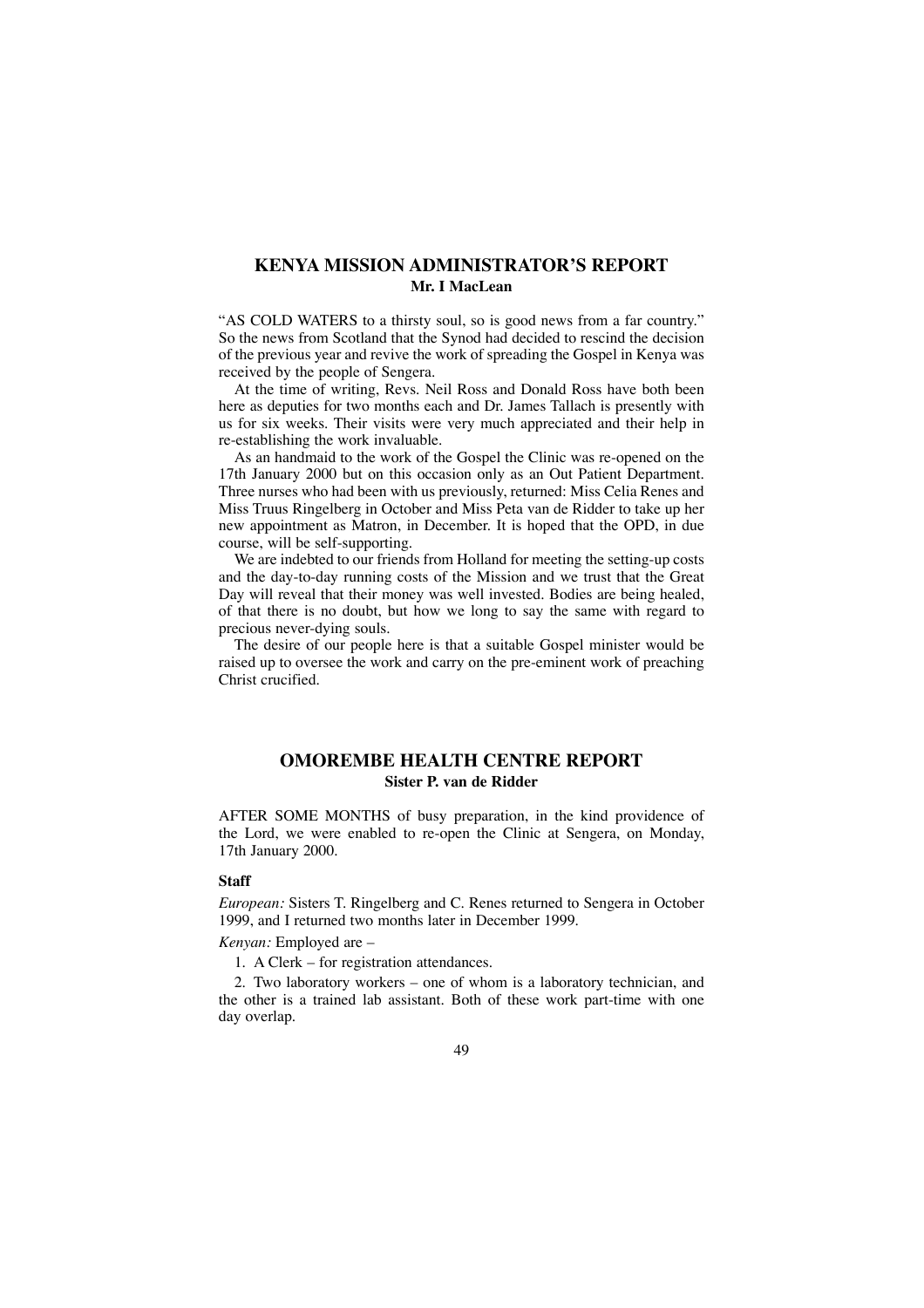3. Three untrained nurse aids with experience in dressings, injections and performing uncomplicated deliveries. They are able to work quite independently.

4. Two untrained nurse aids with less experience in nursing. They carry out their duties under supervision. (Each of these five nurse aids had been employed by the Mission before the Hospital closed.)

5. Two cleaners – both working part-time.

### **STATISTICS**

Number of attendances and referrals over the past five weeks after re-opening:

| Week No.      | <b>New Cases</b> | <b>Re-visits</b> | <b>Referrals</b> |
|---------------|------------------|------------------|------------------|
|               | 25               | q                |                  |
| $\mathcal{D}$ | 36               | 6                |                  |
| 3             | 40               | 16               |                  |
|               | 26               | 16               |                  |
|               | 34               | 12               |                  |

As we know from past experience, the medical activities fluctuated significantly by very busy and quiet spells. The busy time being the malaria seasons, usually occurring round about February-March and June-July, each lasting a few months. It does appear that we commenced our work in a quiet spell of time. However, we are aware of the fact that it is too early to predict the future progress of the work at the Clinic.

# **DOMINIONS AND OVERSEAS COMMITTEE'S REPORT Convener: Rev. Donald A. Ross**

IN THE PROVIDENCE of the Most High, the past year has not been without some encouragement for the Church. That congregations of many years standing continue to worship according to the mind of Christ is cause for encouragement. Not only that, there are new gatherings of people who desire to abide by Reformation principles adhered to by our Church. The Texan group continues to express a sincere interest in these principles and desires the time when they will be fully established within the Free Presbyterian Church. The Revs. John McLeod and Roderick MacLeod have visited this group within the past year.

A small gathering of people in Singapore last year expressed a wish to be fully integrated into our Church, believing that the Free Presbyterian Church's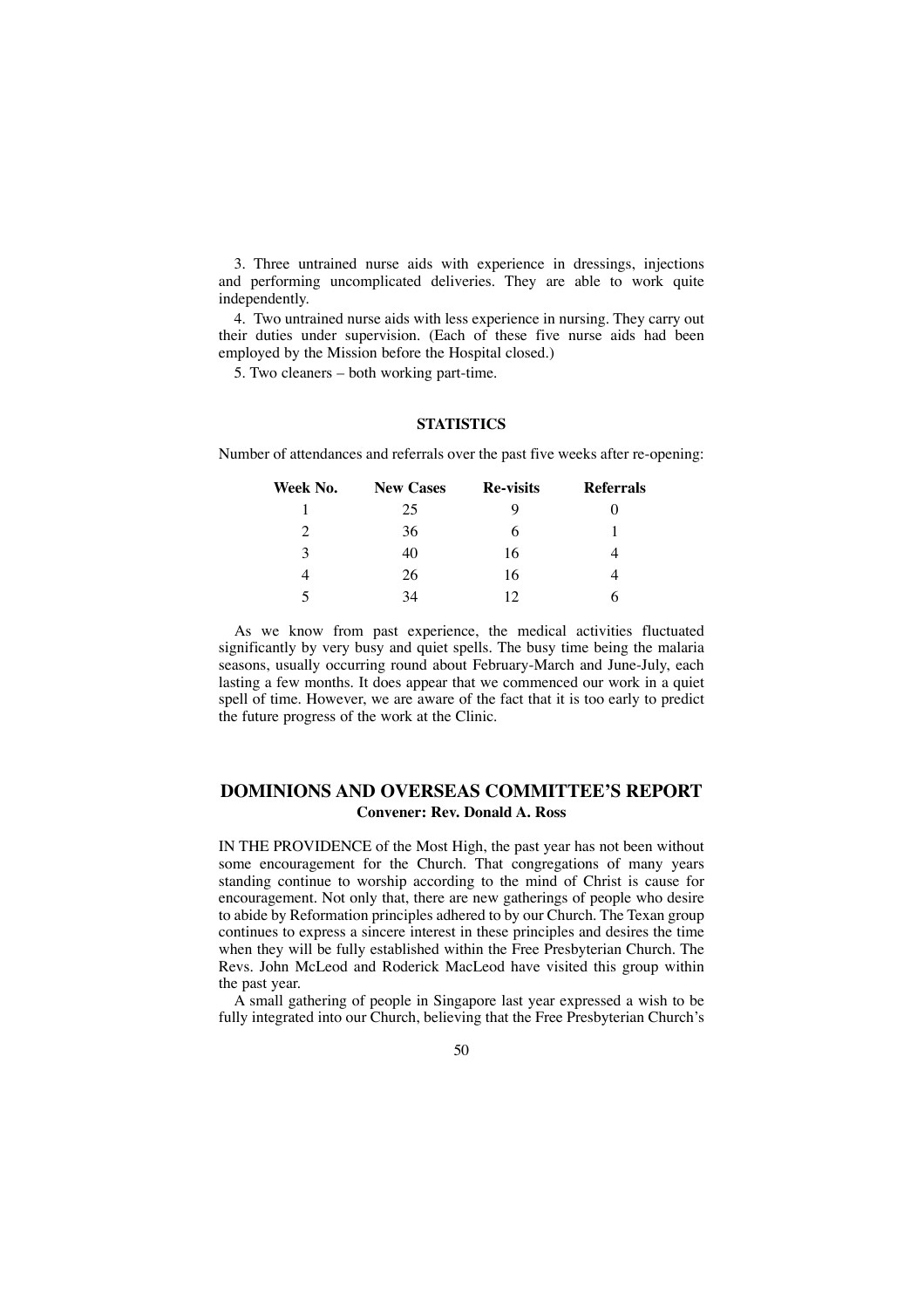constitution is in line with true reformation principles. The Rev. John MacLeod visited this group in September of last year. Mr. MacLeod's favourable report about his visit appeared in the October Magazine. Rev. Edward Rayner from Grafton also visited Singapore in January of this year. He too was very impressed with the small group of believers there. The wish of the Singapore people is that they will yet become part of the Free Presbyterian Church, as it is the hope of this Committee.

The Committee is grateful to those ministers who gave up their time to visit overseas congregations. We are disappointed that no minister was able to supply New Zealand and Australia. A considerable number were approached, but were unable to supply. It is hoped that there will be a visit by one of our ministers in July of this year. With only two ministers permanently in New Zealand and Australia, it is not possible to fulfill all ministerial duties for the scattered congregations there. A great burden falls on the shoulders of Revs. Edward Rayner and Johannes van Dorp. We feel for them, and sincerely wish we could do more for the congregations there.

We understand the congregations are in good heart. However, those without pastors long for the day when they will be blessed with teachers after God's own will. May the Lord in His goodness hasten that day.

Tauranga, a new addition to the congregations of New Zealand, continues to have public worship each Sabbath. The services are truly appreciated by the few who gather. Our hope and prayer is that the congregation will go from strength to strength.

Moving to Canada there are yet a few of our Church people in Vancouver. Regular services are no longer conducted there and it is inexpressibly sad when the Gospel ceases to be preached in an area where it once was. Our Church people in Vancouver view the situation with as much grief as do the Committee. Our hope is that before long the Lord will revive this group. The Lord is able in His providence to bring prosperity from what appears to be a hopeless situation.

We are indebted to these ministers who visited the Chesley congregation, namely Revs. Keith Watkins, Roderick MacLeod and Allan MacDonald, Probationer. Good reports have been received of the continuance of the work of the Gospel in Chesley. Like our other vacant congregations the Chesley one is seeking and praying that they would have a Pastor over them. We hope the Lord in His mercy will hear our prayers and provide a suitable person.

The small group of people in Fornaci di Barga continues to meet each Sabbath and contribute to Church Funds. The Committee is indebted to Mr. Lucio Strata, London, who while on holiday in Italy conducted public worship for one Sabbath as well as a prayer meeting. He reports that the services were much appreciated by the people and of the Lord's mercy in giving a measure of liberty to speaker and hearers.

The work in Eastern Europe continues. The Ukrainians of Odessa wish to be part and parcel of the Free Presbyterian Church as much as the Texan and Singapore people. Doubtless the language barrier is a disadvantage to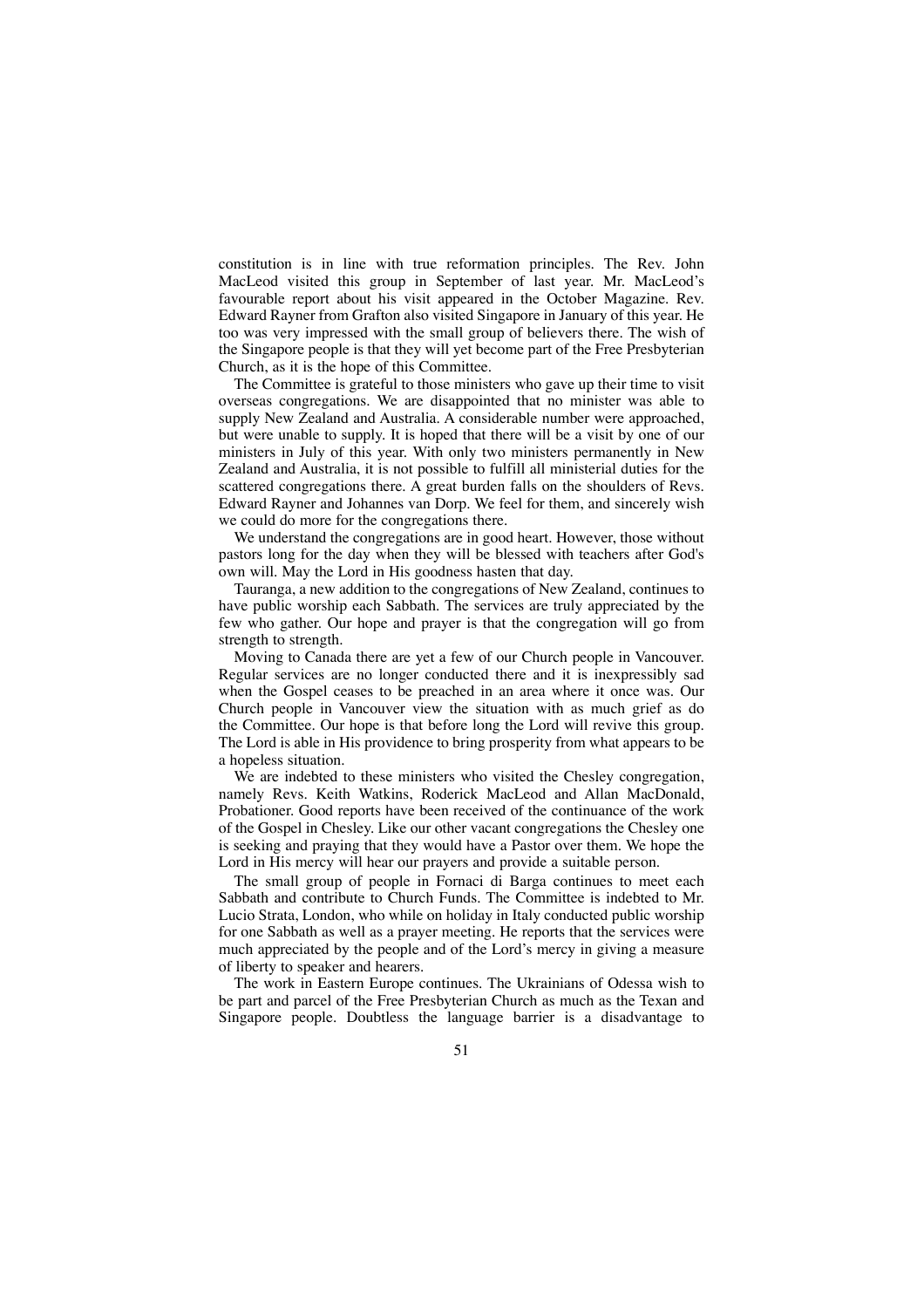communications with the Church in Scotland. However, the spirit of the Gospel, which knows no language barrier, is the same in the hearts of the people in Odessa as in the hearts of our people in Scotland. The hope is that the Free Presbyterian Church will yet flourish there and that the Lord will raise up a Pastor among them who would care for them.

Of much literature sent throughout the Ukraine there appears to be evidence that this has borne some fruit. For example, a deacon of a Baptist Congregation along with a group of people use the *Westminster Confession* for studying the Word of God. For this he is threatened with excommunication, nevertheless intends to go on studying the doctrines of the Word of God with the help of the *Confession of Faith.*

In conclusion, it is our privilege in God's providence to be a branch of the visible Church worldwide, which professes true religion. It is, however, no small matter that the Free Presbyterian Church of Scotland has by the grace of God been kept in the way of the Word of God in doctrine, worship and practice. Since its inception our Church has expanded far beyond the borders of Scotland. That honour God has bestowed on us. Since He has honoured us to be used in this expansion it behoves us in the home Church and in all places of worship established in other lands, to abide by that pure doctrine, worship and practice handed down by the fathers of the Church. It is in so doing that we are to expect the favour of God among us. "If ye walk in my statutes, and keep my commandments, and do them; then . . . I will walk among you, and will be your God, and ye shall be my people" (Leviticus 26:3-12).

## **AUSTRALIAN REPORT Rev. E. A. Rayner**

AS WE CONCLUDE this century I have been now with the Grafton congregation for nearly a quarter of it. It seems only such a short time ago that I took over from the Rev. Wm. MacLean. A great difference is now seen in the congregation since those that were unmarried young men and women and children are now grown up with their own families of the same age as they were when I arrived in 1976. We pray that the rising generation will continue as the parents have. Over the years we have lost some of our choice original stalwarts. Mr. R. Kidd is yet spared as one of my two original elders. I have received much help and support from himself and Mr. Donald Shaw, the other elder who passed away some years ago. Thankfully there are other younger men who have also been raised up, as well as Ritchie Kidd's brother Ron, who are able men on the Session.

Over the years there have been new faces from outside the congregation. This year we had the addition of Mr. Matthew Winzer and his large family from Sydney. The result is that with families growing up, more room is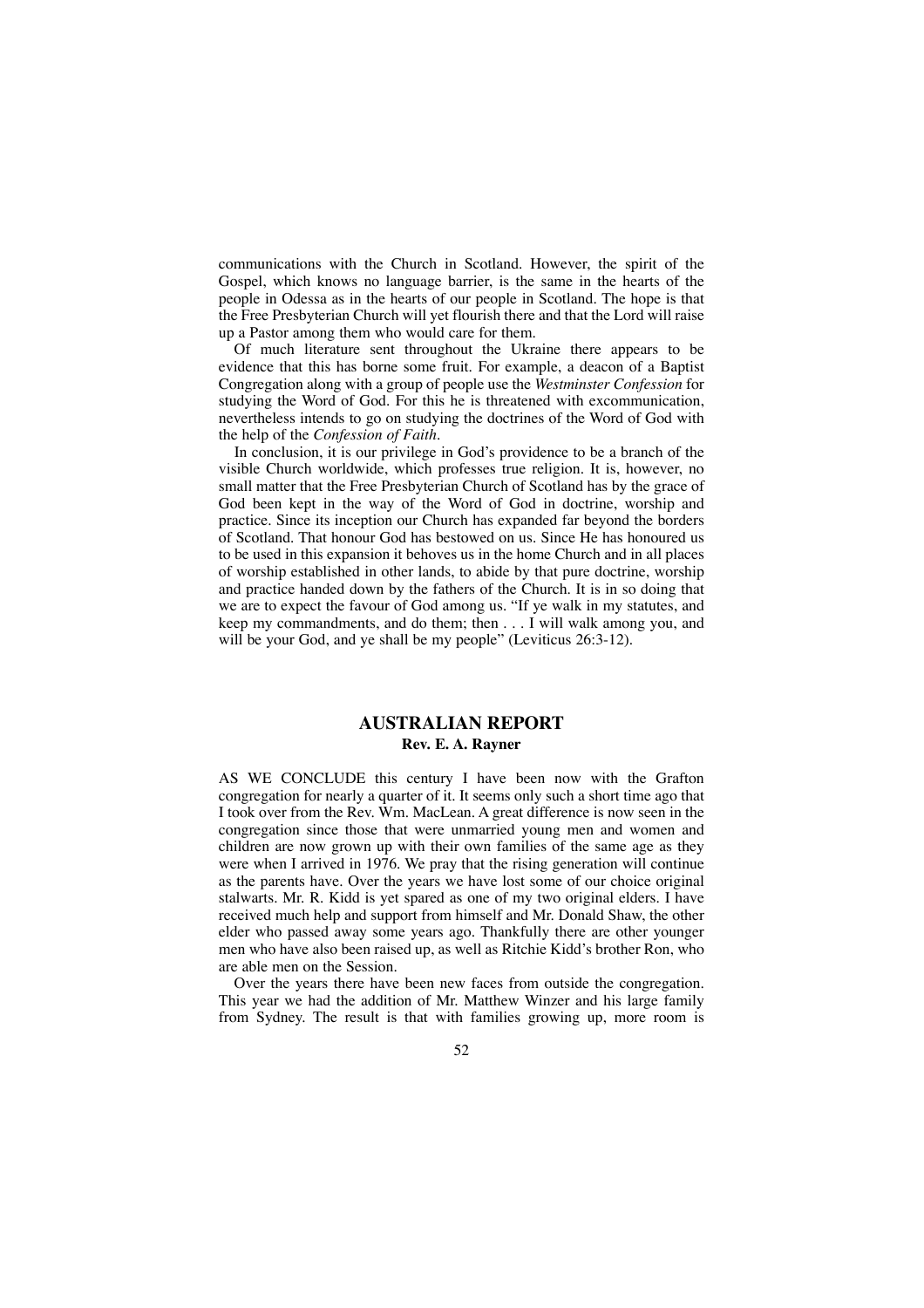required in the church building at communion seasons and other special occasions. Plans are at present in council for the extension of the church to provide a larger Session Room, a new room for mothers with young children and new toilet facilities. We are hopeful that when quotes are submitted our funds will be adequate for the expenses involved.

I recently travelled the 1,100km to Rockhampton with my wife by car to take services on the Sabbath and to baptise Kate Dimity, the latest addition to the Barton family. At the evening service there were 23 in attendance, including children.

As a result of my attendance at last Synod, our Presbytery was delayed until the Wellington communion in August. This also meant the rescheduling of the Sydney communion. It was thought appropriate to hold this in September since two of the Sydney elders were to move abroad. Mr. J. van Praag and his wife left shortly afterwards for the Mission and Mr. H. Optland and family emigrated to New Zealand. Mr. Optland has taken up a teaching position in a Christian school run by the Netherlands Reformed Congregation. The congregation at Riverstone has keenly felt the removal of two elders at the same time. There remain now just two elders as the only office bearers, Mr. C. MacKenzie and Mr. J. Marshall. This emphasises the great need for a minister to labour amongst them on a permanent basis. Sydney has great potential with numbers of contacts being made from time to time and with the Lord's blessing we could expect the increase.

Mr. Tuck, our student, is still with us after circumstances prevented his removal to Scotland. His entry to theological classes has thus been delayed. This has been a great trial to him but his strong desire is to pursue studies in preparation for theological classes.

There is a great need for the continued faithful witness of our Church into the next century, especially in Australia, as some Reformed Churches are yielding to pressures which compromise the truth. This is especially seen in the area of Bible versions. There are those who question such a direction and make enquiries to us. What a need there is to hold fast the form of sound words in a day of declension. Yet the Lord is constantly raising up a continued witness in the worst times according to the promise that when iniquity comes in like a flood He will raise up a witness against it. The purpose of God will be accomplished and the time will arrive when the whole earth shall be filled with His glory.

## **NEW ZEALAND REPORT Rev. J. A. T. van Dorp**

BOTH THE GISBORNE and the Auckland congregations had the usual communion seasons during 1999, two communions in each congregation. Wellington had one communion season, on this occasion with the assistance of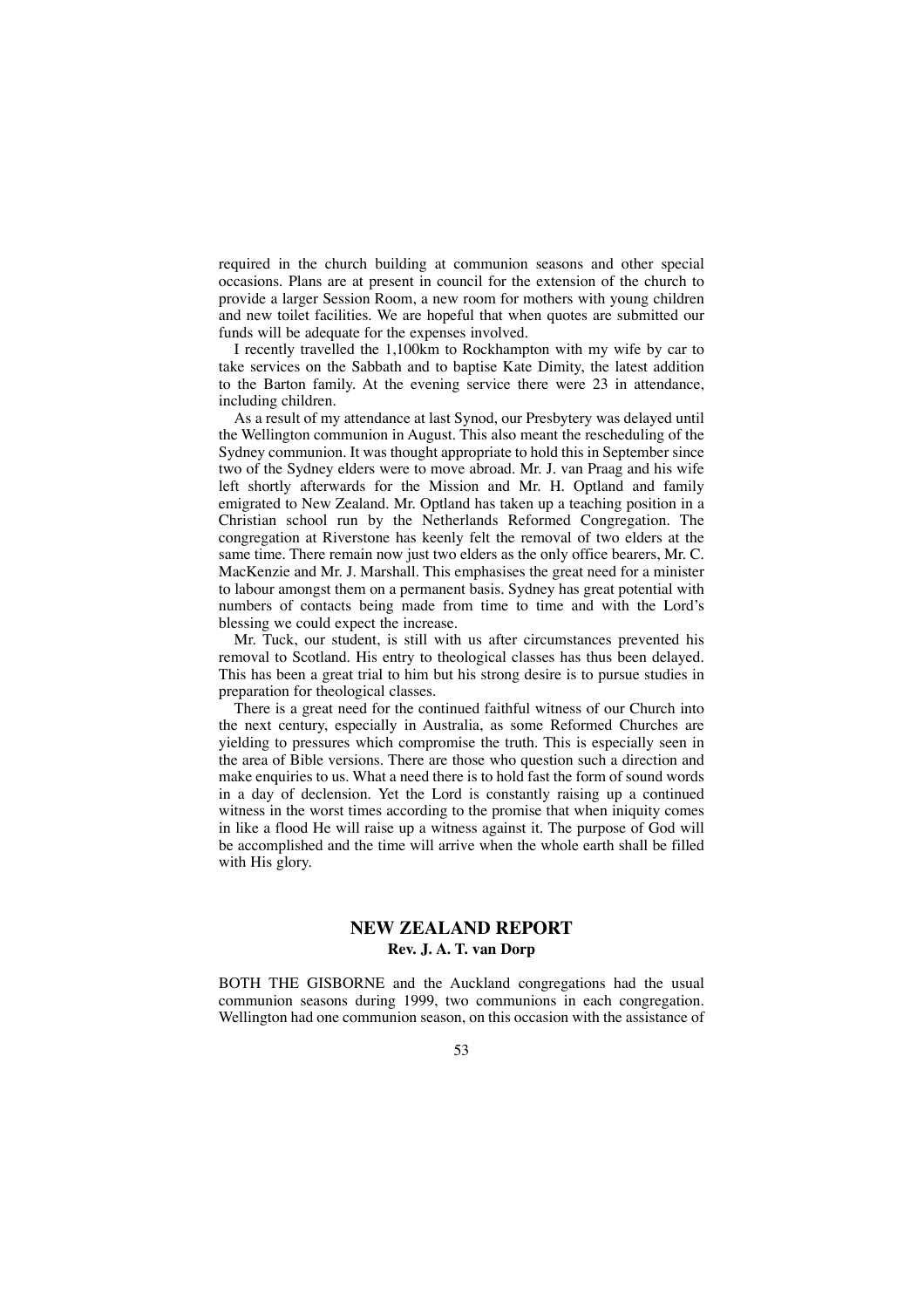Rev. E. A. Rayner. This developed through an adjustment of the Presbytery venue for our second Presbytery meeting, which had to be held in Wellington as Mr. Rayner was overseas for a number of weeks.

There were four baptisms during the year, two in Gisborne, one in Auckland and one in Wellington.

The ecumenical scene continues its Romeward trend as in other parts of the world. The events around Reformation Day seemed to be particularly well orchestrated to give the Roman Church maximum publicity. I understand that Reformation Day is observed on the 31st October when Churches in continental Europe often conduct services to remember the occasion. This year that event occurred on a Sabbath. Here in Gisborne on Sabbath evening, 31st October 1999, there was an ecumenical service in St. Mary's Roman Catholic church which was attended by ministers and members from various Protestant denominations and the Roman Catholic congregation under the chairmanship of the Roman priest, while the Methodist minister led the service. The following day a radio news item announced the signing of the Lutheran/Roman Catholic agreement on the doctrine of justification which agreement was reached after 32 years of deliberation between theologians from both Churches.

The Presbyterian Church of Aotearoa, New Zealand, besides having an ecumenical direction, also has a very liberal dimension. This is evident in the continued homosexual debate that continues to foment strife in their General Assemblies without any conclusive decision emerging. In the absence of any clear condemnation of homosexual and lesbian conduct, the Manurewa St. Andrew's congregation has distanced itself from the General Assembly decision not to condemn homosexuality without, however, clearly separating from the Presbyterian Church.

The writings and lecturing of Professor Lloyd Geering, one-time Principal of Knox College of the Presbyterian Church, continue to confuse and mislead our society with unscriptural views. Now officially retired, he remains a member in good standing of the Presbyterian Church. He visited Gisborne to hold a seminar and to launch his new book, *The World to Come: From Christian Past to Global Future.* In his lecture he expressed the fear of something very serious happening, namely according to his unbelieving philosophy, "not the end of the millennium but the end of the Christian era".

There were no deputies during the past year but it is hoped that in the year 2000 one of the brethren from Scotland may be able to visit these parts again.

## **EASTERN EUROPE MISSION REPORT Rev. Donald A. Ross**

THE WORK connected with Eastern Europe continues as in previous years. It is cause for thankfulness that the Most High sees fit that the work should continue, especially when there are doors closing in some parts of Eastern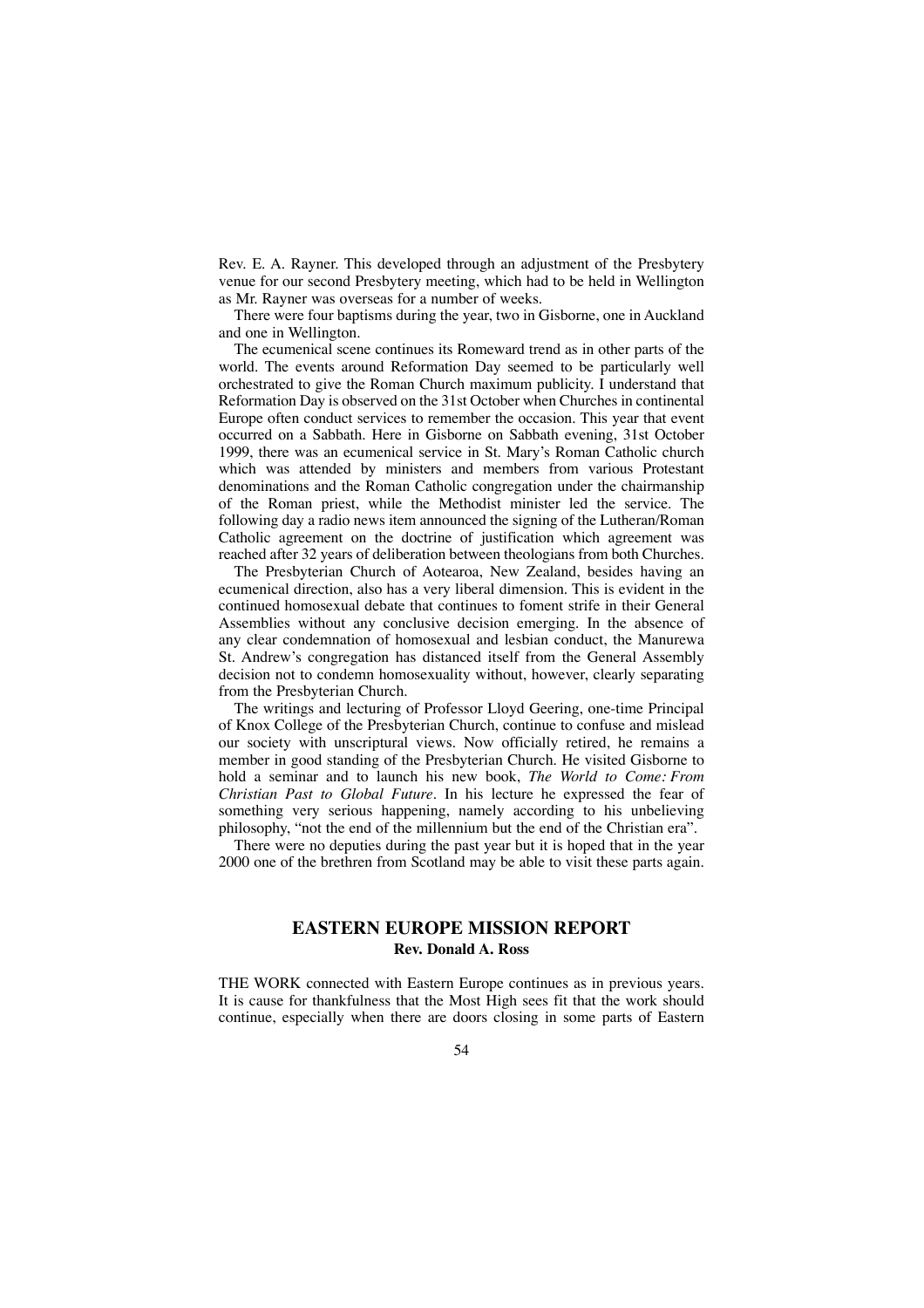Europe. In Belorussia it is well nigh impossible to do any kind of mission work. There are rumblings from other parts, which suggest strong disapproval of the setting up of Churches other than those already established. We have already reported similar difficulties in connection with our mission work in the Ukraine. Thankfully we are still permitted in a measure to carry on the work of the Gospel in various parts of Eastern Europe.

We encountered a problem in connection with the delivery of 12,000 Ukrainian Bibles. These Bibles are the Kulish Version, based on the Received Text. The Bibles came to Odessa on the 2nd December 1998. They were, however, denied entry by the Customs from the Ukraine, at considerable cost to the Trinitarian Bible Society. Thereafter they were stored for a short time in Holland and it was only after extensive work by the Trinitarian Bible Society, and with the assistance of the Hungarian Reformed Church, that the Bibles eventually reached Odessa. From April 1999 to January 2000, Mr. Igor Zadoroshney has posted 2,289 of these throughout the Ukraine.

There are districts in the Ukraine which use the Kulish version while other districts use a modern version of the Ukrainian Bible. The response to the Kulish version is one of satisfaction, many people requesting that this Kulish version be sent. One recipient from Chernovtsy in West Ukraine, writes: "By chance I came to know that you post-free the Bible Kulish version. This is my dream during many years, in our area it is impossible to buy it. If you have this possibility to post me this Bible, do not delay, because I am old and my time is short. Thank you." Another woman was delighted to obtain this version since it is in her mother tongue. A headmaster of a school asks for a quantity of the Kulish Bibles so as to allow the students to study the Word of God in their free time.

The total amount of Ukrainian and Russian Bibles posted by Igor Zadoroshney in 1999 amounted to 2,391, as well as 2,154 New Testaments. A total of 2,154 copies of the *Westminster Confession of Faith* and the *Shorter Catechism* were also posted, along with 10,000 copies of the *Mother's Catechism,* which is in great demand. Three hundred copies of the combined *Westminster Confession of Faith, Larger Catechism* and the *Shorter Catechism* were also posted. Bibles and literature are sent to all that request the same.

Some letters of appreciation are received but such is the poverty and the high cost of postage that few can afford to reply. Those who continue to make contact and express an interest in studying the Word of God are sent the combined volume of the *Westminster Confession of Faith,* the *Larger Catechism* and the *Shorter Catechism*.

On a smaller scale there is postal distribution from the Free Presbyterian Church Office in Glasgow, some of which are: 367 Russian Bibles, 160 Russian New Testaments, 904 Russian Gospels of John, 180 Hungarian Bibles, 538 *Westminster Confessions of Faith* in Russian, 223 *Shorter Catechisms* in Russian and a large quantity of religious literature. Miss Norma Morrison does this work very efficiently. Much of this distribution is not only to the Ukraine, but Russia, Hungary and Romania, and includes a quantity of religious literature in English.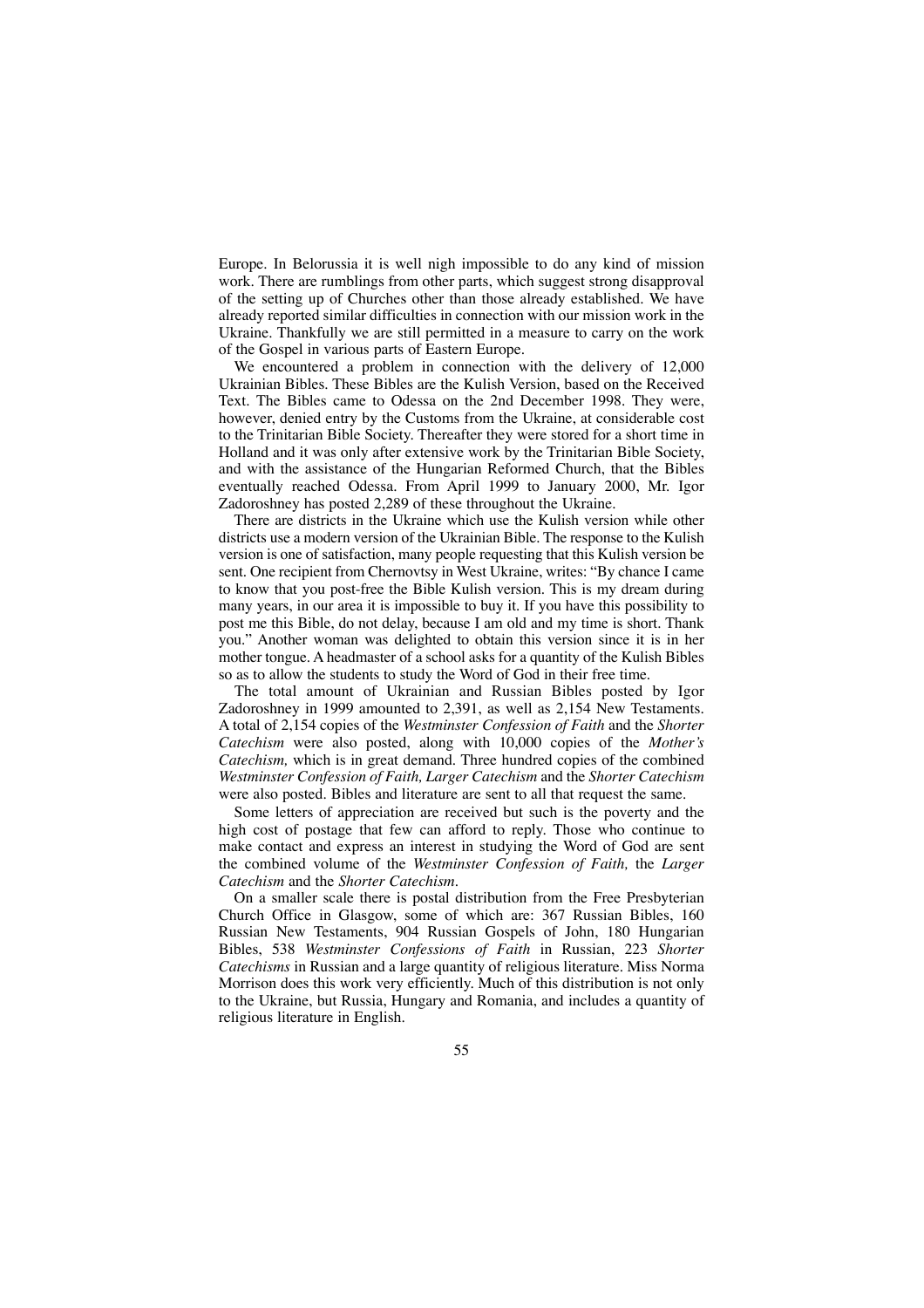There is also some distribution of Bibles and literature when we visit Eastern Europe with humanitarian aid. There were two visits last year, one to the Children's Hospital in Odessa and the other to an orphanage in Nagydobrony. We are particularly indebted to Mr. Alastair MacRae and Mrs. Helen Fraser for help in preparing these visits, and Lochcarron Garage for servicing the truck at greatly reduced cost to the Church. We are also grateful to the various drivers who gave of their time to travel to and from Eastern Europe and many other people who helped in different ways.

Since our last report a further 5,000 copies of the *Shorter Catechism* and 5,000 of the *Mother's Catechism* have been printed in the Russian language. Ten thousand copies of the *Confession of Faith* in Hungarian, including the full scripture proofs and translated by Mr. Gyula Bagoly, are in the process of being printed. These will be distributed in Hungary, and the Hungarian speaking part of Ukraine and Romania to persons who express an interest in the Word of God. Also in the process of printing in Russian is the combined volume of the *Westminster Confession of Faith,* the *Larger* and *Shorter Catechisms,* the *Sum of Saving Knowledge,* the *Directory for the Public Worship of God,* the *Form of Presbyterial Church Government,* and the *Directory for Family Worship.*

The translation of the *Confession of Faith* in Russian was done by Mr. Vladimir Lotsmanov. We are indebted to the Reformed Christian Ministries, USA, for permission to use their translation. Mrs. Natasha Hopkins added the scripture proofs and translated all the other sections in the volume. We are deeply appreciative of all the work she has done over many months. The total cost of printing the *Confession of Faith,* etc., in Russian and Hungarian will be in the region of £12,000. The next book to be translated by Mrs. Hopkins will be *The Apostolic Church,* by Dr. Witherow.

Evidently this amount of work could not be undertaken unless money is made available. In the goodness of the Most High the hearts of some have been opened to support liberally this work. As with all work in connection with the Cause of Christ, there is only one Person able to bring about spiritual prosperity and that is the Holy Spirit. What need to be at Throne of Grace for this prosperity which He alone is able to bring about. It is encouraging when prayers are heard in public for the advancement of this work. "The effectual fervent prayer of a righteous man availeth much" (James 5:16).

# **REPORT OF DEPUTY TO SINGAPORE Rev. John MacLeod**

### **General**

In February 1999, the Moderator of Synod received a letter from Mr. Bernard Yong, an elder of the Covenant Grace Church, Singapore, in which he set out his Church's position with regard to doctrine and practice. This position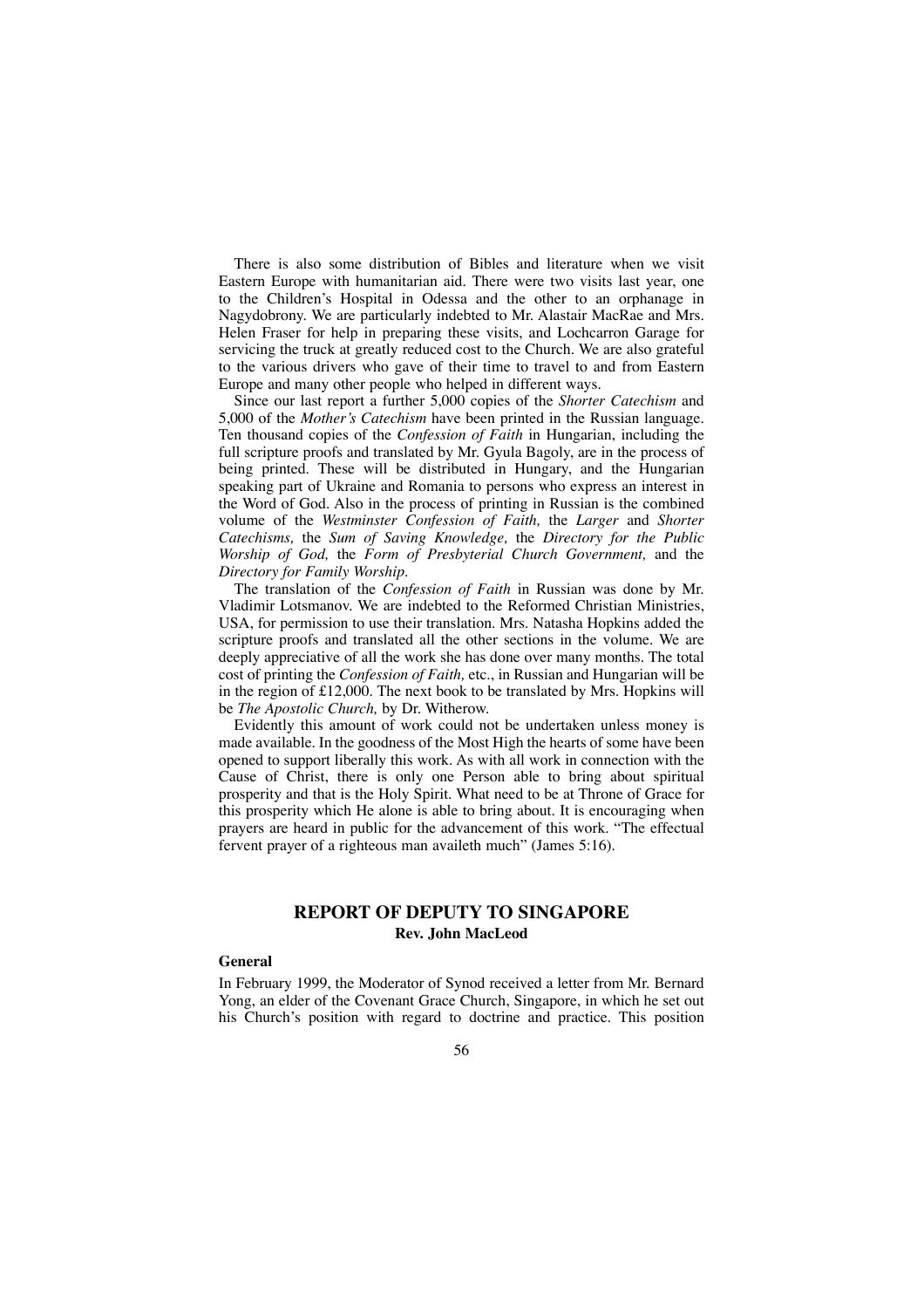seemed to be much in harmony with that of the Free Presbyterian Church of Scotland and since the letter expressed a desire "to be accepted as a part of a greater assembly in the Church of Christ", it was brought to the attention of the Dominions and Overseas Committee. The Committee decided to draw the Synod's attention to the letter and it was agreed that it be suggested to that Court that Church deputies be sent to Singapore to meet this group. The Synod decided to leave the matter in the hands of the Dominions and Overseas Committee. Accordingly, on 9th June, the Committee agreed that I should visit Singapore in August.

#### **Establishing contact**

On 28th July I departed from Glasgow Airport for Amsterdam where I boarded the KLM flight for Singapore. The following day, on arrival at the airport I was met by Bernard Yong and his wife Lai Yee. They had arranged accommodation for me at a hotel located near the buildings within which the Covenant Grace Church meets for Sabbath worship services and I was taken there from the airport. We were meeting for the first time but from the outset I felt very much at ease in their company. They were to show me much kindness in the days ahead.

It is the practice of this congregation to meet for mid-week prayer meetings in the homes of members in turn and on the evening following my arrival I conducted the prayer meeting in the home of a lady called Kim Eng. Including children, there were around twenty souls gathered in that apartment. Among them were a number who had visited Scotland and even Lewis and Harris. One couple – Sim Thiam Chye and his wife Gek Eng – told me that they had experienced much kindness from a couple in South Harris who turned out to be Mr. Donald MacDonald, our missionary there, and his wife. They were on holiday and were spending the night in a caravan at Finsbay! Another couple – Victor Lee and his wife Jean – had toured the north of Scotland spending a night at Ullapool. Also present was Dr. David Chin, a communicant member in the Free Church. He and his like-minded wife – Ming Shu – had practised medicine in Edinburgh for over two years and are well known to the Rev. Hugh and Mrs. Cartwright. Here also I met for the first time Tham Wing Keong and his wife Foo Kim Leng, both of whom are leading members in the group, and a number of very pleasant young men among whom were Bernard Han, Kheng Huat and Peter Heng. Later, among the regular worshippers I was to meet a young couple, Ivan Ho and his wife Wen Yee, Dominic Ho, Paul Teo and also a number of women whose names were Sim Poh Khem, Chee Foong Yee and Nancie Koo. Others, I am sorry to say, I was not able to retain in my memory. From that first evening I felt entirely at home among them. They invited me to their homes but my visit being of short duration I was only able to visit a few of them. I was entertained in a most hospitable manner and all of them appeared keen to make my stay among them enjoyable. For this I would desire to express my gratitude to them. As the days passed by I was more and more impressed by what I saw and heard. It is plain that seekers after the truth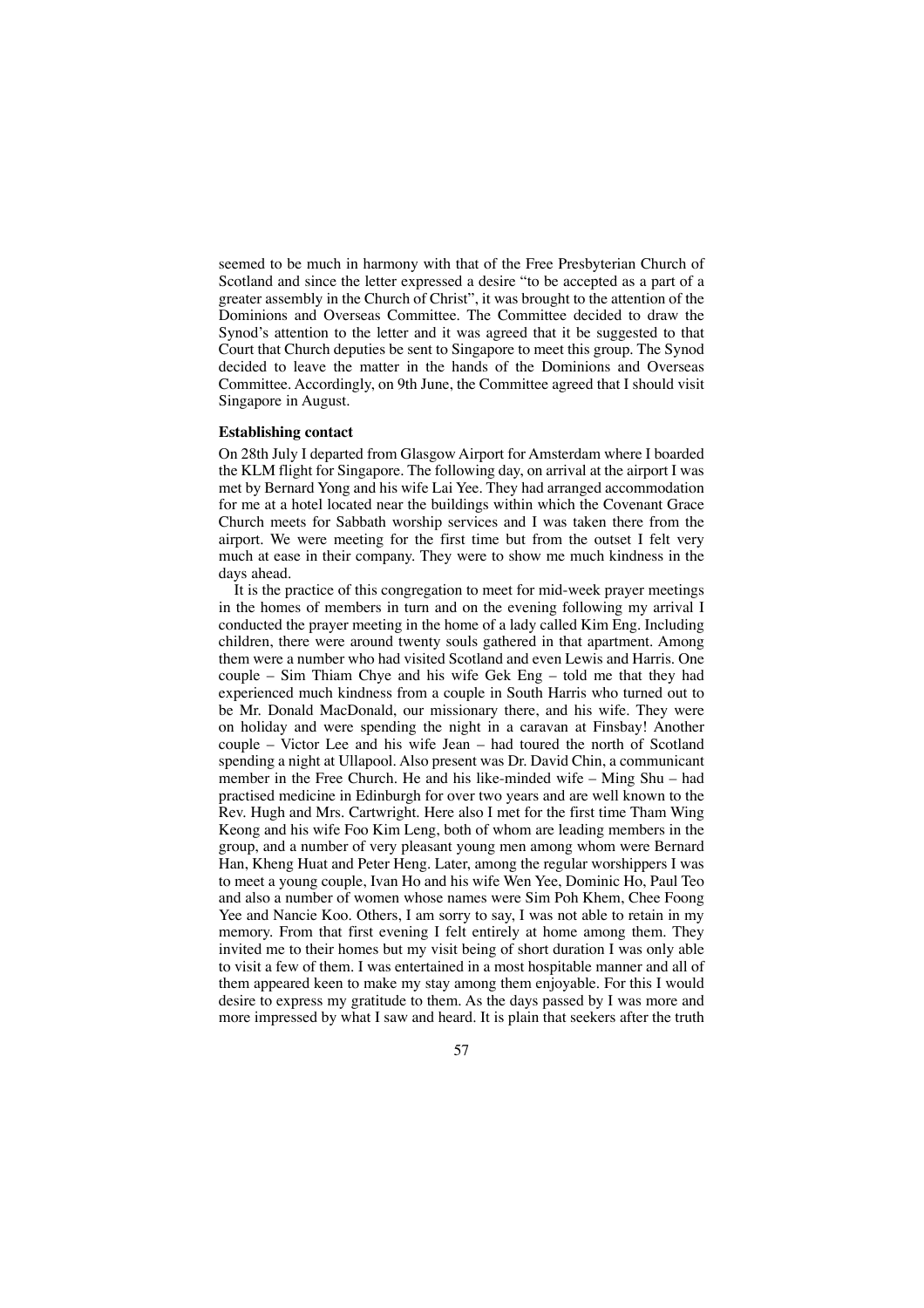seek not in vain wherever under heaven their portion is allotted them. Here were men and women not only well-versed in the Scriptures but well-versed in the writings of the Puritans and Scottish divines. Boston was frequently quoted and I noted that one young man had armed himself with a copy of *Fisher's Catechism!* I soon discovered that I had not come to preach to a company who were in need of being taught the first rudiments of the faith. This is all very remarkable in an environment which is to a large extent heathen, with temples dedicated to various false deities numerous on every hand. The Singaporean authorities even facilitate heathen practices such as the burning of paper money and incense to appease spirits by providing the receptacles necessary for these purposes beside apartment blocks. These practices were a common sight.

#### **Conducting services**

On Sabbath, 1st August, I preached morning and evening to the assembled company. Since they have no building of their own, the members of Covenant Grace Church meet in the morning in a room provided by a hotel and in the evening in a college classroom. These venues are not ideal but they are meantime adequate for the purpose of worshipping God in public. About forty souls were present on the Sabbath morning, somewhat fewer at night. The average attendance would appear to be about thirty including children. The services were conducted strictly in accordance with our Church's practice and as it was already customary for them to stand when praying and to sit when singing there was no difficulty whatever. Only the Authorised Version is used and the Metrical Psalms are sung in the same manner as is done throughout our Church. The second mid-week prayer meeting was held in the home of Victor Lee and the following Sabbath the services followed the same pattern. On the following Monday (9th August 1999) there was a congregational "conference" held in the home of Wing Keong where I tried to answer certain questions which were submitted to me in writing beforehand. These included the following:

*Whether it is possible to have a Church affiliation in which some differences in understanding and application of confessional standards are respected?*

*Whether all members of a confessional Church are required to be perfectly in accord with the received interpretation of confessional standards, or is this necessary only for office holders?*

*Whether there is any clear scriptural support for an ecclesiastical requirement for celebrating the Lord's Supper over 4 days, and once or twice in a year?*

In providing answers I have to acknowledge the help given by the Rev. K. M. Watkins with whom I was in contact by e-mail.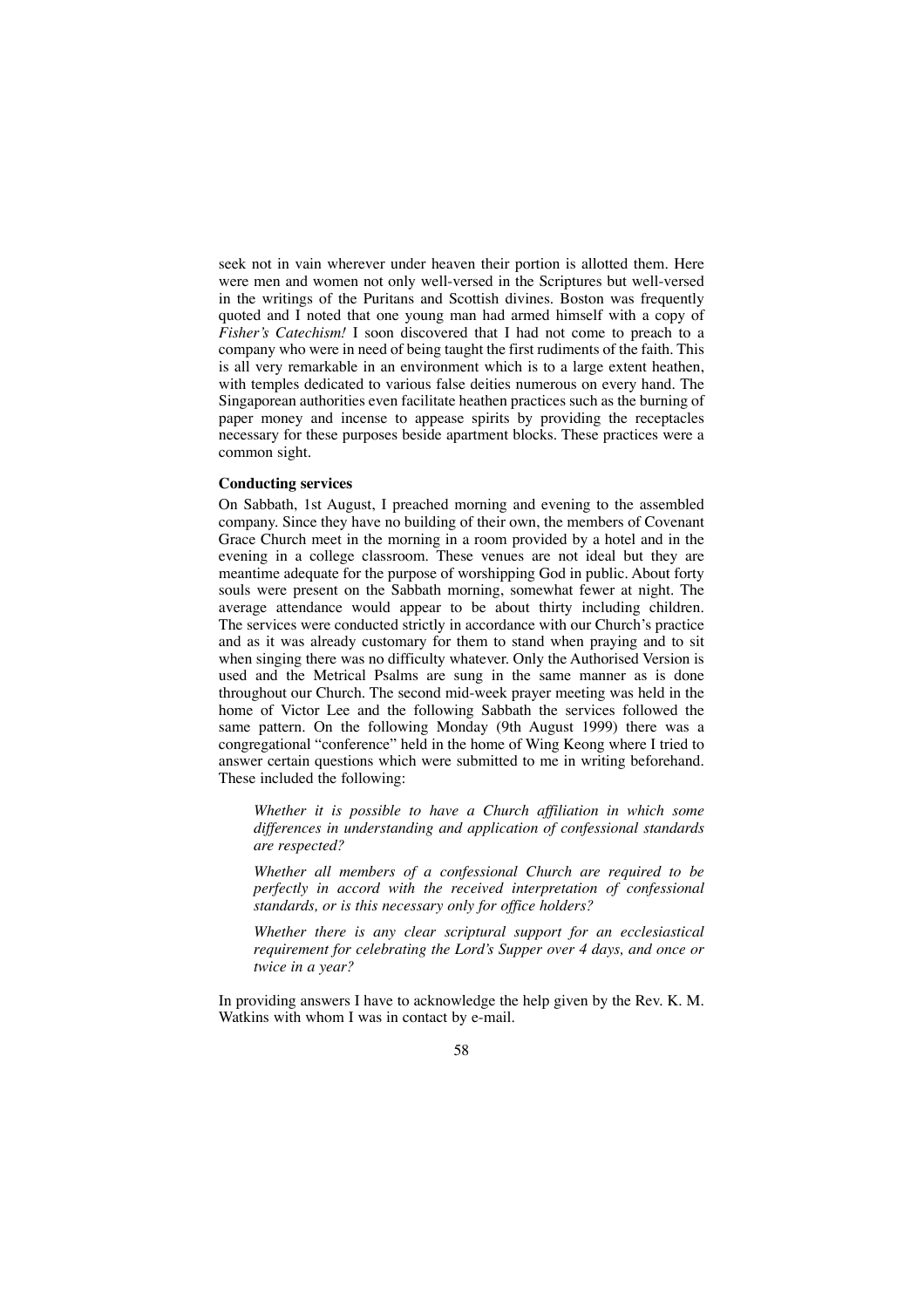#### **Agreement/Disagreement re doctrine and practice**

The congregation is largely composed of young families brought together as a result of being of one mind in regard to the foundation doctrines of the Christian Faith as defined in the Westminster Standards. They all profess to believe the Bible to be the inspired, inerrant and infallible Word of God and the supreme and only rule to direct us in regard to doctrine and practice. The elder, Mr. Bernard Yong, and, I would think, the majority in Covenant Grace Church would appear to be very much of one mind with the Free Presbyterian Church of Scotland as far as doctrine and practice is concerned. They are anxious to learn and in my informal meetings with them I spent a considerable portion of the time answering questions and clarifying the Church's position on a variety of matters. It is in matters related to practice that most differences came to the surface. Some found it hard to accept that the taking of public transport on Sabbath to attend the public worship of God was forbidden by the Fourth Commandment and one or two appealed to the views of John Bunyan who, sadly, seems to have been of the view that the Sabbath was not a creation ordinance. Even obtaining Government permission to purchase a car is very expensive in Singapore and few are able to afford one. The answer to the problem may be the purchase of a mini-bus. Booklets obtainable at our Glasgow bookshop were very helpful when discussion centred on the propriety of women having their heads covered when present in the public worship of God and the impropriety of women wearing men's garments. There was also some difference of views on the Establishment Principle and in this context American influence seemed to be detectable. When it came to discussing eschatolgy, the post millennial view did not seem to be well known among them, but I presented it to the best of my ability and on arrival home I sent out to them several copies of the Westminster Standard booklet on the millennium, which not only sets forth the views of Jonathan Edwards, but also in succinct form the views of other divines as well.

#### **The future?**

It would be most regrettable if we as a Church did not give all possible encouragement to this group in Singapore when, in the Lord's wonderful providence, they have been led to seek affiliation with us. It is my firm belief that a door is opening for the Free Presbyterian Church of Scotland in Singapore and we should make every endeavour to establish a congregation there.

#### **Conclusion**

On 12th August I arrived home safely. I have reason to be thankful to the Most High for His care and keeping of me. The writer is grateful to the Committee for giving him the opportunity of visiting Singapore. It was good for me, I felt, to be there. It is always encouraging to meet young people who appear to have a genuine interest in the things pertaining to "the salvation which is in Christ Jesus with eternal glory" and in Singapore I believe that I met a choice number of them.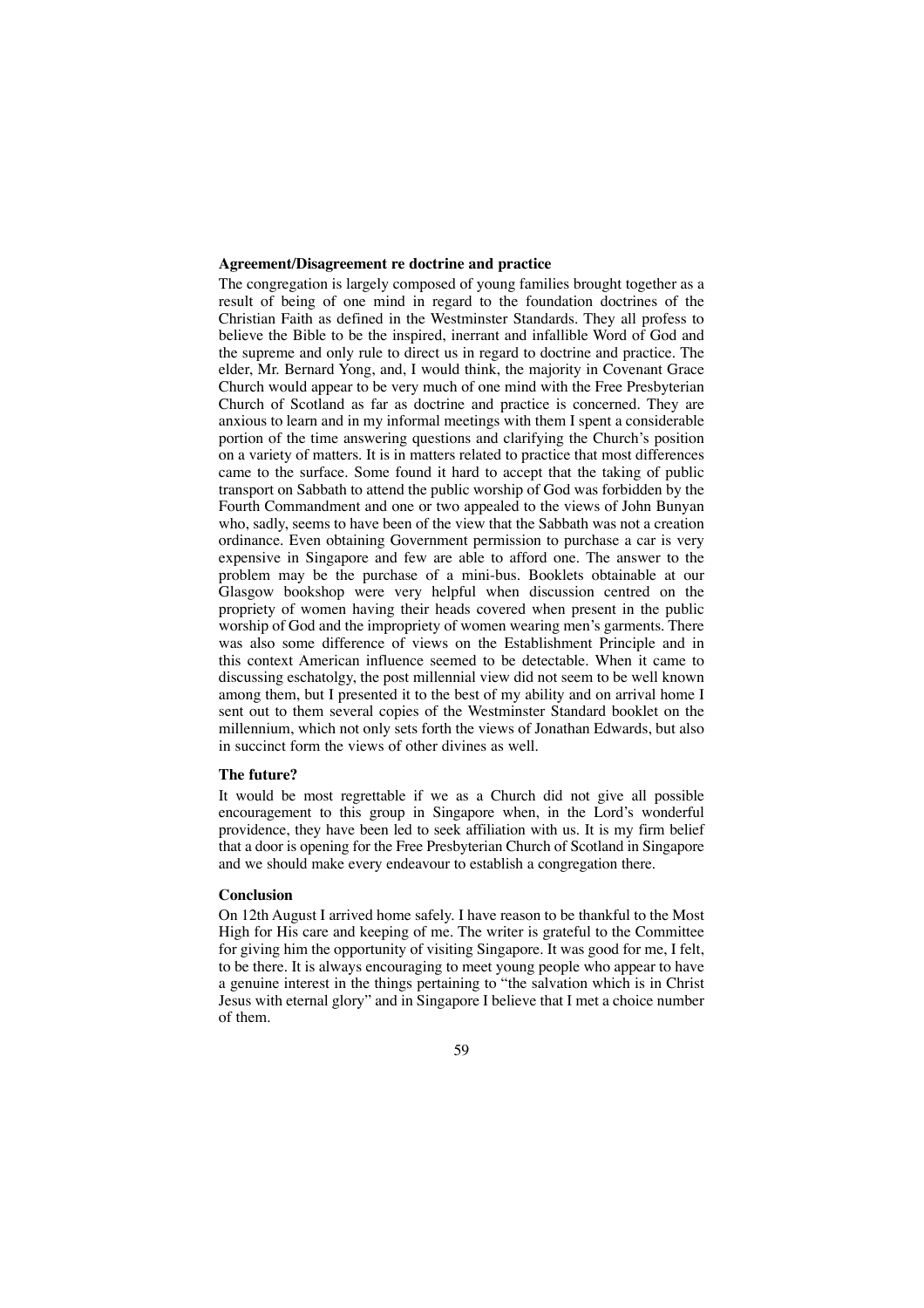# **REPORT OF DEPUTY TO SINGAPORE Rev. E. A. Rayner**

MY DEPARTURE on Thursday, 30th December, from Sydney, was a journey that took about eight hours to Singapore. Our flight was diverted for half an hour owing to severe turbulence over the tropics in Northern Australia and Indonesia. Thankfully I arrived safely and I was met by the elder of the Covenant Grace Church, Bernard Yong, and his like minded friend Tham Wing Keong. They took me to the hotel that had been arranged for my accommodation located near the places used for public worship. As we sat around a cup of coffee on that Thursday evening it was very clear that these two men were of one mind in their whole-hearted desire to have closer connections with the Free Presbyterian Church. Mr. Yong had recently visited Scotland when he was able to attend the Glasgow communion and to gain a first-hand experience of the way our communions are held and the benefits of such gatherings. Throughout my stay I was most hospitably entertained by these two men and their families which made my stay very pleasant and, I trust, profitable as we discussed various issues and the needs of the congregation for its future direction.

Since Mr. MacLeod's report, (November 1999 magazine) the Friday night prayer meeting is no longer held in various homes of the congregation but has been relocated to the Bible House where a lecture room is booked. This is the same building where the Sabbath evening services are located. The Sabbath services were attended by 20 or so people. One couple was married while I was there, Mr. Dominic Ho and his wife Emily. They were away for the second Sabbath for their honeymoon in Tasmania. There are a number of keen young men who seem spiritually exercised, knowledgeable of the Reformed Faith and appear to wholeheartedly support the direction their elder is recommending. There are others who are perhaps not openly committing themselves at this stage. I remember that when I was first in contact with our Church and was persuaded of the Reformed position there were many issues which engaged my research and it took time and teaching to appreciate the scriptural position of the Church in areas such as Church Government, Baptism and Eschatology. This is no doubt the case with others as well.

Some of the congregation have already decided to take another direction and before I arrived they had ceased to attend and have resigned as members of the congregation. Dr. David Chin, mentioned in the previous report, could not see that forbidding public transport on the Sabbath Day was necessary. It should be pointed out that the congregation has now purchased a mini-bus to bring those who do not have vehicles and wish to attend public worship on the Lord's Day. Another family seems to have had a problem with the Establishment Principle and has also ceased membership. I took material regarding various issues including an excellent treatise by Mr. Matthew Winzer, one of the Grafton congregation, on the subject just mentioned. I also included several references to practical issues including a portion from the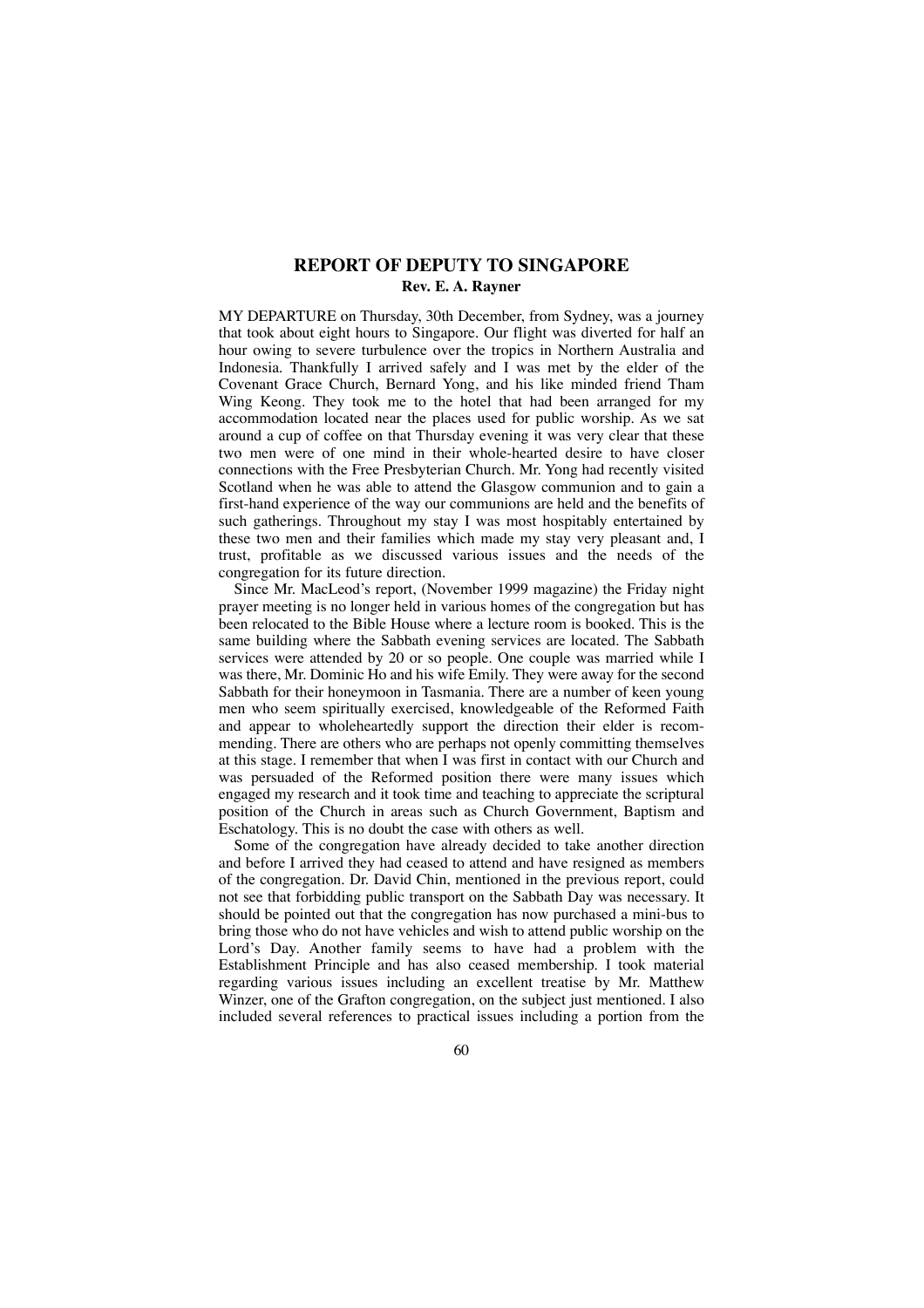writings of Rev. W. MacIntyre, mid 19th century Presbyterian minister of N.S.W., who wrote against some ministers who had taken public transport on the Lord's Day to attend public worship because of unforeseen circumstances. Such articles on this and other subjects were deliberately chosen to show that these things are not matters that are specifically Free Presbyterian but were held in better days by the Church at large no matter what cultural background. Some are inclined to identify various scriptural practices as part of a Free Presbyterian or Scottish culture rather than something the Bible teaches and therefore belongs to a Christian culture that identifies the Lord's professing people as citizens of Christ's kingdom.

Since there remains a core of the congregation who are ready to learn and are of one mind with the Free Presbyterian Church's position it seems to me that it is essential for their encouragement that deputies be sent as often as possible over what appears to be a transitional period so that the remaining members of the congregation are grounded, settled and strengthened.

I was also kindly entertained by Pastor Chacko who had attended with some of his congregation a communion season in Grafton about two years ago. Since then he suffered a stroke but is now able to continue his busy schedule.

The congregation needs our prayers and practical support during this critical time as they make an approach to have closer links with our denomination. My visit soon passed and I was entertained at the airport before my departure by my now two friends, Mr. Bernard Yong and Mr. Tham Wing Keong. Two other younger men also kindly joined with us, Paul Teo and Peter Heng, who enquired about the times of our communions expressing a desire to visit us. I trust we will have the pleasure of their company in the future as well as some others.

## **REPORT OF DEPUTY TO KENYA Rev. Neil M. Ross**

THE TASK allotted me, in being sent to Kenya last August for two and a half months, was to take steps to have our mission work at Sengera resumed. This was the result of the Synod deciding to rescind the decision of the previous Synod to close the mission. The way is now reopened for us to spread the Gospel in that spiritually needy part of the highlands of south-west Kenya. The Church is greatly indebted to the Dutch society, Mbuma-Zending, and to our friends in Holland who so generously support it, for giving the considerable financial aid required for the resumption and continuation of the work.

On arriving at Nairobi I was pleased to be cordially welcomed by Mr. Ian MacLean, who had been acting as caretaker of the mission during its closure, and to whom we are indebted for his remaining there. Another warm greeting awaited me at Sengera where I was met by some Kisii old friends with whom I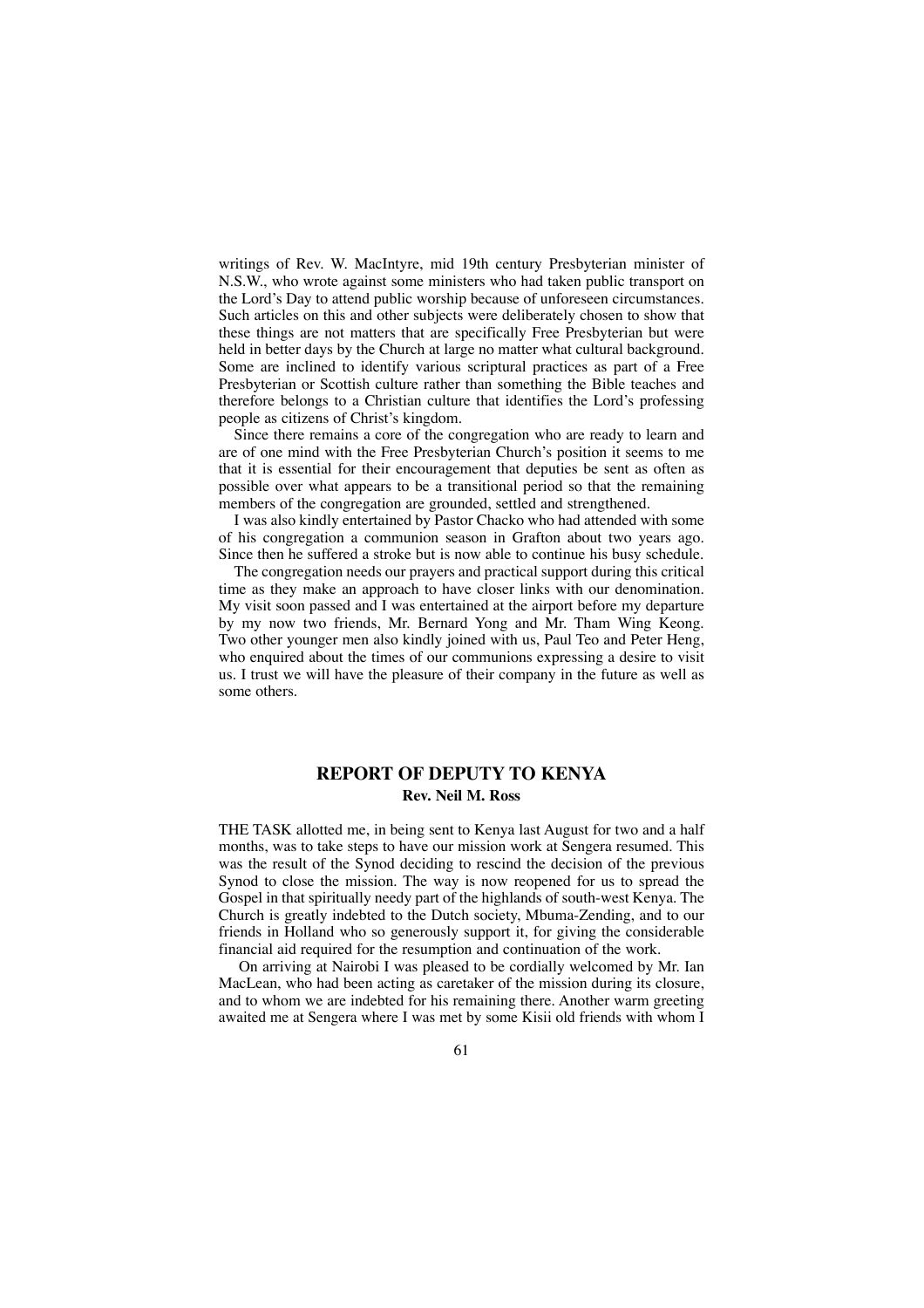became acquainted during my visit in 1995-96. Mr. MacLean then got me very comfortably and conveniently settled down in the little house next to his own.

It was a privilege and a pleasure to preach again to our Sengera congregation. Our people kept together during the closure, and continued to meet each Sabbath, the services being conducted by Mr. MacLean, who is, of course, the elder of the congregation. Each morning at 8 o'clock we had worship with the staff (those who remained to assist Mr. MacLean in caring for the compound). Every Sabbath the congregation of about 180 met in the church, some distance down the hill from the compound, for the service at 10.30 a.m. The afternoon service in the rondavel in the compound was usually attended by about 100 people. The morning service was preceded by the adult catechism class conducted by myself, and the afternoon service was followed by the Sabbath school conducted by Mr. MacLean with the help of others. I noted a significant increase in the religious knowledge of the people since my last visit, and a marked improvement in the singing of the Psalms. In the midst of all the spiritual darkness in the area, compounded by the prevalence of the errors of Roman Catholicism and Seventh Day Adventism, it is encouraging to see the candlestick of the Gospel shining there. May the Lord gather many of the people to be among those of whom Scripture says, "Ye were sometimes darkness, but now are ye light in the Lord".

Mr. MacLean, as the re-appointed Mission Administrator, and myself as Mission Superintendent *pro-tem*, worked together for the reopening of the mission. Having revived the Kenyan Field Committee, we proceeded with the main task: that of completing the Out Patients' Clinic (OPC), and its surroundings. Because our Church has decided to resume the work to a lesser extent than formerly, and has closed down the hospital, the OPC is formed from part of the disused hospital plus the hospital basement water tank. The OPC consists of examination rooms, treatment rooms, waiting room, reception area, office for sister-in-charge, clerk's office, laboratory, dispensary, and certain other rooms. It will provide a most valuable service for the people, who are very appreciative of our efforts to help them. I drew a plan for the new layout for the public part of the compound, and wrote a schedule of the work to be done to the clinic. Mr. MacLean co-ordinated and implemented the work with the help of the mission workmen and others. It was most gratifying to see how well the work went on under his supervision and that it was approaching completion by the time I left.

Mr. MacLean also had to visit the immigration and other authorities in Nairobi to finalise the arrangements for the entry of nursing sisters, Peta van de Ridder, Truus Ringelberg and Celia Renes into the country. I regretted not being able to wait until they arrived. As well as attending to administration matters when Mr. MacLean was away on business, I took the opportunity to review and re-organise the whole office filing system. We also took measures to improve the security of the compound.

Because the existing church below the compound, which is used by the primary school during the week, is inconveniently located and requires much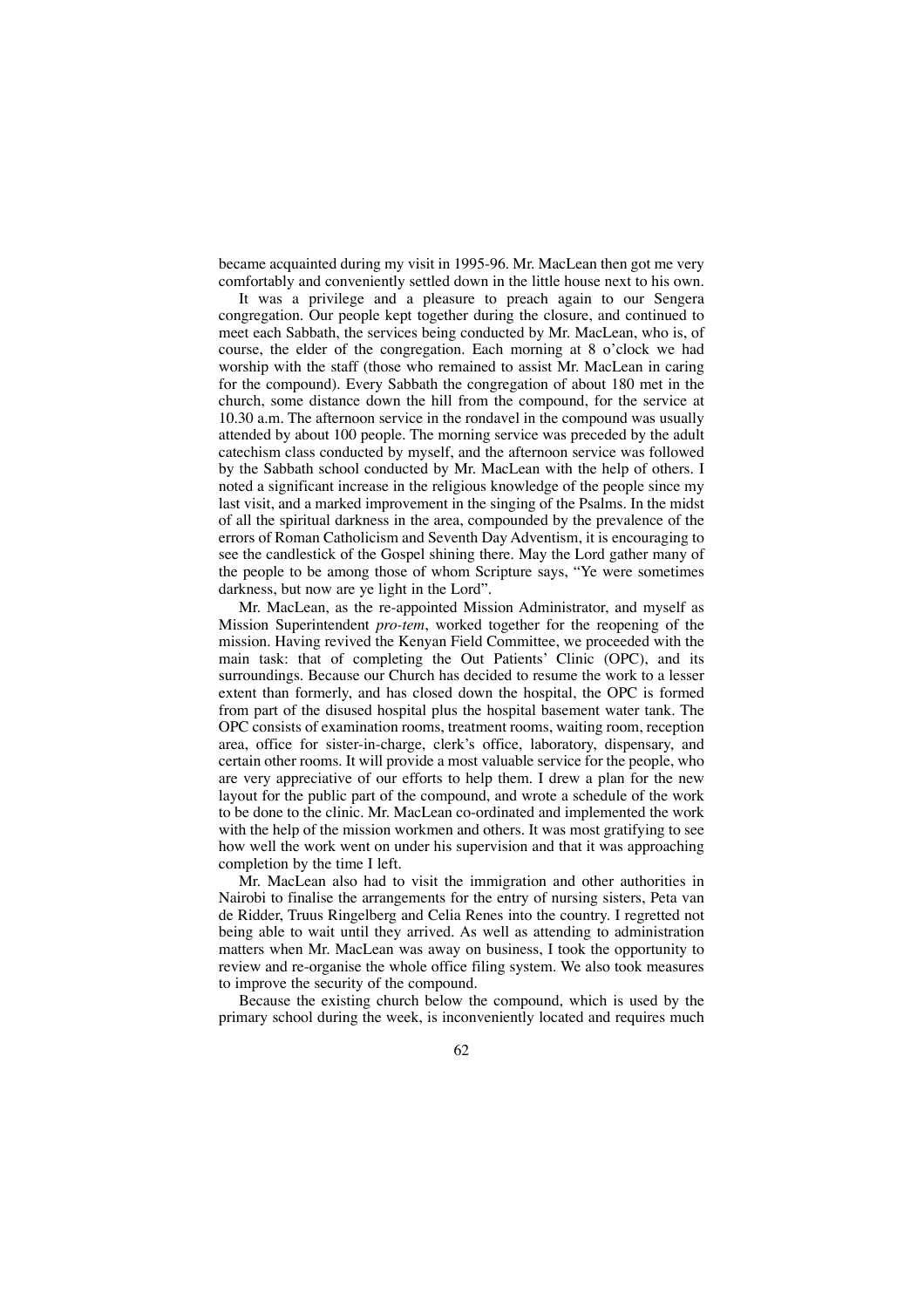work to be done to complete it, the decision was taken to convert another part of the disused hospital into a church. The result will be a building that will be less expensive, as well as bright and clean, with better acoustics, and more conveniently located, being in the heart of the compound and close beside Sengera village. The old church will continue to be used by the school.

I acknowledge the Lord's great kindness is preserving me in all my travels, and undertaking for me in my various duties at Sengera, especially in my endeavours to set the truth before the people. I thank the Church for giving me the opportunity to assist the mission, Mr. MacLean for his valuable help and kindness, my presbytery for releasing me, and the elders of my congregation and others for conducting the services in my congregation during my absence. It was with great sorrow that I learned, halfway through my stay there, that our dear friend and faithful elder, Mr. Alasdair Gillies, passed away.

In conclusion, I emphasise the great need of our Mission in Kenya – that the Lord of the harvest would be pleased to send a minister of the Gospel to live and work among the people and preach and teach "the word of the truth of the gospel". We pray that He will direct one of our ministers to Sengera. More needful still is the work of the Holy Spirit to make the gospel to be "the power of God unto salvation" to the people.

## **REPORT OF DEPUTY TO KENYA Rev. Donald A. Ross**

HAVING ARRIVED SAFELY at Nairobi Airport on Friday, 29th October 1999, I was met by the Administrator of the Mission, Mr. Ian Maclean, and the two nurses who had arrived a few days before me, Misses Truus Ringelberg and Celia Renes. We stayed that night in Nairobi with the intention of leaving for Sengera next day. On that day our vehicle broke down, and while Mr. Ian MacLean stayed in Nairobi to see to the repair of the vehicle the nurses and myself hired a car to return to Sengera before the Sabbath. We arrived late on the Saturday night.

On the Sabbath I preached to a congregation of over 200 in the morning and around 100 at the afternoon service. The morning service was held in the church building situated outside the mission compound. In the evening the service was held within the mission compound, in the rondavel which was packed tight with about 100 people.

Each Sabbath service was well attended, but the attendance at the morning service, after a few weeks, fell away to about 150 on average. The services in the rondavel continued to be attended with the same number of people, many of whom were children.

As well as the two Sabbath services, the Catechism class for adults meets regularly each Sabbath and takes place before the morning service. There is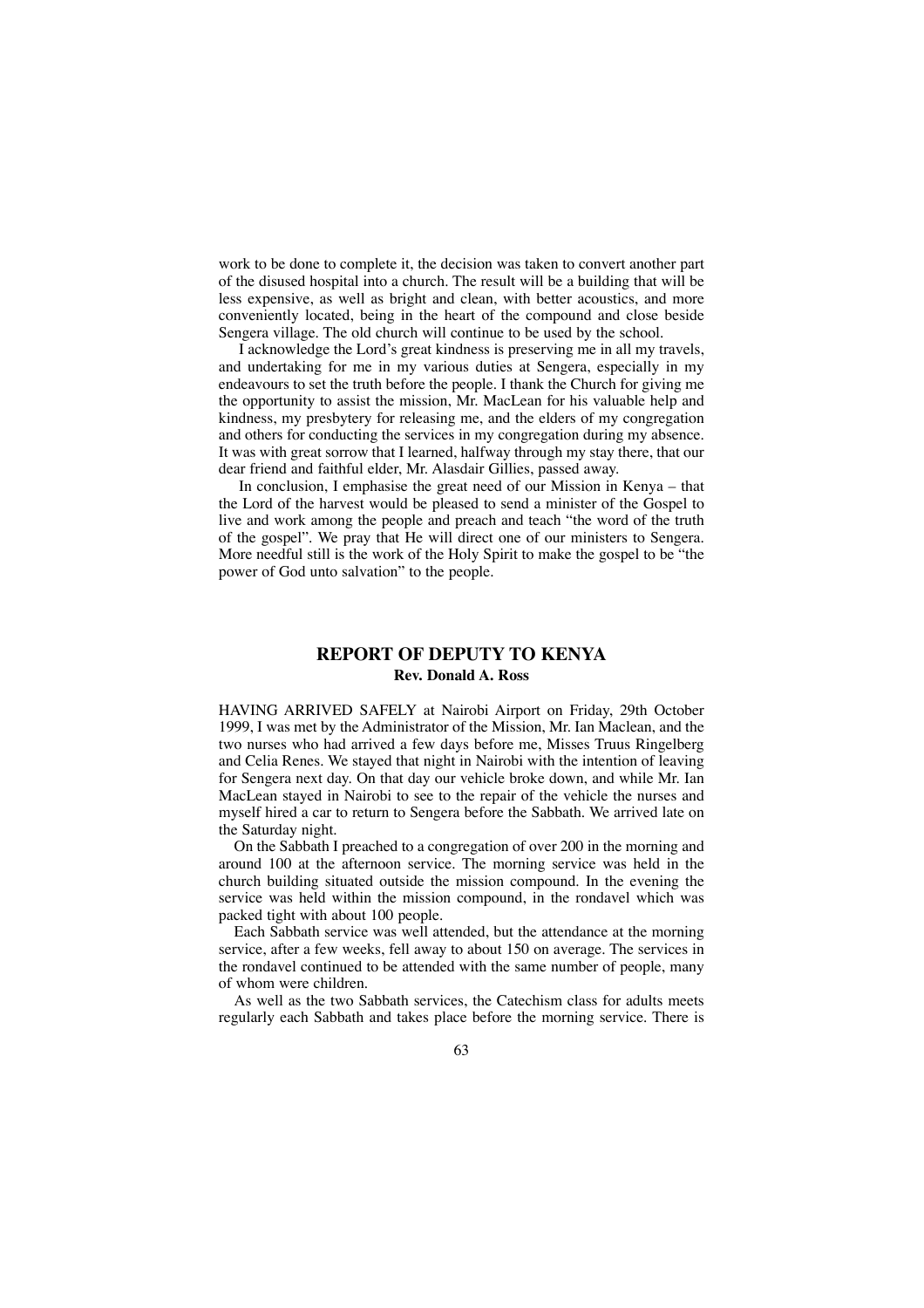also a Sabbath school for the children which is divided into four classes and takes place after the afternoon service. Mr. MacLean has been responsible for conducting the services and Sabbath school each Sabbath since the closure of the mission eighteen months ago. He was greatly relieved to have a break from this work when Rev. Neil Ross was sent out by the Foreign Mission Committee for ten weeks, followed by myself.

On five days of the week, morning worship is held and a short address is given from a portion of Scripture. All the mission personnel attend the morning worship which lasts for at least 30 minutes. After worship an opportunity is given to ask questions about the address or any other matter related to the Word of God. This is often a very lively exercise. At the Catechism class also there is time given for asking questions. It is evident from some of the questions asked that a number of the people have thoughts which would suggest more than an ordinary interest.

The translated Psalms which are sung at all times of worship are limited to eighteen. Translation work, under the direction of the Rev. John Goldby, was brought to a sudden halt, like the rest of the mission work, at the time of closure. At that time there were other Psalms translated but not in use and these are waiting for inclusion with the Psalms already in use.

On 15th December, the day of Humiliation and Prayer was kept on the mission. I endeavoured to bring before the people the fact of the spiritual darkness of the day we live in and the need for humiliation and prayer. I spoke from the words, "Behold your King" (John 19:14). The time of the meeting was intimated at very short notice, yet the meeting was well attended, and the people seemed to listen very attentively.

On 20th December there was a Congregational Meeting for the annual election of the Congregational Committee as required by the Kenya Government Regulations for the continued Registration of the Church. Also the financial statement was read. The money collections are very small and are down considerably from previous years. This money is entered into the Congregational Poor Fund which, along with donations from Scotland, is of considerable help to poor people.

Shortly after my arrival at Sengera, work began on the old hospital to turn part of it into a church building using approximately half of the building. This includes one small room for a vestry. The old church will continue to be used for the benefit of the local Primary School where a number of classes have met over the years for lessons. One great advantage about having the old hospital building as a new church building is that it is within the mission compound. As well as being a fully constructed building the acoustics are excellent. The old church building, which is only partially built, has many disadvantages, not least the difficulty of speaking loudly so as to be heard.

Towards the end of my stay at Sengera the new church was complete, apart from one or two small items which had to be attended to. The services were held there on my last Sabbath at Sengera. The congregation had increased considerably with about 300 present at both services and the church was nearly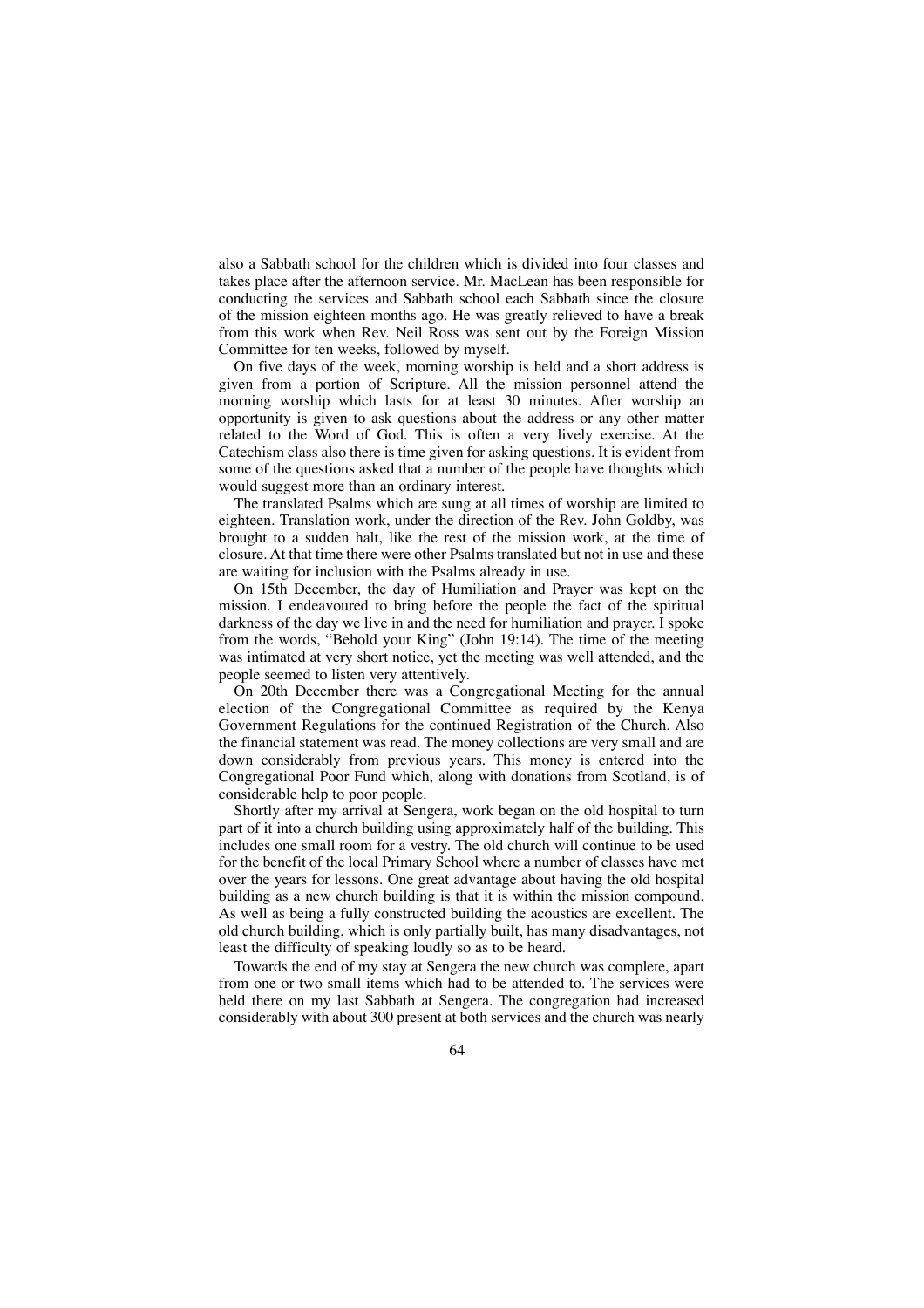filled to capacity. Seats were borrowed from the school and other places and it is hoped that new seats, which will be made by the mission carpenters, will be ready in a few months.

On my first arrival at Sengera it was readily seen that considerable work had already been done within the mission compound, to bring the clinic and its surroundings up to the necessary standard prior to opening. It was evident also that a good deal of planning by the previous deputy, Rev. N. M. Ross, and the Administrator, Mr. Ian MacLean, has resulted in an attractive entrance and landscape.

Much of the work from the time of my arrival was taken up with assisting in the completion of different projects, such as the clinic, which consists of eight rooms situated in the previous Out Patients Department. These are the reception, waiting room, two examination rooms, injection room, dressing room, a laboratory and dispensary. In addition there are a further seven rooms belonging to the former hospital. These will be used as the matron's office, sterilization room, council room, transference room, staff room, dehydration room and a storage room.

The carport is also completed and holds two cars comfortably and will be a great asset towards the maintenance of mission vehicles. There is also a small side room, off the carport, in which the mechanic locks away his tools. There have been also various improvements done to stores and other buildings.

One of the main concerns is for the safety of mission personnel and property. As well as a team of night guards there is a reliable security alarm. Security lights are installed and work in conjunction with the alarm which has been resituated and tested to ensure it is easily heard at the Police Depot and District Commissioners Camp in the village. The PABX phone system has yet to be repaired. It includes a phone in each home as a further security measure. Mission Staff are aware of the need of higher hands than human security devices to keep them; nevertheless God requires us to use all lawful means to preserve our own lives and those of others.

Both the congregation and the community have been informed about our plan for medical work in Sengera. There will be no longer a hospital, and the Free Presbyterian Church intends to concentrate on clinic work, with an ambulance to serve those who need hospitalization. They were also informed that the old hospital is now to be used as a church and that the old church will remain in use for the school children. Our plan appears to be generally acceptable, although there will always be those who can never be pleased no matter what benefits they are given. While the people are pleased to have the clinic I have no doubt that a number were especially pleased that the Word of God is to remain with them. They speak far more readily and highly of this than of the medical care which they hope to receive.

Cooper and Lybrand, Accountants, who have done the Sengera Mission accounts in the past, have said that they could not continue doing this work. An accountant, John Cumming in Kisumu, was approached and has promised to have the mission accounts ready by March, in time to present to the Foreign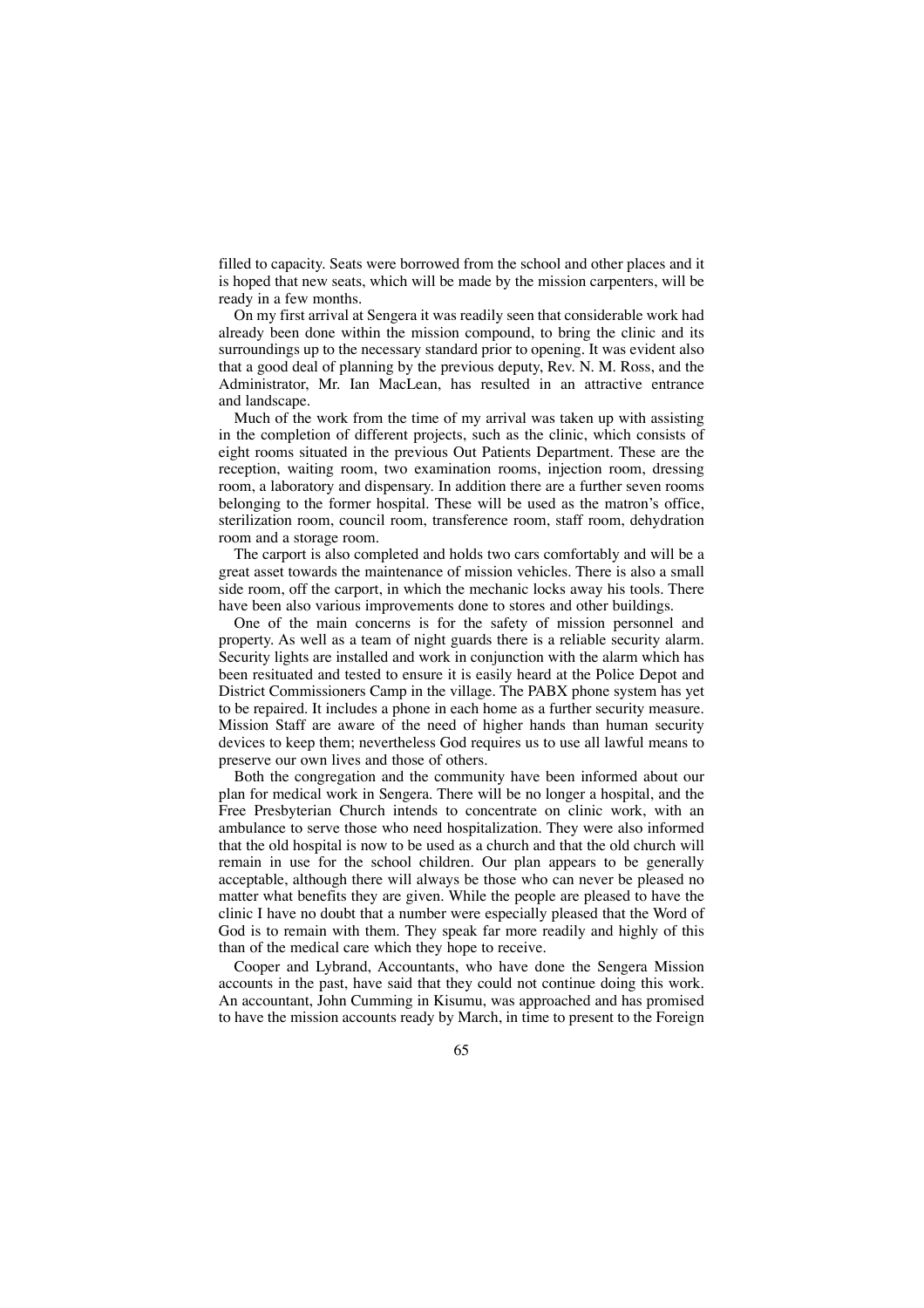Missions Committee, as well as the 1998 accounts. We hope now that the Sengera Mission accounts each year will be prepared in time for presentation to the Synod.

Misses Truus Ringelberg and Celia Renes, the two nurses who arrived on 30th October, spent their first six weeks on the Mission sorting furniture and doing a host of duties in connection with preparation for opening the clinic. To close down the hospital took some weeks but it is taking more than a few months to open the clinic. Miss Peta van de Ridder, the Matron, arrived on 15th December. She is busy, with the other nurses, preparing for opening.

The Administrator, Mr. Ian Maclean, is very busy. When there is no Mission Superintendent present, the burden of all the church services fall to him. While the mission was closed the congregation wished to continue meeting each Sabbath and to meet for the Catechism classes. Mr. MacLean felt he could not stand by, and he did what he could to keep the Sabbath services going. Were it not for this, the congregation would have eventually dispersed. We are indebted to Mr. MacLean acting as caretaker during the closure of the mission, without which the property would have been in poor shape.

It is cause for thankfulness to the Most High that the Free Presbyterian Church will hopefully be fully functioning in Sengera yet again. Since the door is opened once more, we trust that it is the Lord's gracious purpose to supply an ordained missionary for the work. The first missionaries to work among the Kisii people were from the Seventh Day Adventists and the Roman Catholic Church. The people under these false religions obviously have a very distorted view of the Christian religion. There is great need therefore that we would seek to continue preaching the Word of God among the Sengera people. Many of our present churchgoers are from SDA and RC background, and it is a pleasure to meet with some of them who seem to have come to a firm understanding of the errors of these cults and seek now to follow the teaching of the Word of God. Our hope and prayer is that they will yet be bright stars among the people of God.

> "The Lord of us hath mindful been, And He will bless us still."<br>Psalm 115:12

# **REPORT OF DEPUTY TO CANADA Rev. J. L. Goldby**

THIS VISIT took place between 15th April and 17th June 1999. We arrived in Chesley on 15th April 1999.

The communion season, which began on 22nd April, was well attended with a large number of visitors from Texas and a few from other places. The visitors were kindly entertained in the Chesley homes and by all accounts the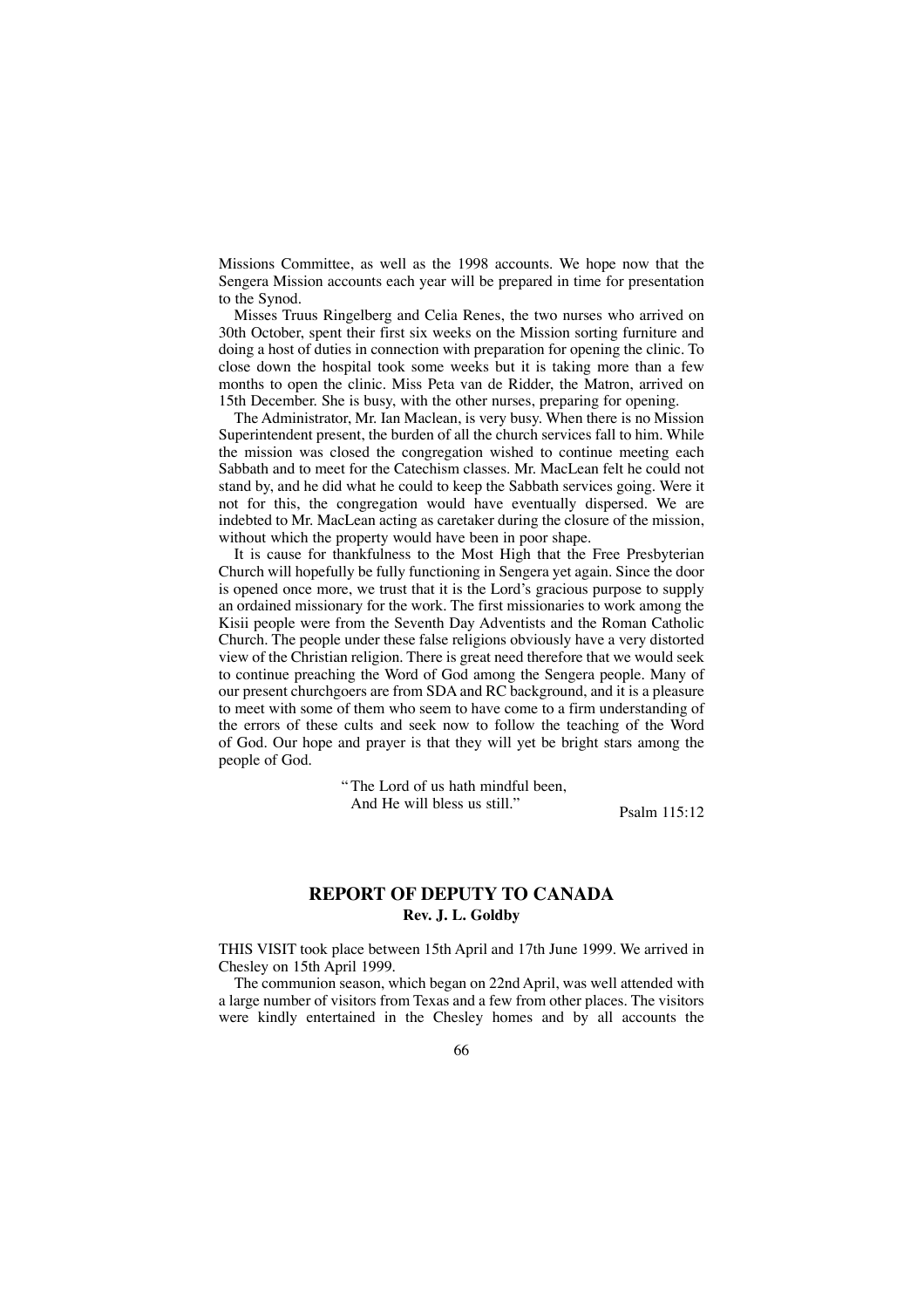fellowship was mutually beneficial. I also kept the senior Sabbath School class and attended useful meetings of the Lord's Day Observance Society (Canada Committee) and the Ontario auxiliary of the Trinitarian Bible Society, Canada, where it was good to observe able men contending for the faith.

We were very warmly received, as formerly, in the homes of the Chesley people. Before our departure, it was encouraging to see some of the Texans visit for a second time in order to attend the Chesley services. During this deputation, a lively interest in the Gospel was evident among the friends in Chesley. The Lord carried us safely through our duties and journeys and it was refreshing to see the Lord's hand in this growing interest in our witness in North America. We are most grateful to the Chesley people for their hearty reception and hospitality. We wish them well in every way, but especially that they may be provided for in spiritual things. "Blessed are they which do hunger and thirst after righteousness: for they shall be filled" (Matthew 5:6).

There is a great need of a resident Free Presbyterian minister for North America. May the Lord provide a labourer.

# **REPORT OF DEPUTY TO CANADA Rev. K. M. Watkins**

AT THE END OF OCTOBER 1999 I was privileged once again to travel as a Deputy of the Dominions and Overseas Committee to Canada, to supply the Chesley congregation for two Sabbaths. Rev. Allan MacDonald, Probationer on trial with the Church, had gone out the week before and had taken the services on the preceding Sabbath. As ever, my wife and I enjoyed the usual warm welcome from the Chesley friends.

On the first Sabbath after my arrival I preached in the morning and Mr. MacDonald in the evening. Early the next day, Mr. MacDonald, my wife and I, set out for Indiana in the United States, to visit the family of Albert Hembd, who has been a communicant member of the Chesley congregation for several years. After a drive of 11 hours or so, we held a service in his home that evening, and a second service on the following evening. We enjoyed our time with the Hembd family. They are in such an isolated position, but the Lord is able to keep His own and give them bread in the wilderness. On the Wednesday another early start saw us driving back to Chesley, accompanied by Mr. Hembd's eldest son, Jeshurun. After crossing the border into Canada, we encountered snow and saw a number of vehicles stranded in the deep ditches at the roadside, so we were very thankful to arrive in Chesley safely and in time to take the prayer meeting.

The following day, Thursday, was the beginning of the communion season. The usual services were shared between Mr. MacDonald and myself. The congregation was increased by the presence of almost all the people from the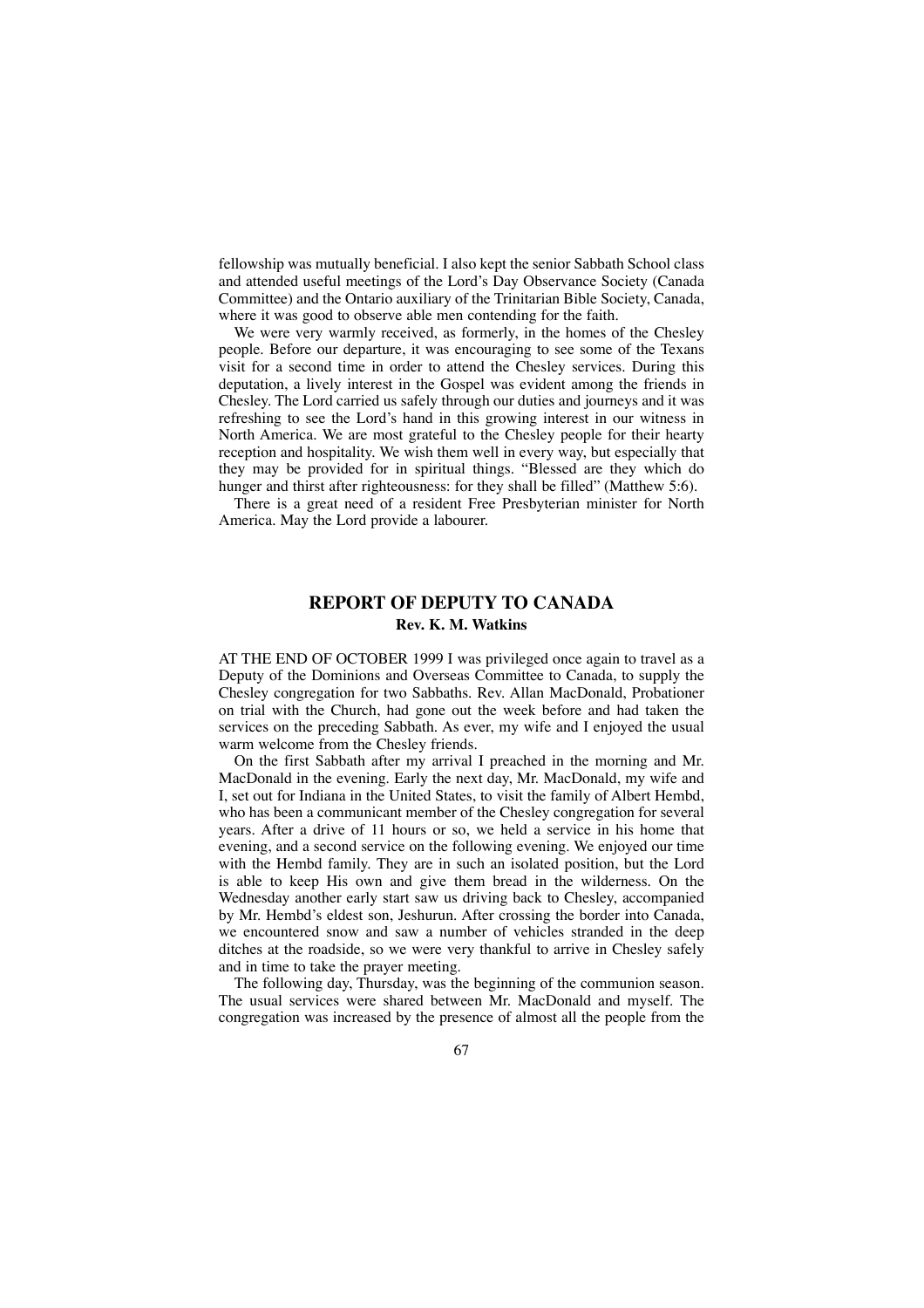Texas group, which was a great encouragement to everyone. With Miss Martina van Praag from Sydney also able to be present, the numbers at the communion services were between 60 and 70. On the Friday, the sacrament of baptism was dispensed to the youngest daughter of Carolyn Richards, a Chesley communicant member living in Texas. On the Sabbath the Lord's death was remembered in His own appointed way.

Before returning to London, I was pleased to have the opportunity once again to preach at Mount Elgin, where it was good to be among old friends. With Chesley and Texas people, some 80 souls were in attendance.

On 10th November a congregational meeting was held, in which the congregation expressed its desire that Rev. Roderick MacLeod should be approached to see if he would encourage them in proceeding with a call to become their pastor. Certainly our prayer is that the Lord would give Chesley a pastor to feed them with knowledge and understanding. Considering North America as a whole reminds us pressingly of the Saviour's words: "The harvest truly is plenteous, but the labourers are few; pray ye therefore the Lord of the harvest, that He will send forth labourers into His harvest" (Matthew 9:37-38).

# **REPORT OF DEPUTY TO USA Rev. John MacLeod**

THE DOMINIONS and Overseas Committee, having asked me to visit Texas as a deputy, I arrived at Houston International Airport on Thursday 24th February. There, Messrs. Ernie and Lyle Smith and some members of Ernie's family were waiting to meet me. We immediately proceeded to Santa Fe where I was to stay with the Smith families in turn. On Sabbath I took both the services at Richmond, an hour's drive from Santa Fe, where the congregation regularly meet. Those living to the north have to travel for approximately the same period of time in order to attend the services so that, in the circumstances, the location appears to be a suitable one. There were approximately thirty souls present at all the services held at Richmond. On Monday evening I held a service at Santa Fe in the Citizen's State Bank building with around twenty souls present. The following Wednesday I conducted the prayer meeting and after it I took up my residence in the home of Mr. Steven Ervin, whose wife, Jennifer, is a daughter of Mr. and Mrs. James Moline. The following Sabbath I again conducted the services at Richmond and then the prayer meeting on Monday evening prior to my departure the following day.

As the congregation had, for some time, cherished the hope of being received into the Free Presbyterian Church of Scotland and desired to take whatever steps were necessary to that end, a Petition addressed to the Synod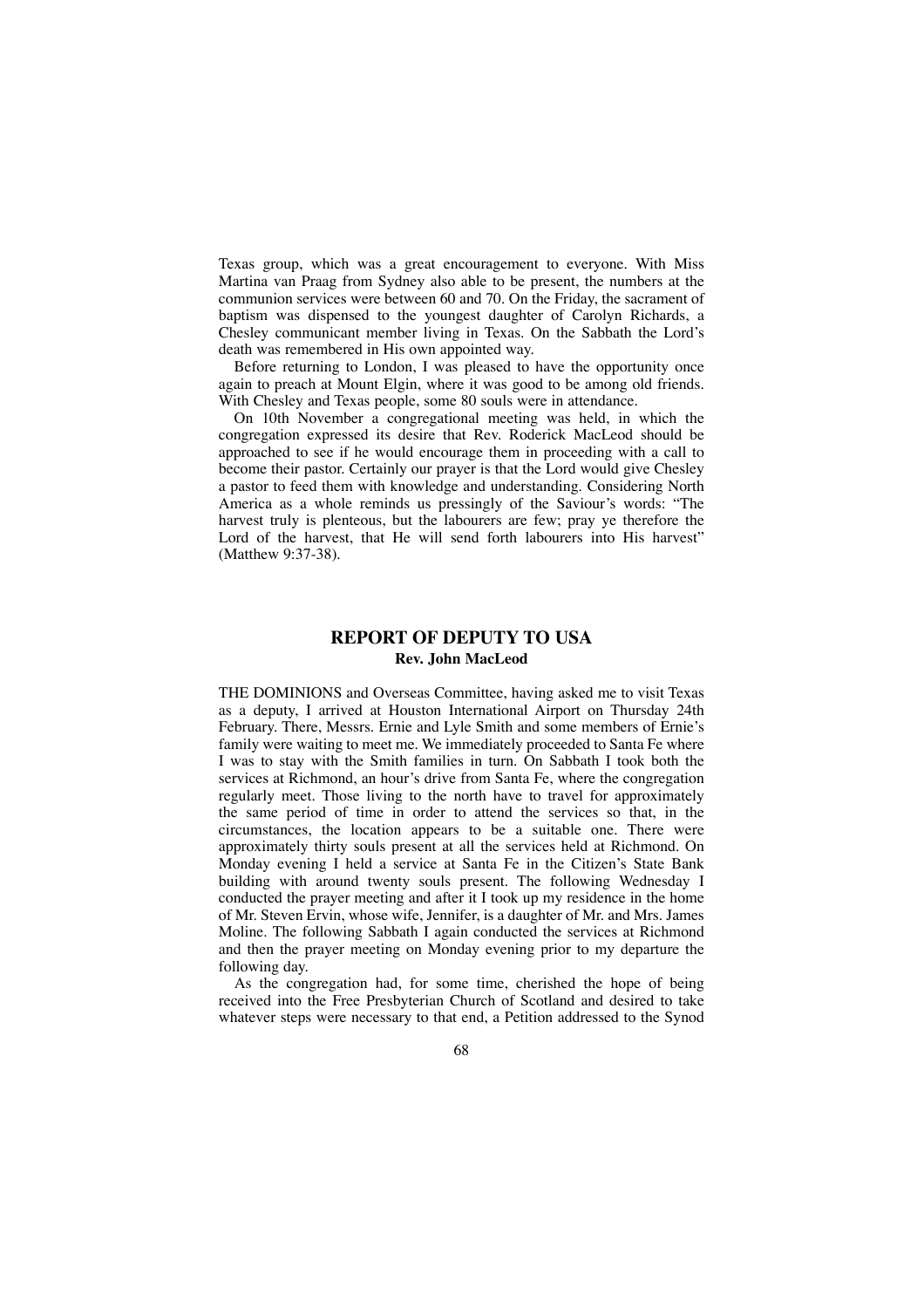was drawn up. It was signed by seventeen persons aged fourteen years and upwards. The writer believes that all the signatories were of one heart and mind in regard to this matter.

In the kind providence of the Most High I arrived home safely on 10th March. In concluding this report I would express my gratitude to all those in Texas who entertained me in their homes and showed me much kindness throughout my stay among them.

## **TRAINING OF THE MINISTRY COMMITTEE'S REPORT Convener: Rev. D. J. MacDonald**

THE COMMITTEE is pleased to report that, at its meeting on 7th March 2000, the Zimbabwe Presbytery received Mr. Sipho Khumalo as a student studying for the ministry of the Free Presbyterian Church of Scotland. The Committee decided that Mr. Khumalo requires one more "A" level pass in an academic subject before entering his Divinity Course. The Committee noted that Mr. Manford Mloyi also requires one "A" level pass before entering Divinity.

Since the last meeting of Synod, Dr. Douglas Somerset, Aberdeen, passed his Entrance to Divinity Examinations and joined the Divinity Classes. Both Dr. Somerset and Mr. David Campbell have been studying under the tutorship of Rev. Kenneth D. MacLeod, South Harris, and have done the classes in Old Testament Hebrew and Criticism, Church History and Pastoral Theology. On successful completion of these studies both students will study next year in Inverness, God willing; Dr. Somerset in his second year and Mr. Campbell in his third and final year. The Committee understands that the Australia and New Zealand Presbytery will be presenting a new recommendation to the Synod regarding Mr. Christopher Tuck, Student, Australia.

We would ask the praying people in our Church to remember these young men at a throne of Grace that they would be kept in an evil and adulterous generation, and that they would be faithful ambassadors of Christ in years to come.

#### **The Theological Conference**

The Theological Conference was held in Inverness in December and the following papers were read:

- **1.** *Henry Cook "Defender of the Faith"* .............. Rev. G. G. Hutton
- **2.** *Halyburton's "Knowing God"* ............................ Rev. H. M. Cartwright
- **3.** *The Puritans on the Ministry*............................... Rev. D. J. MacDonald
- **4.** *The Grace of Adoption*......................................... Rev. D. MacLean
- **5.** *John Knox "Scotland's man of the Millennium"* Rev. D. M. Boyd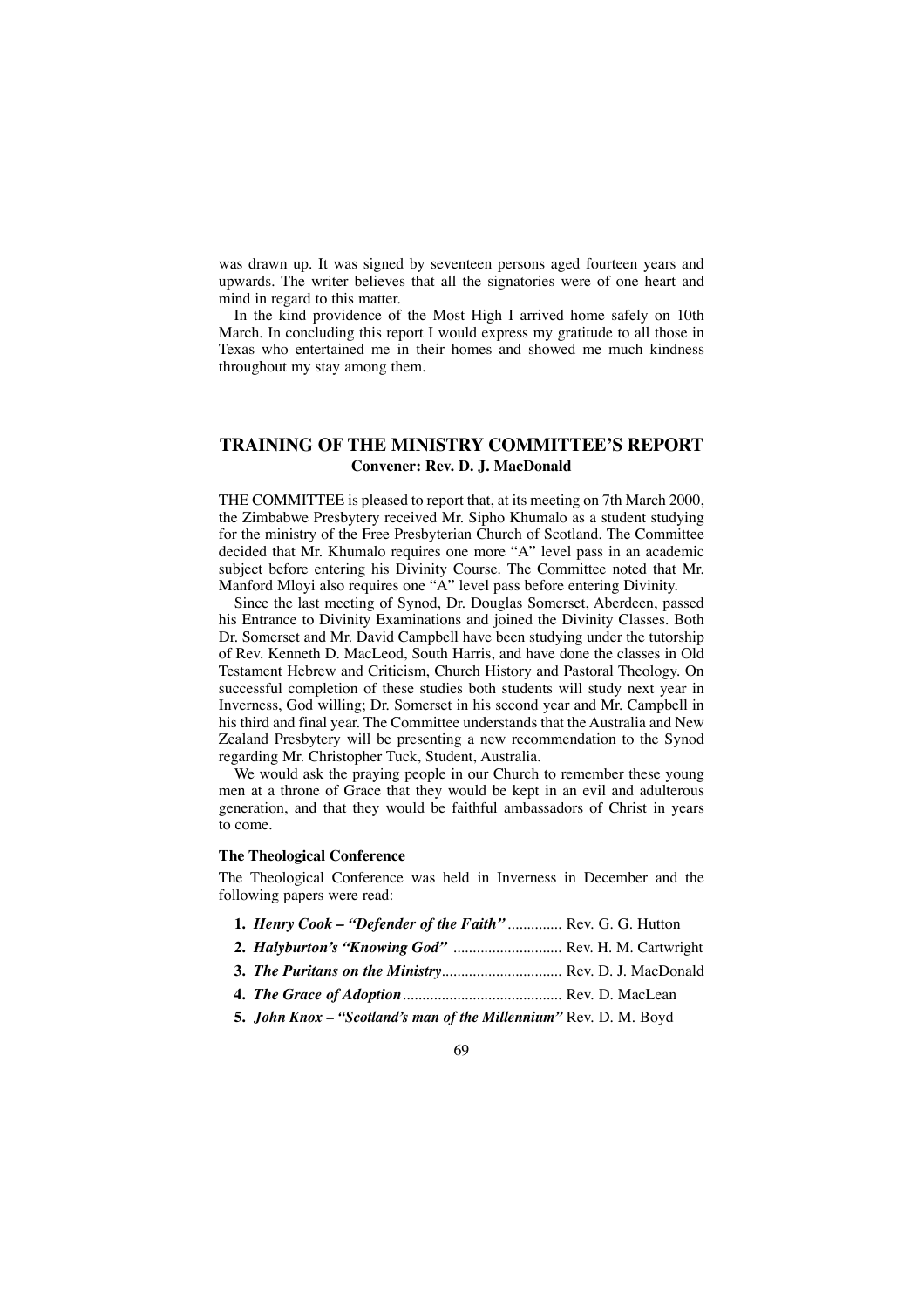Rev. John MacLeod, Stornoway, was the Chairman.

The Committee were heartened by the continuing good attendance at the Conference and would like to thank those who prepared papers.

## **THEOLOGICAL TUTOR'S REPORT Rev. K. D. Macleod**

MR. DAVID CAMPBELL and Dr. Douglas Somerset joined the class in September 1999, to begin the first of three terms of ten weeks each. Each day has begun with translation from Hebrew; over the session we have taken passages from Genesis, Exodus, Leviticus, 1 Kings, Psalms and Isaiah, and the whole of the short prophecies of Haggai and Malachi. The following commentaries were consulted: Andrew Bonar on Leviticus, J. A. Alexander on Psalms and on Isaiah, and T. V. Moore on Haggai and Malachi. The students also submitted an exegesis of part of Isaiah 42. In addition, they did some revision of Hebrew grammar and studied some sections of R. B. Girdlestone's *Synonyms of the Old Testament*.

The part of Scripture studied was Genesis to Esther.

Under the general heading of Old Testament Introduction and Homiletics, we first considered the Old Testament Canon and the Apocrypha in chapters by, respectively, E. J. Young and G. D. Young in the book *Revelation and the Bible*, edited by C. F. H. Henry. Also studied were: *Principles of Biblical Interpretation* by Louis Berkhof, the Old Testament section of *Biblical Theology* by Geerhardus Vos, parts of R. K. Harrison's *Introduction to the Old Testament* and of Patrick Fairbairn's two volumes, *The Typology of Scripture* and *The Interpretation of Prophecy*.

In Church History we began with the Reformation in Europe, using the larger part of the book on that period by Owen Chadwick. We then studied the period from the Reformation to the Disruption in Scotland, using *The Story of the Scottish Church* by Thomas M'Crie. The final term was occupied in studying *The History of the Free Presbyterian Church of Scotland*. In addition the students were required to submit an essay on a subject related to the work of each term.

The main books used in the Pastoral Theology course were: the volume of that name by Patrick Fairbairn and *Homiletics and Pastoral Theology* by W. G. T. Shedd. We then turned to the Westminister Assembly's *The Directory of Public Worship*. In particular we gave consideration to the administration of the sacraments and the form of a marriage service before going on to look at the other subjects usually covered in this part of the course, such as the inadmissibility of organs and uninspired hymns in public worship. Throughout the year, students were required each week to bring an outline of a sermon based on a prescribed text. These outlines were discussed in the class, and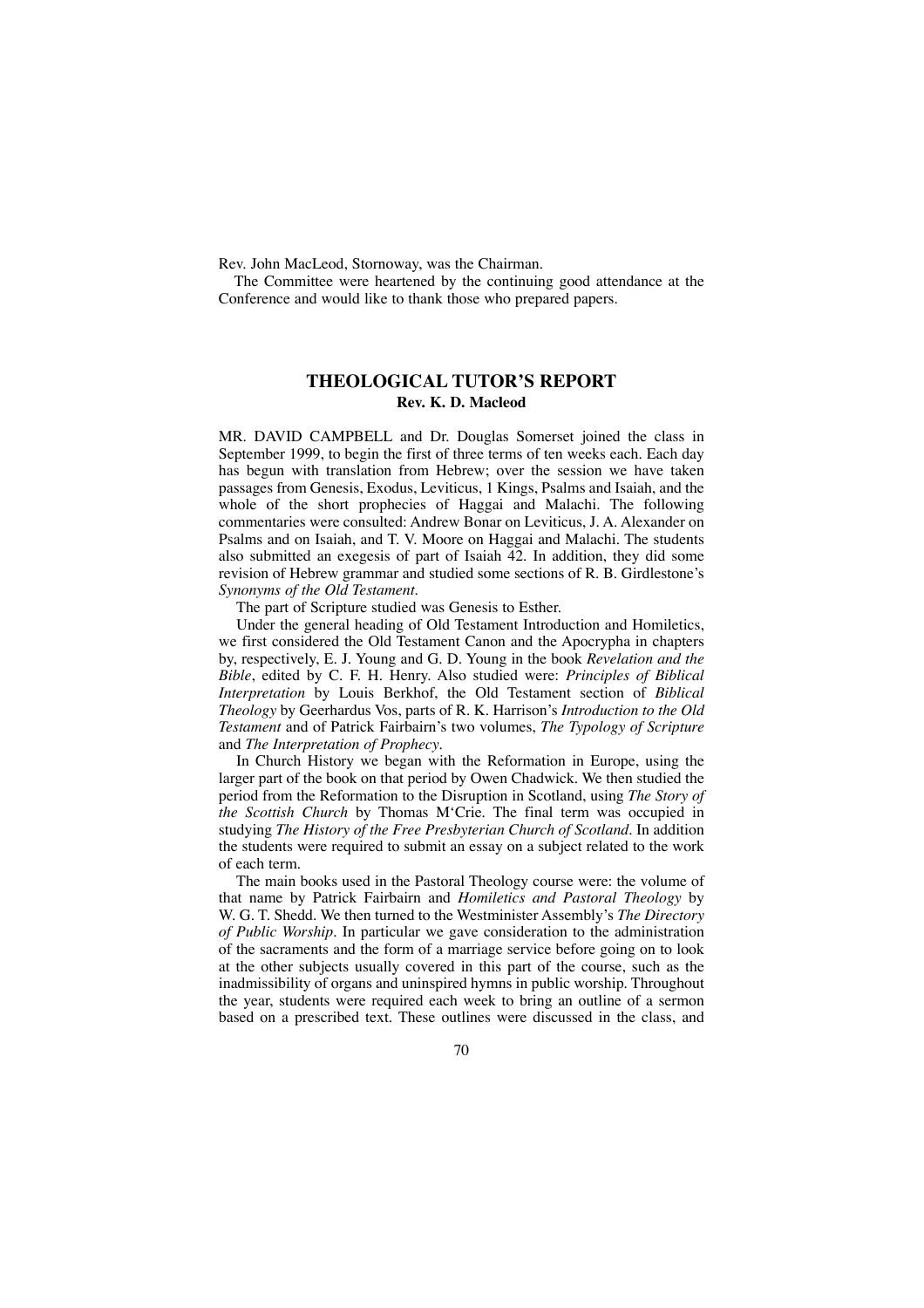I sought to give them appropriate advice. I also took the opportunity of listening to the students conducting public worship, both on the Sabbath and on weekday.

The students worked diligently and performed well in both sets of class exams. (As always, such a report has to be written before the time of the final exams.) I am grateful to them for the help they have given in taking services in the South Harris congregation and further afield. We pray that the Lord may be pleased to use them greatly in the future as faithful and able ministers of the New Testament.

# **WELFARE OF YOUTH COMMITTEE'S REPORT Convener: Rev. D. A. Ross**

THE WELFARE OF YOUTH Committee have again in the goodness of the Most High accomplished some work in connection with the welfare of our young people. The Conference last year was well attended and the young people took a lively part during discussion. It seemed to us that there was a seriousness among some of the young people in connection with eternal matters.

The Conference centre on that occasion was at Bonskied House, Pitlochry. As it was the first Conference at Bonskeid, we went there with a degree of concern as to the suitability of the venue, but it turned out to be a most practical and pleasant place for the conference.

It is cause for thankfulness that the young people at the conferences are well behaved. This is remarked on time and time again by the staff in the different centres which we use. We often receive expressions of gratitude from parents that the Church is able to provide an annual conference for our young people.

The Conference for this year was held in Glasgow at the Dalrymple Student Halls of Residence, from Tuesday, 11th April, at 2 p.m., to Thursday, 13th April, at 1 p.m. The Chairman was the Rev. D. A. Ross and the following papers were presented:

| 1. "The Lord was with Joseph" - Some Lessons                       |
|--------------------------------------------------------------------|
| <b>2.</b> <i>The Sabbath – Whose Day is It?</i> Rev. K. M. Watkins |
| 3. The Morning Star of the Reformation - The                       |
| 4. Places of Religious Interest Around Glasgow –                   |
| 5. The Angel of the Lord - Christ's Appearances in                 |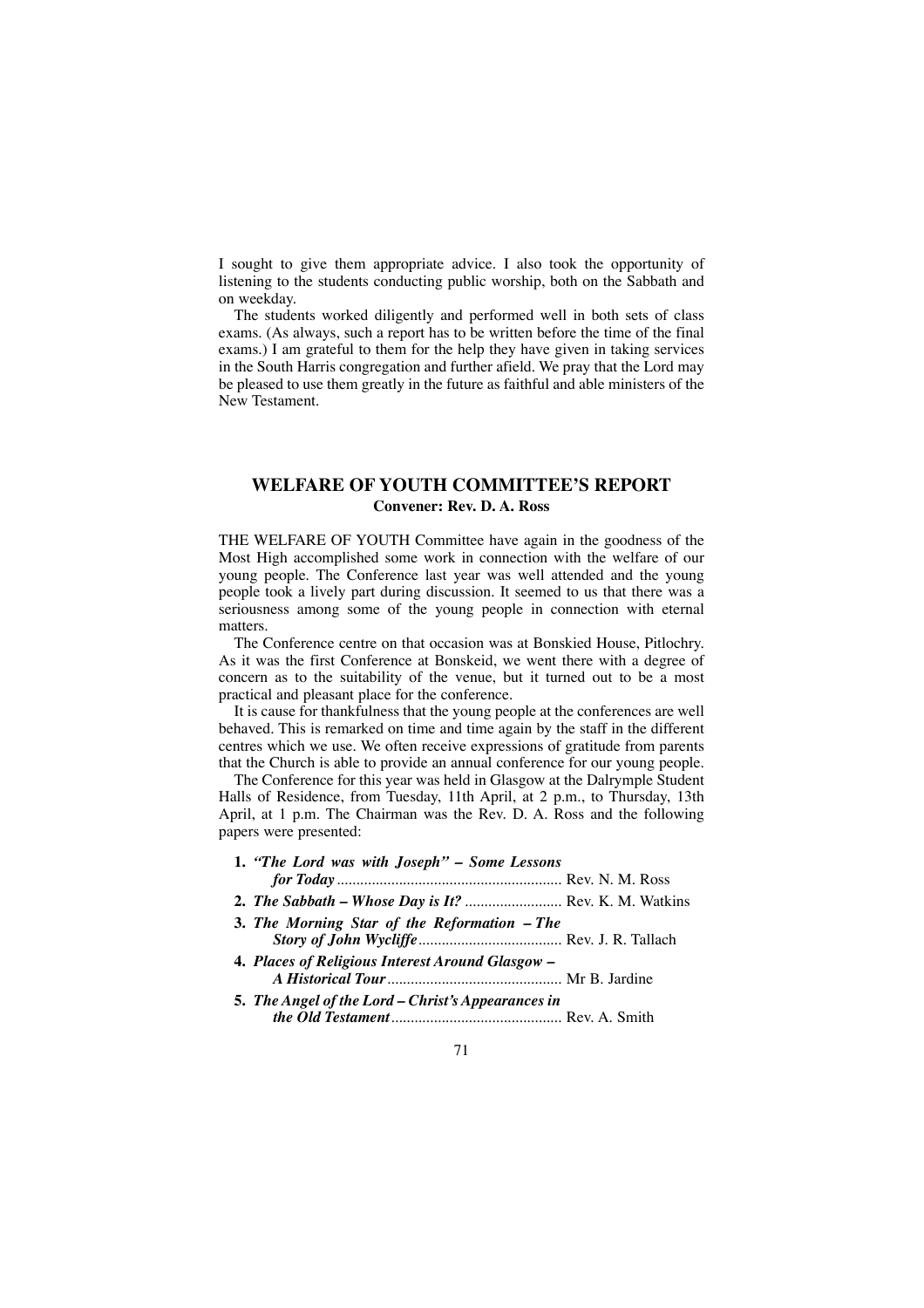The young people also attended the prayer meeting in St. Jude's Church on the Wednesday evening.

The Scripture and Catechism Exercises continue and the number of children and young people taking part are much the same as in previous years. In the spiritually dark period in which we live, when the vast majority of children and young people in this and other lands know nothing of the Word of God, we are thankful that our young people are under an additional means of grace. In better days such exercises were common in our schools, but we are appalled at the attempt to banish from our schools safeguards against the evil influence of homosexuality. We should encourage our children all the more to study the Bible and the Catechism. With the blessing of God this will prove to be a powerful barrier against the evils of the age.

The Committee is most thankful to all who take part in its work in any way, whether in giving papers at the Conference, in setting and marking the Scripture and Catechism Exercises, or preparing suitable literature for the young.

The work in connection with *Line Upon Line* is now complete. The book is for sale in our Bookroom and other bookshops at a cost of £5.95. We are indebted to the Rev. Kenneth Macleod for editing this instructive book for young children.

The Church is bound, according to the Word of God, to instruct the young. We are constantly directed to bring up our children in the fear of the Lord. The work of the Welfare of Youth Committee makes a small contribution in that direction. We know that all our efforts will fall on deaf ears unless the Lord will apply His Word to their souls by His Holy Spirit. We look to the Lord to continue doing this as we labour to instruct our young people in His Word. "Train up a child in the way he should go: and when he is old, he will not depart from it" (Proverbs 22:6).

## **BALLIFEARY RESIDENTIAL CARE HOME COMMITTEE'S REPORT Convener: Alistair N. Macrae**

AT THE END of another year we acknowledge our indebtedness to the Giver of "every good gift and every perfect gift" for His continuing provision for all the needs of Ballifeary Residential Care Home, and wish to record our thankfulness to the Most High for His care over us – committee, staff and residents – in the past twelve months. The Matron, Miss C. Tallach, and her staff, have often gone beyond the call of duty in sometimes very difficult and trying circumstances.

We record with sorrow that during the year nine residents passed away. Mrs. J. Colquhoun on 1st February (at the age of 103 years), Mrs. S. Ross on 7th February, Mr. M. Fraser on 15th June, Miss M. MacRae on 21st June, Mrs.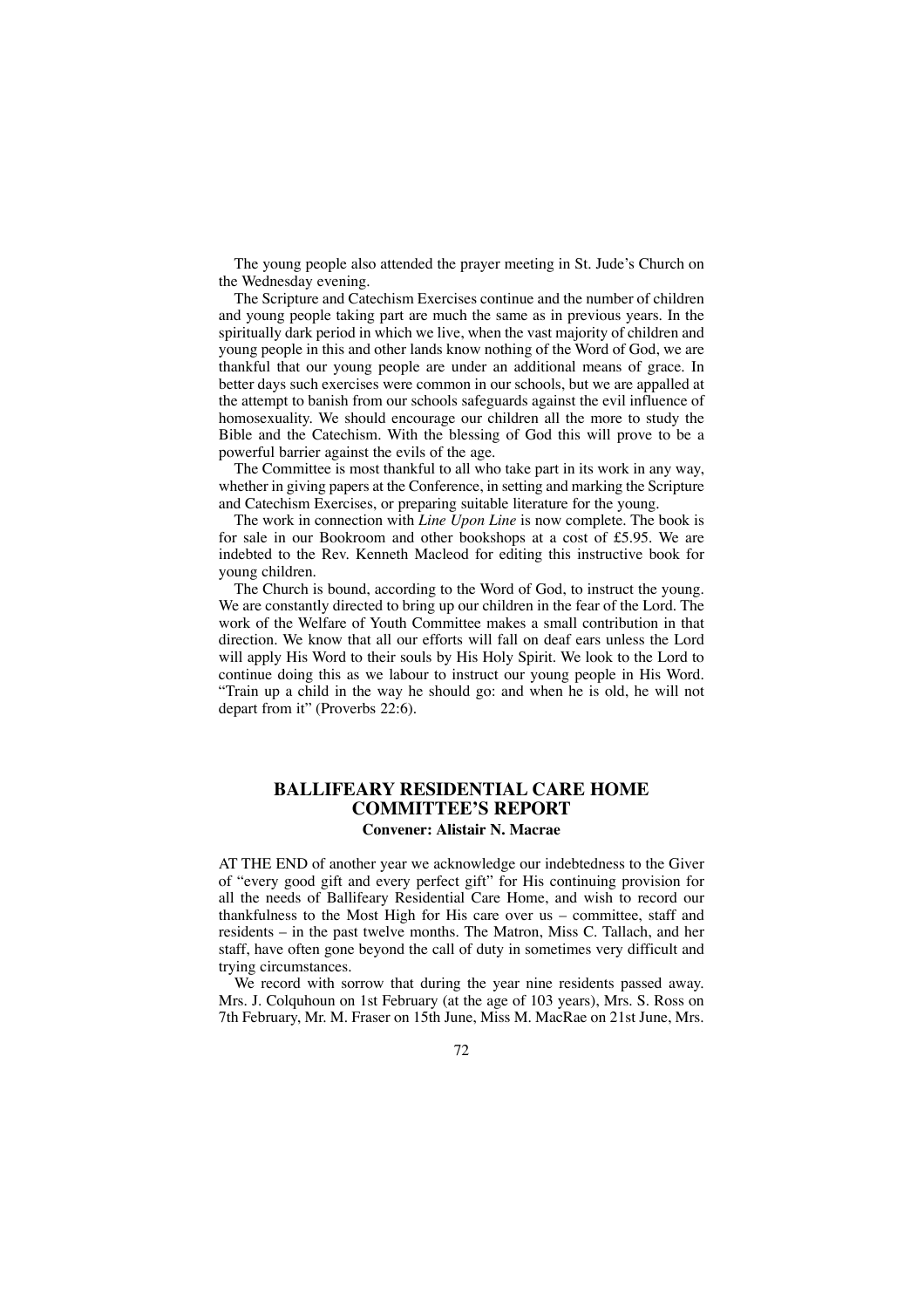M. Morrison on 3rd July, Mrs. E. MacKenzie on 7th August, Mrs. I. Balfour on 14th August, Mrs. C. A. Kinnaird on 24th August and Mr. M. R. Fraser on 15th September. We extend our sincere sympathy to all their relatives.

During the year two residents were transferred to a nursing home which was considered more suited to their needs. We have had eleven admissions, which means that the home is operating at maximum capacity. There are also four persons on the waiting list who are in urgent need of care.

This was a very busy year with alterations and improvements. Part of the basement was upgraded, the garden room was replaced, an administration block was added and a boundary wall, adjacent to the main road, had to be replaced due to damage caused by trees in the grounds. Two trees had to be removed and surgery was required on another. We are indebted to Mr. Iain MacRae for his supervision of these projects. Various pieces of equipment were purchased and the car was replaced.

The expenditure for all the above projects and purchases amounted to £109,885. The amount of £62,934, which was the outstanding loan to the Home from the Forsyth Legacy, was repaid in full. Despite the high expenditure we are pleased to report that the Home's finances remain healthy.

At its meeting in November and December, the Committee considered applications for the post of Matron, which is to become vacant. After careful consideration a suitable applicant has been chosen. However, the appointment is subject to the approval of the registration section of the Social Work Department. We expect, D.V., to be in a position to make an announcement early in the New Year.

All the inspections, announced and unannounced, carried out by the various regulatory bodies have been satisfactory.

We wish to express our thanks to Mr. John Fraser and Mr. John G. MacLeod for auditing the financial accounts. We also wish to thank the ministers and elders who come to take worship during the year and the ladies who very kindly give of their time to visit the residents.

Finally, we express our gratitude to the Matron and her staff for the diligence and compassion with which they carry out their duties and commend them, and all those in their care, to the prayers of the Lord's people.

# **LEVERBURGH RESIDENTIAL CARE HOME COMMITTEE'S REPORT**

### **Convener: Rev. K. D. Macleod**

THE WORK of the Home has continued for another year, providing care for up to 14 older people who no longer feel altogether able to care for themselves. We are glad to be able to offer them this support in comfortable surroundings, where they have daily family worship and can hear the services from the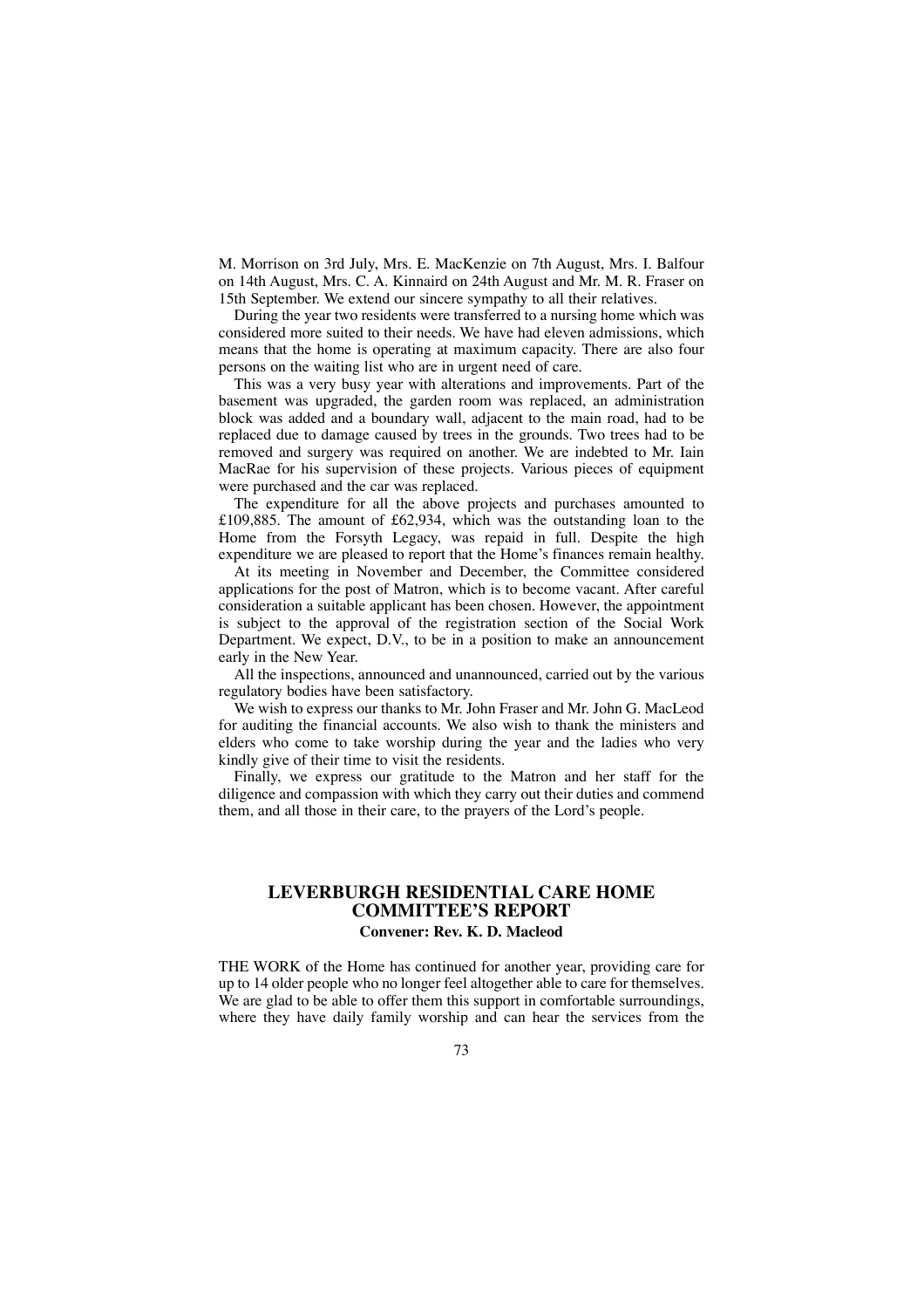adjoining church. In the past year, however, three residents have passed away: Mr. Donald Fenton, Mr. John Paterson and Mrs. Annie MacVicar – the last after only a very few days in the Home. We extend our sympathy to their relatives. At the time of writing, we are in the unusual position of having a waiting list of five.

The increased fee income mostly reflects the fact that the Home was full for a greater proportion of time in 1999 than in 1998. In the year from April 1999 no increase in fee levels was made by the local authority. In these circumstances, we were thankful that the operating surplus for the year amounted to over £23,000. This year we are expecting a fee increase which, while it is in excess of inflation for the past year, does not cover inflation over two years. We are also conscious that general wage inflation exceeds price inflation and so increases in fee income, which broadly match general price inflation, are not sufficient in the longer term to keep the level of staff wages in line with those in other occupations.

The Committee would again express its sincere thanks to the Officer in Charge and her staff for the consistent care they are giving to the residents in the Home. The unstinted service given by the staff to the residents is indeed worthy of our sincere gratitude, and we wish them all the Lord's blessing. We again commend the work of the Home to the prayers of the Lord's people.

## **OUTREACH COMMITTEE'S REPORT Convener: Rev. G. G. Hutton**

THE COMMITTEE is pleased to report a continuing interest in the witness of the Free Presbyterian Church of Scotland. Requests for the Gospel tracts produced by our Committee remain constant, the two most popular being *The Unknown God* and *Repent and Believe.* Last year more than 7,000 left the Bookroom and this year in the first three months around 2,000 were posted overseas upon request. The latest addition to our list of tracts is entitled *The Regulative Principle: What Saith the Scripture?* It is the earnest desire of the Committee that this little pamphlet will be instrumental in drawing the attention of "Christians" to the scriptural principles governing the worship of God, which are sadly ignored by the huge majority of church attenders today.

According to the feedback on the Church's website, the Committee has reason to believe that it is serving a very useful purpose in publicising the principles of the Church to a worldwide audience. At the time of writing, more than 11,500 people have visited our website. A minister from another country writes: "Congratulations on a very user friendly site. Actually one of the best sites of this type that I have visited!" Another writes: "Just a quick note to say how impressive the FP site is. I found it excellent and full of sound content. I hope many Internet users find it to their spiritual benefit." Other messages are in the same vein.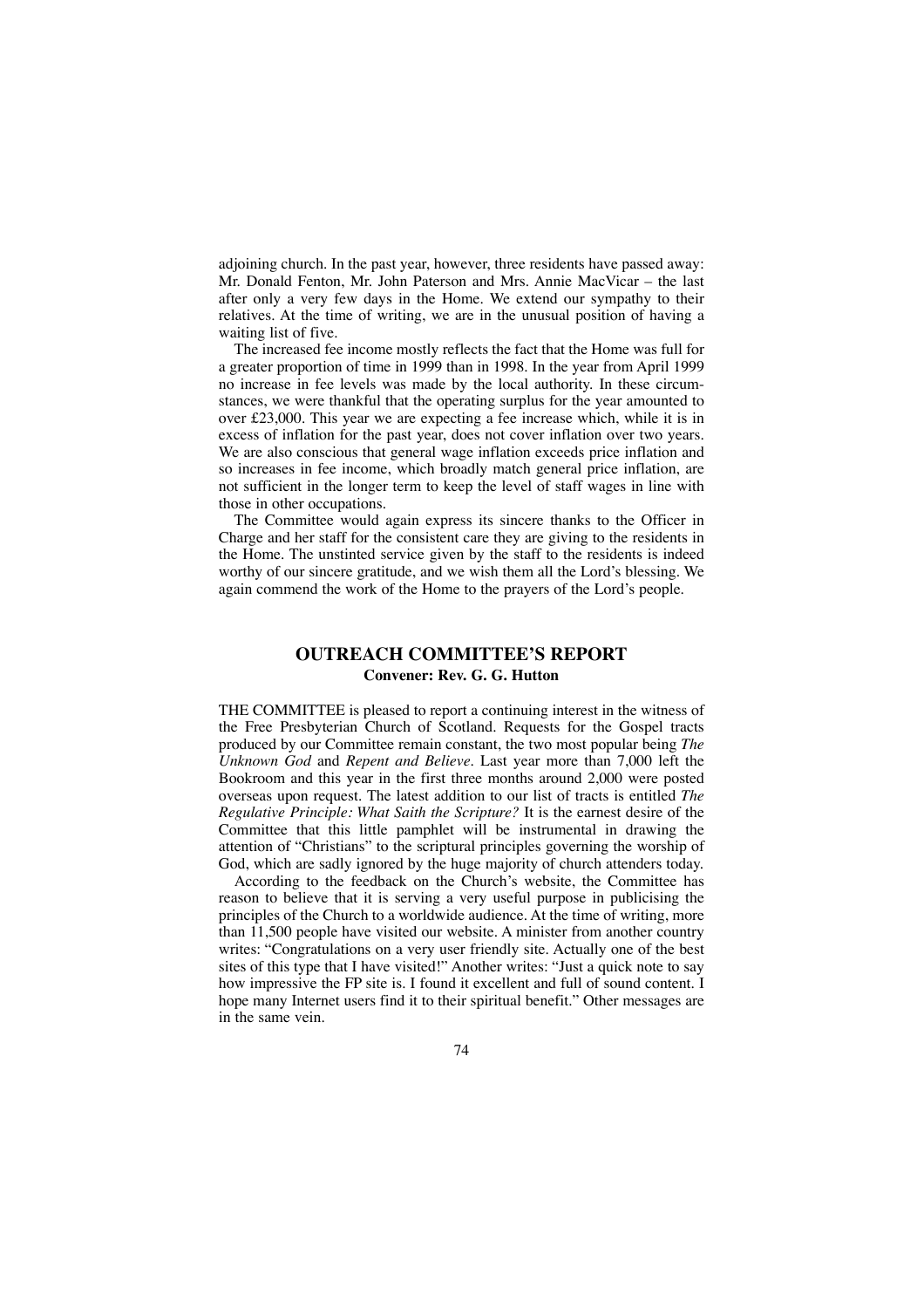The Committee is aware that regular users of the Internet may feel that the developments of the Church's site has been slow. Rather, the Committee has proceeded cautiously in accordance with the wishes of Synod members. Further, the development of the site has been accomplished on a shoestring budget using a few voluntary workers. Mr. Kenneth Campbell, the webmaster, uploads *The Free Presbyterian Magazine* each month to the site. More volunteers are being enlisted to produce the extra material to develop the website further. Dr. John Mitchell, Inverness, continuously scans sound books which are useful for *The Free Presbyterian Magazine* and for the website. Mr. Matthew Winzer, Grafton, has scanned a few of the first volumes of *The Free Presbyterian Magazine,* and the definitive version of the *Westminster Confession of Faith* should soon be available on our website, D.V. The Committee will be pleased to hear from anyone who is able and willing to help; they should contact the Rev. D. M. Boyd at DrBoyd@fpchurch.org.uk.

Having established ourselves on the Internet, the Committee sees the potential for e-commerce, that is, the ability for the Church's Bookroom and Publications Committee to sell its products via the website. This will involve professional help which will utilise the funds available in the Outreach Fund. These funds were built up by the Outreach Fund Collection and the Committee considers that this Standing Collection will need to be restored at some stage. The Committee commends this aspect of the Church's ministry as our best resource for advertising and for outreach.

"Go ye into all the world, and preach the gospel to every creature" (Mark 16:15).

## **THE FREE PRESBYTERIAN MAGAZINE REPORT Rev. Neil M. Ross, Editor**

NOT ONLY has the circulation of *The Free Presbyterian Magazine* increased during the past year, but also the readership has grown in another way. The Magazine is now read by the many people, worldwide, who visit the Free Presbyterian Church of Scotland website on the Internet – more than 11,000 visitors have accessed it since it was set up. The feedback we have received indicates genuine appreciation of the Church's work in giving sound material to our readers. A certain European minister who works in Africa sent this message: "Congratulations on a very user friendly site! Actually one of the best sites of this type that I have visited! I appreciate the quick downloading of articles from your magazine. . . Congratulations on your excellent biblical content!"

The article which generated most response was the editorial, "The Advance of Rome under Hume", in the August 1999 issue. The editor received many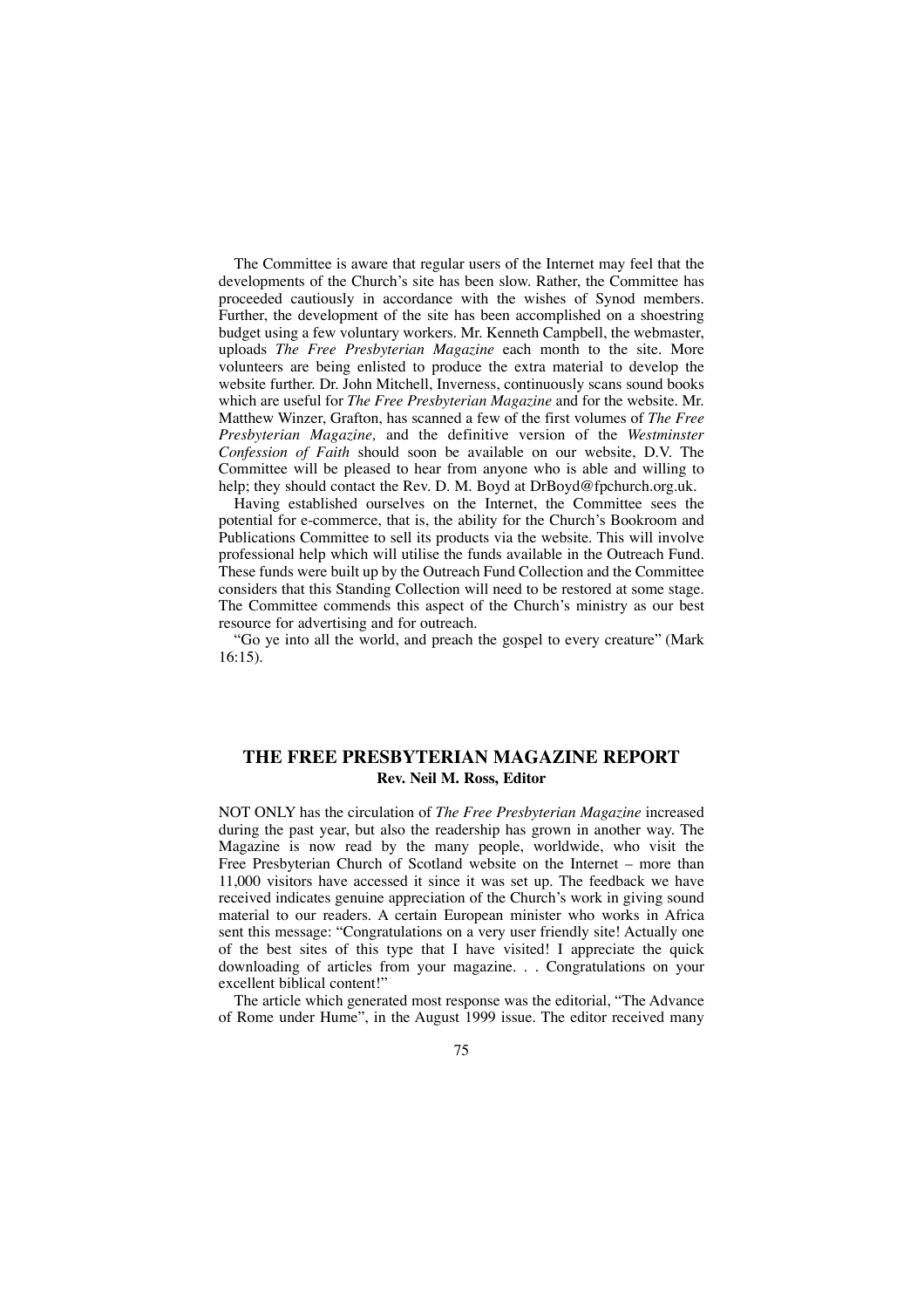letters and several phone calls thanking him for the article, and these outnumbered the letters and phone calls – some of them abusive – of condemnation. As a result of the wide coverage which the article received in the national press, the editor participated in two radio programmes and one television programme. He acknowledges the Lord's help in dealing with all those responses to the article, all of them, except three, from people outside our Church. The article was also republished in another Christian magazine.

Our endeavour in publishing the Magazine month by month is to maintain a thoroughly scriptural standard in this important part of the witness of our denomination. As we set before our readership our Church's views on various doctrines, spiritual experience, Christian conduct, events in church history, current affairs, and Roman Catholicism, we are conscious of our constant need of following the principle enshrined in the words of the prophet, "To the law and to the testimony: if they speak not according to this word, it is because there is no light in them" (Isaiah 8:20). We also remember the high standard achieved by previous editors, not least the founding editor, the Rev. James Sinclair. His faithful and courteous defence of the faith was exemplary.

"Our Magazine, as its name indicates, is published specially in the interests of the Free Presbyterian Church of Scotland," said Mr. Sinclair in the first issue. But we hope also that the many readers outside our Church are deriving benefit from it. Our Gaelic readers continue to appreciate the quarterly *Gaelic Supplement*, issued under the able editorship of the Rev. John MacLeod, to whom the Church is much indebted.

The present editor of the Magazine, having now reached the end of his five years' appointment, wishes to record the goodness of God in undertaking for him through these few onerous years of editing. He also wishes to give his heartfelt thanks to all those who assisted him, year by year, especially the Rev. K. D. Macleod for his frequent contributions to the content of the Magazine.

The task of the next editor will continue to be that of the first: to promote and defend the principles of our precious Christian heritage. Therefore we draw attention to the first editorial, in 1896, in which the editor summarised the principles which he felt called upon to emphasise then: that is, the whole doctrine of the Confession of Faith as it relates to the infallibility, inspiration, and authority of the Holy Scriptures, the decrees of God, the atonement, man's total depravity, the work of the Holy Spirit, and the preaching of the Gospel; the perpetual obligation upon nations, and our nation in particular, to recognise, support, and defend the Church of Christ, Presbyterian in doctrine, worship, and discipline; and the use of the Book of Psalms only as to the matter of praise in the worship of God, and singing with the human voice to the exclusion of instrumental music, as to the manner thereof.

These are principles to which we must continue to bear witness, and therefore we echo the words of the first editor: "This magazine will exist for the maintenance of these doctrines, and for bearing testimony against the erroneous tendencies of the times in which we live. . . . Above all other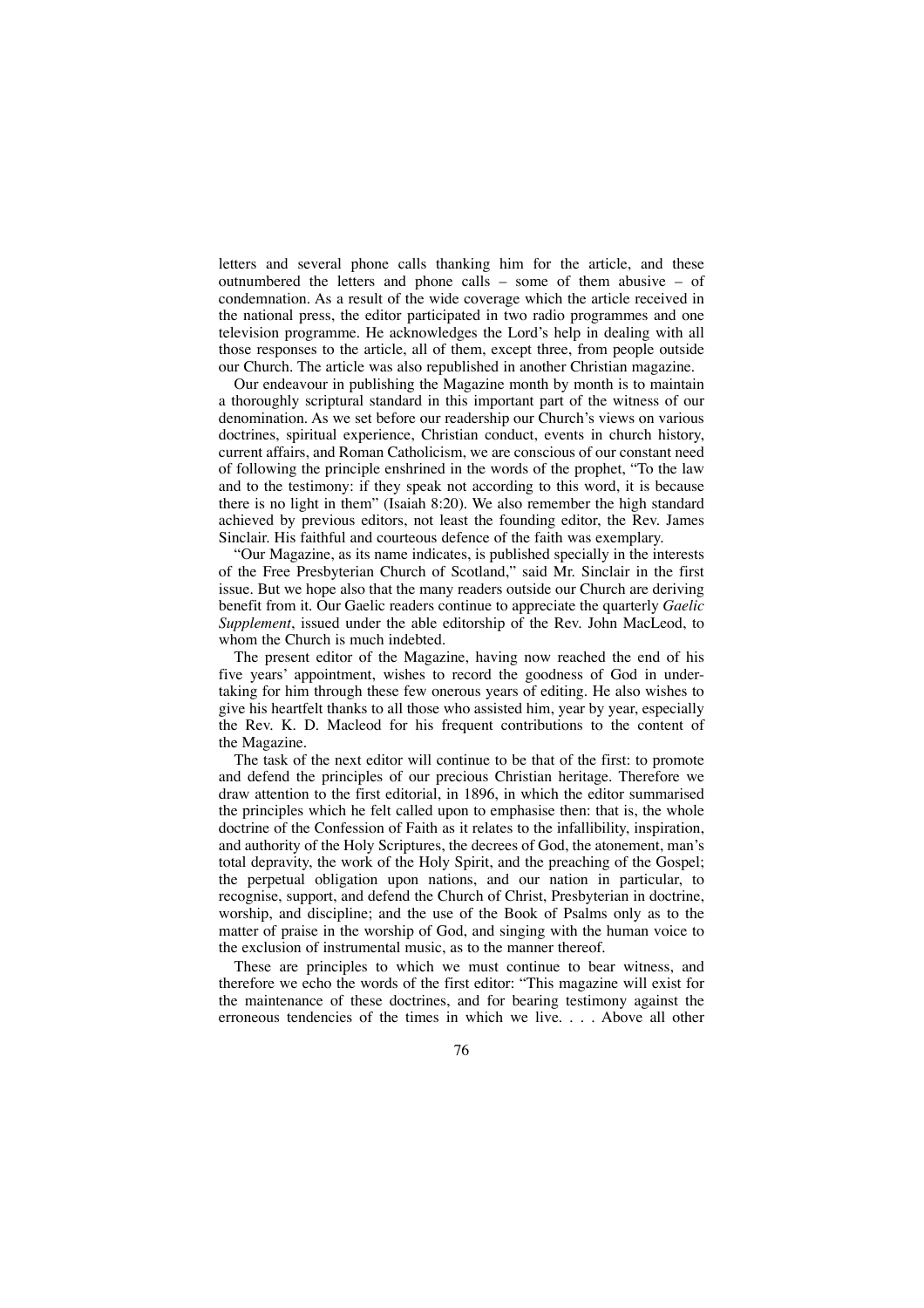things, we would ask for the prayers and sympathy of all who fear the name of the Lord, that the Magazine may, by His blessing, be an agent for spiritual good, and may prove helpful in advancing the cause of the Lord in our land and generation.'

### **THE YOUNG PEOPLE'S MAGAZINE REPORT Rev. K. D. Macleod, Editor**

ANOTHER YEAR has passed and twelve more issues of the magazine have passed through the hands of Synod members. These issues have followed more or less the same pattern as in previous years. They have included comment on current issues, especially as they affect today's young people. All issues have contained accounts of conversion or other narratives which contain some degree of teaching. Other articles have given direction on practical issues; in particular, Rev. Keith Watkins' series on the Book of Ruth. The needs of younger children are not forgotten, with material being published every month under the headings "For Junior Readers" and "For Younger Readers". Space also continues to be made available for the Scripture and Catechism Exercises.

Once again, I would like to thank contributors to the magazine over the past year, including some new ones. It is also appreciated when people point out material from other sources which may be useful in the pages of the magazine. My thanks again to Dr. J. Mitchell for his continued willing help in checking the magazine at the final stages of editing.

The circulation of the Magazine has shown a slight increase recently. But again, the Magazines Committee found it necessary to increase the price of *The Young People's Magazine* by 10p per issue from the beginning of 2000.

There is much need for prayer that, as the Magazines go out to various parts of the world, the material presented in them would be applied by the Most High to the readers. Only His blessing will make the work truly worthwhile.

### **PUBLICATIONS AND BOOKROOM COMMITTEE'S REPORT Convener: Rev. K. D. Macleod**

### **Publications**

Perhaps the most significant development in the past year was the decision to reprint Volume 2 of *The Free Presbyterian Magazine*, edited by Rev. J. S. Sinclair. Members of Synod may remember that, a number of years ago, an attempt was made to obtain sufficient subscribers to justify reprinting the

#### 77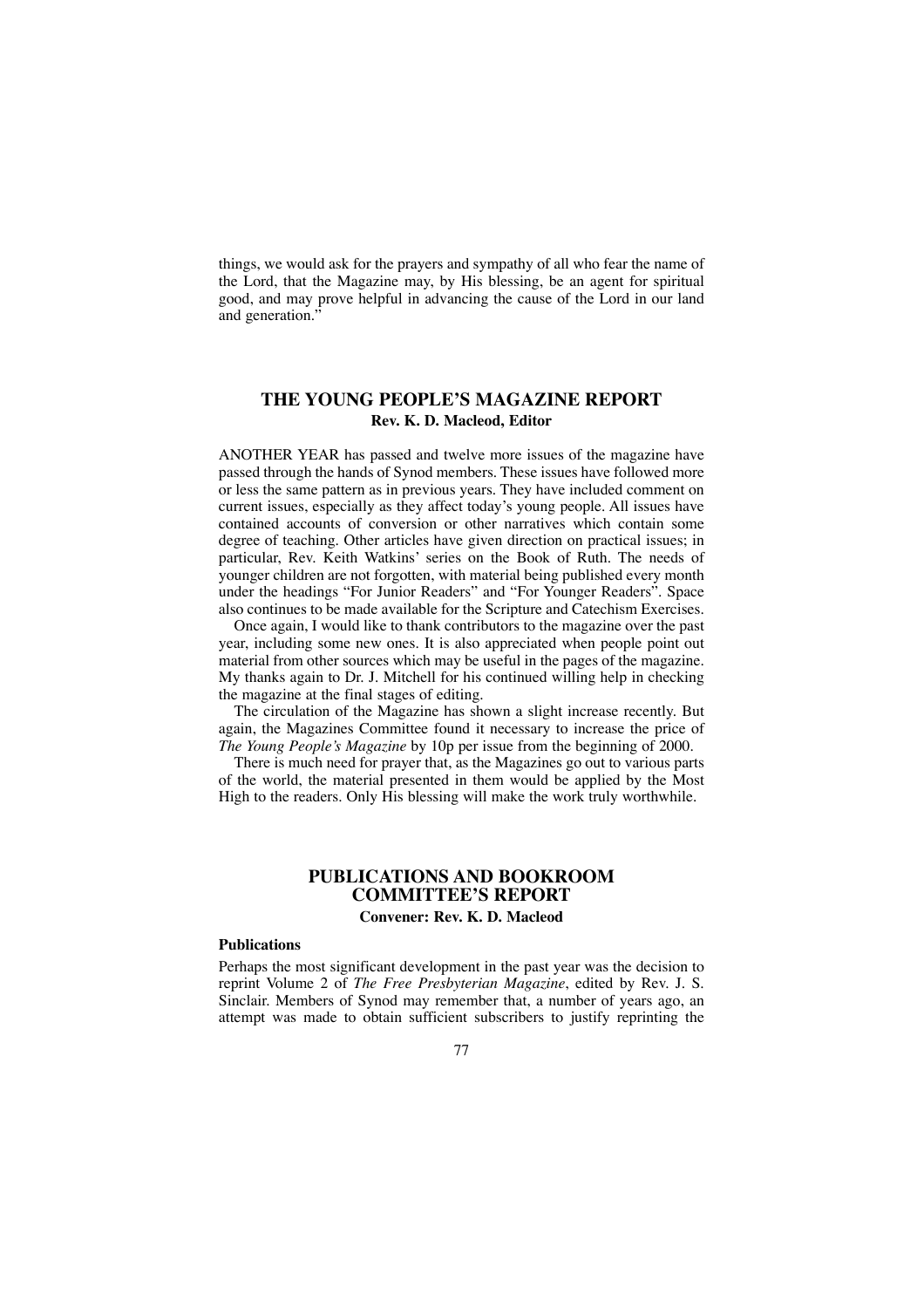earlier volumes of *The Free Presbyterian Magazine* – apart from volume 1, which was brought into print by the Church. What was not feasible then is possible now because of changes in technology which have made it possible to produce as few as 100 copies of a title at a reasonable price. It is hoped that, over a period of time, it will be possible to follow volume 2, which became available at the beginning of this year, with some of the other early volumes.

Also published during the past year were: *Memoirs and Remains* of Rev. Donald Macfarlane, *The Tree of Promise* by Alexander Stewart, and *Ministers and Men in the Far North* by Alexander Auld. We are grateful to Dr. J. Mitchell for preparing the text of these volumes for printing, and to those who have undertaken the work of proof-reading. Other volumes at various stages of preparation include *Sermons* of John Love, *Memoir and Remains* of Rev. D. Macdonald and *Sermons* of James Durham. It is also hoped that a selection of the editorials of Rev. J. S. Sinclair in *The Free Presbyterian Magazine* may be published in due course. It is likely that a further reprint of the hardback edition of *The Westminster Confession of Faith* will again be necessary this year.

The Committee were grateful to Mr. Alasdair Gillies for his work in editing the English translation of Cook's Gaelic sermons. We would like to take this opportunity to express our sorrow at the passing of this former member of both constituent parts of the Committee, yet we are conscious that our loss is his gain. We hope that we will soon see progress in bringing these sermons into print.

The Committee decided that, in view of the healthy state of the Publications Fund, it would be appropriate, on an individual basis, to bear the cost of printing books being produced by the Welfare of Youth Committee. The first of these is the book for young children, *Line Upon Line* by Mrs. F. L. Mortimer, which became available at the beginning of March.

Total sales of books were somewhat less last year, at around £16,400. This was due to the absence of the large orders, mentioned in last year's report, for both *The Westminster Confession of Faith* and *The Larger Catechism*. This was compensated to some extent by sales through Presbyterian and Reformed Publishing in the USA. In only about nine months of the year their sales of Free Presbyterian Publications came to around £5,800. This is a very useful beginning and we hope that it will lead to many more of our books being sold in what is an enormous market for Christian literature.

### **Bookroom**

It is disappointing to have to report that total sales for 1999 were down by about £6,500 on the previous year's total. One factor was the lower sales of books from Free Presbyterian Publications as indicated above, but there were probably fewer customers coming into the shop last year although there was a number of new customers. One possible avenue for an increase in sales is the new Bookroom website, which allows potential customers who have had no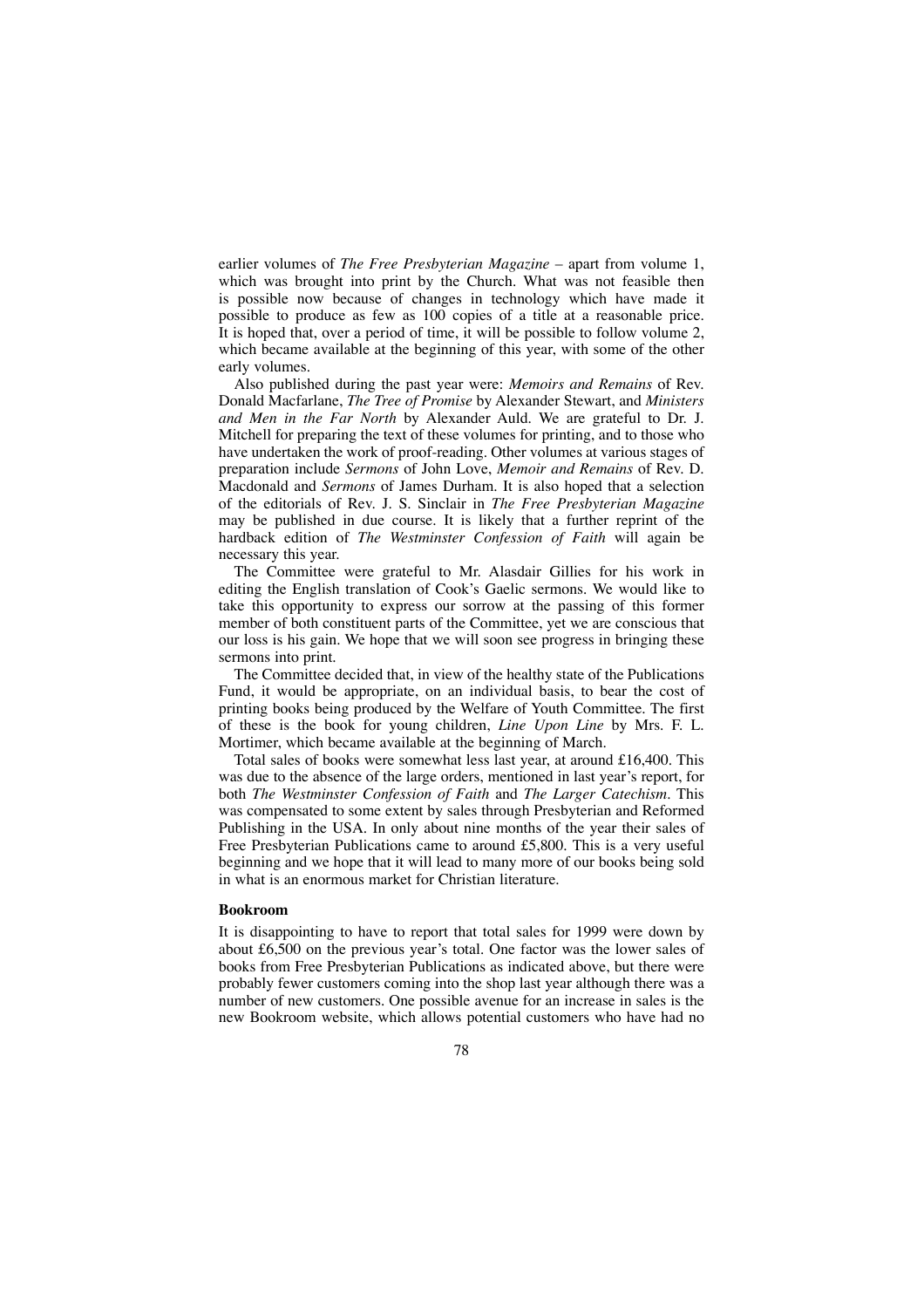previous knowledge of the Church or the Bookroom to become aware of what is on offer, and to place their order electronically.

Recently no lists of second-hand books have been issued as it has become more difficult to obtain a sufficient quantity of books for this purpose. However, one of our valued customers, Mr. J. W. S. Dearness of Orkney, passed away towards the end of last year, and a considerable number of books (200 boxes) from his extensive collection came to the Bookroom. It is hoped that booklist will be issued to customers before the Synod. The Committee would like to thank Mr. Alasdair MacLean who has kindly offered to go through the books and price them.

Once again the Committee would express their grateful thanks to the manager, Miss Marion Morrison, for her diligent and efficient work in running the Bookroom over the past year. We are also grateful to the men who keep the Bookroom open on a Saturday morning, or stand in to cover the manager's holidays, etc.

In conclusion we would request the prayers of the Lord's people for His rich blessing on the work of the Church in trying to put good literature into the hands of readers throughout many parts of the world.

79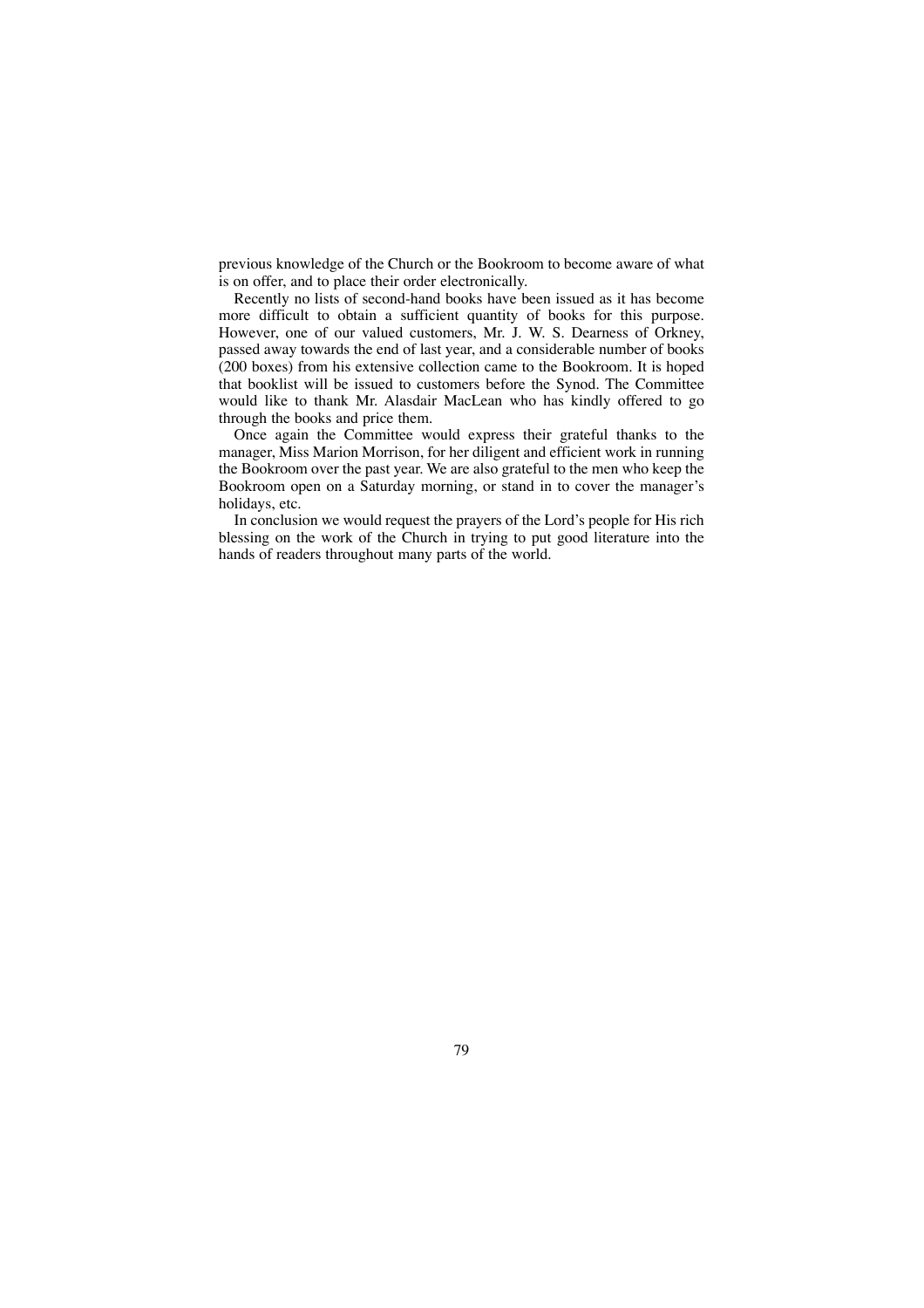## **SEMINAR ON THE INCORPORATION OF THE EUROPEAN CONVENTION ON HUMAN RIGHTS INTO SCOTTISH LAW**

**European Court of Human Rights, Strasbourg, Thursday 17th February 2000**

### **Report by the Rev. D. M. Boyd**

The European Union – 15 Member States

The Council of Europe, Strasbourg (1949): recent enlargement from 28 to 41 Member States

The European Commission of Human Rights

The European Court of Human Rights

The European Convention on Human Rights, 1950 (ECHR)

Scotland Act 1998

Implication for Presbyterian Churches in Scotland

#### *Recommended Motion to Synod:*

*"The Synod instructs the Church Interests Committee to consider the possible implications upon the judicial procedures of the Church as a result of the incorporation of the European Convention on Human Rights into Scottish Law by the Scotland Act 1998; to prepare a Report for Synod on this and any other relevant matters; and to make recommendations, in consultation with the Legal Adviser."*

### **Introduction**

In accordance with the instructions of the Church Interests Committee, I attended a Seminar in the European Palace of Human Rights, Strasbourg, on Thursday, 17th February 2000, about the possible implications upon the judicial procedures of Churches of the incorporation of the European Convention on Human Rights (ECHR) into Scottish Law.

The Strasbourg Seminar took the form of a series of short presentations from a variety of speakers, punctuated with question sessions. One of the most useful aspects was the intervals for coffee and meals, during which I was able to get fuller answers to more detailed questions. After a general introduction to the work of the Council of Europe in the field of Human Rights by Mrs. Jane Dinsdale, Deputy Head of the Directorate of Human Rights, Dr. Stanley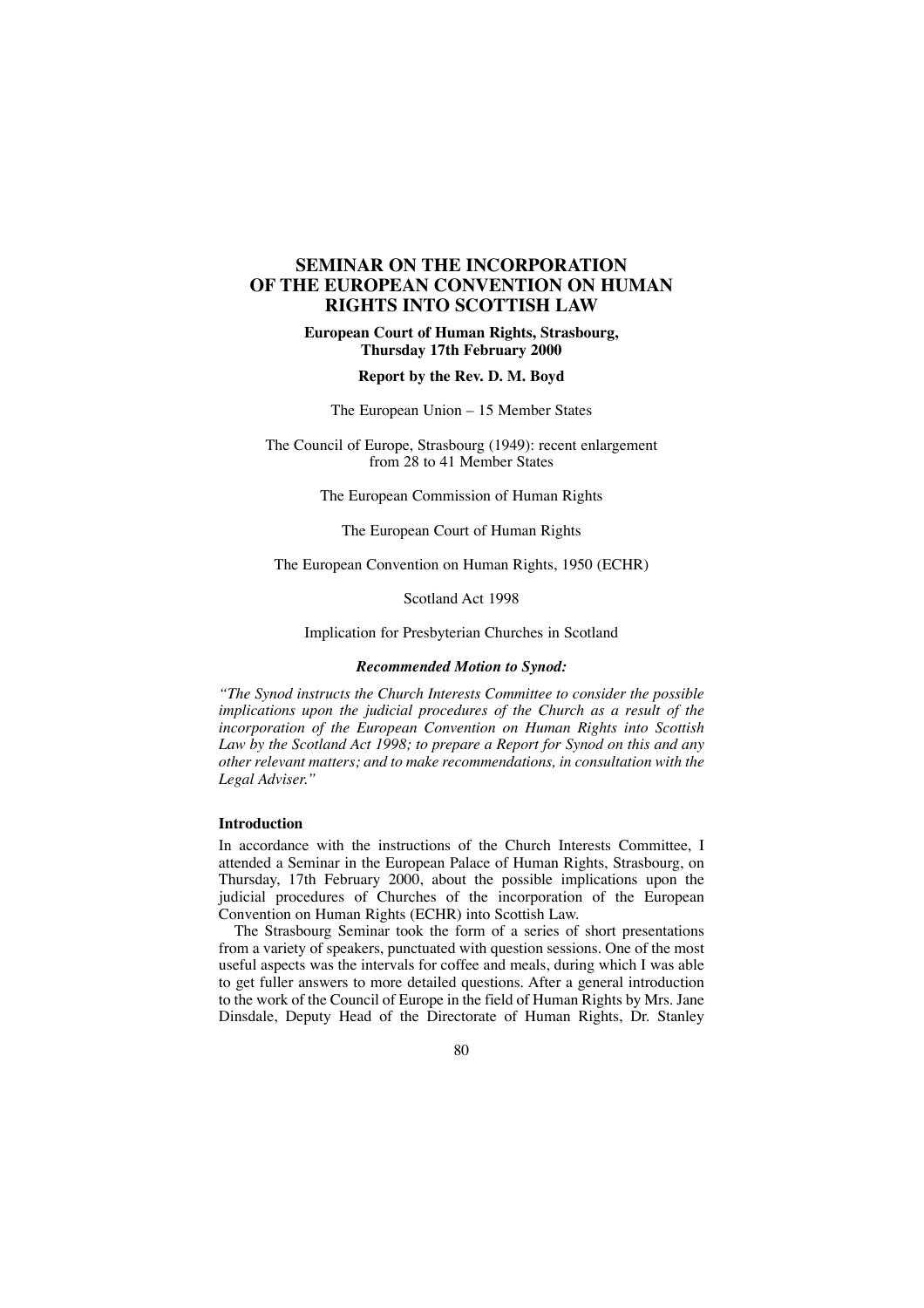Naismith, Senior Lawyer, Registry of the European Court of Human Rights, gave a useful presentation of examples of case law with a religious bearing. Other speakers included Sir Nicholas Bratza, the British Judge on the European Court of Human Rights; Professor Neil MacCormick, QC, MEP, the Regius Professor of Public Law, University of Edinburgh; Patrick Layden, the Lord Advocate's representative; and Professor David McClean, Professor of Law at the University of Sheffield, a long-standing member of the General Synod of the Church of England and convener of one of its judicial committees.

### **History**

The United Kingdom was one of the founder Members of the Council of Europe on 5th May 1949, and the UK ratified the European Convention on Human Rights on 8th March 1951.

The European Convention on Human Rights was incorporated into Scottish Law in the Devolution process by the Scotland Act 1998. It will be incorporated into the law of England and Wales on 2nd October 2000.

The UK Government has incorporated the ECHR into its law to prevent the necessity of individuals having to appeal to the European Court of Human Rights, Strasbourg. The ECHR includes the right of easy access to the justice system, and as it is more expensive and difficult to go to Strasbourg than to one's local court, the ECHR has been incorporated into the local legislation of the UK.

The ECHR includes the basic right to a fair trial. This means that all public authorities, including our national courts, will have to review their disciplinary and judicial procedures in the light of the ECHR. In Scotland, it has led to a huge increase in cases alleging breaches of the ECHR as Scots Law needs to be completely reinterpreted in accordance with the ECHR.

### **Implications**

The first matter of importance to us is the question whether or not Churches are public authorities. When this was discussed in the House of Lords, an amendment was introduced to exclude Churches from the definition of public authorities lest the ECHR would interfere with their spiritual jurisdiction. This was resisted and overturned by the House of Commons, (with a concession to the wishes of the Churches, which was described by Sir Nicholas Bratza, the British judge at the European Court of Human Rights, as a sop which is next to useless). Churches will not be immune from what are seen to be basic human rights.

The second matter is about the fairness of judicial procedures. The implications for Presbyterian Churches are clearly in the area of discipline. It is evident that all Churches need to act within the laws of natural justice and within their own constitution. However, the ECHR will carry this principle further, simply because natural justice requires that people be given a fair trial.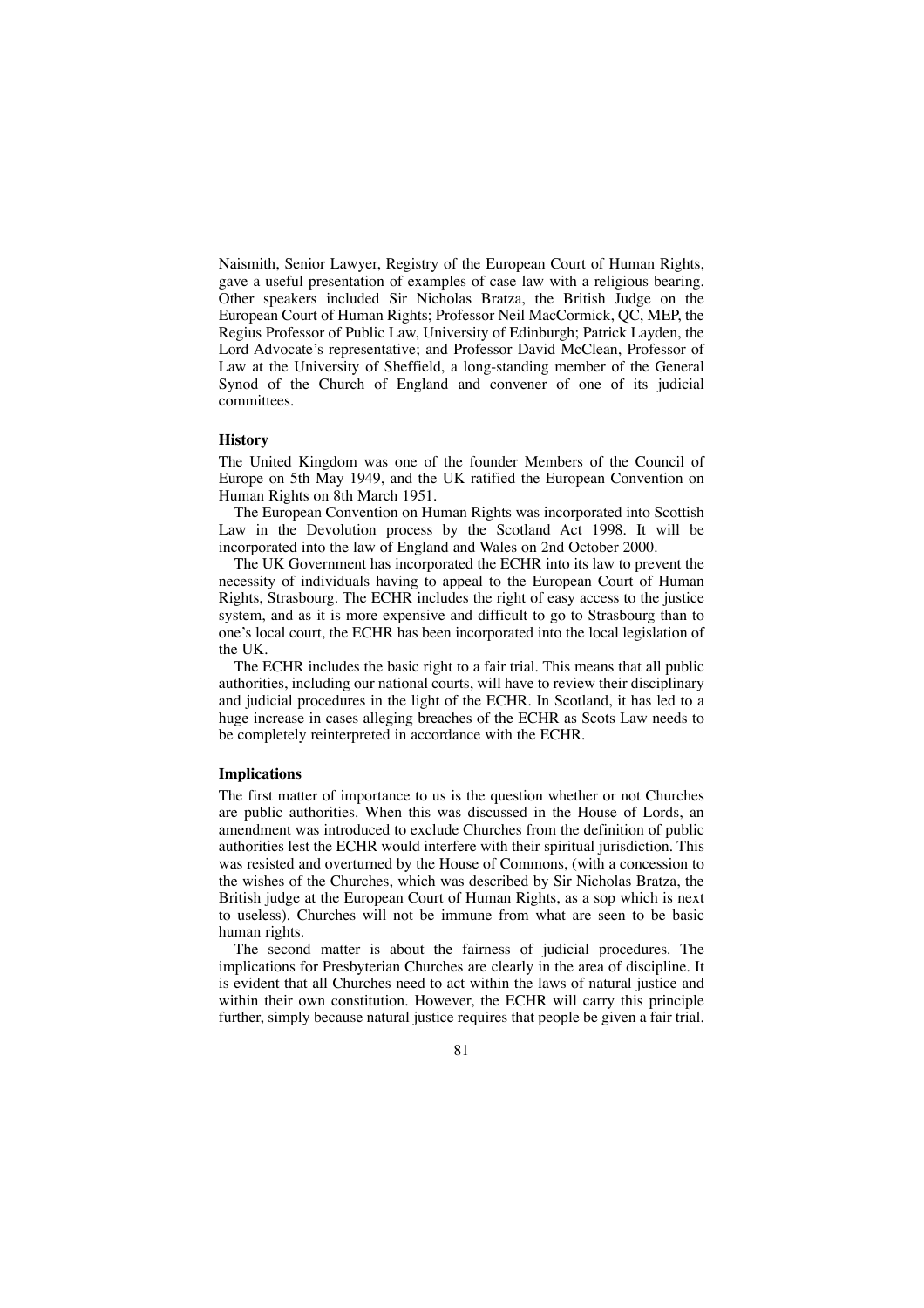It is highly likely that the ECHR would look unfavourably upon Presbyterian Churches having a Kirk Session or Presbytery as prosecutor, judge and jury in disciplinary procedures. There has been comment in the public press in recent years about this, and now the avenue is open for even the Church of Scotland to be challenged in civil courts. The Church of Scotland is concerned about its position *vis-à-vis* courts of law. Its first line of defence will be its constitutional position as the national Church, but it is questionable if this will hold up in court. The Church of Scotland has a special relationship in UK law, but since Britain is a member of the European Union and the Council of Europe, the Church of Scotland is now a small fish in a very large pond of 800 million people in 41 countries. The Church of Scotland has had a growing number of serious cases of discipline in recent years and a case against its discipline will shortly come before civil tribunals.

The Church of England has the same difficulty, so Professor David McClean, Professor of Law at the University of Sheffield, was also present at the seminar; he is a long-standing member of the General Synod of the Church of England and convener of one of its judicial committees.

The two national churches are feeling the pressure from civil courts which smaller Presbyterian Churches have had to feel since the middle of the 19th century.

#### **Church of Scotland**

In the light of these matters, the Church of Scotland has already begun reviewing its procedures in an attempt to pre-empt the success of any appeals to the civil courts, and it is well down the pathway of reviewing its judicial procedures. The Strasbourg seminar was made to coincide with the visit of the Moderator of the General Assembly of the Church of Scotland to the European Court of Human Rights. The Rev. Finlay A. J. Macdonald, Principal Clerk of the General Assembly of the Church of Scotland, was present, with the Deputy Clerk, and other Church of Scotland personnel. Some others present included Alastair Dunlop, the Procurator to the Church of Scotland, Janette Wilson, Solicitor to the Church of Scotland, Patrick Layden represented Lord Hardie, the Lord Advocate, who was due to be present but was prevented as it was the day in which he was elevated to the Scottish Bench, and the Advocate General who stated that there had been 360 cases on Human Rights issues as a result of Devolution, which were swamping Scottish Courts.

The main area of trouble in Presbyterian courts is that the Presbytery can be prosecutor, judge and jury. Although our present procedures require the Presbytery to carefully separate these functions, in practice this can be overlooked.

### **The Free Presbyterian Church of Scotland**

1. The Free Presbyterian Church of Scotland needs to continue to monitor the changing legislative scene.

82